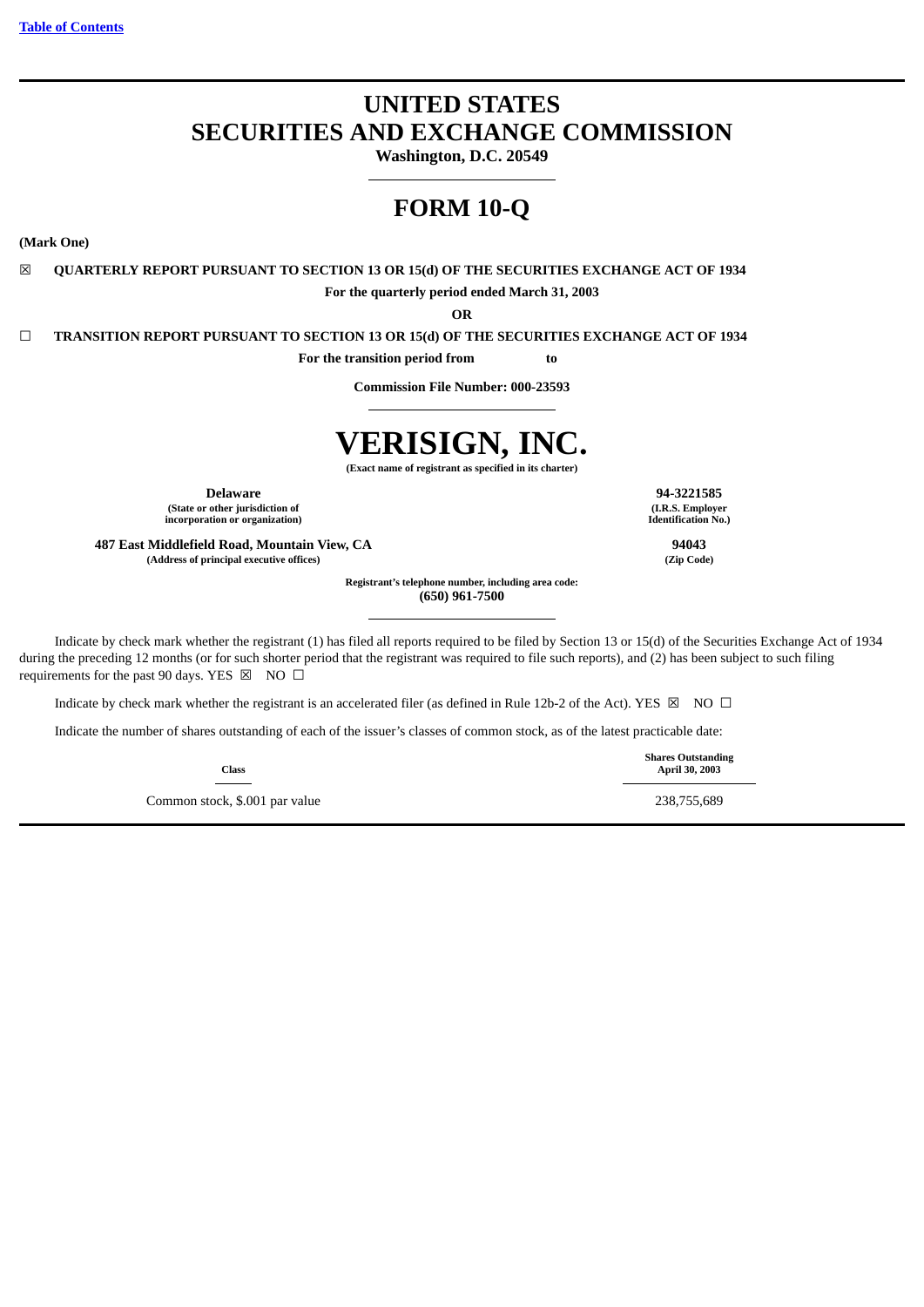### **TABLE OF CONTENTS**

<span id="page-1-0"></span>

|                       |                                                                                              | Page |
|-----------------------|----------------------------------------------------------------------------------------------|------|
|                       | <b>PART I-FINANCIAL INFORMATION</b>                                                          |      |
| Item 1.               | <b>Condensed Consolidated Financial Statements (Unaudited)</b>                               | 3    |
| Item 2.               | <b>Management's Discussion and Analysis of Financial Condition and Results of Operations</b> | 16   |
| Item 3.               | Quantitative and Qualitative Disclosures About Market Risk                                   | 47   |
| Item 4.               | <b>Evaluation of Disclosure Controls and Procedures</b>                                      | 48   |
|                       | <b>PART II-OTHER INFORMATION</b>                                                             |      |
| Item 1.               | <b>Legal Proceedings</b>                                                                     | 49   |
| Item 6.               | <b>Exhibits and Reports on Form 8-K</b>                                                      | 51   |
| <b>Signatures</b>     |                                                                                              | 52   |
| <b>Certifications</b> |                                                                                              | 53   |
|                       | 2                                                                                            |      |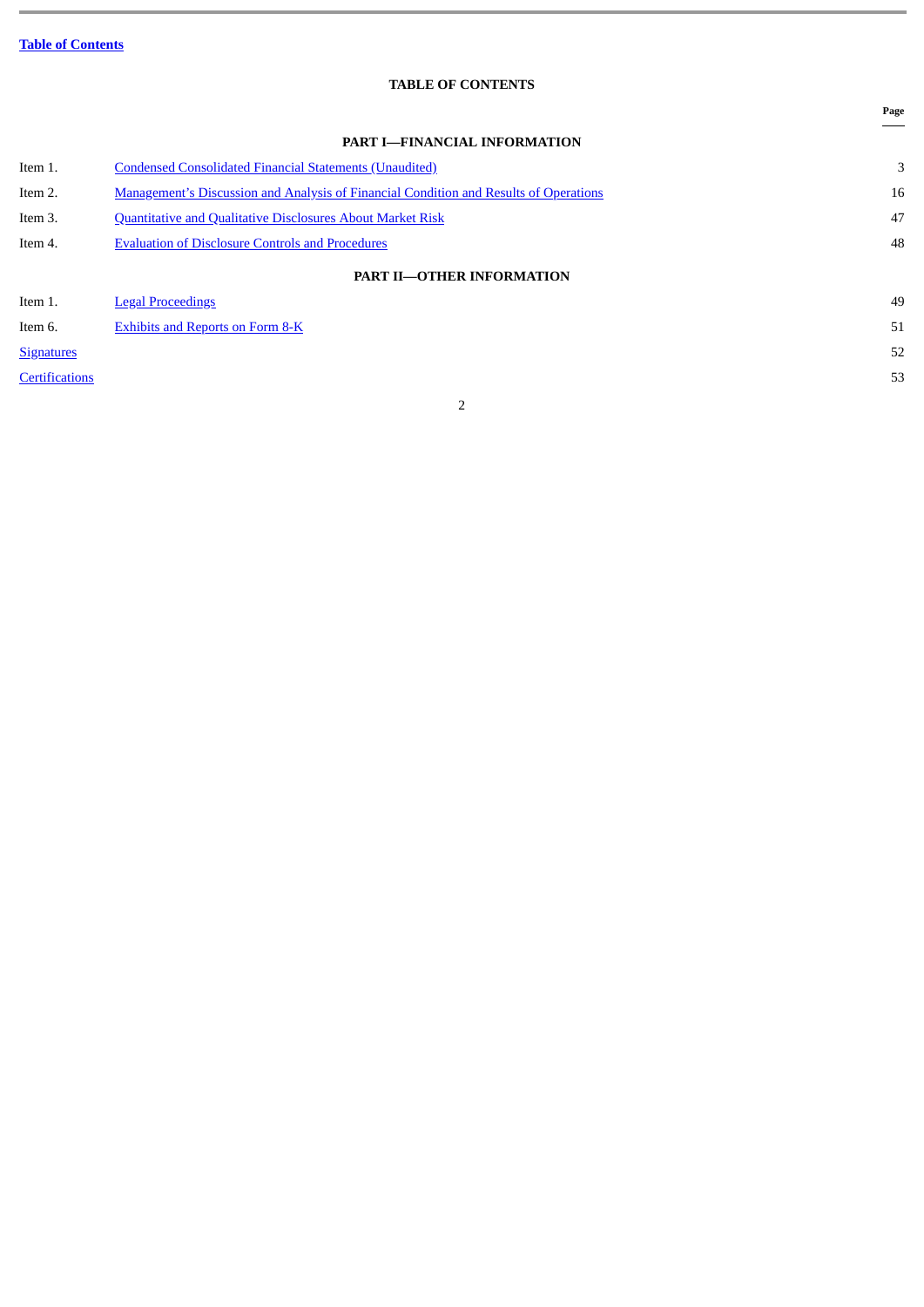### **PART I—FINANCIAL INFORMATION**

### **ITEM 1. CONDENSED CONSOLIDATED FINANCIAL STATEMENTS (Unaudited)**

<span id="page-2-0"></span>As required under Item 1—Condensed Consolidated Financial Statements (Unaudited) included in this section are as follows:

|           | <b>Financial Statement Description</b>                                                             | Page |
|-----------|----------------------------------------------------------------------------------------------------|------|
| $\bullet$ | Condensed Consolidated Balance Sheets as of March 31, 2003 and December 31, 2002                   |      |
| $\bullet$ | Condensed Consolidated Statements of Operations for the Three Months Ended March 31, 2003 and 2002 | 5.   |
| $\bullet$ | Condensed Consolidated Statements of Cash Flows for the Three Months Ended March 31, 2003 and 2002 | 6    |
| $\bullet$ | Notes to Condensed Consolidated Financial Statements                                               |      |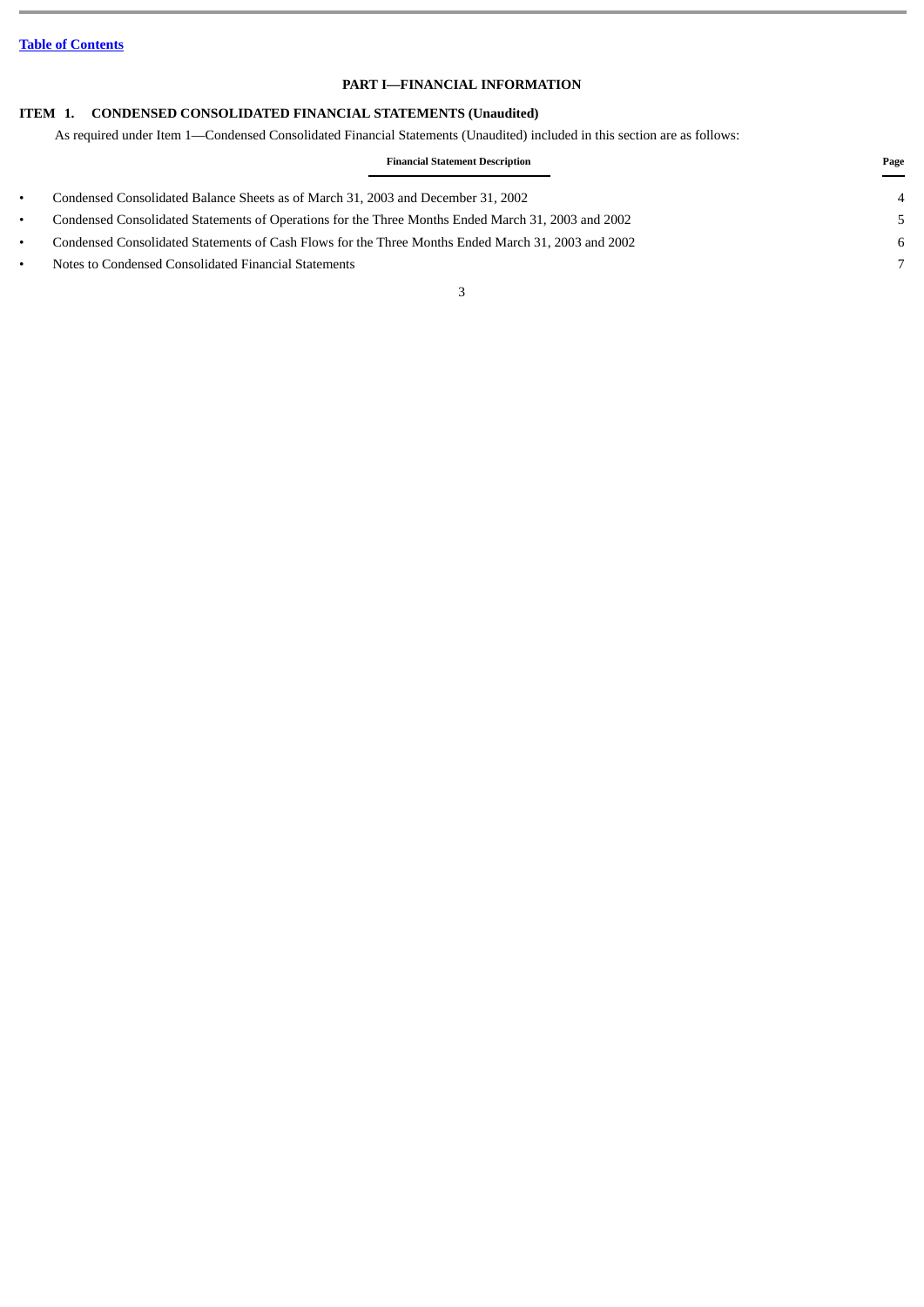### **VERISIGN, INC. AND SUBSIDIARIES CONDENSED CONSOLIDATED BALANCE SHEETS (In thousands, except share data) (Unaudited)**

|                                                                                                                                                     | March 31,<br>2003 |    | <b>December 31, 2002</b> |  |
|-----------------------------------------------------------------------------------------------------------------------------------------------------|-------------------|----|--------------------------|--|
| <b>ASSETS</b>                                                                                                                                       |                   |    |                          |  |
| Current assets:                                                                                                                                     |                   |    |                          |  |
| Cash and cash equivalents                                                                                                                           | \$<br>317,977     | \$ | 282,288                  |  |
| Short-term investments                                                                                                                              | 157,161           |    | 121,616                  |  |
| Accounts receivable, net                                                                                                                            | 119,423           |    | 134,124                  |  |
| Prepaid expenses and other current assets                                                                                                           | 65,396            |    | 56,618                   |  |
| Deferred tax assets                                                                                                                                 | 6,025             |    | 9,658                    |  |
| Total current assets                                                                                                                                | 665,982           |    | 604,304                  |  |
|                                                                                                                                                     |                   |    |                          |  |
| Property and equipment, net                                                                                                                         | 592,652           |    | 609,354                  |  |
| Goodwill and other intangible assets, net                                                                                                           | 1,075,413         |    | 1,129,602                |  |
| Long-term investments                                                                                                                               | 22,765            |    | 36,741                   |  |
| Other assets, net                                                                                                                                   | 11,380            |    | 11,317                   |  |
| Total long-term assets                                                                                                                              | 1,702,210         |    | 1,787,014                |  |
| <b>Total assets</b>                                                                                                                                 | \$<br>2,368,192   | \$ | 2,391,318                |  |
|                                                                                                                                                     |                   |    |                          |  |
| <b>LIABILITIES AND STOCKHOLDERS' EQUITY</b>                                                                                                         |                   |    |                          |  |
| Current liabilities:                                                                                                                                |                   |    |                          |  |
| Accounts payable and accrued liabilities                                                                                                            | \$<br>287,448     | \$ | 278,545                  |  |
| Accrued merger costs                                                                                                                                |                   |    | 5,015                    |  |
| Accrued restructuring costs                                                                                                                         | 31,067            |    | 23,835                   |  |
| Deferred revenue                                                                                                                                    | 334,633           |    | 357,950                  |  |
| Total current liabilities                                                                                                                           | 653,148           |    | 665,345                  |  |
|                                                                                                                                                     |                   |    |                          |  |
| Long-term deferred revenue                                                                                                                          | 160,791           |    | 125,893                  |  |
| Other long-term liabilities                                                                                                                         | 19,080            |    | 20,655                   |  |
| Total long-term liabilities                                                                                                                         | 179,871           |    | 146,548                  |  |
| <b>Total liabilities</b>                                                                                                                            | 833,019           |    | 811,893                  |  |
|                                                                                                                                                     |                   |    |                          |  |
| Commitments and contingencies                                                                                                                       |                   |    |                          |  |
| Stockholders' equity:                                                                                                                               |                   |    |                          |  |
| Preferred stock-par value \$.001 per share                                                                                                          |                   |    |                          |  |
| Authorized shares: 5,000,000                                                                                                                        |                   |    |                          |  |
| Issued and outstanding shares: none                                                                                                                 |                   |    |                          |  |
| Common stock-par value \$.001 per share<br>Authorized shares: 1,000,000,000                                                                         |                   |    |                          |  |
| Issued and outstanding shares: 238,636,776 and 237,510,063 (excluding 1,690,000 shares held in treasury at<br>March 31, 2003 and December 31, 2002) | 239               |    | 238                      |  |
| Additional paid-in capital                                                                                                                          | 23,078,337        |    | 23,072,212               |  |
| Unearned compensation                                                                                                                               | (3,828)           |    | (8,086)                  |  |
| Accumulated deficit                                                                                                                                 | (21, 533, 611)    |    | (21, 480, 175)           |  |
| Accumulated other comprehensive loss                                                                                                                |                   |    |                          |  |
|                                                                                                                                                     | (5,964)           |    | (4,764)                  |  |
| Total stockholders' equity                                                                                                                          | 1,535,173         |    | 1,579,425                |  |
| Total liabilities and stockholders' equity                                                                                                          | \$<br>2,368,192   | \$ | 2,391,318                |  |
|                                                                                                                                                     |                   |    |                          |  |

See accompanying notes to condensed consolidated financial statements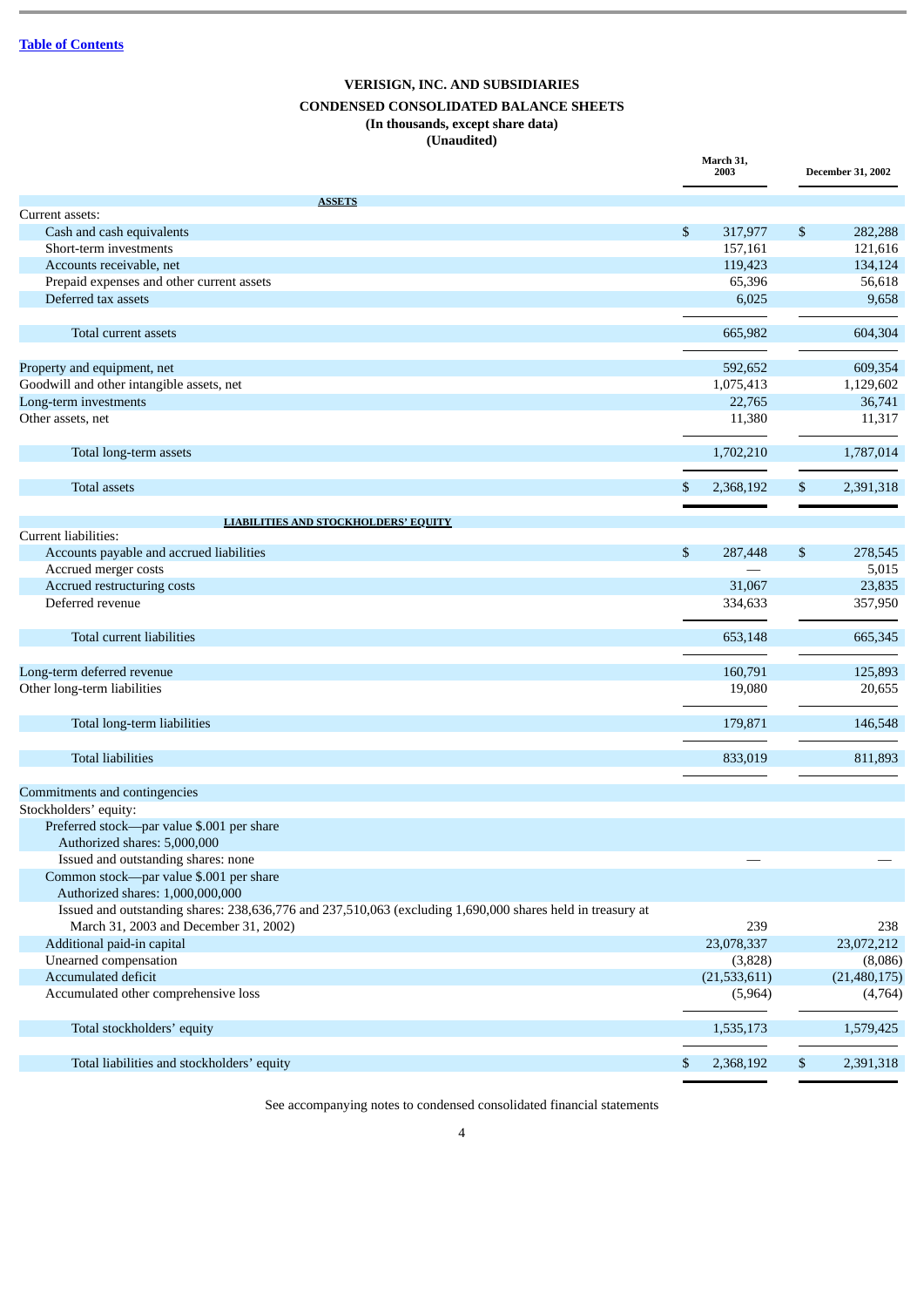### **VERISIGN, INC. AND SUBSIDIARIES CONDENSED CONSOLIDATED STATEMENTS OF OPERATIONS (In thousands, except per share data) (Unaudited)**

**Three Months Ended March 31,**

|                                                                    | 2003            | 2002                     |
|--------------------------------------------------------------------|-----------------|--------------------------|
| <b>Revenues</b>                                                    | \$269,758       | 327,816<br>$\mathbb{S}$  |
|                                                                    |                 |                          |
| Costs and expenses:                                                |                 |                          |
| Cost of revenues                                                   | 115,829         | 154,967                  |
| Sales and marketing                                                | 52,562          | 67,319                   |
| Research and development                                           | 13,777          | 14,780                   |
| General and administrative                                         | 46,865          | 33,202                   |
| Restructuring and other charges                                    | 20,513          |                          |
| Amortization of other intangible assets and write-down of goodwill | 54,902          | 84,923                   |
|                                                                    |                 |                          |
| Total costs and expenses                                           | 304,448         | 355,191                  |
|                                                                    |                 |                          |
| <b>Operating loss</b>                                              | (34,690)        | (27, 375)                |
| Other expense, net                                                 | (13,894)        | (12, 335)                |
|                                                                    |                 |                          |
| Loss before income taxes                                           | (48, 584)       | (39,710)                 |
| Income tax expense                                                 | (4,852)         |                          |
|                                                                    |                 |                          |
| <b>Net loss</b>                                                    | \$<br>(53, 436) | (39,710)<br>$\mathbb{S}$ |
|                                                                    |                 |                          |
| Net loss per share:                                                |                 |                          |
| Basic and diluted                                                  | \$<br>(0.22)    | \$<br>(0.17)             |
|                                                                    |                 |                          |
| Shares used in per share computation:                              |                 |                          |
| Basic and diluted                                                  | 238,208         | 235,438                  |
|                                                                    |                 |                          |

See accompanying notes to condensed consolidated financial statements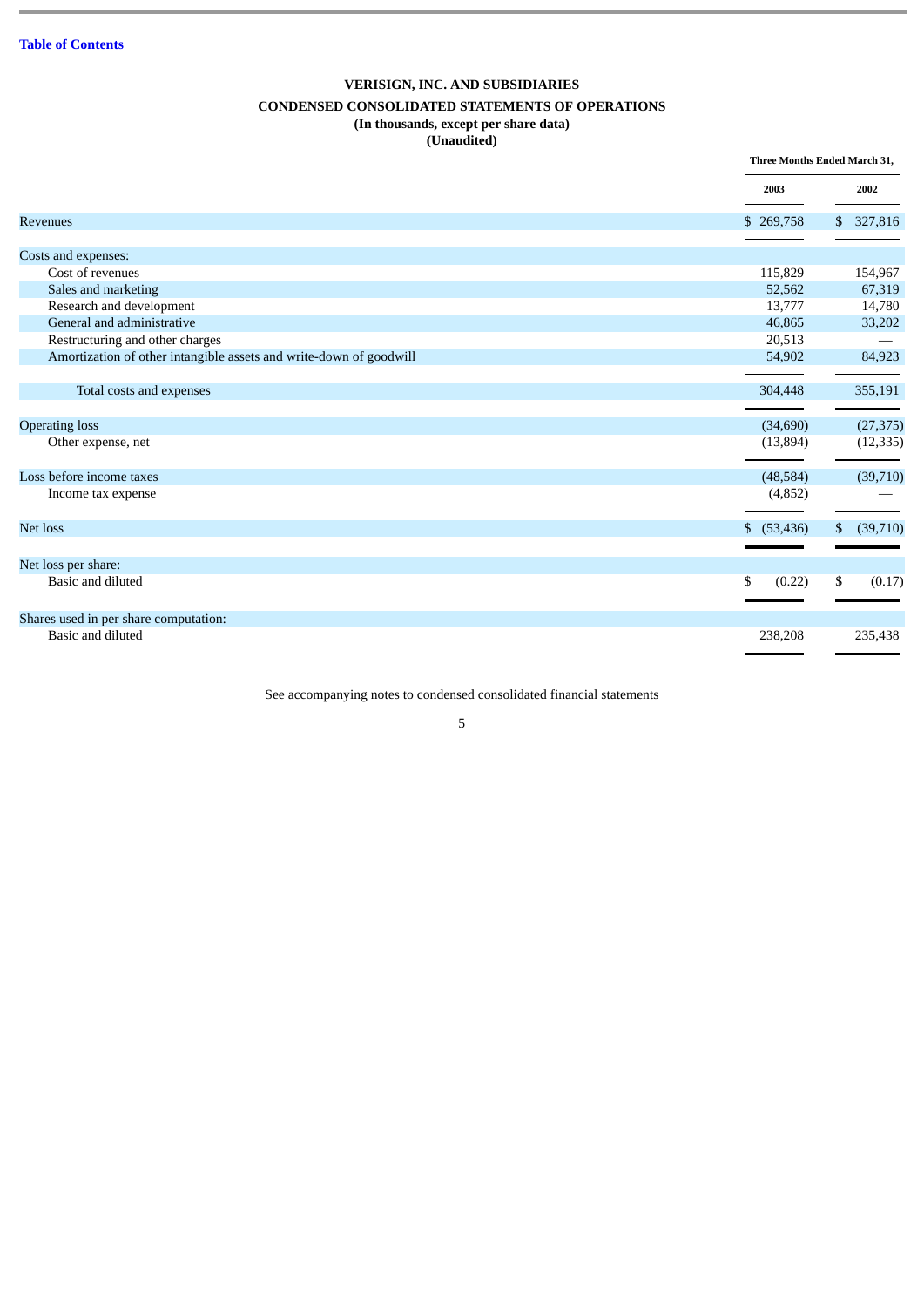### **VERISIGN, INC. AND SUBSIDIARIES CONDENSED CONSOLIDATED STATEMENTS OF CASH FLOWS (In thousands) (Unaudited)**

|                                                                                 | Three Months Ended March 31, |                |
|---------------------------------------------------------------------------------|------------------------------|----------------|
|                                                                                 | 2003                         | 2002           |
| Cash flows from operating activities:                                           |                              |                |
| Net loss                                                                        | \$ (53,436)                  | (39,710)<br>\$ |
| Adjustments to reconcile net loss to net cash provided by operating activities: |                              |                |
| Depreciation and amortization of property and equipment                         | 29,657                       | 26,041         |
| Amortization of other intangible assets and write-down of goodwill              | 54,902                       | 84,923         |
| Non-cash restructuring and other charges                                        | 9,260                        |                |
| Reciprocal transactions for purchases of property and equipment                 |                              | (6, 375)       |
| Net loss on sale and write-down of investments                                  | 16,541                       | 18,773         |
| Minority interest in net income (loss) of subsidiary                            | (165)                        | 165            |
| Deferred income taxes                                                           | 3,633                        |                |
| Amortization of unearned compensation                                           | 4,258                        | 3,731          |
| Loss on disposal of property and equipment                                      |                              | 30             |
| Changes in operating assets and liabilities:                                    |                              |                |
| Accounts receivable                                                             | 14,701                       | 51,542         |
| Prepaid expenses and other current assets                                       | (8,778)                      | (37, 637)      |
| Accounts payable and accrued liabilities                                        | 18,163                       | (41, 954)      |
| Deferred revenue                                                                | 11,581                       | (35, 359)      |
|                                                                                 |                              |                |
| Net cash provided by operating activities                                       | 100,317                      | 24,170         |
| Cash flows from investing activities:                                           |                              |                |
| Purchases of investments                                                        | (86,754)                     | (41, 935)      |
| Proceeds from maturities and sales of investments                               | 49,058                       | 323,852        |
| Purchases of property and equipment                                             | (22, 215)                    | (73, 604)      |
| Net cash paid in business combinations                                          | $\equiv$                     | (341, 823)     |
| Merger related costs                                                            | (4,925)                      | (25, 602)      |
| Other assets                                                                    | (22)                         | 996            |
| Net cash used in investing activities                                           | (64, 858)                    | (158, 116)     |
| Cash flows from financing activities:                                           |                              |                |
| Proceeds from issuance of common stock                                          | 6,126                        | 13,321         |
| Repayment of debt                                                               | (4,282)                      | $\frac{1}{2}$  |
| Net cash provided by financing activities                                       | 1.844                        | 13,321         |
|                                                                                 |                              |                |
| Effect of exchange rate changes                                                 | (1,614)                      | 688            |
| Net increase (decrease) in cash and cash equivalents                            | 35,689                       | (119, 937)     |
| Cash and cash equivalents at beginning of period                                | 282,288                      | 306,054        |

See accompanying notes to condensed consolidated financial statements

Cash and cash equivalents at end of period  $$317,977$   $$186,117$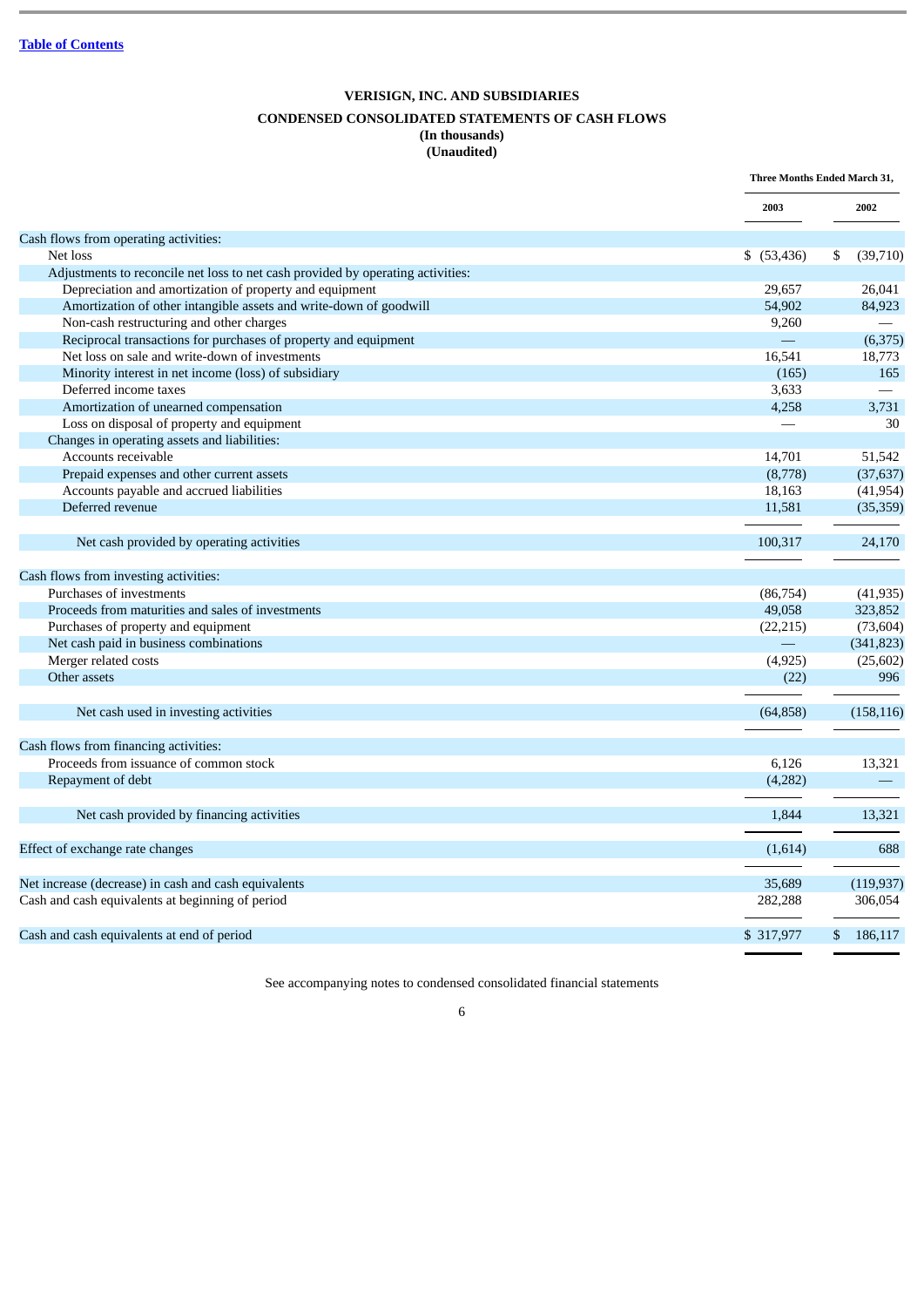### **VERISIGN, INC. AND SUBSIDIARIES NOTES TO CONDENSED CONSOLIDATED FINANCIAL STATEMENTS (UNAUDITED)**

#### **Note 1. Basis of Presentation**

The accompanying interim unaudited condensed consolidated balance sheets, statements of operations and cash flows reflect all adjustments, consisting of normal recurring adjustments and other adjustments, that are, in the opinion of management, necessary for a fair presentation of the financial position of VeriSign, Inc. and its subsidiaries ("VeriSign" or "the Company"), at March 31, 2003, and the results of operations and cash flows for the interim periods ended March 31, 2003 and 2002.

The accompanying unaudited condensed consolidated financial statements have been prepared by VeriSign in accordance with the instructions for Form 10-Q pursuant to the rules and regulations of the Securities and Exchange Commission ("SEC") and, therefore, do not include all information and notes normally provided in audited financial statements and should be read in conjunction with VeriSign's consolidated financial statements for the year ended December 31, 2002 included in the annual report previously filed on Form 10-K.

The results of operations for any interim period are not necessarily indicative, nor comparable to the results of operations for any other interim period or for a full fiscal year. The carrying amount of cash and cash equivalents, investments, accounts receivable, and accounts payable and accrued liabilities approximate their respective fair values.

#### **Note 2. Stock Compensation Plans and Unearned Compensation**

At March 31, 2003, VeriSign has four stock-based employee compensation plans, including two terminated plans under which options are outstanding but no further grants can be made, and two active plans. VeriSign accounts for these plans under the recognition and measurement principles of Accounting Principles Board ("APB") Opinion No. 25, *"Accounting for Stock Issued to Employees."* The following table illustrates the effect on net loss and net loss per share if VeriSign had applied the fair value recognition provisions of Financial Accounting Standards Board ("FASB") Statement of Financial Accounting Standards ("SFAS") No. 123, *"Accounting for Stock-Based Compensation,"* to stock-based employee compensation.

**Three Months Ended March 31,**

|                                                                                                     | 2003            | 2002                                     |
|-----------------------------------------------------------------------------------------------------|-----------------|------------------------------------------|
|                                                                                                     |                 | (In thousands, except<br>per share data) |
| Net loss, as reported                                                                               | \$ (53,436)     | \$<br>(39,710)                           |
| Add: Unearned compensation related to acquisitions included in reported net loss, net of tax        | 4,258           | 3,731                                    |
| Deduct: Equity-based compensation determined under the fair value method for all awards, net of tax | (42, 178)       | (71,250)                                 |
|                                                                                                     |                 |                                          |
| Pro forma net loss                                                                                  | $$^{(91,356)}$$ | (107, 229)<br>S.                         |
|                                                                                                     |                 |                                          |
| Basic and diluted net loss per share:                                                               |                 |                                          |
| As reported                                                                                         | \$<br>(0.22)    | \$<br>(0.17)                             |
| Pro forma equity-based compensation                                                                 | (0.16)          | (0.29)                                   |
|                                                                                                     |                 |                                          |
| Pro forma basic and diluted net loss per share                                                      | (0.38)          | \$<br>(0.46)                             |
|                                                                                                     |                 |                                          |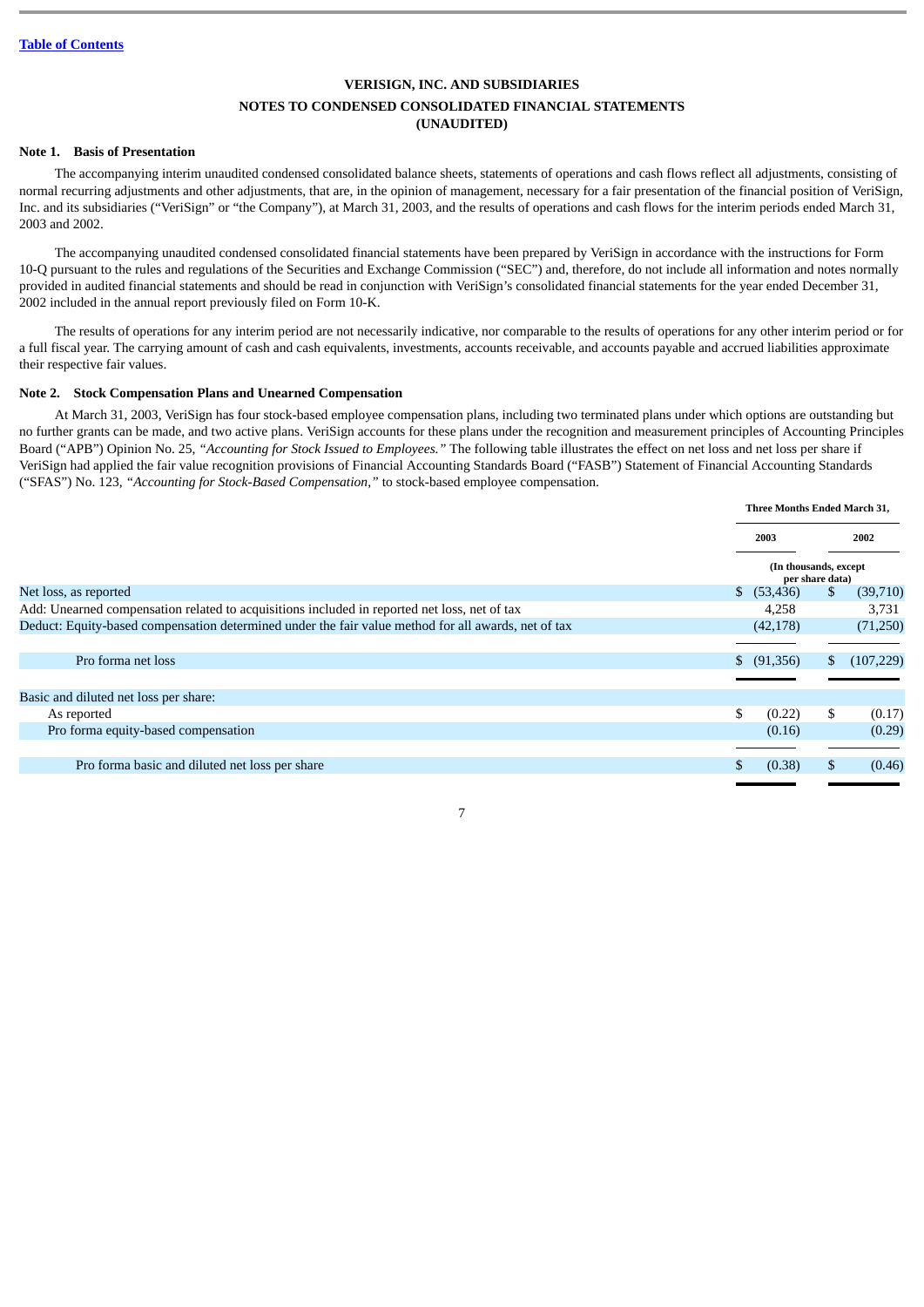### **VERISIGN, INC. AND SUBSIDIARIES NOTES TO CONDENSED CONSOLIDATED FINANCIAL STATEMENTS—(Continued)**

The fair value of stock options and Employee Stock Purchase Plan options was estimated on the date of grant using the Black-Scholes option-pricing model. The following table sets forth the weighted-average assumptions used to calculate the fair value of the stock options and Employee Stock Purchase Plan options for each period presented.

|                                       | Three Months Ended March 31, |              |
|---------------------------------------|------------------------------|--------------|
|                                       | 2003                         | 2002         |
| Stock options:                        |                              |              |
| Volatility                            | 108%                         | 110%         |
| Risk-free interest rate               | 2.49%                        | 4.11%        |
| <b>Expected life</b>                  | 3.5 years                    | 3.5 years    |
| Dividend yield                        | zero                         | zero         |
| Employee Stock Purchase Plan options: |                              |              |
| Volatility                            | 108%                         | 110%         |
| Risk-free interest rate               | 1.38%                        | 2.23%        |
| Expected life                         | 1.25 years                   | $1.25$ years |
| Dividend yield                        | zero                         | zero         |

#### **Note 3. Restructuring and Other Charges**

VeriSign recorded restructuring charges of \$11.2 million and other charges of \$9.3 million during the quarter ended March 31, 2003. No such costs were recorded during the quarter ended March 31, 2002.

#### *Workforce reduction*

VeriSign recorded a workforce reduction charge of \$1.5 million during the quarter ended March 31, 2003, relating primarily to severance and fringe benefits.

#### *Excess facilities*

VeriSign recorded charges of approximately \$8.7 million during the quarter ended March 31, 2003 for excess facilities that were either abandoned or downsized relating to lease terminations and non-cancelable lease costs. To determine the lease loss, which is the loss after our cost recovery efforts from subleasing an abandoned building or separable portion thereof, certain estimates were made related to the (1) time period over which the relevant space would remain vacant, (2) sublease terms, and (3) sublease rates, including common area charges.

#### *Exit costs*

VeriSign recorded other exit costs consisting mainly of contract termination fees totaling approximately \$1.0 million during the quarter ended March 31, 2003.

#### *Other charges*

As part of our efforts to rationalize, integrate and align resources, we also recorded charges of \$9.3 million during the quarter ended March 31, 2003 which consisted primarily of the write-off of computer software.

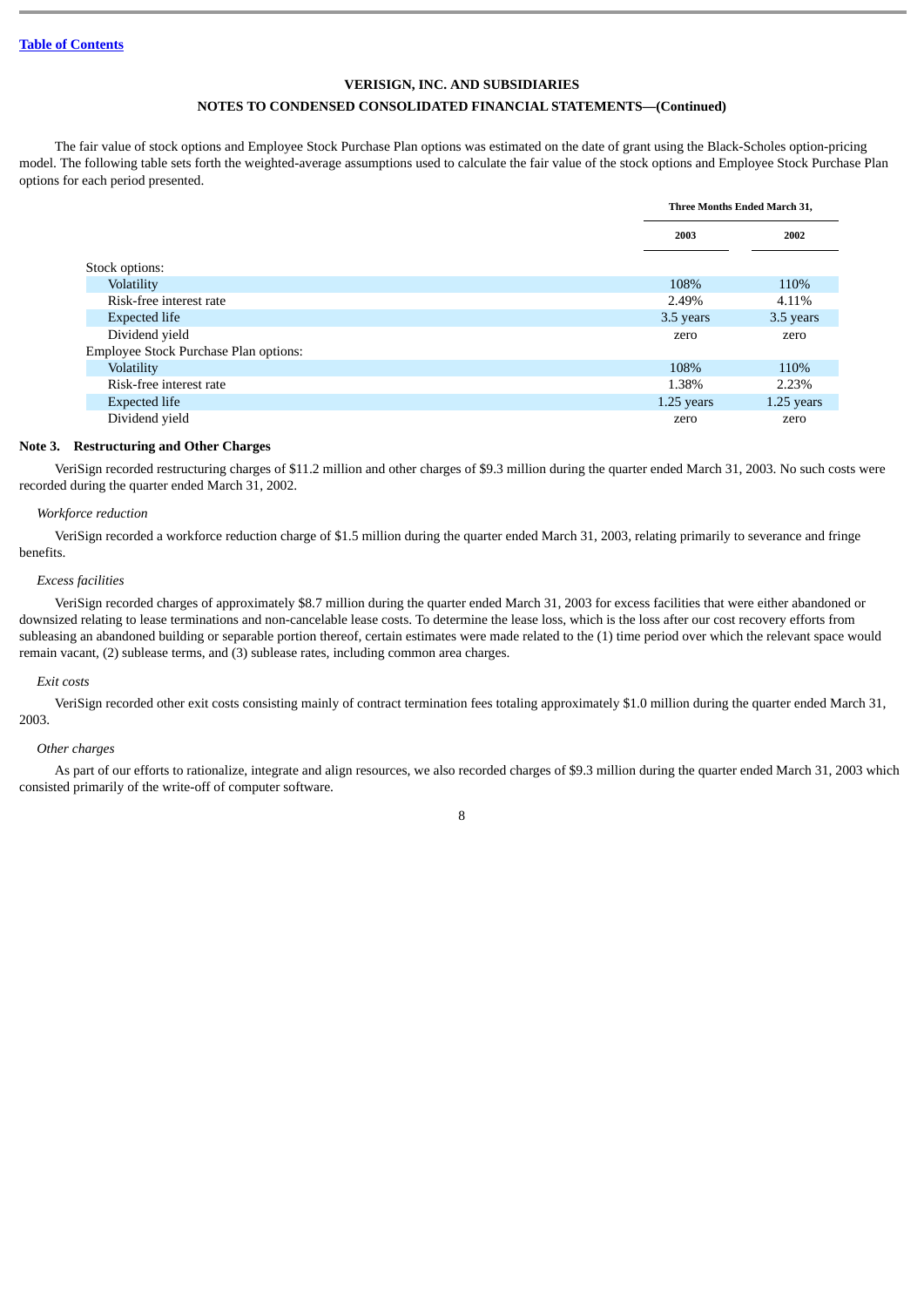A summary of the restructuring and other charges recorded during the three months ended March 31, 2003 is as follows:

 **(In thousands)** Workforce reduction **1,545 1,545 1,545 1,545** Excess facilities 8,694 Exit costs 1,014 Subtotal 11,253 Other charges 9,260 Total restructuring and other charges  $\sim$  20,513

**Three Months Ended March 31, 2003**

At March 31, 2003, the accrued liability associated with the restructuring and other charges was \$31.1 million and consisted of the following:

|                     | Accrued<br><b>Restructuring Costs</b><br>at December 31, 2002 |   | <b>Restructuring</b><br>and Other<br><b>Charges</b> | Cash<br><b>Payments</b> |    | Accrued<br><b>Restructuring Costs at March</b><br>31, 2003 |
|---------------------|---------------------------------------------------------------|---|-----------------------------------------------------|-------------------------|----|------------------------------------------------------------|
|                     |                                                               |   | (In thousands)                                      |                         |    |                                                            |
| Workforce reduction | \$<br>113                                                     | S | 1,545                                               | \$(1,440)               | \$ | 218                                                        |
| Excess facilities   | 23,512                                                        |   | 8,694                                               | (1,863)                 |    | 30,343                                                     |
| Exit costs          | 210                                                           |   | 1,014                                               | (718)                   |    | 506                                                        |
|                     | \$<br>23,835                                                  |   | 11,253                                              | \$(4,021)               | S  | 31,067                                                     |

Amounts related to the lease terminations due to the abandonment of excess facilities will be paid over the respective lease terms, the longest of which extends through June 2010. Other amounts will be paid by December 31, 2004.

Future cash payments related to lease terminations due to the abandonment of excess facilities are expected to be as follows:

|                 | (In thousands) |  |
|-----------------|----------------|--|
| 2003 (9 months) | \$<br>5,705    |  |
| 2004            | 7,547          |  |
| 2005            | 6,019          |  |
| 2006            | 4,067          |  |
| 2007            | 3,306          |  |
| Thereafter      | 3,699          |  |
|                 | \$<br>30,343   |  |

#### **Note 4. Reciprocal Transactions**

VeriSign did not enter into any new reciprocal transactions during the quarter ended March 31, 2003. There were approximately \$1.2 million of revenues related to prior period transactions for the quarter ended March 31, 2003. Reciprocal transactions entered into during the quarter ended March 31, 2002, generated approximately \$6.9 million of revenues of which \$4.4 million was non-monetary. An additional \$2.6 million of revenues were recognized during the quarter ended March 31, 2002, which related to reciprocal transactions entered into in prior periods.

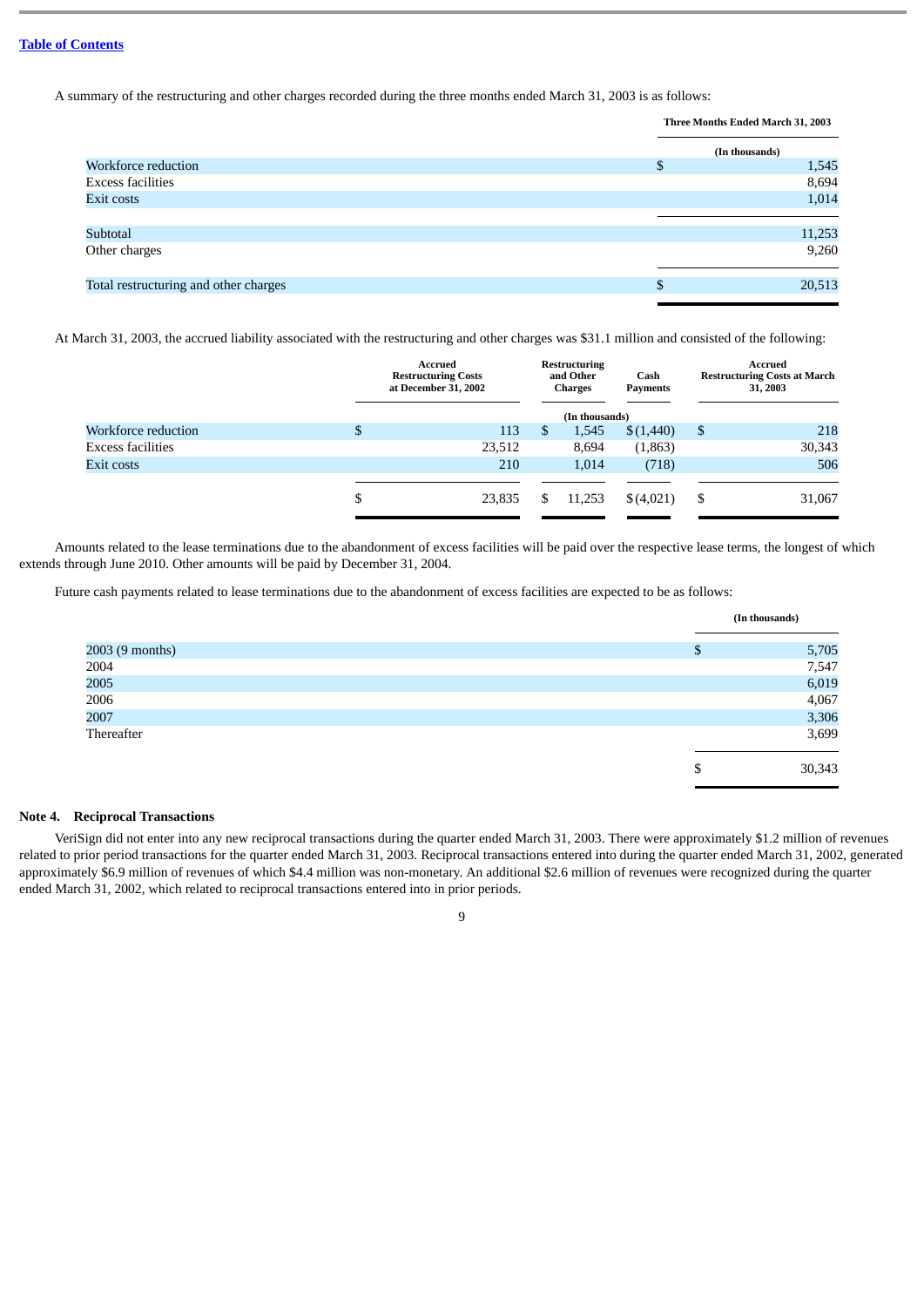#### **NOTES TO CONDENSED CONSOLIDATED FINANCIAL STATEMENTS—(Continued)**

#### **Note 5. Goodwill and Other Intangible Assets**

Statement of Financial Accounting Standards ("SFAS") No. 142, "*Goodwill and Other Intangible Assets*," prescribes a two-phase process for impairment testing of goodwill, which is performed annually, absent indicators of impairment. The first phase screens for impairment, while the second phase (if necessary) measures the impairment. VeriSign has elected to perform its annual impairment test as of June 30 each year. At March 31, 2003 and December 31, 2002, the carrying value of goodwill, net of accumulated amortization, was \$667.8 million and \$667.3 million, respectively.

VeriSign's other intangible assets comprise:

|                                         | As of March 31, 2003                  |    |                                                   |    |                                     |  |
|-----------------------------------------|---------------------------------------|----|---------------------------------------------------|----|-------------------------------------|--|
|                                         | <b>Gross Carrying</b><br><b>Value</b> |    | <b>Accumulated Amortization and</b><br>Write-down |    | <b>Net Carrying</b><br>Value        |  |
|                                         |                                       |    | (In thousands)                                    |    |                                     |  |
| <b>ISP</b> hosting relationships        | \$<br>11,388                          | \$ | (11, 388)                                         | \$ |                                     |  |
| Customer relationships                  | 260,597                               |    | (93, 717)                                         |    | 166,880                             |  |
| Technology in place                     | 148,243                               |    | (92, 944)                                         |    | 55,299                              |  |
| Non-compete agreement                   | 1,019                                 |    | (1,019)                                           |    |                                     |  |
| Trade name                              | 76,314                                |    | (76, 314)                                         |    |                                     |  |
| Contracts with ICANN and customer lists | 957,403                               |    | (771, 976)                                        |    | 185,427                             |  |
|                                         | \$<br>1,454,964                       | \$ | (1,047,358)                                       | \$ | 407,606                             |  |
|                                         |                                       |    | As of December 31, 2002                           |    |                                     |  |
|                                         | <b>Gross Carrying</b><br><b>Value</b> |    | <b>Accumulated Amortization</b><br>and Write-down |    | <b>Net Carrying</b><br><b>Value</b> |  |
|                                         |                                       |    | (In thousands)                                    |    |                                     |  |
| <b>ISP</b> hosting relationships        | \$<br>11,388                          | \$ | (11,213)                                          | \$ | 175                                 |  |
| Customer relationships                  | 260,597                               |    | (84, 669)                                         |    | 175,928                             |  |
| Technology in place                     | 148,243                               |    | (87,519)                                          |    | 60,724                              |  |
| Non-compete agreement                   | 1,019                                 |    | (988)                                             |    | 31                                  |  |
| Trade name                              | 76,314                                |    | (76, 289)                                         |    | 25                                  |  |
| Contracts with ICANN and customer lists | 957,403                               |    | (731, 995)                                        |    | 225,408                             |  |
|                                         | \$<br>1,454,964                       | \$ | (992, 673)                                        | \$ | 462,291                             |  |

For the three months ended March 31, 2003 and 2002, amortization of other intangible assets was \$54.9 million and \$84.9 million, respectively.

Estimated future amortization expense related to other intangible assets at March 31, 2003 is as follows:

|                 | (In thousands) |
|-----------------|----------------|
| 2003 (9 months) | \$<br>134,790  |
| 2004            | 71,762         |
| 2005            | 71,762         |
| 2006            | 65,019         |
| 2007            | 61,937         |
| Thereafter      | 2,336          |
|                 | \$<br>407,606  |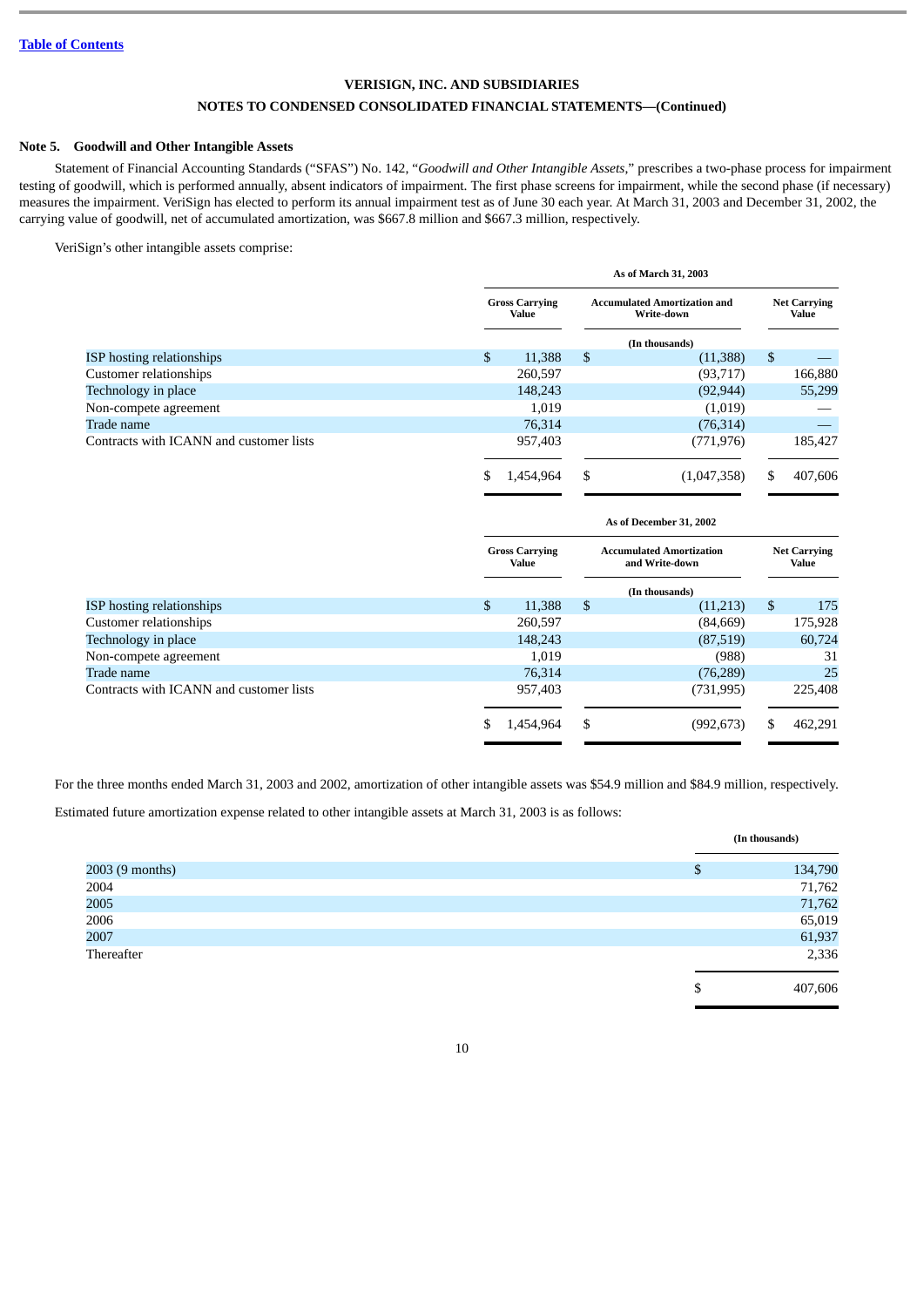#### **NOTES TO CONDENSED CONSOLIDATED FINANCIAL STATEMENTS—(Continued)**

#### **Note 6. Investments**

VeriSign invests in debt and equity securities of technology companies for business and strategic purposes. Investments in public companies are classified as "available-for-sale" and are included in short-term investments in the consolidated financial statements. These investments are carried at fair value based on quoted market prices. VeriSign reviews its investments in publicly traded companies on a regular basis to determine if any security has experienced an other-thantemporary decline in its fair value. VeriSign considers the investee company's cash position, earnings and revenue outlook, stock price performance over the past six months, liquidity and management, among other factors, in its review. If it is determined that an other-than-temporary decline in fair value exists in a marketable equity security, VeriSign records an investment loss in its consolidated statement of operations.

Investments in non-public companies are included in long-term investments in the consolidated balance sheets and are accounted for under the cost method. For these non-quoted investments, VeriSign regularly reviews the assumptions underlying the operating performance and cash flow forecasts based on information requested from these privately held companies. Generally, this information may be more limited, may not be as timely and may be less accurate than information available from publicly traded companies. Assessing each investment's carrying value requires significant judgment by management. If it is determined that an other-than-temporary decline exists in a non-public equity security, VeriSign writes-down the investment to its fair value and records the related write-down as an investment loss in its consolidated statement of operations. Generally, if cash balances are insufficient to sustain the investee's operations for a six-month period and there are no current prospects of future funding for the investee, VeriSign considers the decline in fair value to be otherthan-temporary. During the three months ended March 31, 2003 and 2002, VeriSign determined that the decline in value of certain of its public and non-public equity investments was other-than-temporary and recorded net write-downs of these investments totaling \$16.5 million and \$18.8 million, respectively. VeriSign reviews all of its public and non-public investments on a quarterly basis.

From time to time, VeriSign may recognize revenues from companies in which it also has made an investment. In addition to its normal revenue recognition policies, VeriSign also considers the amount of other third-party investments in the company, its earnings and revenue outlook, and its operational performance in determining the propriety and amount of revenues to recognize. If the investment is made in the same quarter that revenues are recognized, VeriSign looks to the investments of other third parties made at that time to establish the fair value of VeriSign's investment in the company as well as to support the amount of revenues recognized. VeriSign typically makes its investments with others where its investment is less than 50% of the total financing round. VeriSign's policy is not to recognize revenue in excess of other investors' financing of the company. For the three months ended March 31, 2003 and 2002, VeriSign recognized revenues totaling \$2.4 million and \$11.1 million, respectively, from customers, including VeriSign Affiliates, with whom it had previously participated in a private equity round of financing.

We have pledged a portion of our short-term investments as collateral for standby letters of credit that guarantee certain of our contractual obligations, primarily relating to our real estate lease agreements. At March 31, 2003, the amount of short-term investments we have pledged pursuant to such agreements was approximately \$21.0 million.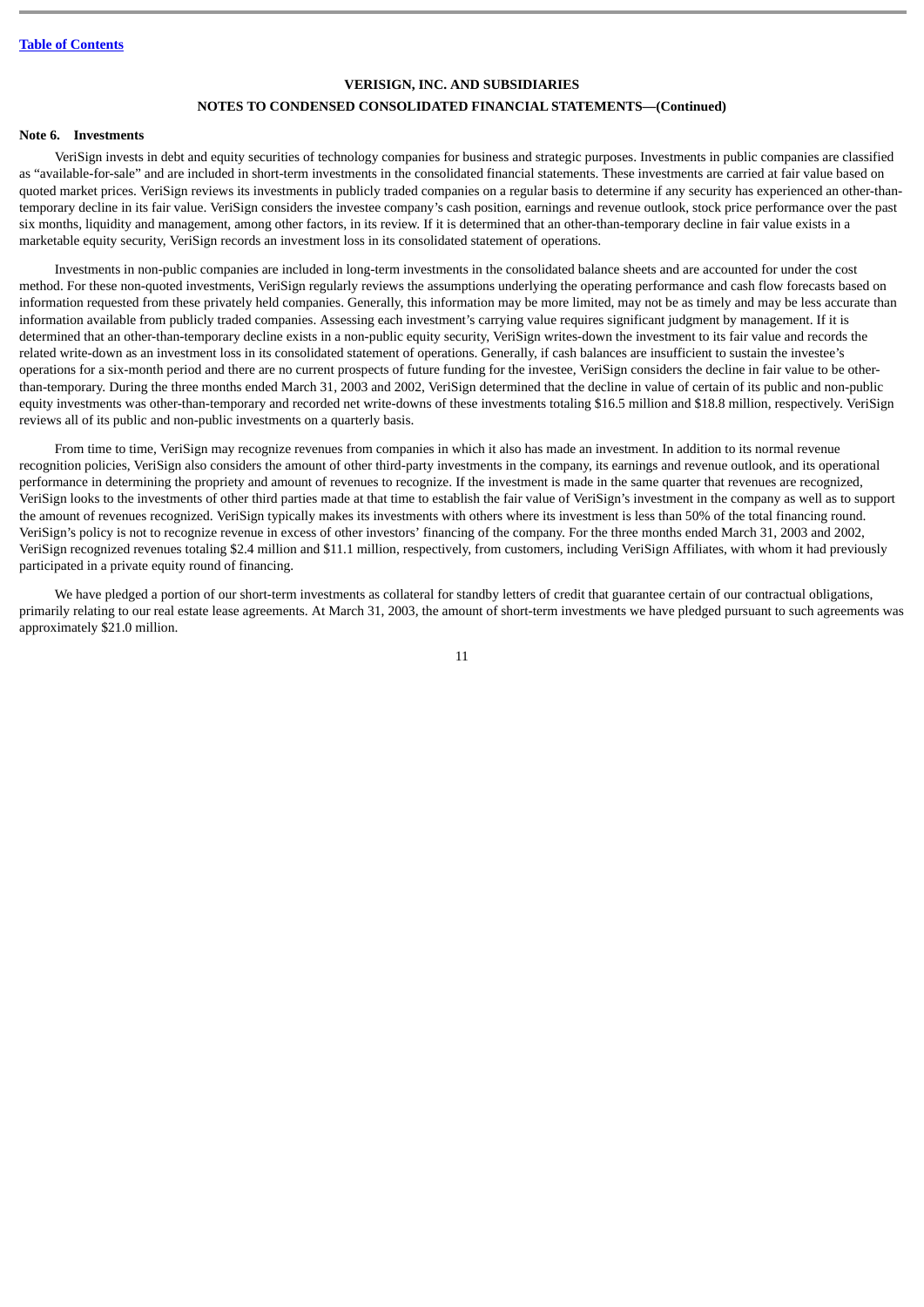#### **NOTES TO CONDENSED CONSOLIDATED FINANCIAL STATEMENTS—(Continued)**

#### **Note 7. Comprehensive Loss**

Comprehensive loss consists of net loss plus unrealized gains and losses on marketable securities classified as available-for-sale and foreign currency translation adjustments.

|                                                             | <b>Three Months Ended</b><br>March 31, |                |           |
|-------------------------------------------------------------|----------------------------------------|----------------|-----------|
|                                                             | 2003                                   |                | 2002      |
|                                                             |                                        | (In thousands) |           |
| Net loss                                                    | \$<br>(53, 436)                        | \$             | (39,710)  |
| Change in unrealized gain (loss) on investments, net of tax | 414                                    |                | (2,543)   |
| <b>Translation adjustments</b>                              | (1,614)                                |                | 688       |
|                                                             |                                        |                |           |
| Comprehensive loss                                          | \$<br>(54, 636)                        | S              | (41, 565) |
|                                                             |                                        |                |           |

#### **Note 8. Calculation of Net Loss Per Share**

Basic net loss per share is computed by dividing net loss (numerator) by the weighted-average number of shares of common stock outstanding (denominator) during the period. Diluted net loss per share gives effect to stock options considered to be potential common shares, if dilutive, computed using the treasury stock method.

The following table represents the computation of basic and diluted net loss per share:

|                                                              | Three Months Ended March 31,          |           |    |          |  |
|--------------------------------------------------------------|---------------------------------------|-----------|----|----------|--|
|                                                              | 2003                                  |           |    | 2002     |  |
|                                                              | (In thousands, except per share data) |           |    |          |  |
| Basic and diluted net loss per share:                        |                                       |           |    |          |  |
| Net loss                                                     | \$                                    | (53, 436) | \$ | (39,710) |  |
| Determination of basic and diluted shares:                   |                                       |           |    |          |  |
| Weighted-average common shares outstanding                   |                                       | 238,208   |    | 235,438  |  |
| Potential common shares—dilutive stock options               |                                       |           |    |          |  |
|                                                              |                                       |           |    |          |  |
| Basic and diluted weighted-average common shares outstanding |                                       | 238,208   |    | 235,438  |  |
|                                                              |                                       |           |    |          |  |
| Basic and diluted net loss per share                         | \$.                                   | (0.22)    | \$ | (0.17)   |  |

For the three months ended March 31, 2003, VeriSign excluded 1,212,743 weighted-average common share equivalents with a weighted-average exercise price of \$5.56 because their effect would have been anti-dilutive. For the three months ended March 31, 2002, VeriSign excluded 5,284,283 weighted-average common share equivalents with a weighted-average exercise price of \$13.97 because their effect would have been anti-dilutive. Weighted-average common share equivalents do not include stock options with an exercise price that exceeded the average fair market value of VeriSign's common stock for the period.

#### **Note 9. Commitments and Contingencies**

#### *Legal proceedings*

VeriSign is engaged in complaints, lawsuits and investigations arising in the ordinary course of business. VeriSign believes that it has adequate legal defenses and that the ultimate outcome of these actions will not have a material effect on VeriSign's consolidated financial position and results of operations.

#### **Note 10. Segment Information**

#### *Description of segments*

VeriSign is currently organized into three service-based lines of business: the Internet Services Group, the Telecommunication Services Group, and Network Solutions, Inc., or Network Solutions. The Internet Services Group consists of two business units: Security Services, which provides products and services that enable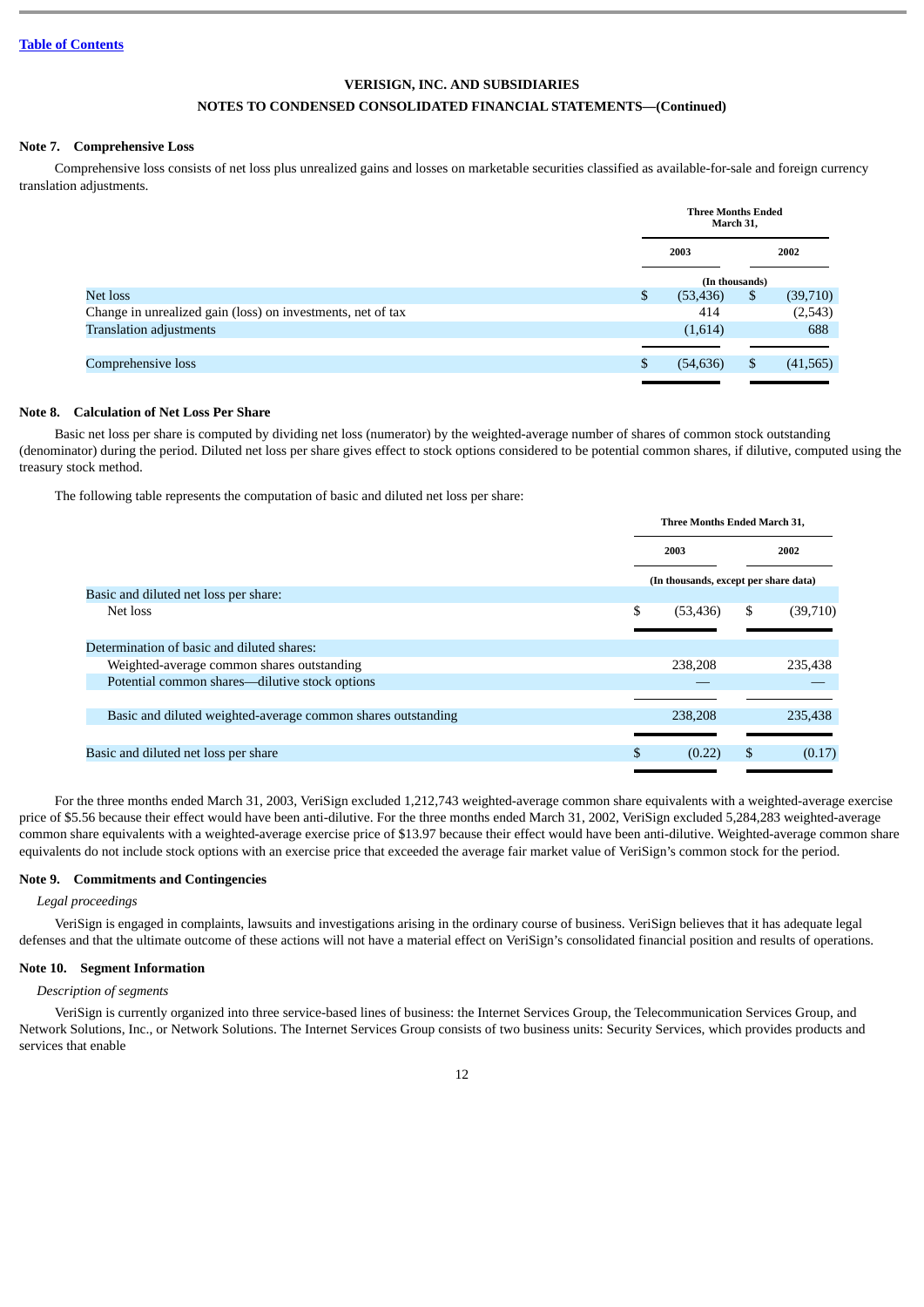#### **NOTES TO CONDENSED CONSOLIDATED FINANCIAL STATEMENTS—(Continued)**

enterprises and service providers to establish and deliver secure Internet-based services to customers, and Registry Services, which acts as the exclusive registry of domain names in the *.com* and *.net* generic top-level domains, or gTLDs, and certain country code top-level domains, or ccTLDs. The Telecommunication Services Group provides specialized services to telecommunications carriers. Through VeriSign's wholly-owned subsidiary, Network Solutions, VeriSign provides domain name registration and value-added services to enterprises and individuals who wish to establish an online presence.

The segments were determined based primarily on how the chief operating decision maker ("CODM") views and evaluates VeriSign's operations. VeriSign's Chief Executive Officer has been identified as the CODM as defined by SFAS No. 131, "*Disclosures About Segments of an Enterprise and Related Information.*" Other factors, including customer base, homogeneity of products, technology and delivery channels, were also considered in determining the reportable segments. The performance of each segment is measured based on several metrics, including gross margin.

The following table reflects the results of VeriSign's reportable segments. The "Other" segment consists primarily of unallocated corporate expenses. These results are used, in part, by the CODM and by management, in evaluating the performance of, and in allocating resources to, each of the segments. Internal revenues and segment gross margin include transactions between segments that are intended to reflect an arm's length transfer at the best price available for comparable external transactions.

|                                    | Internet<br><b>Services</b><br>Group |              | Telecommunication<br><b>Services</b><br>Group |              | <b>Network</b><br><b>Solutions</b> |    | Other     |                | <b>Total</b><br><b>Segments</b> |
|------------------------------------|--------------------------------------|--------------|-----------------------------------------------|--------------|------------------------------------|----|-----------|----------------|---------------------------------|
|                                    |                                      |              |                                               |              | (In thousands)                     |    |           |                |                                 |
| Three months ended March 31, 2003: |                                      |              |                                               |              |                                    |    |           |                |                                 |
| Total revenues                     | 117,795<br><sup>\$</sup>             | \$           | 100,602                                       | \$           | 66,130                             | \$ |           | \$             | 284,527                         |
| Internal revenues                  | (14,769)                             |              |                                               |              |                                    |    |           |                | (14,769)                        |
|                                    |                                      |              |                                               |              |                                    |    |           |                |                                 |
| External revenues                  | \$103,026                            | $\mathbb{S}$ | 100,602                                       | $\mathbb{S}$ | 66,130                             | S. |           | $\mathbb{S}^-$ | 269,758                         |
|                                    |                                      |              |                                               |              |                                    |    |           |                |                                 |
| Total cost of revenues             | 30,938<br>\$.                        | \$           | 56,967                                        | $\mathbf{s}$ | 34,738                             | \$ | 7,955     | <sup>\$</sup>  | 130,598                         |
| Internal cost of revenues          |                                      |              |                                               |              | (14,769)                           |    |           |                | (14,769)                        |
|                                    |                                      |              |                                               |              |                                    |    |           |                |                                 |
| External cost of revenues          | 30,938<br>\$.                        | \$           | 56,967                                        | $\mathbb{S}$ | 19,969                             |    | \$7,955   | $\mathbb{S}$   | 115,829                         |
|                                    |                                      |              |                                               |              |                                    |    |           |                |                                 |
| Gross margin after eliminations    | 72,088<br>\$.                        | \$           | 43,635                                        | $\mathbb{S}$ | 46,161                             |    | \$(7,955) | S.             | 153,929                         |
|                                    |                                      |              |                                               |              |                                    |    |           |                |                                 |

|                                    | Internet<br><b>Services</b><br>Group | Telecommunication<br><b>Services</b><br>Group |                | Network<br><b>Solutions</b> |              |            |                |           |  |  |  | Other |  | <b>Total</b><br><b>Segments</b> |
|------------------------------------|--------------------------------------|-----------------------------------------------|----------------|-----------------------------|--------------|------------|----------------|-----------|--|--|--|-------|--|---------------------------------|
|                                    |                                      |                                               | (In thousands) |                             |              |            |                |           |  |  |  |       |  |                                 |
| Three months ended March 31, 2002: |                                      |                                               |                |                             |              |            |                |           |  |  |  |       |  |                                 |
| Total revenues                     | \$<br>182,274                        | \$<br>83,383                                  | \$             | 88,811                      | \$           |            | \$             | 354,468   |  |  |  |       |  |                                 |
| Internal revenues                  | (26, 652)                            | —                                             |                |                             |              |            |                | (26, 652) |  |  |  |       |  |                                 |
|                                    |                                      |                                               |                |                             |              |            |                |           |  |  |  |       |  |                                 |
| External revenues                  | \$155,622                            | \$<br>83,383                                  | $\mathbb{S}$   | 88,811                      | \$           |            | \$             | 327,816   |  |  |  |       |  |                                 |
|                                    |                                      |                                               |                |                             |              |            |                |           |  |  |  |       |  |                                 |
| Total cost of revenues             | 78,823<br>\$                         | \$<br>45,072                                  | $\mathbb{S}$   | 51,417                      | $\mathbb{S}$ | 6,307      | $\mathbb{S}^-$ | 181,619   |  |  |  |       |  |                                 |
| Internal cost of revenues          |                                      |                                               |                | (26, 652)                   |              |            |                | (26, 652) |  |  |  |       |  |                                 |
|                                    |                                      |                                               |                |                             |              |            |                |           |  |  |  |       |  |                                 |
| External cost of revenues          | $\mathcal{S}$<br>78,823              | \$<br>45,072                                  | $\mathbb{S}$   | 24,765                      |              | \$6,307    | $\mathbf{s}$   | 154,967   |  |  |  |       |  |                                 |
|                                    |                                      |                                               |                |                             |              |            |                |           |  |  |  |       |  |                                 |
| Gross margin after eliminations    | 76,799<br>$\mathbb{S}$               | \$<br>38,311                                  | \$             | 64,046                      |              | \$ (6,307) | S.             | 172,849   |  |  |  |       |  |                                 |
|                                    |                                      |                                               |                |                             |              |            |                |           |  |  |  |       |  |                                 |

Assets are not tracked by segment and the CODM does not evaluate segment performance based on asset utilization.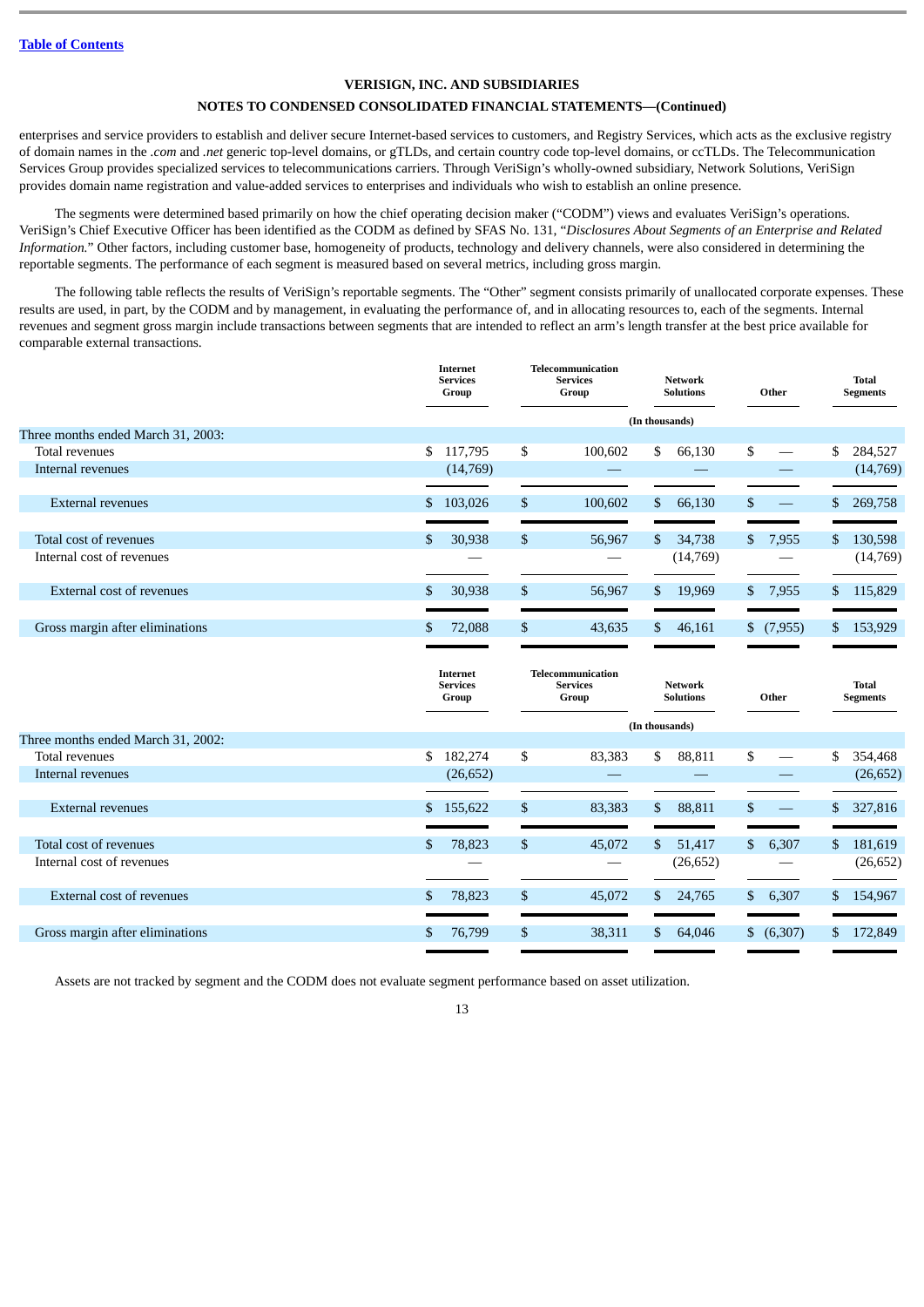### **VERISIGN, INC. AND SUBSIDIARIES NOTES TO CONDENSED CONSOLIDATED FINANCIAL STATEMENTS—(Continued)**

*Reconciliation to VeriSign, as reported*

|    | Three Months Ended March 31, |    |                |  |
|----|------------------------------|----|----------------|--|
|    | 2003                         |    | 2002           |  |
|    |                              |    |                |  |
|    |                              |    |                |  |
| \$ | 284,527                      | \$ | 354,468        |  |
|    | (14,769)                     |    | (26, 652)      |  |
|    |                              |    |                |  |
| \$ | 269,758                      | \$ | 327,816        |  |
|    |                              |    |                |  |
|    |                              |    |                |  |
| \$ | 153,929                      | \$ | 172,849        |  |
|    | 188,619                      |    | 200,224        |  |
|    |                              |    |                |  |
|    | (34,690)                     |    | (27, 375)      |  |
|    | (13,894)                     |    | (12, 335)      |  |
|    | (4,852)                      |    |                |  |
|    |                              |    |                |  |
| \$ | (53, 436)                    | \$ | (39,710)       |  |
|    |                              |    | (In thousands) |  |

*Geographic information*

|                      | Three Months Ended March 31, |         |                |         |
|----------------------|------------------------------|---------|----------------|---------|
|                      | 2003                         |         |                | 2002    |
|                      |                              |         | (In thousands) |         |
| Revenues:            |                              |         |                |         |
| <b>United States</b> | \$                           | 246,389 | \$             | 298,259 |
| All other countries  |                              | 23,369  |                | 29,557  |
|                      |                              |         |                |         |
| Total                | \$                           | 269,758 | \$             | 327,816 |
|                      |                              |         |                |         |

VeriSign operates in the United States, Europe, South Africa, Asia and Canada. In general, revenues are attributed to the country in which the contract originated. However, revenues from all digital certificates issued from the Mountain View, California facility and domain names issued from the Herndon, Virginia facility are attributed to the United States because it is impracticable to determine the country of origin.

|                      | <b>March 31, 2003</b> |           |                | <b>December 31, 2002</b> |  |
|----------------------|-----------------------|-----------|----------------|--------------------------|--|
|                      |                       |           | (In thousands) |                          |  |
| Long-lived assets:   |                       |           |                |                          |  |
| <b>United States</b> | \$                    | 1,618,385 | S              | 1,707,440                |  |
| All other countries  |                       | 83,825    |                | 79,574                   |  |
|                      |                       |           |                |                          |  |
| <b>Total</b>         | \$                    | 1,702,210 | \$             | 1,787,014                |  |
|                      |                       |           |                |                          |  |

Long-lived assets consist primarily of goodwill and other intangible assets, property and equipment, long-term investments, and other long-term assets.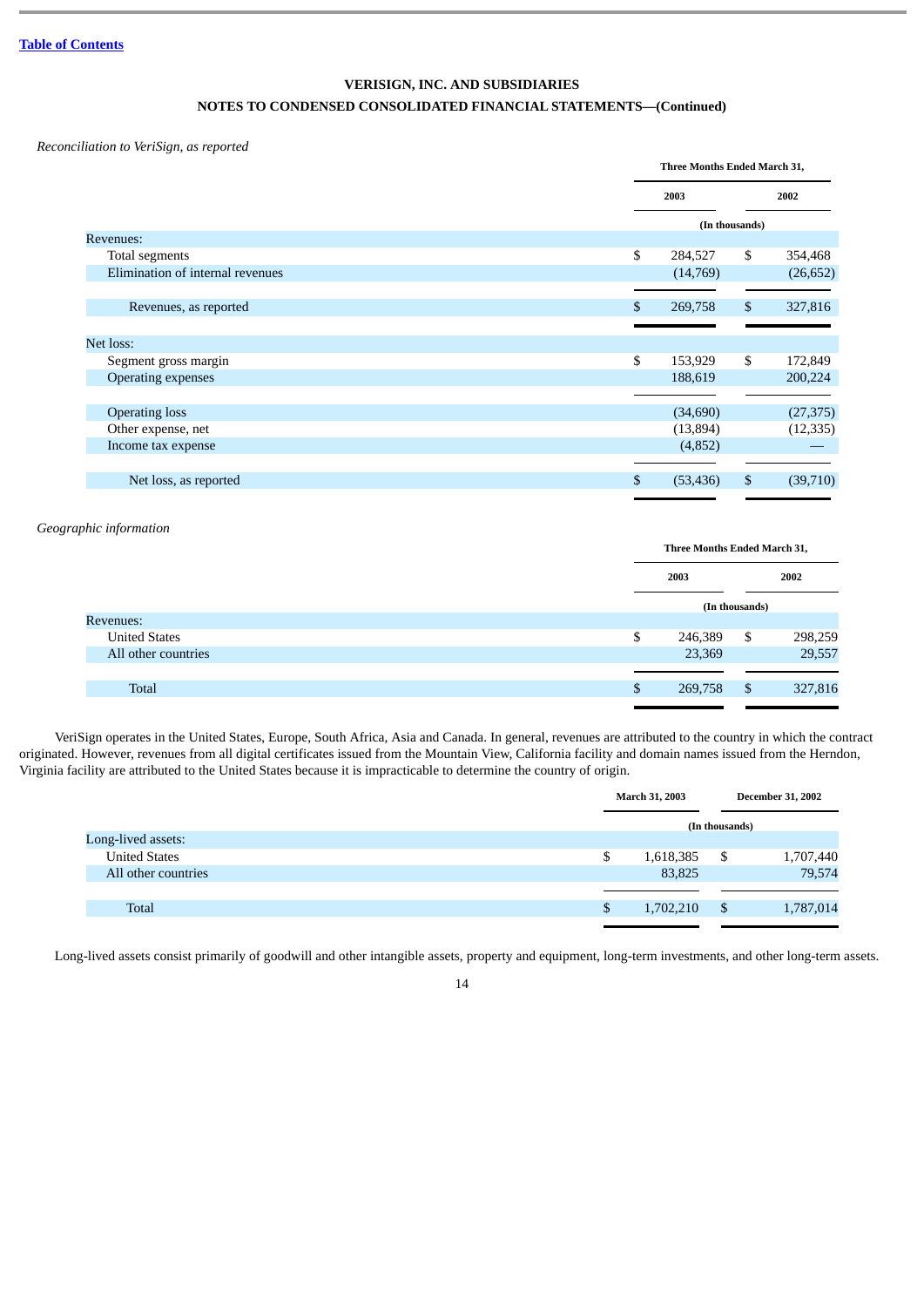### **VERISIGN, INC. AND SUBSIDIARIES NOTES TO CONDENSED CONSOLIDATED FINANCIAL STATEMENTS—(Continued)**

#### **Note 11. Income Taxes**

For the three months ended March 31, 2003, VeriSign recorded tax expense of \$4.9 million, comprised of \$4.5 million of foreign income and withholding taxes and \$0.4 million of U.S. federal and state taxes.

VeriSign's accounting for deferred taxes under SFAS No. 109, *"Accounting for Income Taxes,"* involves the evaluation of a number of factors concerning the realizability of its deferred tax assets. In concluding that a valuation allowance is required to be applied to certain deferred tax assets, management considered such factors as VeriSign's history of operating losses, its uncertainty as to the projected long-term operating results, and the nature of its deferred tax assets. Although VeriSign's operating plans assume taxable and operating income in future periods, management's evaluation of all of the available evidence in assessing the realizability of the deferred tax assets indicated that such plans were not considered sufficient to overcome the available negative evidence. The possible future reversal of the valuation allowance will result in future income statement benefit to the extent the valuation allowance was applied to deferred tax assets generated through ongoing operations. To the extent the valuation allowance relates to deferred tax assets generated through stock compensation deductions, the possible future reversal of such valuation allowance will result in a credit to additional paid-in capital and will not result in future income statement benefit.

#### **Note 12. Recent Accounting Pronouncements**

In January 2003, the FASB issued Interpretation No. 46, *"Consolidation of Variable Interest Entities, an interpretation of Accounting Research Bulletin ("ARB") No. 51."* This Interpretation requires companies to include in their consolidated financial statements the assets, liabilities and results of activities of variable interest entities if the company holds a majority of the variable interests. The consolidation requirements of this Interpretation are effective for variable interest entities created after January 31, 2003 or for entities in which an interest is acquired after January 31, 2003. The consolidation requirements of this Interpretation are effective June 15, 2003 for all variable entities acquired before February 1, 2003. This Interpretation also requires companies that expect to consolidate a variable interest entity they acquired before February 1, 2003 to disclose the entity's nature, size, activities, and the company's maximum exposure to loss in financial statements issued after January 31, 2003. VeriSign has determined that FASB Interpretation No. 46 will not have a material effect on its consolidated financial position, results of operations or cash flows.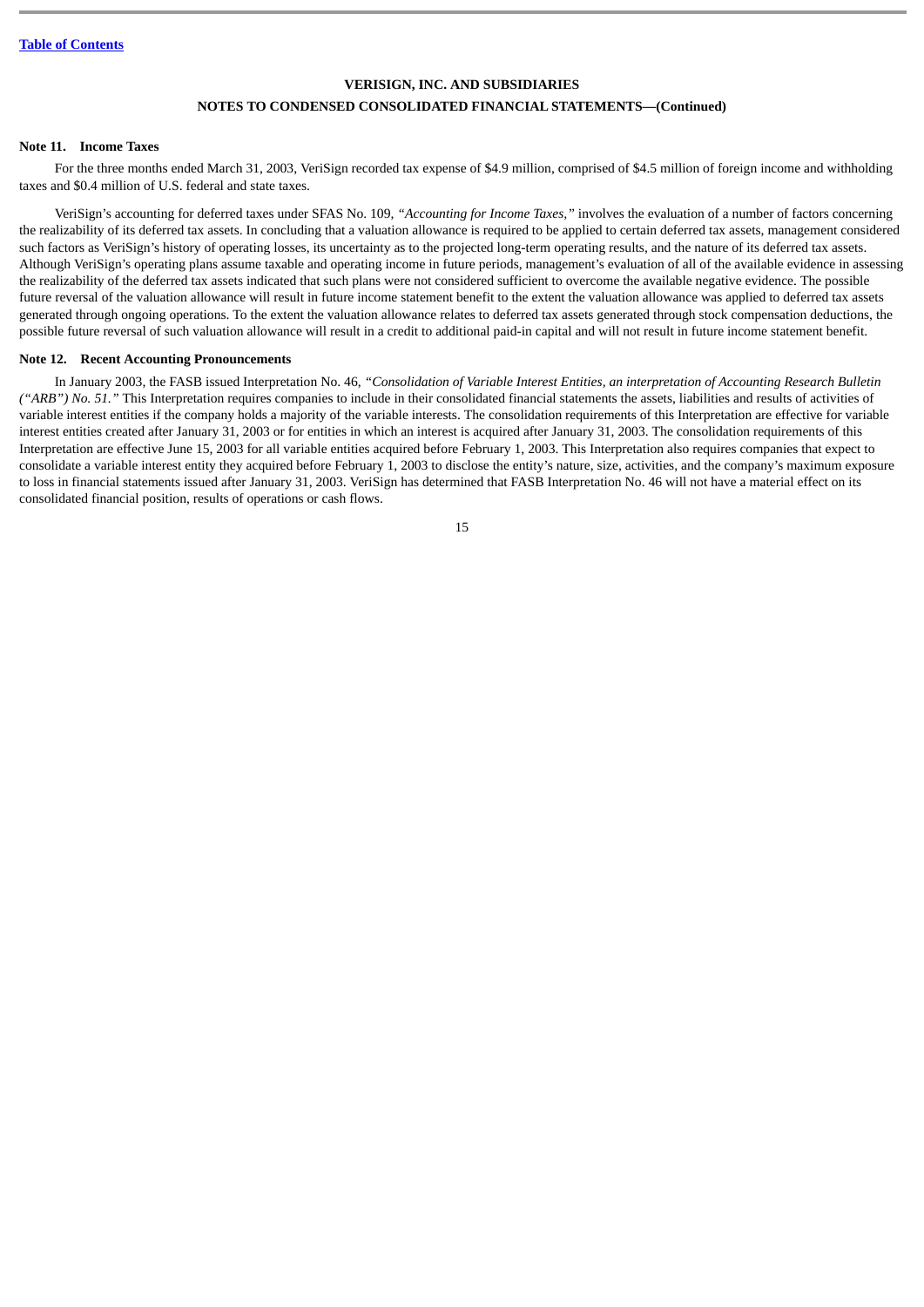#### **Table of [Contents](#page-1-0)**

#### <span id="page-15-0"></span>**ITEM 2. MANAGEMENT'S DISCUSSION AND ANALYSIS OF FINANCIAL CONDITION AND RESULTS OF OPERATIONS**

#### **Forward-Looking Statements**

#### *You should read the following discussion in conjunction with the interim unaudited condensed consolidated financial statements and related notes.*

*Except for historical information, this Report contains forward-looking statements within the meaning of Section 27A of the Securities Act of 1933 and Section 21E of the Securities Exchange Act of 1934. These forward-looking statements involve risks and uncertainties, including, among other things, statements regarding our anticipated costs and expenses and revenue mix. Forward-looking statements include, among others, those statements including the words "expects," "anticipates," "intends," "believes" and similar language. Our actual results may differ significantly from those projected in the forward-looking statements. Factors that might cause or contribute to such differences include, but are not limited to, those discussed in the section "Factors That May Affect Future Results of Operations." You should carefully review the risks described in other documents we file from time to time with the Securities and Exchange Commission, including the Quarterly Reports on Form 10-Q or Current Reports on Form 8-K that we file in 2003 and our Annual Report on Form 10-K for the period ended December 31, 2002, which was filed on March 31, 2003. You are cautioned not to place undue reliance on the forward-looking statements, which speak only as of the date of this Quarterly Report on Form 10-Q. We undertake no obligation to publicly release any revisions to the forward-looking statements or reflect events or circumstances after the date of this document.*

#### **Overview**

VeriSign, Inc. is a leading provider of critical infrastructure services that enable Web site owners, enterprises, communications service providers, ecommerce service providers and individuals to engage in secure digital commerce and communications. Our services include three core offerings: Internet security and registry services, telecommunications services, and Web presence services. We market our products and services through our direct sales force, telesales operations, member organizations in our global affiliate network, value-added resellers, service providers, and our Web sites.

We are organized into three service-based lines of business: the Internet Services Group, the Telecommunication Services Group, and Network Solutions. The Internet Services Group consists of two business units: Security Services and Registry Services. Our Security Services business unit provides products and services to organizations who want to establish and deliver secure Internet-based services for their customers including: managed security and network services, Web trust services and payment services. Our Registry Services business unit acts as the exclusive registry of domain names in the *.com* and *.net* generic top-level domains ("gTLDs") and certain country code top-level domains ("ccTLDs").

The Telecommunication Services Group provides specialized services to telecommunications carriers. Service offerings include the Signaling System 7, or SS7, network, as either part of the connectivity, switching and transport function of the SS7 network or as intelligent network services delivered over the SS7 network. SS7 is an industry-standard system of protocols and procedures that is used to control telephone communications and provide routing information in association with vertical calling features, such as calling card validation, advanced intelligent network services, local number portability, wireless services, tollfree number database access and caller identification. The Telecommunication Services Group also offers advanced billing and customer care services to wireless carriers.

Through our Network Solutions subsidiary, we provide digital identity through domain name registration services, and value-added services, such as email, Web site creation tools, Web site hosting and other e-commerce enabling offerings. We register second-level domain names in the *.com, .net, .org, .biz* and *info* gTLDs, as well as selected ccTLDs, such as *.uk* and *.tv*, around the world, enabling individuals, companies and organizations to establish a unique identity on the Internet. Our customers apply to register second-level domain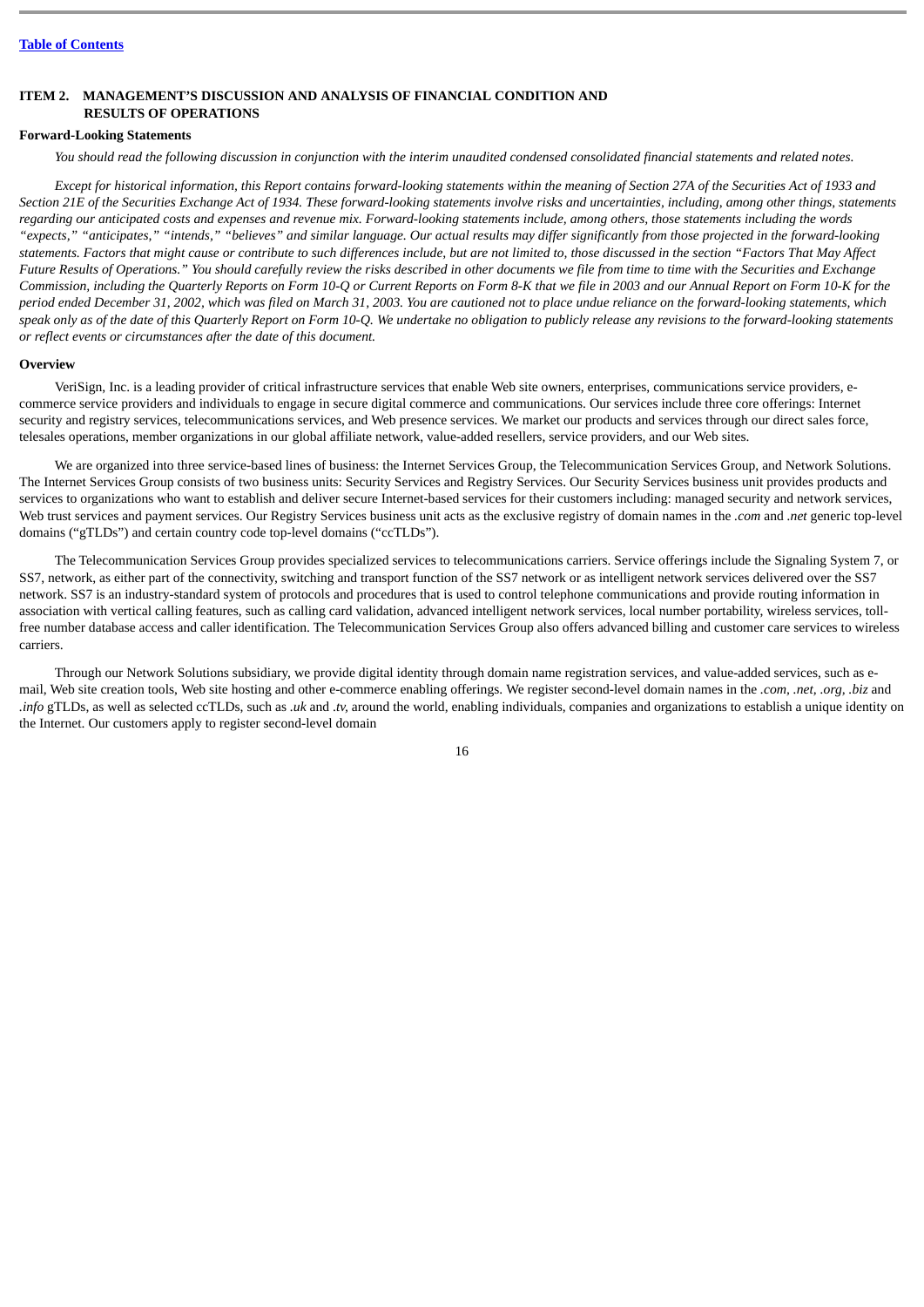names either directly through our Web sites or indirectly through our channel partner wholesalers, Internet service providers, telecommunications companies and others. We accept registrations and re-registrations in annual or multi-year increments for periods up to ten years.

#### *Critical accounting policies and significant management estimates*

The discussion and analysis of our financial condition and results of operations are based upon our consolidated financial statements, which have been prepared in accordance with accounting principles generally accepted in the United States of America. The preparation of these financial statements requires management to make estimates and judgments that affect the reported amounts of assets, liabilities, revenues and expenses, and related disclosures of contingent assets and liabilities. On an ongoing basis, management evaluates its estimates, including those related to revenue recognition, allowance for doubtful accounts, investments and long-lived assets. Management bases its estimates on historical experience and on various other assumptions that are believed to be reasonable under the circumstances, the results of which form the basis for making judgments about the carrying values of assets and liabilities that are not readily available from other sources. Actual results may differ from these estimates under different assumptions or conditions.

We believe the following critical accounting policies affect our more significant judgments and estimates used in preparing our consolidated financial statements.

#### *Revenue recognition*

We derive revenues from three primary categories of services: (i) Internet services, which include managed security and network services, Web trust services and payment services, and registry services; (ii) telecommunications services, which include connectivity, intelligent networks, wireless and clearinghouse services; and (iii) domain name registration services. The revenue recognition policy for each of these categories is as follows:

#### *Internet Services*

Revenues from the licensing of digital certificate technology and business process technology are derived from arrangements involving multiple elements including post-contract customer support, or PCS, training and other services. These licenses, which do not provide for right of return, are primarily perpetual licenses for which revenues are recognized up-front once all criteria for revenue recognition have been met.

Revenues from the sale or renewal of digital certificates are deferred and recognized ratably over the life of the digital certificate, generally 12 months. Revenues from the sale of managed PKI services are deferred and recognized ratably over the term of the license, generally 12 to 36 months. PCS is bundled with managed PKI services licenses and recognized over the license term.

We recognize revenues from issuances of digital certificates and business process licensing to VeriSign Affiliates in accordance with SOP 97-2, *"Software Revenue Recognition,"* as amended by SOP 98-9, and generally recognize revenues when all of the following criteria are met: (1) persuasive evidence of an arrangement exists, (2) delivery has occurred, (3) the fee is fixed or determinable and (4) collectibility is probable. We define each of these four criteria as follows:

*Persuasive evidence of an arrangement exists.* It is our customary practice to have a written contract, which is signed by both the customer and us, or a purchase order from those customers who have previously negotiated a standard license arrangement with us.

*Delivery has occurred.* Our software may be either physically or electronically delivered to the customer. Electronic delivery is deemed to have occurred upon download by the customer from an FTP server. If an arrangement includes undelivered products or services that are essential to the functionality of the delivered product, delivery is not considered to have occurred until these products or services are delivered.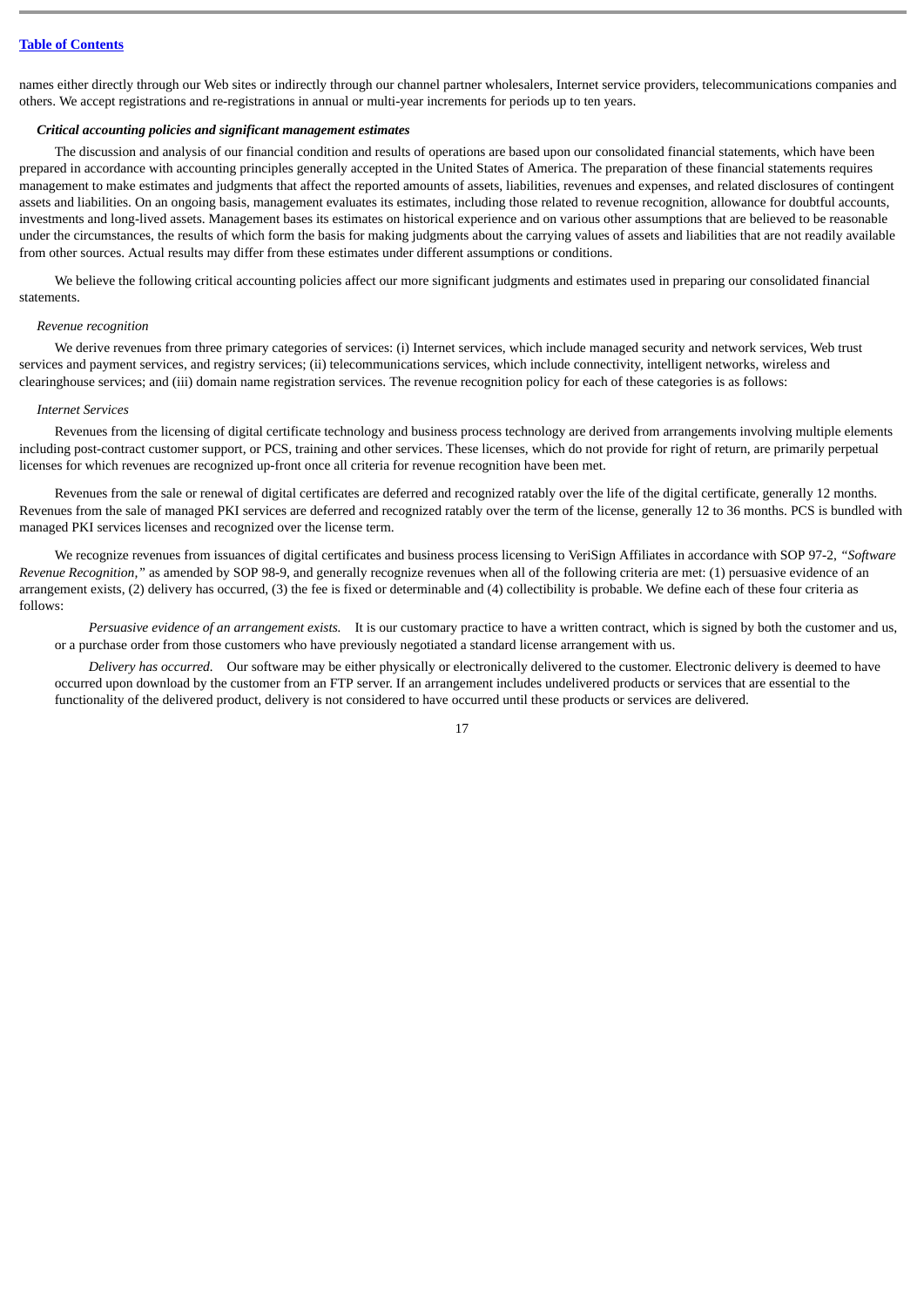*The fee is fixed or determinable.* It is our policy to not provide customers the right to a refund of any portion of its license fees paid. We may agree to payment terms with a foreign customer based on local customs. Generally, at least 80% of the arrangement fees are due within one year or less. Arrangements with payment terms extending beyond these customary payment terms are considered not to be fixed or determinable, and revenues from such arrangements are recognized as payments become due and payable.

*Collectibility is probable.* Collectibility is assessed on a customer-by-customer basis. We typically sell to customers for whom there is a history of successful collection. New customers are subjected to a credit review process that evaluates the customer's financial position and ultimately their ability to pay. If we determine from the outset of an arrangement that collectibility is not probable based upon our credit review process, revenues are recognized as cash is collected.

We allocate revenues on software arrangements involving multiple elements to each element based on the relative fair value of each element. Our determination of fair value of each element in multiple element arrangements is based on vendor-specific objective evidence of fair value, or VSOE. We limit our assessment of VSOE for each element to the price charged when the same element is sold separately. We have analyzed all of the elements included in our multiple-element arrangements and determined that we have sufficient VSOE to allocate revenues to PCS, professional services and training components of our perpetual license arrangements. We sell our professional services and training separately, and have established VSOE on this basis. VSOE for PCS is determined based upon the customer's annual renewal rates for these elements. Accordingly, assuming all other revenue recognition criteria are met, revenues from perpetual licenses are recognized upon delivery using the residual method in accordance with SOP 98-9.

Our consulting services generally are not essential to the functionality of the software. Our software products are fully functional upon delivery and do not require any significant modification or alteration. Customers purchase these consulting services to facilitate the adoption of our technology and dedicate personnel to participate in the services being performed, but they may also decide to use their own resources or appoint other consulting service organizations to provide these services. Software products are billed separately and independently from consulting services, which are generally billed on a time-and-materials or milestone-achieved basis.

Revenues from consulting services are recognized using either the percentage-of-completion method or on a time-and-materials basis as work is performed. Percentage-of-completion is based upon the ratio of hours incurred to total hours estimated to be incurred for the project. We have a history of accurately estimating project status and the hours required to complete projects. If different conditions were to prevail such that accurate estimates could not be made, then the use of the completed contract method would be required and all revenue and costs would be deferred until the project was completed. Revenues from training are recognized as training is performed.

Revenues from third-party product sales are recognized when title to the products sold passes to the customer. Our shipping terms generally dictate that the passage of title occurs upon shipment of the products to the customer.

Revenues from payment services primarily consist of a set-up fee and a monthly service fee for the transaction processing services. In accordance with SEC Staff Accounting Bulletin ("SAB") No. 101, *"Revenue Recognition in Financial Statements,"* revenues from set-up fees are deferred and recognized ratably over the period that the fees are earned. Revenues from the service fees are recognized ratably over the periods in which the services are provided. Advance customer deposits received are deferred and allocated ratably to revenue over the periods the services are provided.

Domain name registration revenues consist primarily of registration fees charged to customers and registrars for domain name registration services. Revenues from the initial registration or renewal of domain name registration services are deferred and recognized ratably over the registration term, generally one to two years and up to ten years.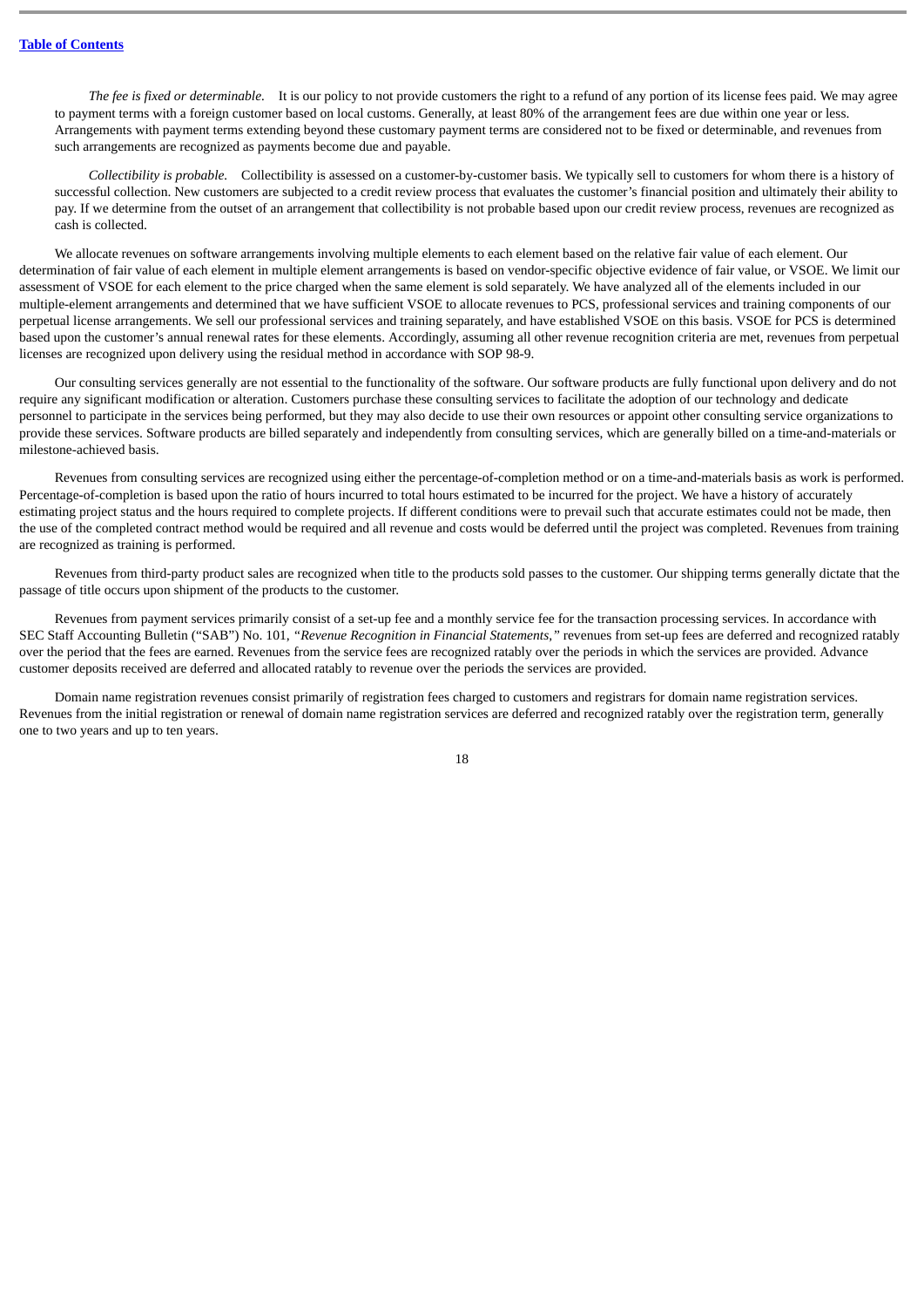#### *Telecommunications Services*

Revenues from telecommunications services are comprised of network connectivity revenues and intelligent network services revenues, and wireless billing and customer care services. Network connectivity revenues are derived from establishing and maintaining connection to our SS7 network and trunk signaling services. Revenues from network connectivity consist primarily of monthly recurring fees, and trunk signaling service revenues are charged monthly based on the number of switches to which a customer signals. The initial connection fee and related costs are deferred and recognized over the term of the arrangement. Intelligent network services, which include calling card validation, local number portability, wireless services, toll-free database access and caller identification are derived primarily from database administration and database query services and are charged on a per-use or per-query basis. Revenues from prepaid wireless account management services and unregistered wireless roaming services are based on the revenue retained by us and recognized in the period in which such calls are processed on a per-minute or per-call basis. Revenues from wireless billing and customer care services primarily represent a monthly recurring fee for every subscriber activated by our wireless carrier customers.

Clearinghouse services revenues are derived primarily from serving as a distribution and collection point for billing information and payment collection for services provided by one carrier to customers billed by another. Clearinghouse revenues are earned based on the number of messages processed. Included in prepaid expenses and other current assets are amounts from customers that are related to our telecommunications services for third-party network access, data base charges and clearinghouse toll amounts that have been invoiced and remitted to the customer.

#### *Domain Name Registration Services*

Domain name registration revenues consist primarily of registration fees charged to customers and registrars for domain name registration services. Revenues from the initial registration or renewal of domain name registration services are deferred and recognized ratably over the registration term, generally one to two years and up to ten years.

Domain name registration renewal fees are estimated and recorded based on renewal and collection rates. Customers are notified of the expiration of their registration in advance, and we record the receivables for estimated renewal fees in the month preceding the anniversary date of their registration when we have a right to bill under the terms of our domain name registration agreements. The variance between the actual collections and the rate used to estimate the renewal fees is reflected in the setting of renewal rates for prospective periods. Fees for renewals and advance extensions to the existing term are deferred until the new incremental period commences. These fees are then recognized ratably over the new registration term, ranging from one to ten years.

#### *Reciprocal Arrangements*

On occasion, we have purchased goods or services for our operations from organizations at or about the same time that we licensed our software to these organizations. These transactions are recorded at terms we consider to be fair value. For these reciprocal arrangements, we consider Accounting Principles Board ("APB") Opinion No. 29, *"Accounting for Nonmonetary Transactions,"* and Emerging Issues Task Force ("EITF") Issue No. 01-02, *"Interpretation of APB Opinion No. 29,"* to determine whether the arrangement is a monetary or nonmonetary transaction. Transactions involving the exchange of boot representing 25% or greater of the fair value of the reciprocal arrangement are considered monetary transactions within the context of APB Opinion No. 29 and EITF Issue No. 01- 02. Monetary transactions and nonmonetary transactions that represent the culmination of an earnings process are recorded at the fair value of the products delivered or products or services received, whichever is more readily determinable, provided that fair values are determinable within reasonable limits. In determining fair value, we consider the recent history of cash sales of the same products or services in similar sized transactions. Revenues from such transactions may be recognized over a period of time as the products or services are received. For nonmonetary reciprocal arrangements that do not represent the culmination of the earnings process, the exchange is recorded based on the carrying value of the products delivered, which is generally zero.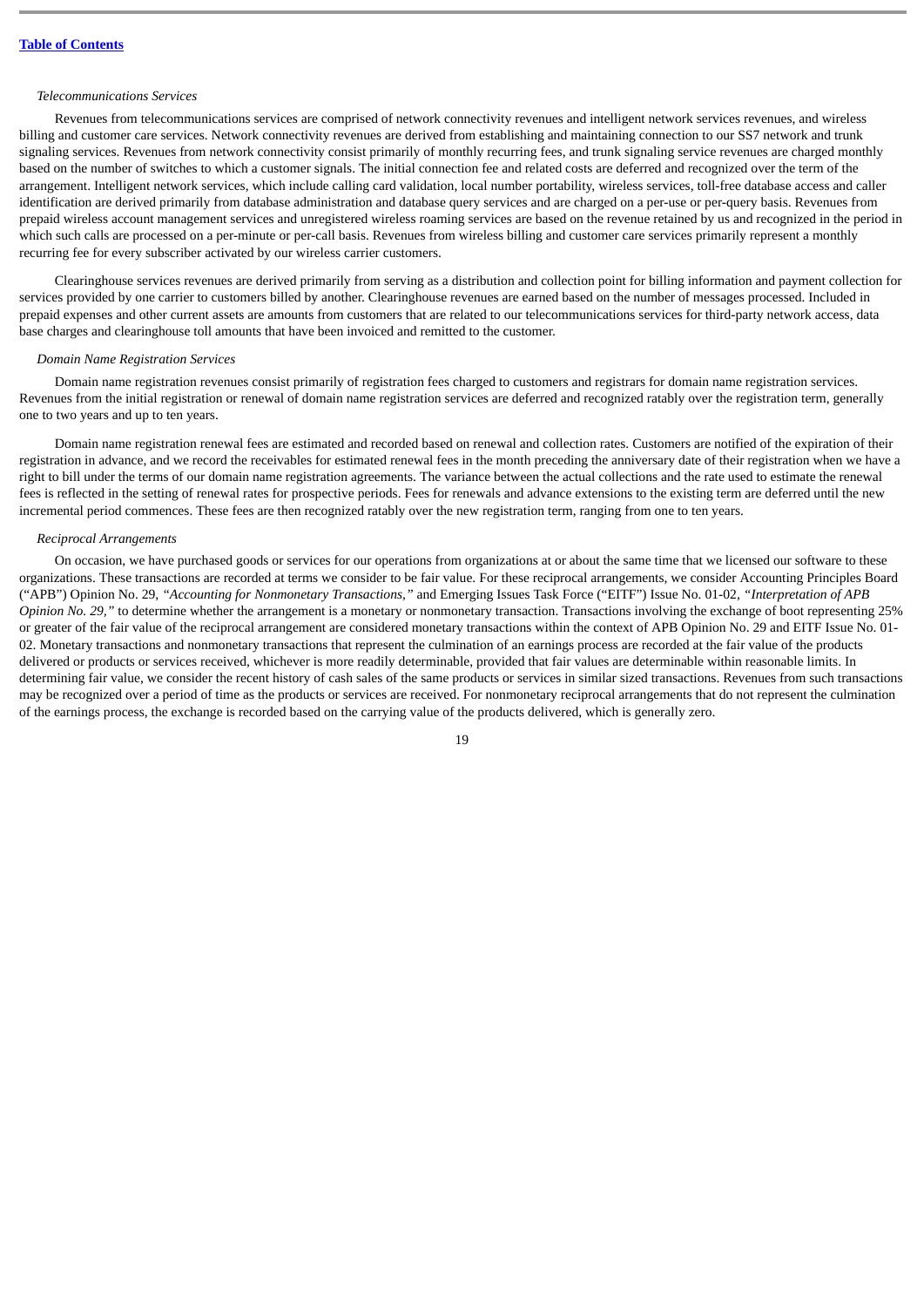#### **Table of [Contents](#page-1-0)**

We did not enter into any new reciprocal transactions during the quarter ended March 31, 2003. There were approximately \$1.2 million of revenues related to prior period transactions for the quarter ended March 31, 2003. Reciprocal transactions entered into during the quarter ended March 31, 2002, generated approximately \$6.9 million of revenues of which \$4.4 million was non-monetary. An additional \$2.6 million of revenues were recognized during the quarter ended March 31, 2002, which related to reciprocal transactions entered into in prior periods.

#### *Allowance for doubtful accounts*

We maintain allowances for doubtful accounts for estimated losses resulting from the inability of our customers to make required payments. We regularly review the adequacy of our accounts receivable allowance after considering the size of the accounts receivable balance, each customer's expected ability to pay and our collection history with each customer. We review significant invoices that are past due to determine if an allowance is appropriate based on the risk category using the factors described above. In addition, we maintain a general reserve for all invoices by applying a percentage based on the age category. We also monitor our accounts receivable for concentration to any one customer, industry or geographic region. To date our receivables have not had any particular concentrations that, if not collected, would have a significant impact on our operating income. We require all acquired companies to adopt our credit policies. The allowance for doubtful accounts represents our best estimate, but changes in circumstances relating to accounts receivable may result in a requirement for additional allowances in the future.

#### *Investments*

We invest in debt and equity securities of technology companies for business and strategic purposes. Some of these companies are publicly traded and have highly volatile share prices. However, in most instances, these investments are in the form of equity and debt securities of private companies for which there is no public market. These companies are typically in the early stage of development and are expected to incur substantial losses in the near-term. Therefore, these companies may never become publicly traded. Even if they do, an active trading market for their securities may never develop and we may never realize any return on these investments. Further, if these companies are not successful, we could incur charges related to write-downs or write-offs of these investments.

We review our investments in publicly traded companies on a regular basis to determine if any security has experienced an other-than-temporary decline in fair value. We consider the investee company's cash position, earnings and revenue outlook, stock price performance over the preceding six months, liquidity and changes in management's ownership, among other factors, in our review. If we determine that an other-than-temporary decline exists in a marketable equity security that is classified as available-for-sale, we record an investment loss in our consolidated statement of operations. For non-public companies, we review, on a quarterly basis, the assumptions underlying the operating performance and cash flow forecasts based on information requested from these privately held companies on at least a quarterly basis. This information may be more limited, may not be as timely and may be less accurate than information available from publicly traded companies. Assessing each investment's carrying value requires significant judgment by management. Generally, if cash balances are insufficient to sustain a company's operations for a six-month period, we consider the decline in its fair value to be other-than-temporary. If we determine that an other-thantemporary decline in fair value exists in a non-public equity security, we write-down the investment to its fair value and record the related write-down as an investment loss in our consolidated statement of operations.

During the three months ended March 31, 2003 and 2002, we determined that the decline in value of certain of our public and non-public equity investments was other-than-temporary and recorded net write-downs of these investments totaling \$16.5 million and \$18.8 million, respectively. We review all of our public and non-public investments on a quarterly basis.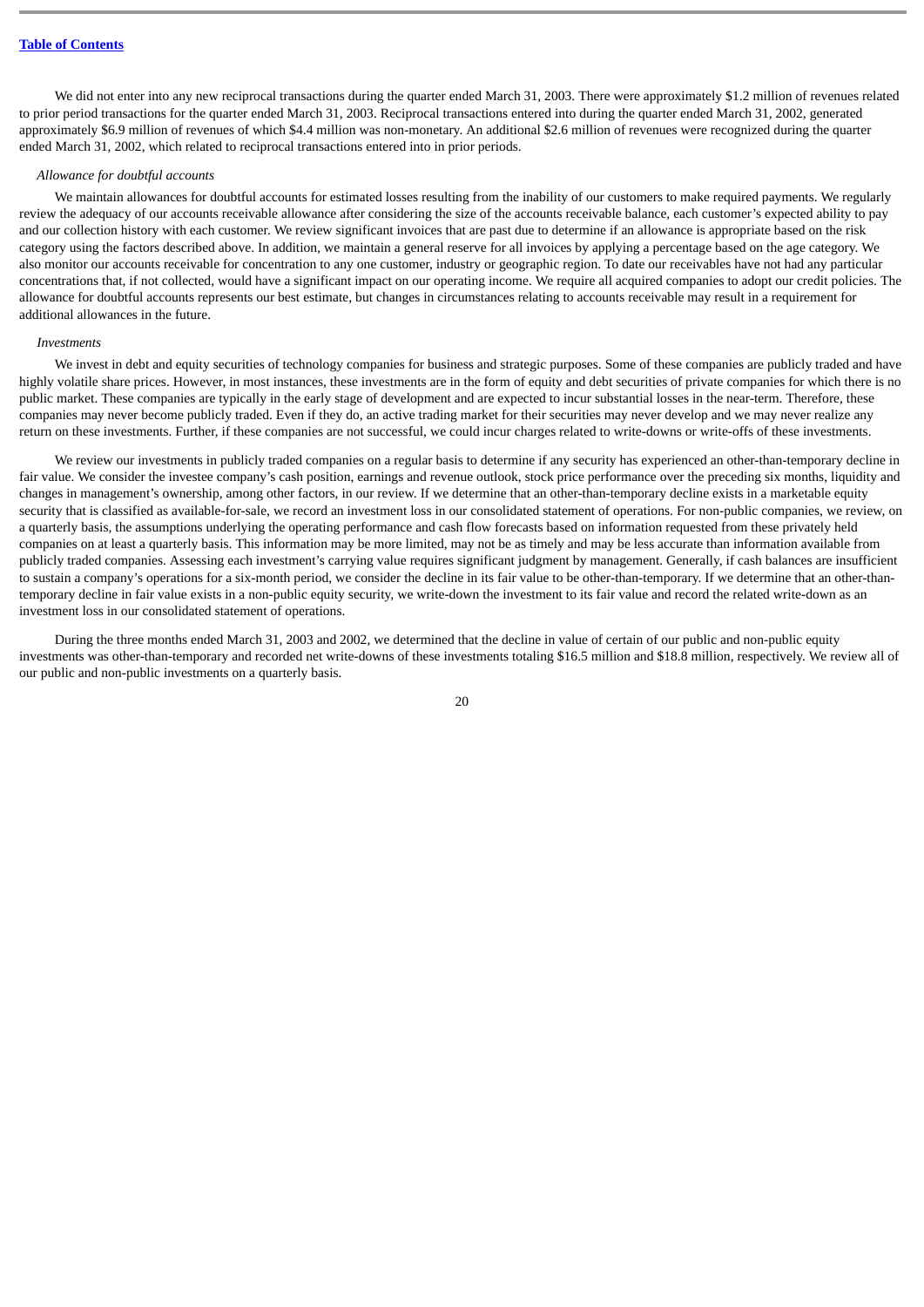#### *Valuation of long-lived intangible assets including goodwill*

Our long-lived assets consist primarily of goodwill, other intangible assets and property and equipment. We review long-lived assets for impairment whenever events or changes in circumstances indicate that the carrying amount of such an asset may not be recoverable. Such events or circumstances include, but are not limited to, a significant decrease in the fair value of the underlying business or asset, a significant decrease in the benefits realized from the acquired business, difficulty and delays in integrating the business or a significant change in the operations of the acquired business or use of an asset.

Goodwill and other intangible assets, net of accumulated amortization, totaled \$1.1 billion at March 31, 2003, which was comprised of \$667.8 million of goodwill, including workforce in place, and \$407.6 million of other intangible assets. Other intangible assets include customer relationships, technology in place, contracts with ICANN and customer lists. Factors we consider important which could trigger an impairment review include, but are not limited to, significant under-performance relative to expected historical or projected future operating results, significant changes in the manner of our use of our acquired assets or the strategy for our overall business or significant negative economic trends. If this evaluation indicates that the value of an intangible asset may be impaired, an assessment of the recoverability of the net carrying value of the asset over its remaining useful life is made. If this assessment indicates that an intangible asset is not recoverable, based on the estimated undiscounted future cash flows or other comparable market valuations, of the entity or technology acquired over the remaining amortization period, the net carrying value of the related intangible asset will be reduced to fair value and the remaining amortization period may be adjusted. Any such impairment charge could be significant and could have a material adverse effect on our reported financial statements.

Recoverability of long-lived assets other than goodwill is measured by comparison of the carrying amount of an asset to estimated undiscounted cash flows expected to be generated by the asset. If the carrying amount of an asset exceeds its estimated future cash flows, an impairment charge is recognized by the amount by which the carrying amount of the asset exceeds its fair value.

We review, at least annually, goodwill resulting from purchase business combinations for impairment in accordance with Statement of Financial Accounting Standards ("SFAS") No. 142, *"Goodwill and Other Intangible Assets."* We review long-lived assets, including certain identifiable intangibles, for impairment whenever events or changes in circumstances indicate that we will not be able to recover the asset's carrying amount in accordance with SFAS No. 144, *"Accounting for the Impairment or Disposal of Long-Lived Assets."*

#### *Employee Stock Options*

#### *Option Program Description*

Our stock option program is a broad-based, long-term retention program that is intended to contribute to the success of the Company by attracting, retaining and motivating talented employees and to align employee interests with the interests of our existing stockholders. Stock options are typically granted to employees when they first join VeriSign and on an annual basis thereafter. Stock options are also granted when there is a significant change in an employee's responsibilities and, occasionally, to achieve equity within a peer group. The compensation committee may, however, grant additional options to executive officers and key employees for other reasons. Currently, we grant options from three stock option plans: the 1998 Equity Incentive Plan and the 2001 Stock Incentive Plan which are broad-based plans, under which options may be granted to all employees, consultants, independent contractors and advisors of VeriSign other than non-employees directors, and the 1998 Directors Stock Plan, under which options are granted automatically under a pre-determined formula to nonemployee directors. Under these plans the participants may be granted options to purchase shares of VeriSign stock and substantially all of our employees and directors participate in one of our plans. Options issued under the 1998 Directors Stock Option Plan vest as to 6.25% of the shares each quarter after the date of grant, provided the optionee continues as a director or, if VeriSign so specifies in the grant, as a consultant of VeriSign. Options issued under the 1998 Equity Incentive Plan and 2001 Stock Incentive Plan generally vest as to 25% of the shares on the first anniversary of the date of grant and as to 6.25% of the shares each of the next 12 quarters.

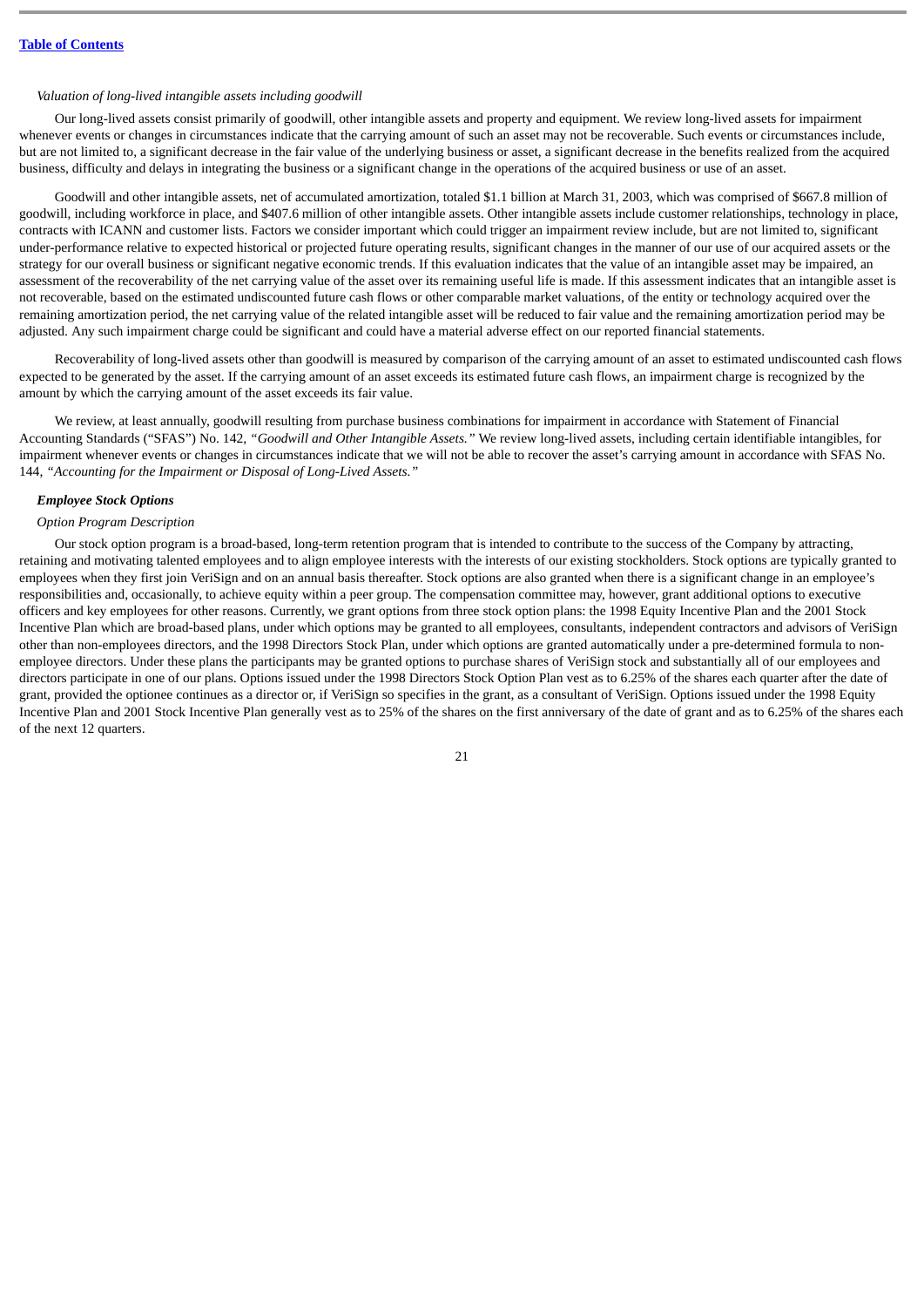We recognize that stock options dilute existing shareholders and have attempted to control the number of options granted while remaining competitive with our compensation packages. The potential dilution percentage is calculated as the new option grants for the year, net of options forfeited by employees leaving the Company, divided by the total outstanding shares at the beginning of the year. While 11% is the maximum potential dilution from options granted, this maximum potential dilution will only result if all options are exercised. Many of these options, which have up to a 10-year exercise period, have exercise prices substantially higher than the current market price. At March 31, 2003, approximately 84% of our stock options had exercise prices in excess of the current market price.

All stock option grants to current executive officers are made after a review by, and with the approval of the compensation committee of the Board of Directors. All stock option grants to non-executive officers are determined by VeriSign's Chief Executive Officer in accordance with guidelines approved by the compensation committee. All members of the compensation committee are independent directors, as defined in the applicable rules for issuers traded on The Nasdaq Stock Market. See the "Report of Compensation Committee" appearing in our proxy statement dated April 16, 2003 for further information concerning the policies of our compensation committee regarding the use of stock options.

#### *Distribution and Dilutive Effect of Options*

The following table provides information about stock options granted for 2001, 2002, and year to date as of March 31, 2003, to our Chief Executive Officer and our four other most highly compensated executive officers as identified in our 2003 Proxy Statement. This group is referred to as the Named Executive Officers. Please refer to the section headed "Executive Options" below for the Named Executive Officers.

Employee and Executive Option Grants in 2001, 2002, and year to date as of March 31, 2003:

|                                                                                  | <b>Three Months Ended</b><br>March 31,<br>2003 | 2002                  | 2001    |
|----------------------------------------------------------------------------------|------------------------------------------------|-----------------------|---------|
|                                                                                  |                                                | (Shares in thousands) |         |
| Shares subject to options granted                                                | 509                                            | 12,850                | 15,789  |
| Less options cancelled                                                           | (1,499)                                        | (20, 724)             | (4,986) |
|                                                                                  |                                                |                       |         |
| Net shares subject to options granted (cancelled)                                | (990)                                          | (7, 874)              | 10,803  |
| Common shares outstanding at beginning of period                                 | 237,510                                        | 234,358               | 198.639 |
| Net options granted (cancelled) during the period as a percentage of outstanding |                                                |                       |         |
| common shares                                                                    | $(0.4\%)$                                      | $(3.4)\%$             | 5.4%    |
| Options granted to Named Executive Officers during the period as a percentage    |                                                |                       |         |
| of total options granted                                                         |                                                | 14.8%                 | 11.3%   |
| Options held by Named Executive Officers as a percentage of total options        |                                                |                       |         |
| outstanding                                                                      | 26.2%                                          | 25.0%                 | 13.4%   |
|                                                                                  |                                                |                       |         |

During the first three months of 2003, we granted stock options to purchase approximately 0.5 million shares of our stock to our existing employees, which resulted in a net cancellation of 1.0 million shares after deducting 1.5 million shares for options cancelled or otherwise terminated. For the first three months of 2003, no options were granted to the Named Executive Officers. Options granted to the Named Executive Officers varies from year to year depending on their achievements and future potential in leading the Company. For additional information about our employee stock option plan activity for the fiscal years 2001 and 2002, please refer to our Annual Report on Form 10-K for the fiscal year ended December 31, 2002 filed March 31, 2003.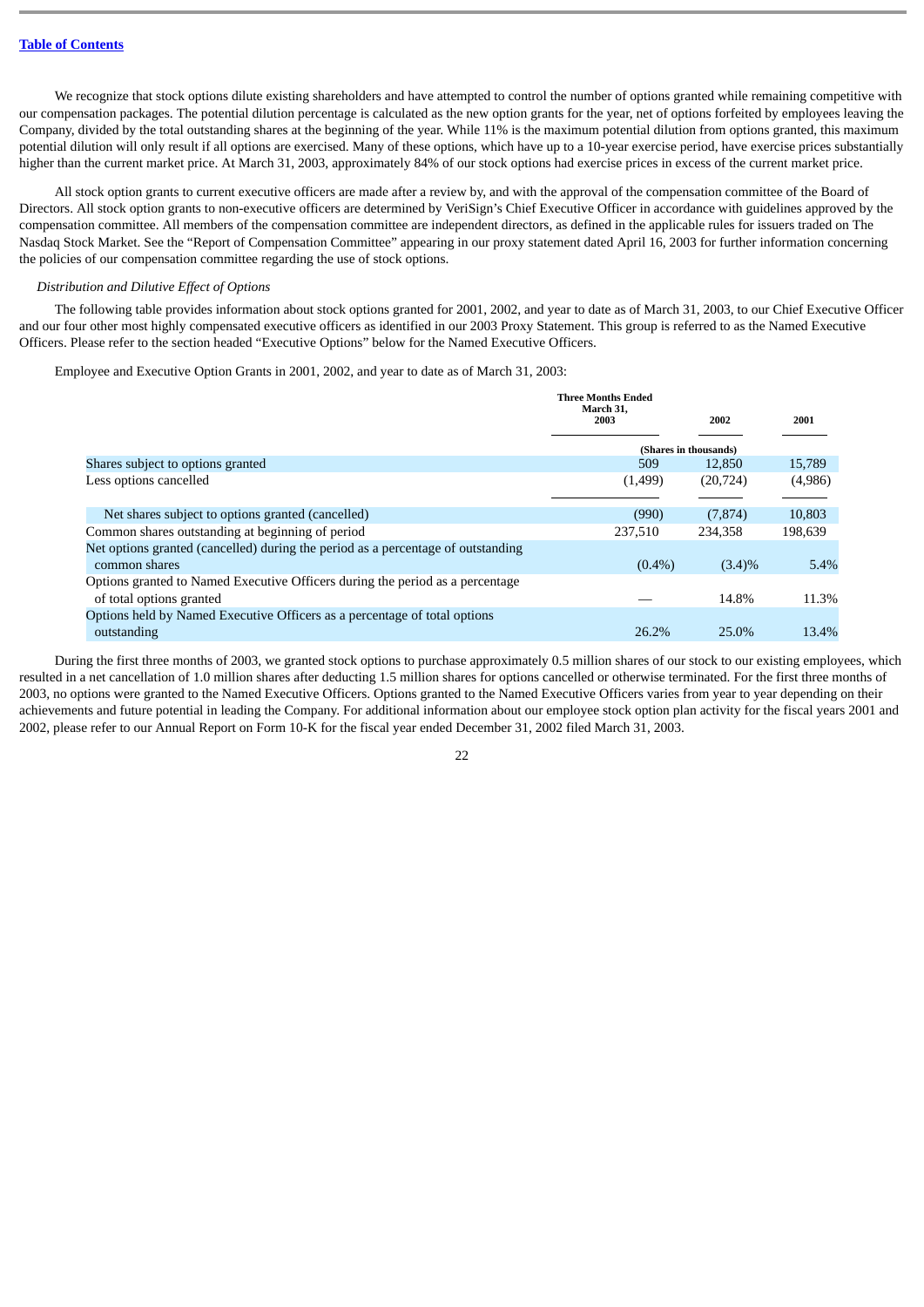In November 2002, VeriSign offered all U.S. employees (excluding members of the Board of Directors and executive officers) holding options granted under the 2001 Plan between January 1, 2001 and May 24, 2002 the opportunity to cancel those options and to receive in exchange a new option to be granted not less than six months and one day after the cancellation date of the existing option. The number of shares granted under the new option was dependent on the exercise price of the original option, as follows:

| <b>Exercise Price Range of</b><br><b>Original Option</b> | <b>Exchange Ratio</b>                                                         |  |
|----------------------------------------------------------|-------------------------------------------------------------------------------|--|
| $$0.001 - $24.99$                                        | 1 share subject to existing option for 1 share subject to exchanged option    |  |
| \$25.00 - \$49.99                                        | 2 shares subject to existing option for 1 share subject to exchanged option   |  |
| \$50.00 and above                                        | 2.5 shares subject to existing option for 1 share subject to exchanged option |  |

Under this program, employees tendered options to purchase approximately 11.4 million shares, which were cancelled effective December 26, 2002. In exchange, VeriSign expects to grant options to purchase approximately 7 million shares at an exercise price equal to the fair market value on the date of grant. The date of grant of the exchanged options will not be earlier than June 27, 2003. Except for the exercise price, all terms and conditions of the new option will be substantially the same as the cancelled option. In particular, the new option will be vested to the same degree, as a percentage of the option, that the cancelled option would have been vested on the new option date if the cancelled option had not been cancelled and will continue to vest on the same schedule as the cancelled option.

#### *General Option Information*

Summary of Option Activity as of March 31, 2003:

|                                                | Three Months Ended March 31, 2003 |    |                                                                   | 2002           |    | 2001  |             |    |       |  |                                                  |  |               |  |                                                  |
|------------------------------------------------|-----------------------------------|----|-------------------------------------------------------------------|----------------|----|-------|-------------|----|-------|--|--------------------------------------------------|--|---------------|--|--------------------------------------------------|
|                                                | <b>Shares</b>                     |    | Weighted-<br>Average<br><b>Exercise</b><br><b>Shares</b><br>Price |                |    |       |             |    |       |  | Weighted-<br>Average<br><b>Exercise</b><br>Price |  | <b>Shares</b> |  | Weighted-<br>Average<br><b>Exercise</b><br>Price |
| Outstanding at beginning of period             | 26,960,479                        | \$ | 47.41                                                             | 37,340,507     | \$ | 52.50 | 28,639,917  | \$ | 59.65 |  |                                                  |  |               |  |                                                  |
| Assumed in business combinations               |                                   |    |                                                                   |                |    |       | 3,550,832   |    | 15.16 |  |                                                  |  |               |  |                                                  |
| Granted                                        | 508,901                           |    | 8.63                                                              | 12,850,130     |    | 16.69 | 15,789,042  |    | 39.12 |  |                                                  |  |               |  |                                                  |
| Exercised                                      | (235, 400)                        |    | 5.03                                                              | (2,506,354)    |    | 4.30  | (5,653,134) |    | 12.75 |  |                                                  |  |               |  |                                                  |
| Cancelled                                      | (1,499,474)                       |    | 50.06                                                             | (20, 723, 804) |    | 42.70 | (4,986,150) |    | 73.05 |  |                                                  |  |               |  |                                                  |
|                                                |                                   |    |                                                                   |                |    |       |             |    |       |  |                                                  |  |               |  |                                                  |
| Outstanding at end of period                   | 25,734,506                        |    | 46.88                                                             | 26,960,479     |    | 47.41 | 37,340,507  |    | 52.50 |  |                                                  |  |               |  |                                                  |
|                                                |                                   |    |                                                                   |                |    |       |             |    |       |  |                                                  |  |               |  |                                                  |
| Exercisable at end of period                   | 14,096,956                        |    | 54.02                                                             | 13,874,208     |    | 52.94 | 12,074,142  |    | 44.53 |  |                                                  |  |               |  |                                                  |
|                                                |                                   |    |                                                                   |                |    |       |             |    |       |  |                                                  |  |               |  |                                                  |
| Weighted-average fair value of options granted |                                   |    |                                                                   |                |    |       |             |    |       |  |                                                  |  |               |  |                                                  |
| during the period                              |                                   | \$ | 6.05                                                              |                | \$ | 11.97 |             |    | 26.42 |  |                                                  |  |               |  |                                                  |

The following table sets forth a comparison of the numbers of shares subject to our options whose exercise prices were below the closing price of our common stock on March 31, 2003 ("In-the-Money" options) to the numbers of shares subject to options whose exercise prices were equal to or greater than the closing price of our common stock on such date ("Out-of-the-Money" options).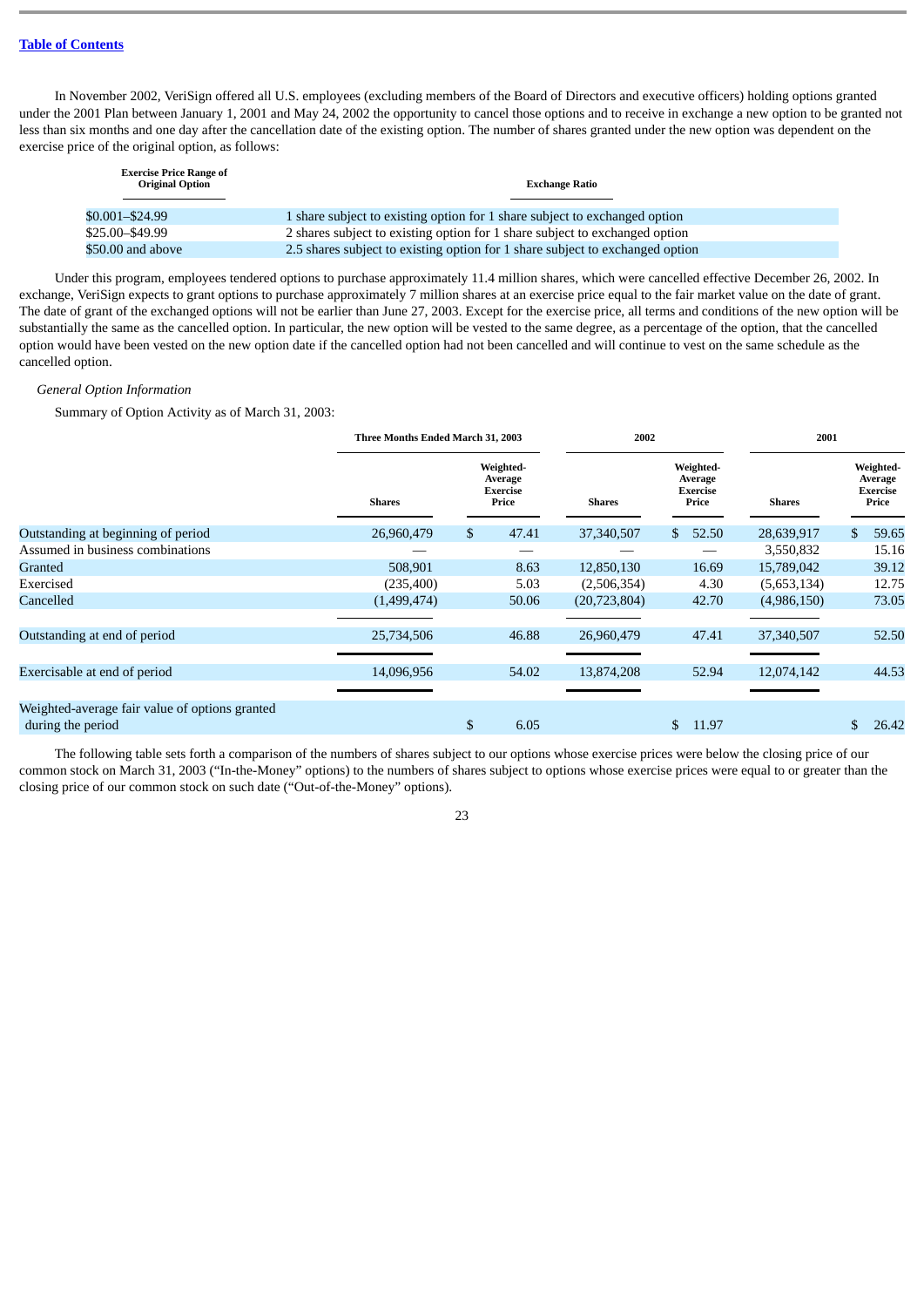### **Table of [Contents](#page-1-0)**

In-the-Money and Out-of-the-Money option information as of March 31, 2003:

|                           | <b>Exercisable</b> |                                           |       | Unexercisable |                                                  | <b>Total</b> |               |   |                                                  |
|---------------------------|--------------------|-------------------------------------------|-------|---------------|--------------------------------------------------|--------------|---------------|---|--------------------------------------------------|
|                           | <b>Shares</b>      | Weighted-<br>Average<br>Exercise<br>Price |       | <b>Shares</b> | Weighted-<br>Average<br><b>Exercise</b><br>Price |              | <b>Shares</b> |   | Weighted-<br>Average<br><b>Exercise</b><br>Price |
| In-the-Money              | 2,283,337          | S                                         | 5.29  | 1,799,876     | \$                                               | 6.95         | 4,083,213     | S | 6.02                                             |
| Out-of-the-Money (1)      | 11,813,619         |                                           | 63.44 | 9,837,674     |                                                  | 43.94        | 21,651,293    |   | 54.58                                            |
| Total options outstanding | 14,096,956         | S                                         | 54.02 | 11,637,550    | \$                                               | 38.22        | 25,734,506    | S | 46.88                                            |
|                           |                    |                                           |       |               |                                                  |              |               |   |                                                  |

(1) Out-of-the-Money options are those options with an exercise price of our common stock at or above the closing price of \$8.74 at March 31, 2003, as reported by the Nasdaq National Market.

*Executive Options*

For the first three months of 2003, no options were granted to the Named Executive Officers.

The following table sets forth certain information regarding stock options exercised by each of our Named Executive Officers during the three months ended March 31, 2003.

Option Exercises and Remaining Holdings as of March 31, 2003 of Named Executive Officers:

|                        | <b>Number of Shares</b>               |                       |             | <b>Number of Securities</b><br><b>Underlying Unexercised</b><br><b>Options at March 31, 2003</b> | <b>Values of Unexercised</b><br><b>In-the-Money Options at</b><br>March 31, 2003 (1) |               |  |
|------------------------|---------------------------------------|-----------------------|-------------|--------------------------------------------------------------------------------------------------|--------------------------------------------------------------------------------------|---------------|--|
| Name                   | <b>Acquired on</b><br><b>Exercise</b> | <b>Value Realized</b> | Exercisable | Unexercisable                                                                                    | Exercisable                                                                          | Unexercisable |  |
| Stratton D. Sclavos    |                                       |                       | 2,430,001   | 1,959,375                                                                                        | \$439,759                                                                            |               |  |
| Dana L. Evan           |                                       |                       | 453,507     | 283,645                                                                                          | 89,193                                                                               |               |  |
| Quentin P. Gallivan    |                                       |                       | 404,747     | 305,417                                                                                          | 70.937                                                                               |               |  |
| Robert J. Korzeniewski |                                       |                       | 244.189     | 262,666                                                                                          |                                                                                      |               |  |
| F. Terry Kremian       |                                       |                       | 269,316     | 135,000                                                                                          | \$464,572                                                                            |               |  |
|                        |                                       |                       |             |                                                                                                  |                                                                                      |               |  |

(1) Option values are based on the closing price of our common stock of \$8.74 as reported by the Nasdaq National Market on March 31, 2003, net of the option exercise price.

The following table sets forth information about our common stock that may be issued upon the exercise of options, warrants and rights under all of our existing equity compensation plans as of March 31, 2003.

|                                                        | <b>Equity Compensation Plan Information</b>                                                          |                                    |                                                                                                                                                                                                                         |               |  |  |  |  |  |  |
|--------------------------------------------------------|------------------------------------------------------------------------------------------------------|------------------------------------|-------------------------------------------------------------------------------------------------------------------------------------------------------------------------------------------------------------------------|---------------|--|--|--|--|--|--|
|                                                        | (A)                                                                                                  | (C)<br><b>Number of securities</b> |                                                                                                                                                                                                                         |               |  |  |  |  |  |  |
| <b>Plan Category</b>                                   | Number of securities to be<br>issued upon exercise of<br>outstanding options,<br>warrants and rights |                                    | remaining available for future<br>Weighted-average<br>issuance under equity compensation<br>exercise price of<br>plans (excluding securities reflected in<br>outstanding options,<br>warrants and rights<br>column (A)) |               |  |  |  |  |  |  |
| Equity compensation plans approved by stockholders     | 14,260,077                                                                                           | J                                  | 57.73                                                                                                                                                                                                                   | 20,556,043(1) |  |  |  |  |  |  |
| Equity compensation plans not approved by stockholders | 7,062,109(2)(3)                                                                                      |                                    | 19.58                                                                                                                                                                                                                   | 18,356,316    |  |  |  |  |  |  |
| <b>Total</b>                                           | 21,322,186                                                                                           | P                                  | 46.88                                                                                                                                                                                                                   | 38,912,359    |  |  |  |  |  |  |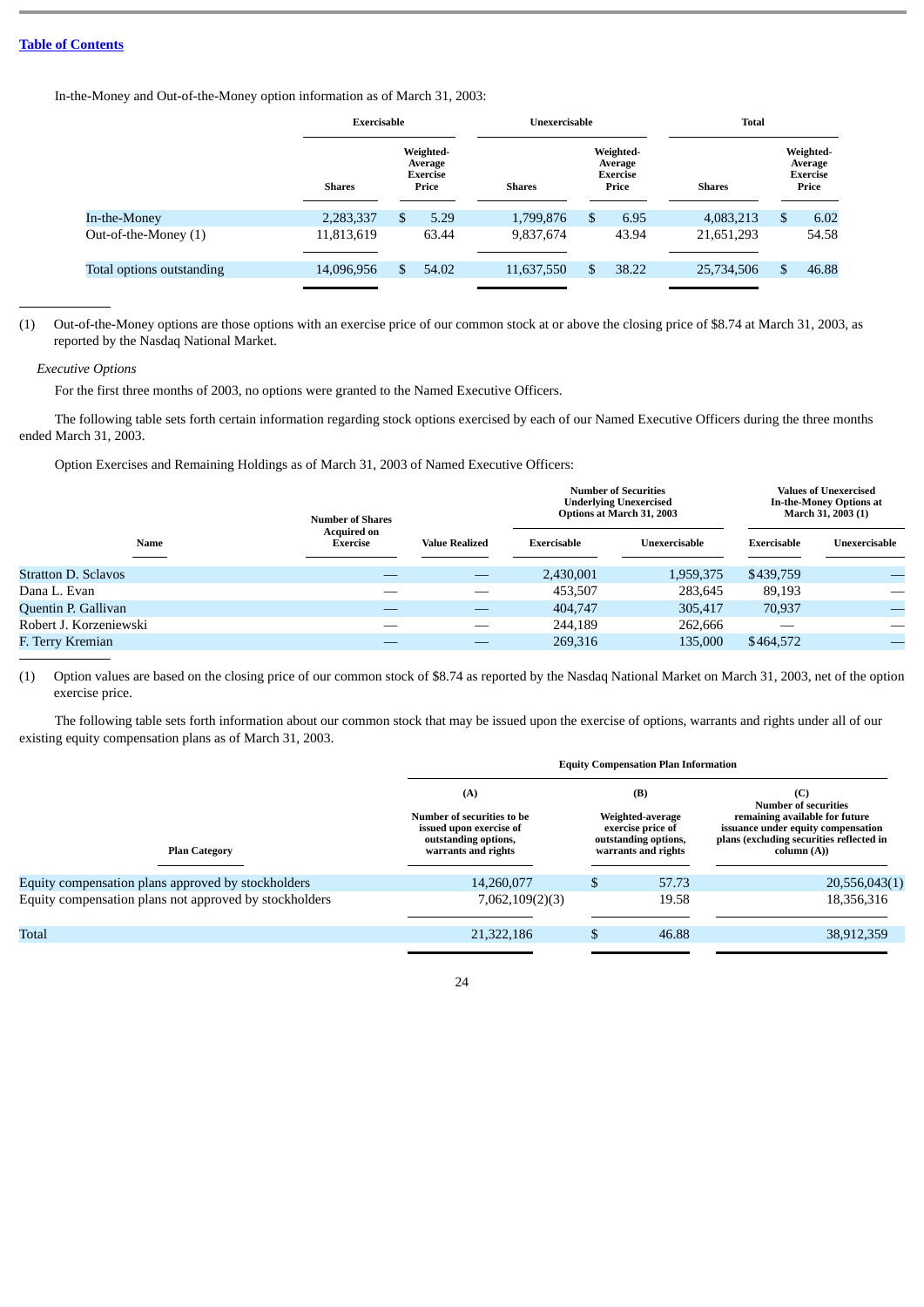- (1) Includes 7,106,872 shares available for purchase under VeriSign's 1998 Employee Stock Purchase Plan ("Purchase Plan"). The Purchase Plan contains an "evergreen" provision whereby the aggregate number of shares available for issuance increase automatically on January 1 of each year by 1% of VeriSign's outstanding shares of common stock on each immediately preceding December 31.
- (2) Includes securities to be issued upon exercise of outstanding options under VeriSign's 2001 Stock Incentive Plan ("Incentive Plan"). The Incentive Plan contains an "evergreen" provision whereby the aggregate number of shares available for issuance increase automatically on January 1 of each year by 2% of VeriSign's outstanding shares of common stock on each immediately preceding December 31.
- (3) Does not include options to purchase 4,412,320 shares of common stock with a weighted-average exercise price of \$55.49 that were assumed in business combinations.

#### **Results of Operations**

We have experienced substantial net losses in the past and we expect to continue to report losses due to the charges we incur for the amortization of acquired intangible assets related to our acquisitions. As of March 31, 2003, we had an accumulated deficit of approximately \$21.5 billion, primarily due to \$21.7 billion of goodwill and other intangible asset write-downs and amortization related to our acquisitions.

#### *Revenues*

A comparison of revenues for the quarters ended March 31, 2003 and 2002 is presented below.

|                                         | 2003      | 2002                   | Change   |
|-----------------------------------------|-----------|------------------------|----------|
|                                         |           | (Dollars in thousands) |          |
| First quarter:                          |           |                        |          |
| <b>Internet Services Group</b>          | \$103,026 | \$155,622              | (34)%    |
| <b>Telecommunication Services Group</b> | 100,602   | 83,383                 | 21%      |
| Network Solutions                       | 66,130    | 88,811                 | $(26)\%$ |
| Total revenues                          | \$269,758 | \$327,816              | (18)%    |
|                                         |           |                        |          |

Total revenues decreased 18% in the quarter ended March 31, 2003 as compared to the quarter ended March 31, 2002.

#### *Internet Services Group*

Internet Services Group revenues for the quarter ended March 31, 2003 were \$103.0 million as compared to \$155.6 million for the quarter ended March 31, 2002. The decrease of \$52.6 million was primarily due to our decision to significantly reduce the resale of third-party products, as well as the decrease in VeriSign Affiliate revenues and revenues from reciprocal transactions. We expect Internet Services Group revenues to remain constant throughout 2003.

#### *Telecommunication Services Group*

Telecommunication Services Group revenues for the quarter ended March 31, 2003 were \$100.6 million as compared to \$83.4 million for the quarter ended March 31, 2002. The increase of \$17.2 million reflects the inclusion of a full quarter of revenues related to H.O. Systems, which was acquired in February 2002, and volume growth in our Calling Name Delivery Service ("CNAM") which was offset by competitive price decreases. We expect Telecommunication Services Group revenues to remain constant throughout 2003.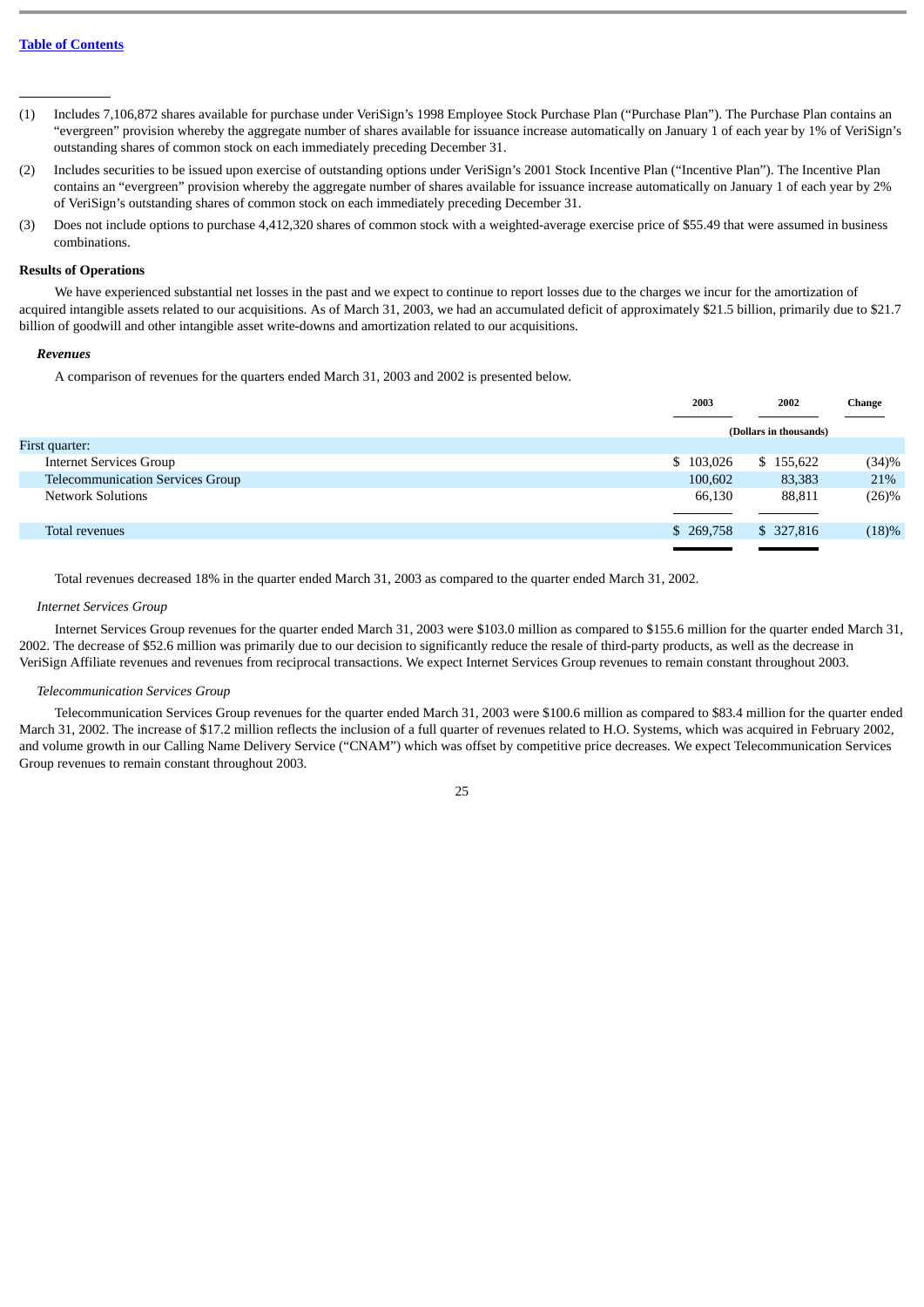#### *Network Solutions*

Network Solutions revenues for the quarter ended March 31, 2003 were \$66.1 million as compared to \$88.8 million for the quarter ended March 31, 2002. The decrease of \$22.7 million was primarily due to the amount of deferred revenue recognized in the first quarter of 2003 from prior year sales compared to the amount of such deferred revenue recognized in the first quarter of 2002. The cumulative impact of the decrease in the number of new names and the non-renewal of paid names, contributed to the decline in deferred revenue balances and the amount of deferred revenue recognized in the quarter ended March 31, 2003. At March 31, 2003 and 2002, we had approximately 8.9 million and 12.0 million active domain names under management, respectively. We expect Network Solutions revenues to decrease between approximately \$5.0 and \$8.0 million in each of the remaining 2003 quarters.

#### *International revenues*

Revenues from international subsidiaries and affiliates accounted for 9% of revenues in the quarters ended March 31, 2003 and 2002.

From time to time, we invest in certain affiliates in strategic markets that represent advantageous economic opportunities for a minority interest of less than 20%. Revenues from VeriSign Affiliates in which we have invested accounted for less than 1% of total revenues in the quarter ended March 31, 2003 and approximately 2% in the quarter ended March 31, 2002.

#### *Reciprocal revenues*

We did not enter into any new reciprocal transactions during the quarter ended March 31, 2003. There were approximately \$1.2 million of revenues related to prior period transactions for the quarter ended March 31, 2003. Reciprocal transactions entered into during the quarter ended March 31, 2002, generated approximately \$6.9 million of revenues of which \$4.4 million was non-monetary. An additional \$2.6 million of revenues were recognized during the quarter ended March 31, 2002, which related to reciprocal transactions entered into in prior periods.

We derived less than 1% in the quarter ended March 31, 2003, and 3.4% in the quarter ended March 31, 2002, of our total revenues from customers with whom we have previously participated in a private equity round of financing, including several of the VeriSign Affiliates as well as various technology companies in a variety of related market areas. Typically in these relationships, we sell our products and services to a company and, under a separate agreement, participate with other investors in a private equity round financing of the company. We typically make our investments with others where our investment is less than 50% of the total financing round. Our policy is not to recognize revenue in excess of other investors' financing of the company. These arrangements are independent relationships and are not terminable unless the terms of the agreements are violated.

#### *Costs and Expenses*

#### *Cost of revenues*

Cost of revenues consists primarily of costs related to providing digital certificate enrollment and issuance services, payment services, operational costs for the domain name registration business, customer support and training, consulting and development services, carrier costs for our SS7 and IP-based networks and costs of facilities and computer equipment used in these activities. In addition, with respect to our digital certificate services, cost of revenues also includes fees paid to third parties to verify certificate applicants' identities, insurance premiums for our service warranty plan, errors and omission insurance and the cost of software and hardware resold to customers.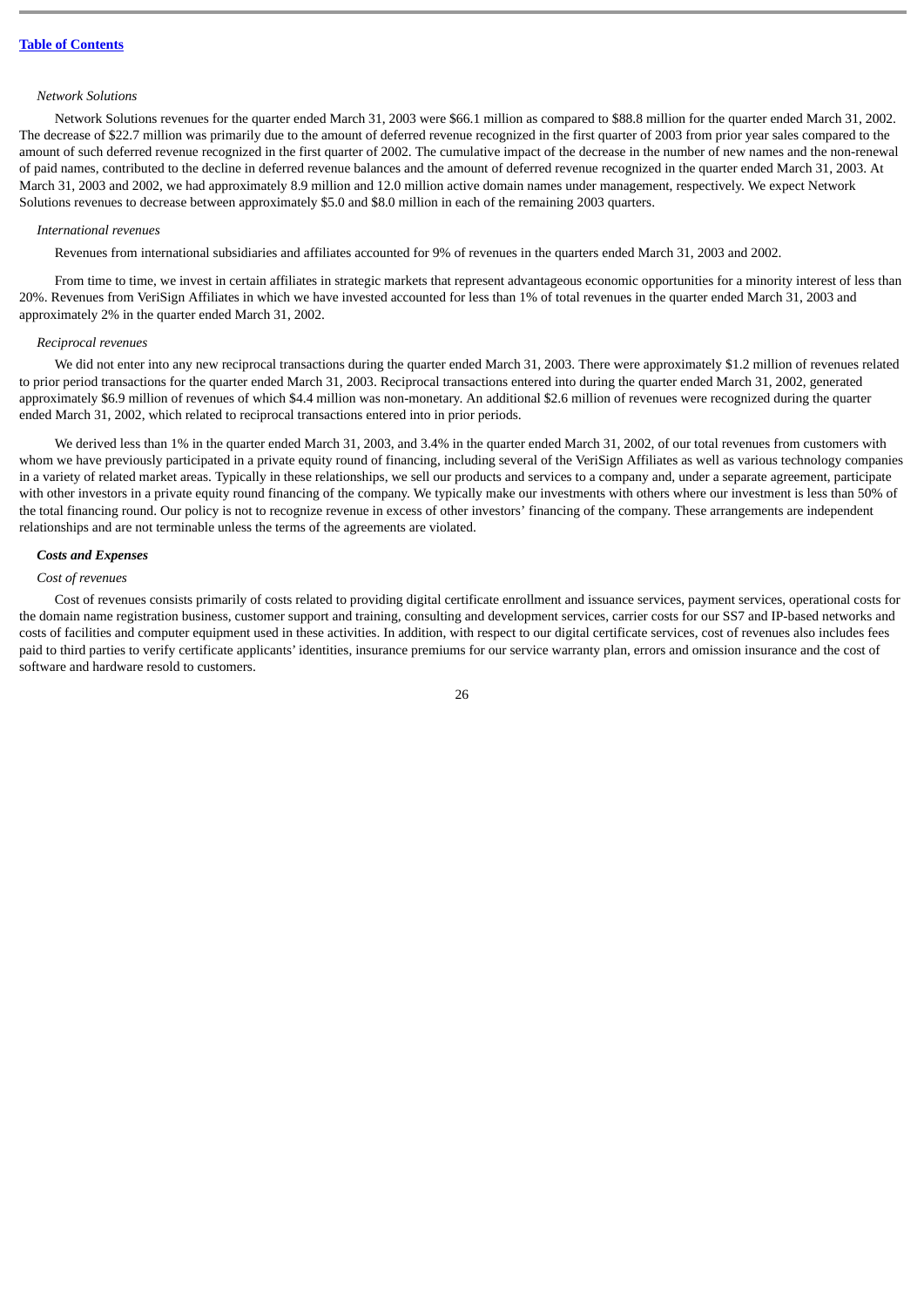A comparison of cost of revenues for the quarters ended March 31, 2003 and 2002 is presented below.

|                        | 2003       |    | 2002                   | Change   |
|------------------------|------------|----|------------------------|----------|
|                        |            |    | (Dollars in thousands) |          |
| First quarter:         |            |    |                        |          |
| Cost of revenues       | \$ 115,829 | S. | 154.967                | $(25)\%$ |
| Percentage of revenues | 43%        |    | 47%                    |          |

Cost of revenues for the quarter ended March 31, 2003 of \$115.8 million decreased \$39.2 million, or 25%, from \$155.0 million for the quarter ended March 31, 2002. Reduced revenues from the resale of third-party products resulted in decreased cost of revenues totaling approximately \$40 million in the first quarter of 2003 compared to the first quarter of 2002. Additionally, we realized salary and benefit savings of \$4.0 million from the reduction in force related to our restructuring begun in April 2002 and consulting fee savings of \$4.2 million as we reduced our use of outsourcing. The savings were offset by additional expenses of \$9.2 million resulting from our February 2002 purchase of H.O. Systems. Future acquisitions, further expansion into international markets and introduction of new products may result in increased cost of revenues, due to the hiring of additional personnel and related expenses and other factors. We expect cost of revenues to increase slightly in absolute dollars for the remaining quarters of 2003.

Cost of revenues as a percentage of revenues decreased in the first quarter of 2003 compared to the first quarter of 2002 primarily due to reduced revenues from the resale of third-party products which have a higher cost of revenues compared to our other services. Revenues derived from our authentication services, domain name registration services, registry services, payment services, and our telecommunications services each have different cost structures, and our overall cost of revenues may fluctuate as these businesses mature.

*Sales and marketing*

Sales and marketing expenses consist primarily of costs related to sales and marketing, and policy activities. These expenses include salaries, sales commissions, sales operations and other personnel-related expenses, travel and related expenses, trade shows, costs of lead generation, costs of computer and communications equipment and support services, facilities costs, consulting fees and costs of marketing programs, such as Internet, television, radio, print, and direct mail advertising costs.

A comparison of sales and marketing expenses for the quarters ended March 31, 2003 and 2002 is presented below.

|                        | 2003 |              | 2002                   | Change |
|------------------------|------|--------------|------------------------|--------|
|                        |      |              | (Dollars in thousands) |        |
| First quarter:         |      |              |                        |        |
| Sales and marketing    | S.   | 52.562<br>S. | 67.319                 | (22)%  |
| Percentage of revenues |      | 19%          | 21%                    |        |

Sales and marketing expenses for the quarter ended March 31, 2003 of \$52.6 million decreased \$14.7 million, or 22%, from \$67.3 million for the quarter ended March 31, 2002. The decrease resulted from advertising cost savings of \$6.6 million, salary and benefit savings of \$2.8 million from the reduction in force related to our restructuring begun in April 2002 and consulting fee savings of \$4.1 million related to advertising placement, market research, and other sales and marketing services. We expect sales and marketing costs to increase slightly in absolute dollars throughout 2003 due to our expectations to expand our sales and marketing efforts and distribution channels.

The decline in sales and marketing expenses as a percentage of revenues is primarily due to our cost reduction efforts begun in April 2002.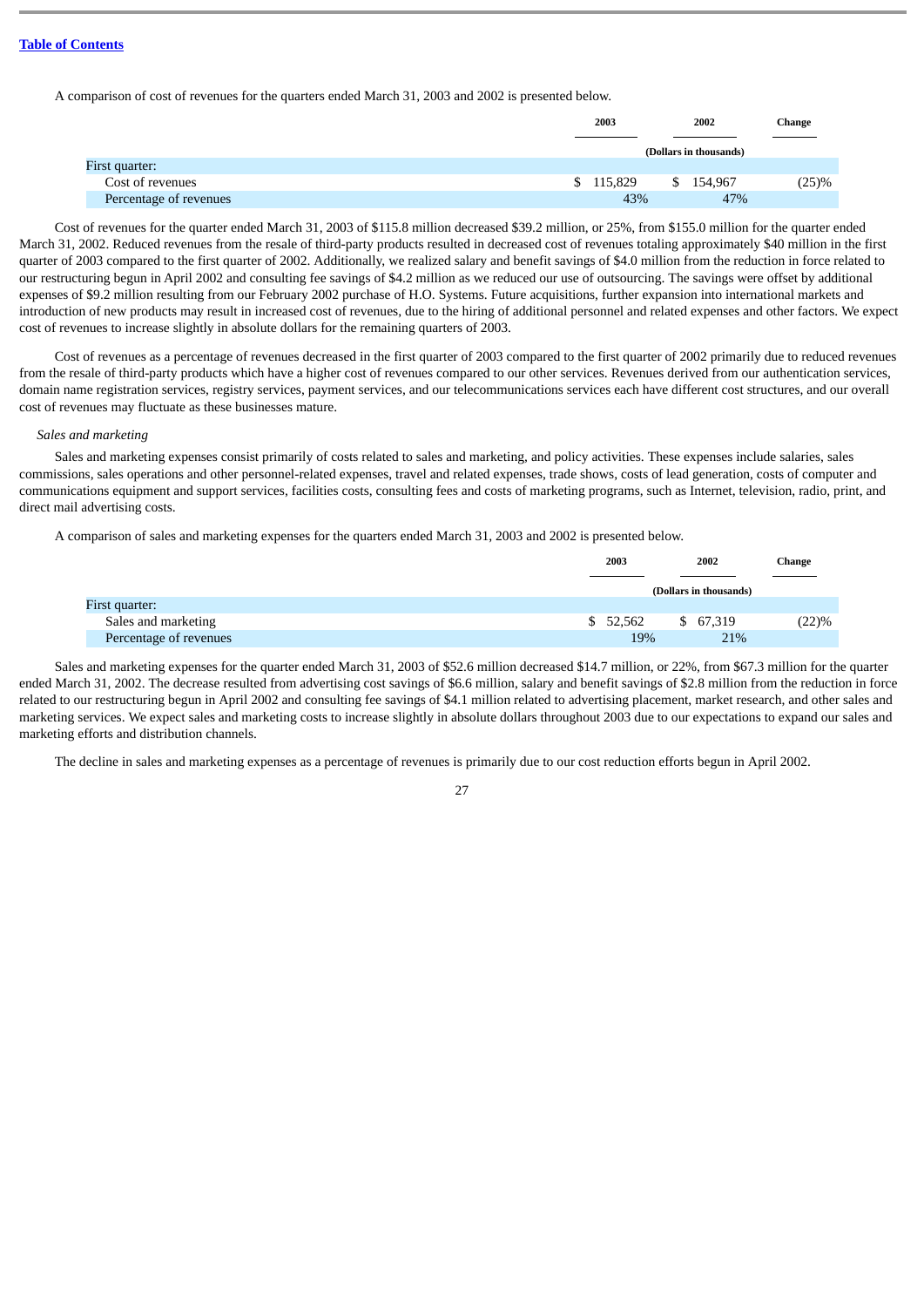#### *Research and development*

Research and development expenses consist primarily of costs related to research and development personnel, including salaries and other personnelrelated expenses, consulting fees and the costs of facilities, computer and communications equipment and support services used in service and technology development.

A comparison of research and development expenses for the quarters ended March 31, 2003 and 2002 is presented below.

|                          | 2003      | 2002                   | Change |
|--------------------------|-----------|------------------------|--------|
|                          |           | (Dollars in thousands) |        |
| First quarter:           |           |                        |        |
| Research and development | \$ 13,777 | \$14,780               | (7)%   |
| Percentage of revenues   | 5%        | 5%                     |        |

Research and development expenses for the quarter ended March 31, 2003 of \$13.8 million decreased \$1.0 million, or 7%, from \$14.8 million for the quarter ended March 31, 2002. The decrease was primarily the result of professional services savings of \$2.8 million as we reduced our use of outside services, offset by increased salary and benefit expenses and other miscellaneous cost increases.

We believe that timely development of new and enhanced enterprise services, payment services, Web presence services and other technologies are necessary to maintain our position in the marketplace. Accordingly, we intend to continue to recruit experienced research and development personnel and to make other investments in research and development. As a result, we expect research and development expenses to increase modestly in absolute dollars and on a percentage basis throughout 2003. To date, we have expensed all research and development expenditures as incurred.

#### *General and administrative*

General and administrative expenses consist primarily of salaries and other personnel-related expenses for our executive, administrative, legal, finance and human resources personnel, facilities, and computer and communications equipment, management information systems, support services, professional services fees, certain tax and license fees and bad debt expense.

A comparison of general and administrative expenses for the quarters ended March 31, 2003 and 2002 is presented below.

|                            |     | 2003   | 2002                   | Change |
|----------------------------|-----|--------|------------------------|--------|
|                            |     |        | (Dollars in thousands) |        |
| First quarter:             |     |        |                        |        |
| General and administrative | \$. | 46.865 | \$33.202               | 41%    |
| Percentage of revenues     |     | 17%    | 10%                    |        |

General and administrative expenses for the quarter ended March 31, 2003 of \$46.9 million increased \$13.7 million, or 41%, from \$33.2 million for the quarter ended March 31, 2002. The increase was the result of increased professional service fees of \$6.2 million, employee bonuses of \$4.7 million, higher medical insurance premiums of \$2.5 million, additional legal costs of \$2.3 million mainly related to an increased number of lawsuits to which we are a party, and \$2.5 million of certain state and local taxes and license fees. These increases were partially offset by a reduction of \$3.2 million in bad debt expense. We expect general and administrative costs to decrease on an absolute dollar basis in the remaining quarters of 2003.

The increase in general and administrative expenses as a percentage of revenues for the quarter ended March 31, 2003 is primarily due to the fact that absolute dollar expenses increased while revenues decreased.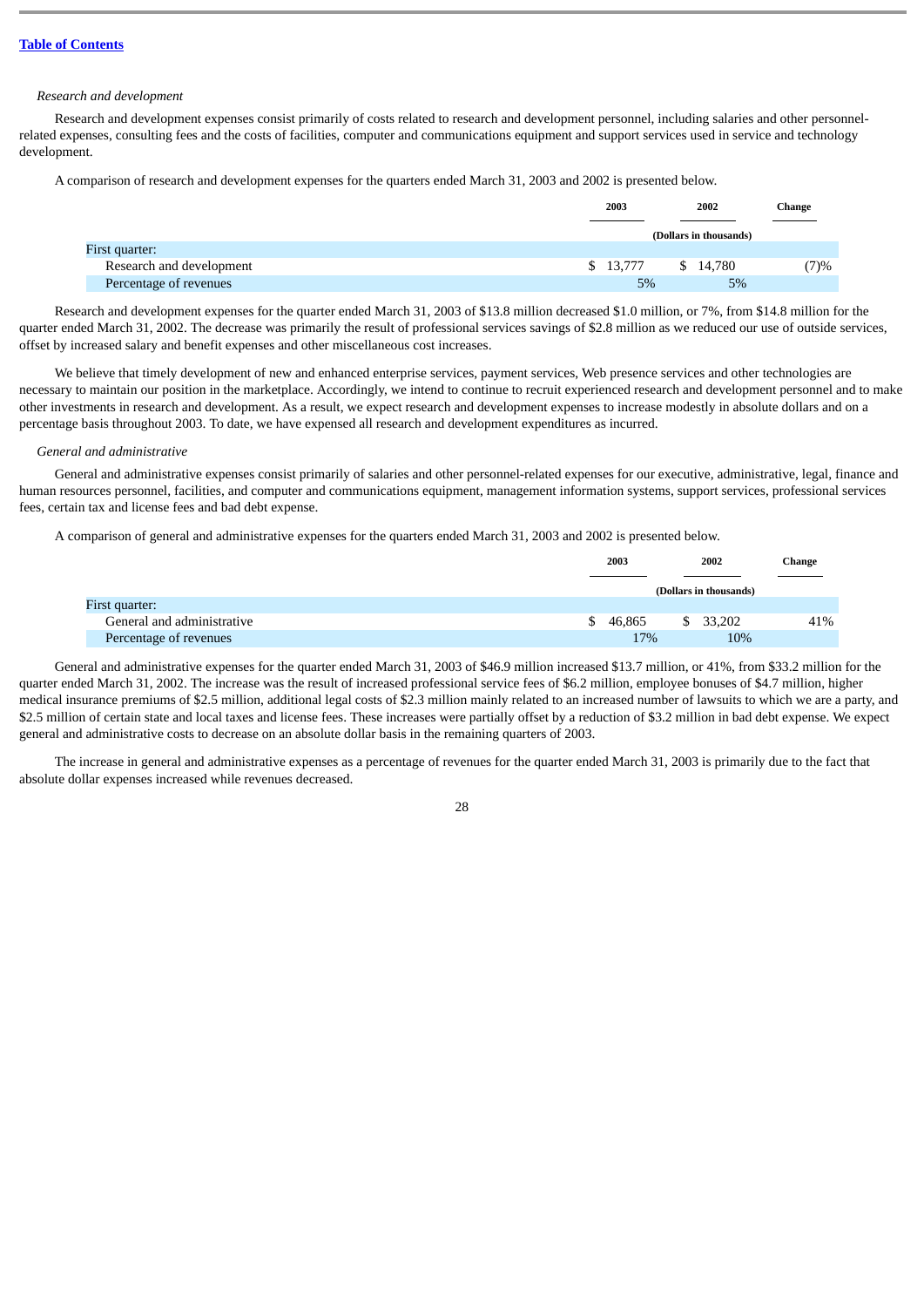#### *Restructuring and other charges*

We recorded restructuring charges of \$11.2 million during the quarter ended March 31, 2003 including workforce reduction charges of \$1.5 million, excess facilities of \$8.7 million and exit costs of \$1.0 million. We also recorded charges of \$9.3 million during the quarter ended March 31, 2003 which consisted primarily of the write-off of computer software. No such costs were recorded during the during the quarter ended March 31, 2002.

At March 31, 2003, the accrued liability associated with the restructuring and other charges was \$31.1 million. Amounts related to the lease terminations due to the abandonment of excess facilities totaling approximately \$30.3 million will be paid over the respective lease terms, the longest of which extends through June 2010. Other amounts will be paid by December 31, 2004.

#### *Amortization of intangible assets*

We adopted SFAS No. 142 as of January 1, 2002. Under the provisions of SFAS No. 142, purchased goodwill and certain indefinite-lived intangibles will no longer be amortized but are subject to testing for impairment upon adoption, and on at least an annual basis thereafter. We plan to complete our annual impairment testing in June 2003.

Amortization of intangible assets was \$54.9 million for the quarter ended March 31, 2003 compared to \$84.9 million for the quarter ended March 31, 2002. Amortization expense is expected to amount to approximately \$134.8 million for the remaining three quarters of 2003.

#### *Other Expense, net*

Other expense, net consists primarily of interest earned on our cash, cash equivalents and short-term and long-term investments, gains and losses on the sale or write-down of equity investments, and the net effect of foreign currency transaction gains and losses.

A comparison of other expense, net for the quarters ended March 31, 2003 and 2002 is presented below.

|                        | 2003      | 2002           | Change |
|------------------------|-----------|----------------|--------|
|                        |           | (In thousands) |        |
| First quarter:         |           |                |        |
| Other expense, net     | (13, 894) | (12, 335)      | 13%    |
| Percentage of revenues | (5)%      | (4)%           |        |

Other expense, net for the quarter ended March 31, 2003 consisted of net investment write-downs of \$16.5 million offset by \$2.6 million of interest income and other items. For the quarter ended March 31, 2002, other expense, net consisted of investment write-downs of \$18.8 million offset by \$6.5 million of interest income and other items. We review our investments in publicly traded companies on a regular basis to determine if any security has experienced an other-thantemporary decline in its fair value. As of March 31, 2003 and 2002, we determined that the decline in value of certain of our public and non-public equity securities investments was other-than-temporary. We may from time to time recognize gains or losses from the sales, write-downs or write-offs of our equity investments.

#### *Income Tax Expense*

For the quarter ended March 31, 2003, we recorded tax expense of \$4.9 million, comprised of \$4.5 million of foreign income and withholding taxes and \$0.4 million of U.S. federal and state taxes. For the remainder of the year, we anticipate foreign income and withholding tax expense of approximately \$2.0 to \$2.5 million per quarter. We expect minimal federal and state tax expenses for the remaining three quarters of 2003.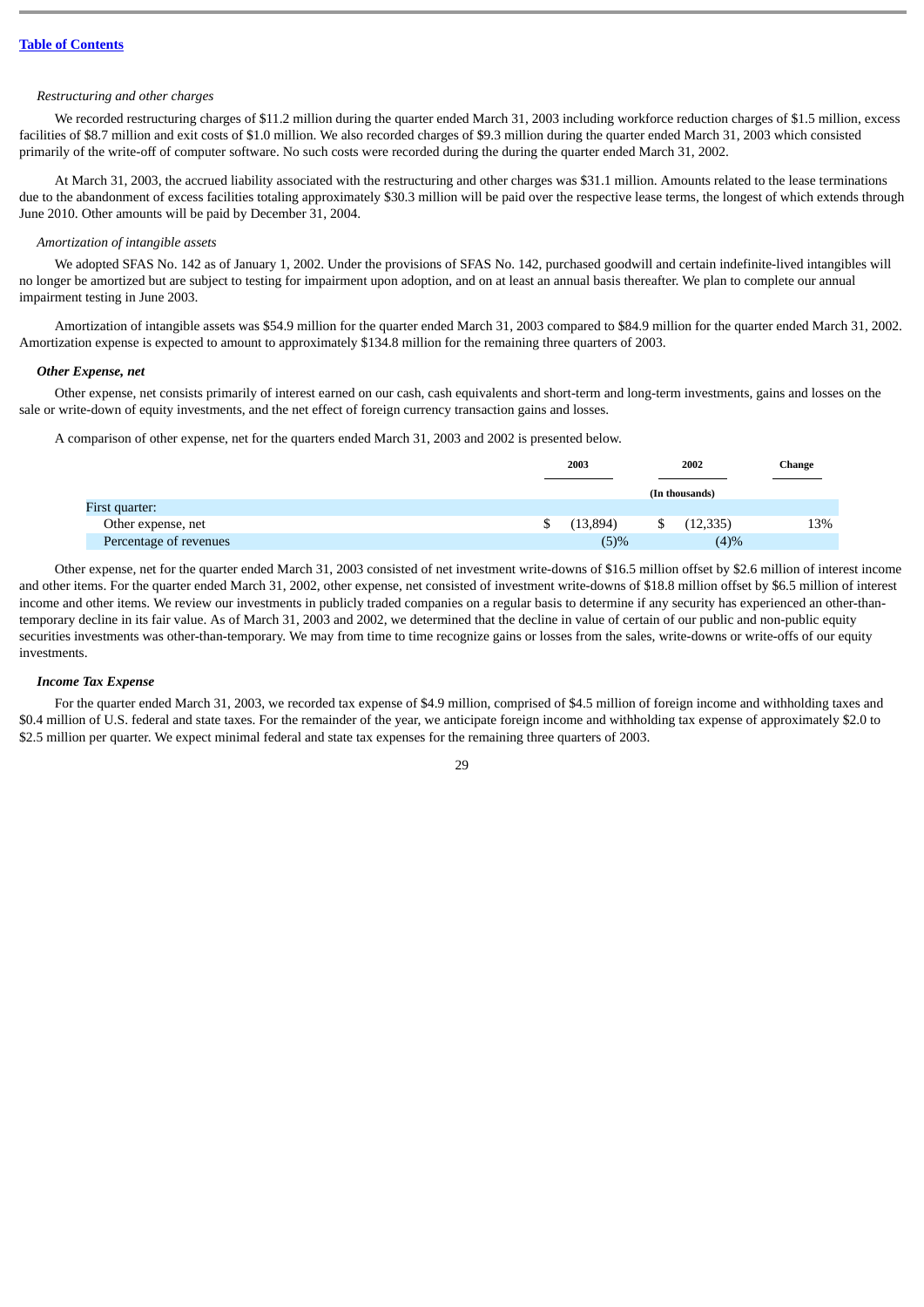#### **Table of [Contents](#page-1-0)**

#### **Liquidity and Capital Resources**

|                                                   | <b>March 31, 2003</b>  |  | <b>December 31, 2002</b> | Change  |
|---------------------------------------------------|------------------------|--|--------------------------|---------|
|                                                   | (Dollars in thousands) |  |                          |         |
| Cash, cash equivalents and short-term investments | 475.138                |  | 403.904                  | 18%     |
| Working capital                                   | 12.834                 |  | (61.041)                 | 121%    |
| Stockholders' equity                              | 1.535.173              |  | 1,579,425                | $(3)\%$ |

At March 31, 2003, our principal source of liquidity was \$475.1 million of cash, cash equivalents and short-term investments, consisting principally of commercial paper, medium term corporate notes, corporate bonds and notes, market auction securities, U.S. government and agency securities and money market funds.

Working capital increased \$73.9 million during the quarter ended March 31, 2003 due primarily to an increase in cash, cash equivalents and short-term investments.

Net cash provided by operating activities was \$100.3 million in the first quarter of 2003 compared to \$24.2 million in the first quarter of 2002. The increase in the quarter ended March 31, 2003 compared to the quarter ended March 31, 2002 was primarily due to increases in our deferred revenue balance in which we receive payment in advance for many of our products and services, increases in accounts payable and accrued liabilities, and decreases in prepaid expenses and other current assets. The increase was partially offset by a decrease in net income after adjustments for non-cash items such as amortization and the write-down of goodwill and other intangible assets, depreciation of property and equipment, the write-down of certain investments, and a decrease in accounts receivable.

As part of the restructuring announced in April 2002, VeriSign will pay cash for severance of employees, lease terminations and other contract terminations. Total cash outlays related to the restructuring program were \$4.0 million during the quarter ended March 31, 2003.

Future cash payments, net of anticipated sub-lease income, related to lease terminations due to the abandonment of excess facilities are expected to be as follows:

|                 | (In thousands) |
|-----------------|----------------|
| 2003 (9 months) | \$<br>5,705    |
| 2004            | 7,547          |
| 2005            | 6,019          |
| 2006            | 4,067          |
| 2007            | 3,306          |
| Thereafter      | 3,699          |
|                 |                |
|                 | \$<br>30,343   |

Net cash used in investing activities was \$64.9 million in the first quarter of 2003, primarily as a result of \$86.8 million used for purchases of investments and \$22.2 million used for purchases of property and equipment, partially offset by proceeds of \$49.1 million from sales and maturities of investments. Net cash used in investing activities was \$158.1 million in the first quarter of 2002, primarily as a result of \$341.8 million used for the acquisition of H.O. Systems and \$25.6 million used in acquisition related costs. Additionally, we used \$41.9 million for purchases of investments and \$73.6 million for purchases of property and equipment. In the first quarter of 2002, these purchases were partially offset by proceeds of \$323.9 million from maturities and sales of investments.

Net cash provided by financing activities was \$1.8 million in the first quarter of 2003 and \$13.3 million in the first quarter of 2002. The primary source of cash provided by financing activities in both periods was from the issuance of common stock resulting from stock option exercises. In the first quarter of 2003, the primary use of cash was for repayment of debt.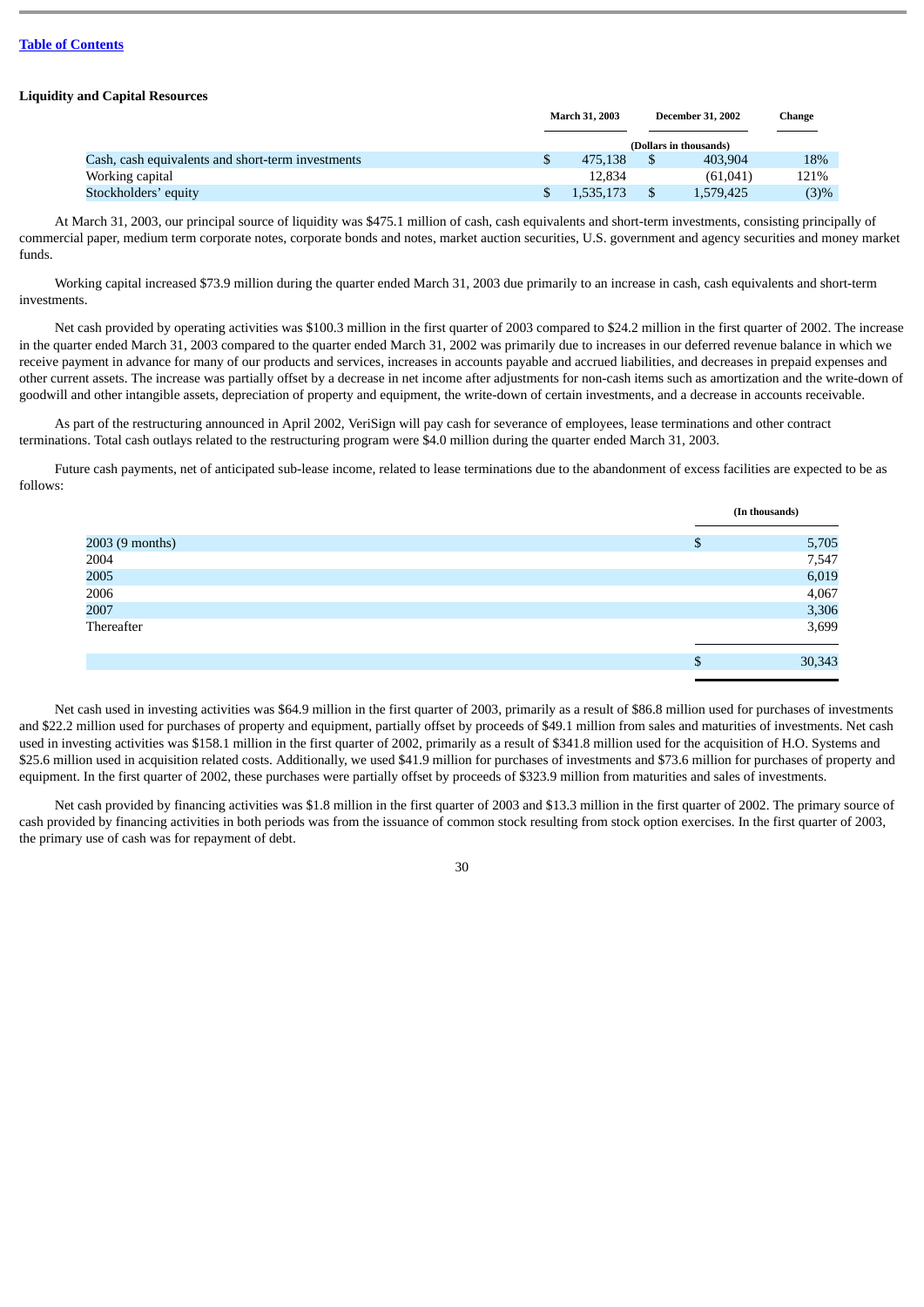#### **Table of [Contents](#page-1-0)**

Our planned capital expenditures for 2003 are approximately \$120 million to \$130 million, primarily for computer and communications equipment, computer software and leasehold improvements. Our most significant expenditures are focused on market development initiatives as well as productivity and cost improvement.

We have pledged a portion of our short-term investments as collateral for standby letters of credit that guarantee certain of our contractual obligations, primarily relating to our real estate lease agreements. At March 31, 2003, the amount of short-term investments we have pledged pursuant to such agreements was approximately \$21.0 million.

We believe our existing cash, cash equivalents and short-term investments and operating cash flows, will be sufficient to meet our working capital and capital expenditure requirements for at least the next 12 months. An increase in the number of significant acquisitions or investments to be funded with cash may require us to raise additional funds through public or private financing, strategic relationships or other arrangements. This additional funding, if needed, might not be available on terms attractive to us, or at all. Failure to raise capital when needed could materially harm our business. If we raise additional funds through the issuance of equity securities, the percentage of our stock owned by our then-current stockholders will be reduced. Furthermore, these equity securities might have rights, preferences or privileges senior to those of our common stock.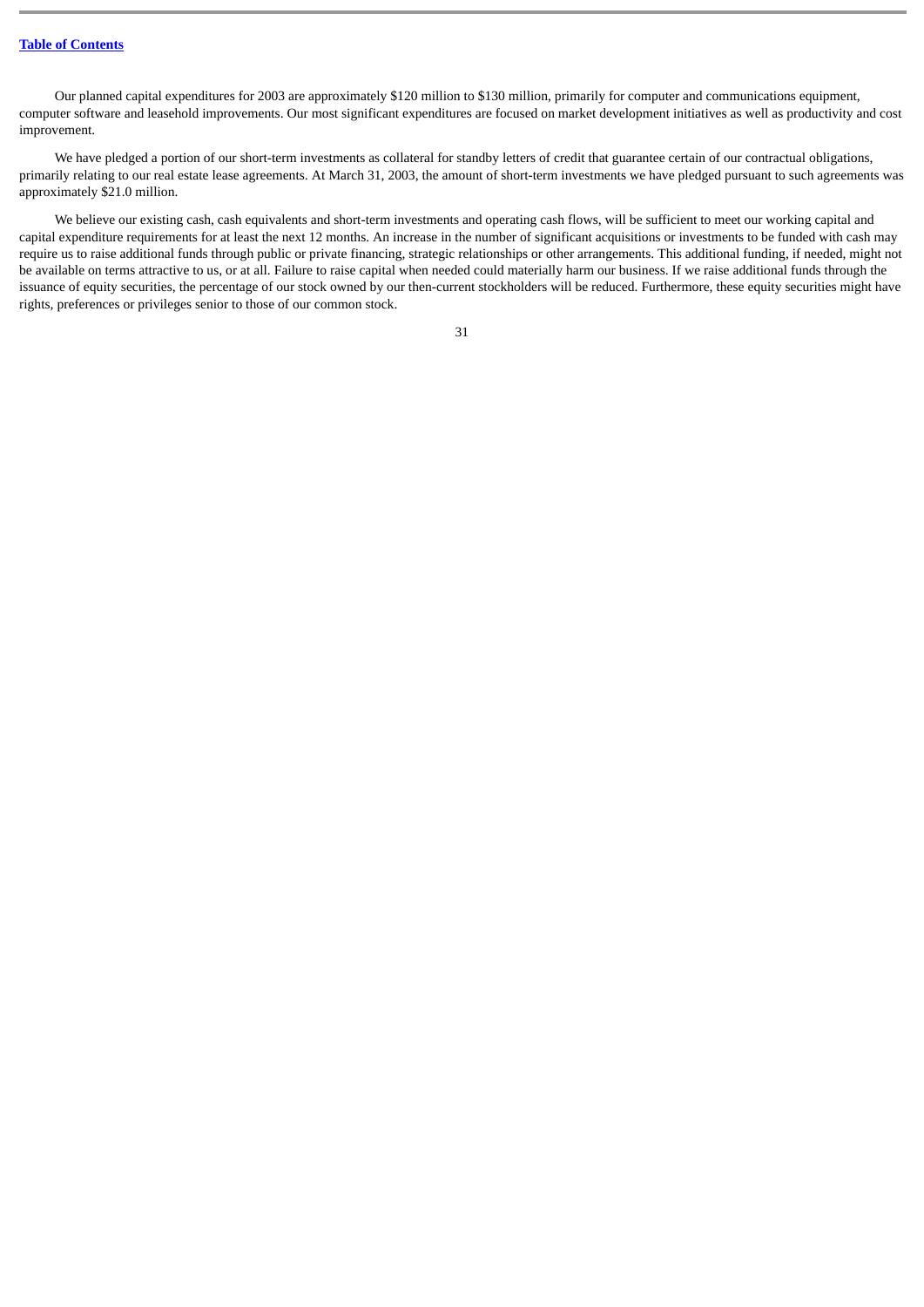### **Factors That May Affect Future Results of Operations**

*In addition to other information in this Form 10-Q, the following risk factors should be carefully considered in evaluating us and our business because these factors currently have a significant impact or may have a significant impact on our business, operating results or financial condition. Actual results could differ materially from those projected in the forward-looking statements contained in this Form 10-Q as a result of the risk factors discussed below and elsewhere in this Form 10-Q.*

### **Our telecommunications services business depends on the acceptance of our SS7 network and the telecommunications market's continuing use of SS7 technology.**

Our future growth depends, in part, on the commercial success and reliability of our SS7 network. Our SS7 network is a vital component of our intelligent network services, which had been an increasing source of revenues for our Illuminet Holdings subsidiary. Our network services business will suffer if our target customers do not use our SS7 network. Our future financial performance will also depend on the successful development, introduction and customer acceptance of new and enhanced SS7-based services. We are not certain that our target customers will choose our particular SS7 network solution or continue to use our SS7 network. In the future, we may not be successful in marketing our SS7 network or any new or enhanced services.

#### **The inability of our customers to successfully implement our signaling and network services with their existing systems could adversely affect our business.**

Significant technical challenges exist in our signaling and network services business because many of our customers:

- purchase and implement SS7 network services in phases;
- deploy SS7 connectivity across a variety of telecommunication switches and routes; and
- integrate our SS7 network with a number of legacy systems, third-party software applications and engineering tools.

Customer implementation currently requires participation by our order management and our engineering and operations groups, each of which has limited resources. Some customers may also require us to develop costly customized features or capabilities, which increase our costs and consume a disproportionate share of our limited customer service and support resources. Also, we typically charge one-time flat rate fees for initially connecting a customer to our SS7 network and a monthly recurring flat rate fee after the connection is established. If new or existing customers have difficulty deploying our products or require significant amounts of our engineering service support, we may experience reduced operating margins. Our customers' ability to deploy our network services to their own customers and integrate them successfully within their systems depends on our customers' capabilities and the complexity involved. Difficulty in deploying those services could reduce our operating margins due to increased customer support and could cause potential delays in recognizing revenues until the services are implemented.

### **Our failure to achieve or sustain market acceptance of our signaling and intelligent network services at desired pricing levels could adversely impact our revenues and cash flow.**

The telecommunications industry is characterized by significant price competition. Competition and industry consolidation in our telecommunications services could result in significant pricing pressure and an erosion in our market share. Pricing pressure from competition could cause large reductions in the selling price of our services. For example, our competitors may provide customers with reduced communications costs for Internet access or private network services, reducing the overall cost of services and significantly increasing pricing pressures on us. We would need to offset the effects of any price reductions by increasing the number of our customers, generating higher revenues from enhanced services or reducing our costs, and we may not be able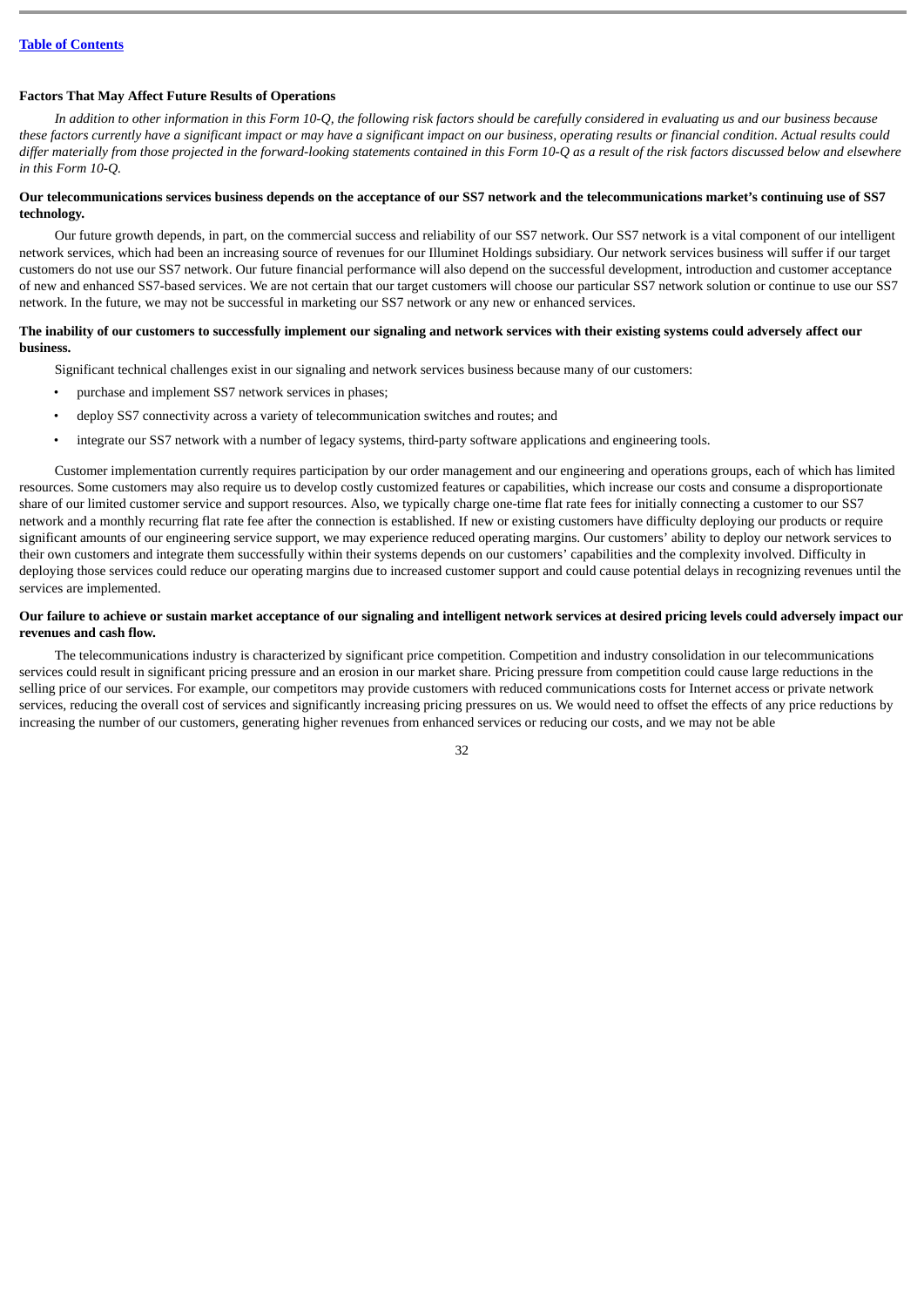#### **Table of [Contents](#page-1-0)**

to do so successfully. We believe that the business of providing network connectivity and related network services will see increased consolidation in the future. Consolidation could decrease selling prices and increase competition in these industries, which could erode our market share, revenues and operating margins in our Telecommunication Services Group. Consolidation in the telecommunications industry has led to the merging of many companies. Our business could be harmed if these mergers result in the loss of customers by our Telecommunication Services Group.

#### **Our business depends on the future growth of the Internet and adoption and continued use of IP networks.**

Our future success substantially depends on growth in the use of the Internet and IP networks. If the use of and interest in the Internet and IP networks does not grow, our business would be harmed. To date, many businesses and consumers have been deterred from utilizing the Internet and IP networks for a number of reasons, including, but not limited to:

- potentially inadequate development of network infrastructure;
- security concerns, particularly for online payments, including the potential for merchant or user impersonation and fraud or theft of stored data and information communicated over IP networks;
- privacy concerns, including the potential for third parties to obtain personally identifiable information about users or to disclose or sell data without notice to or the consent of such users;
- other security concerns such as attacks on popular Web sites by "hackers;"
- inconsistent quality of service;
- lack of availability of cost-effective, high-speed systems and services;
- limited number of local access points for corporate users;
- inability to integrate business applications on IP networks;
- the need to operate with multiple and frequently incompatible products;
- limited bandwidth access;
- government regulation; and
- a lack of tools to simplify access to and use of IP networks.

The widespread acceptance of the Internet and IP networks will require a broad acceptance of new methods of conducting business and exchanging information. Organizations that already have invested substantial resources in other methods of conducting business may be reluctant to adopt new methods. Also, individuals with established patterns of purchasing goods and services and effecting payments may be reluctant to change.

#### **We have experienced, and may continue to experience, declines in revenues and deferred revenues from Network Solutions.**

In 2000, the demand for new domain name registrations in our Network Solutions Web presence business increased substantially, in part as a result of our promotional programs, in which we accepted domain name registrations at significant discounts or without charge, and from registrations by entities who registered domain names with the hopes of reselling them. Many of those domain names have not been renewed after their two-year anniversary date. Further, many of the entrepreneurial and start-up businesses, begun in 2000 and earlier, have declined or failed. The future success of our Network Solutions business will depend, among other things, upon our customers' renewal of their domain name registrations and upon our ability to obtain new domain name registrations and to successfully market our value-added product and services to our domain name registrants. Registrants may choose to renew their domain names with other registrars or they may choose not to renew and pay for renewal of their domain names. Since we deactivate and delete domain name registrations that are not paid for, the inability to obtain domain name registration renewals or new registrations from customers could have an adverse effect on our revenues, deferred revenue and our Network Solutions business.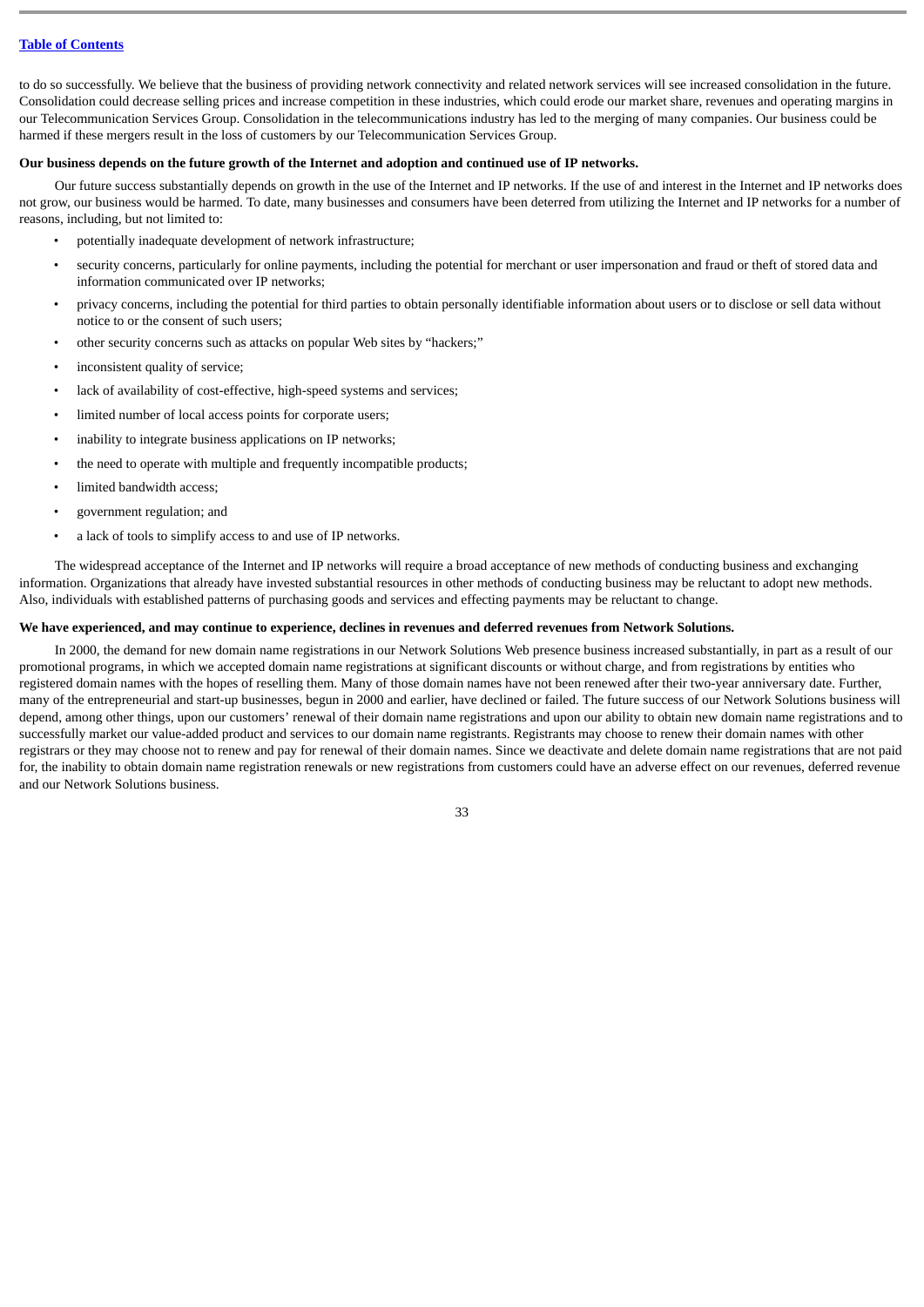#### **Issues arising from implementing agreements with ICANN and the Department of Commerce could harm our domain name registration business.**

The Department of Commerce, or DOC, has adopted a plan for a phased transition of the DOC's responsibilities for the domain name system to the Internet Corporation for Assigned Names and Numbers, or ICANN. We face risks from this transition, including the following:

- ICANN could adopt or promote policies, procedures or programs that are unfavorable to our role in the registration of domain names or that are inconsistent with our current or future plans;
- the DOC or ICANN could terminate our agreements to be the registry for the *.com* or *.net* gTLDs, or a registrar for existing and new gTLDs if they find that we are in violation of our agreements with them;
- if our agreements to be the registry for the *.com* or *.net* top-level domains, or a registrar for existing and new top-level domains are terminated, it could have an adverse impact on our business;
- the terms of the registrar accreditation contract could change, as a result of an ICANN-adopted policy, in a manner that is unfavorable to us;
- the DOC's or ICANN's interpretation of provisions of our agreements with either of them could differ from ours;
- the DOC could revoke its recognition of ICANN, as a result of which the DOC would take the place of ICANN for purposes of the various agreements described above, and could take actions that are harmful to us;
- the U.S. Government could refuse to transfer certain responsibilities for domain name system administration to ICANN due to security, stability or other reasons, resulting in fragmentation or other instability in domain name system administration; and
- our registry or registrar businesses could face legal or other challenges resulting from our activities or the activities of other registrars.

#### **Challenges to ongoing privatization of Internet administration could harm our domain name registration business.**

Risks we face from challenges by third parties, including other domestic and foreign governmental authorities, to our role in the ongoing privatization of the Internet include:

- legal, regulatory or other challenges could be brought, including challenges to the agreements governing our relationship with the DOC or ICANN, or to the legal authority underlying the roles and actions of the DOC, ICANN or us;
- Congress has held several hearings in which various issues about the domain name system and ICANN's practices have been raised and Congress could take action that is unfavorable to us;
- ICANN could fail to maintain its role, potentially resulting in instability in domain name system administration; and
- some foreign governments and governmental authorities have in the past disagreed with, and may in the future disagree with, the actions, policies or programs of ICANN, the U.S. Government and us relating to the domain name system. These foreign governments or governmental authorities may take actions or adopt policies or programs that are harmful to our business.

#### **Our operating results may fluctuate and our future revenues and profitability are uncertain.**

Our operating results have varied and may fluctuate significantly in the future as a result of a variety of factors, many of which are outside our control. These factors include the following:

• the long sales and implementation cycles for, and potentially large order sizes of, some of our digital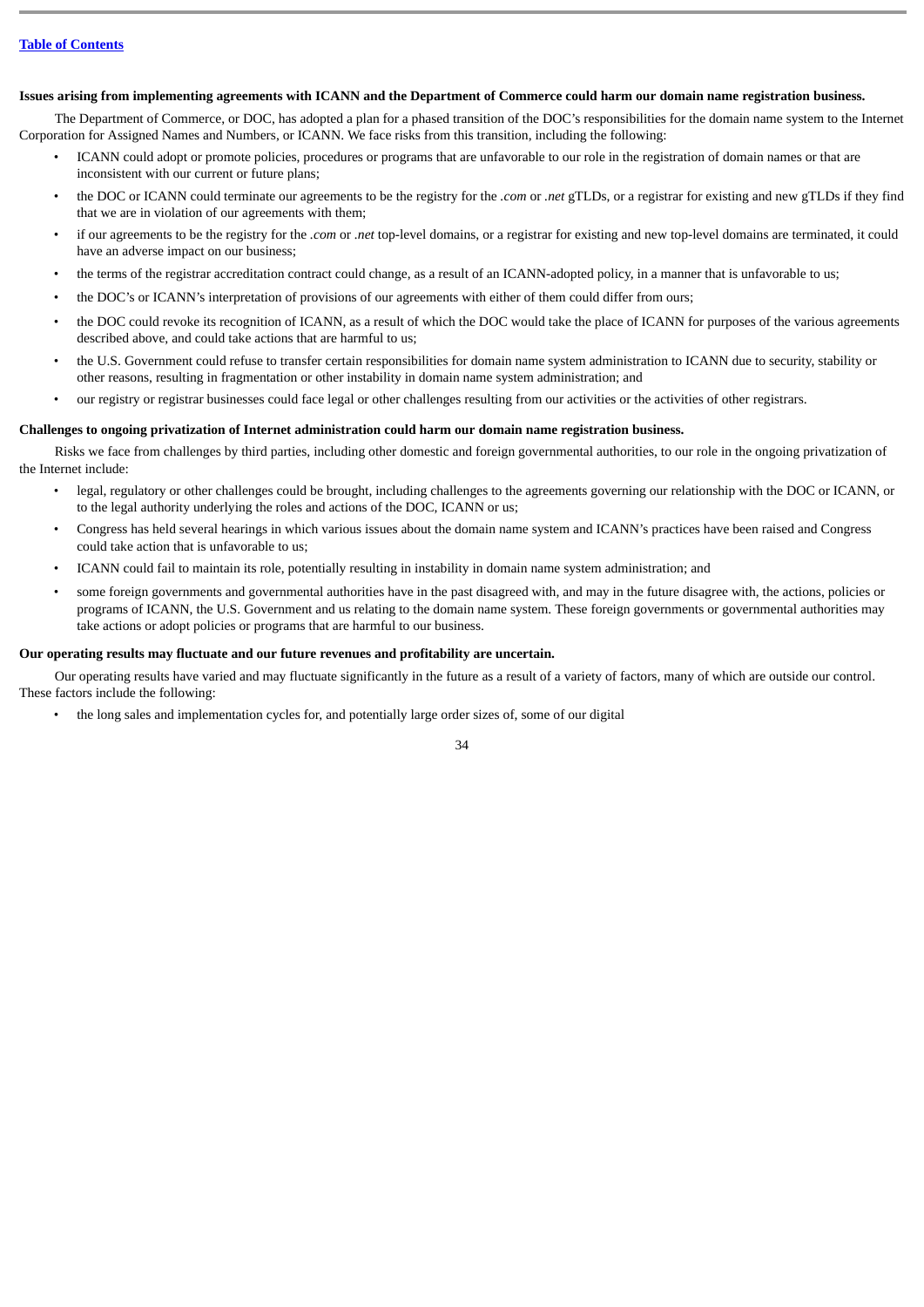trust services and the timing and execution of individual customer contracts;

- volume of domain name registrations and customer renewals through our Network Solutions business and our Registry Services business;
- competition in the domain name registration services business from competing registrars and registries;
- the mix of all our services sold during a period;
- our success in marketing and market acceptance of our managed security and network services, domain name registration and value added services, Web trust services, payment services and telecommunications services by our existing customers and by new customers;
- continued development of our direct and indirect distribution channels, both in the U.S. and abroad;
- a decrease in the level of spending for information technology related products and services by enterprise customers;
- our success in assimilating the operations and personnel of any acquired businesses;
- the seasonal fluctuations in consumer use of telecommunications services;
- the impact of price changes in our managed security and network services, domain name registration and value added services, Web trust services, payment services and telecommunications services or our competitors' products and services; and
- general economic and market conditions as well as economic and market conditions specific to IP network, telecommunications and Internet industries.

Our operating expenses may increase. If an increase in our expenses is not accompanied by a corresponding increase in our revenues, our operating results will suffer, particularly as revenues from many of our services are recognized ratably over the term of the service, rather than immediately when the customer pays for them, unlike our sales and marketing expenditures, which are expensed in full when incurred.

Due to all of the above factors, our revenues and operating results are difficult to forecast. Therefore, we believe that period-to-period comparisons of our operating results will not necessarily be meaningful, and you should not rely upon them as an indication of future performance. Also, operating results may fall below our expectations and the expectations of securities analysts or investors in one or more future periods. If this were to occur, the market price of our common stock would likely decline.

#### **Our operating results may be adversely affected by the uncertain geopolitical environment and unfavorable economic and market conditions.**

Adverse economic conditions worldwide have contributed to downturns in the telecommunications and technology industries and may continue to impact our business, resulting in:

- reduced demand for our products as a result of a decrease in information technology and telecommunications spending by our customers;
- increased price competition for our products; and
- higher overhead costs as a percentage of revenues.

Recent political turmoil in many parts of the world, including terrorist and military actions, may continue to put pressure on global economic conditions. If the economic and market conditions in the United States and globally do not improve, or if they deteriorate further, we may continue to experience material adverse impacts on our business, operating results, and financial condition as a consequence of the above factors or otherwise. We do not expect the trend of lower information technology and telecommunications spending among our customers to reverse itself in the near term.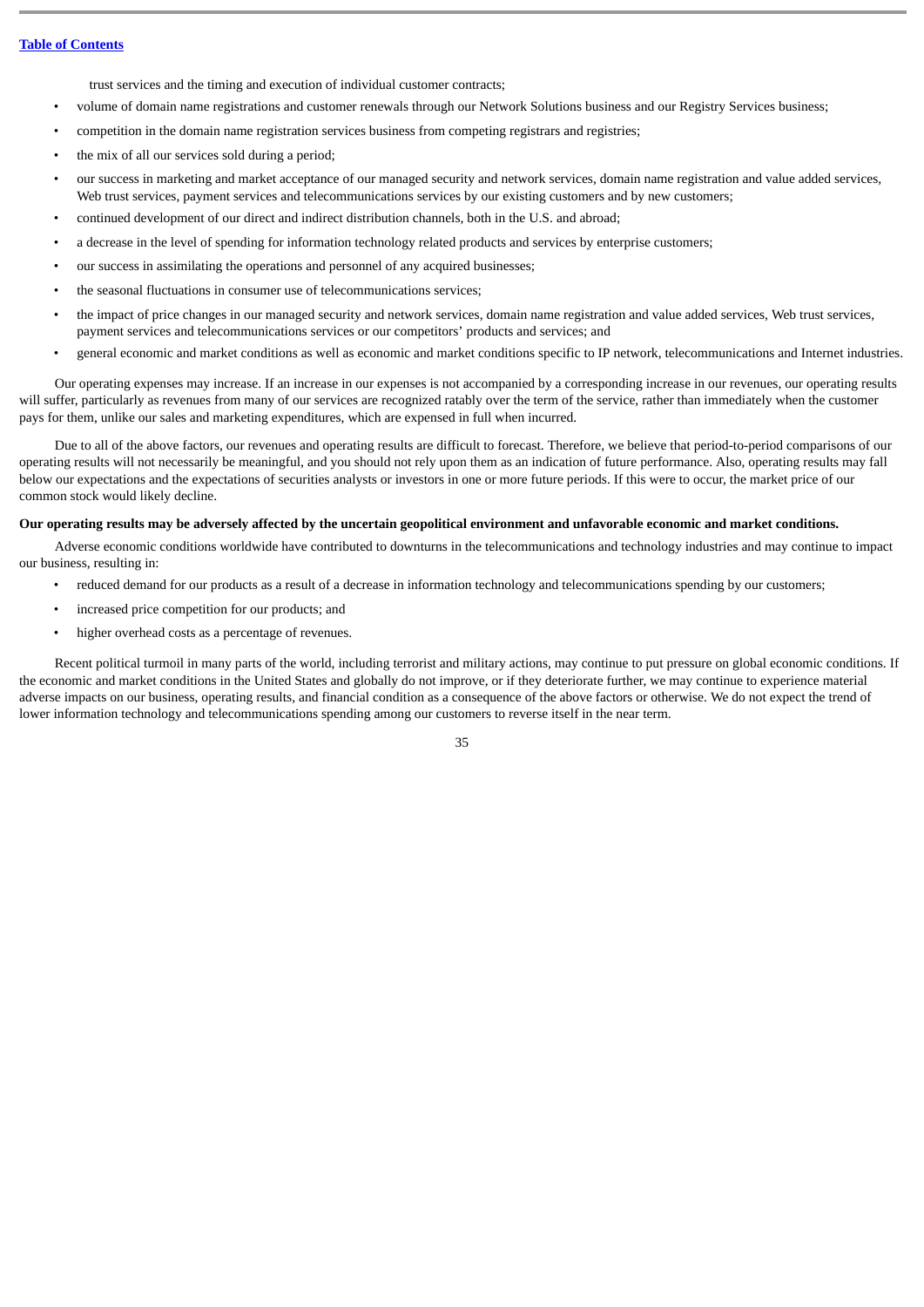#### **Our limited operating history under our current business structure may result in significant fluctuations of our financial results.**

We were incorporated in April 1995, and began introducing our services in June 1995. We completed several acquisitions in 2000 and 2001, including our acquisitions of Network Solutions and Illuminet Holdings, and in February 2002 we completed our acquisition of H.O. Systems. Network Solutions, Illuminet Holdings and H.O. Systems operated in different businesses from our then current business. Therefore, we have only a limited operating history on which to base an evaluation of our consolidated business and prospects. Our success will depend on many factors, including, but not limited to, the following:

- the successful integration of the acquired companies;
- the use of IP networks for electronic commerce and communications;
- the timing and execution of individual customer contracts, particularly large contracts;
- the extent to which digital certificates and domain names are used for electronic commerce or communications;
- growth in the number of Web sites;
- growth in demand for our services;
- the continued evolution of electronic commerce as a viable means of conducting business;
- the competition for any of our services;
- the perceived security of electronic commerce and communications over IP networks;
- the perceived security of our services, technology, infrastructure and practices;
- the significant lead times before a product or service begins generating revenues;
- the varying rates at which telecommunications companies, telephony resellers and Internet service providers use our services;
- the loss of customers through industry consolidation, or customer decisions to deploy in-house technology; and
- our continued ability to maintain our current, and enter into additional, strategic relationships.

To address these risks we must, among other things:

- successfully market our services to new and existing customers;
- attract, integrate, train, retain and motivate qualified personnel;
- respond to competitive developments;
- successfully introduce new services; and
- successfully introduce enhancements to our services to address new technologies and standards and changing market conditions.

#### **Revenues from the sale of our products to companies as part of broader business relationships have been significantly reduced and may continue to decline in the future.**

We have purchased products and services from companies and participated in financings of companies with whom we have entered into separate contractual arrangements for the distribution and sale of our products and services. We derived less than 1% of our total revenues in the first three months of 2003 and approximately 3.0% of our total revenues in the first three months of 2002 from reciprocal arrangements. Typically in these relationships, under separate agreements, we sell our products and services to a company and that company sells to us their products and services. We also derived less than 1% of our total revenues in the first three months of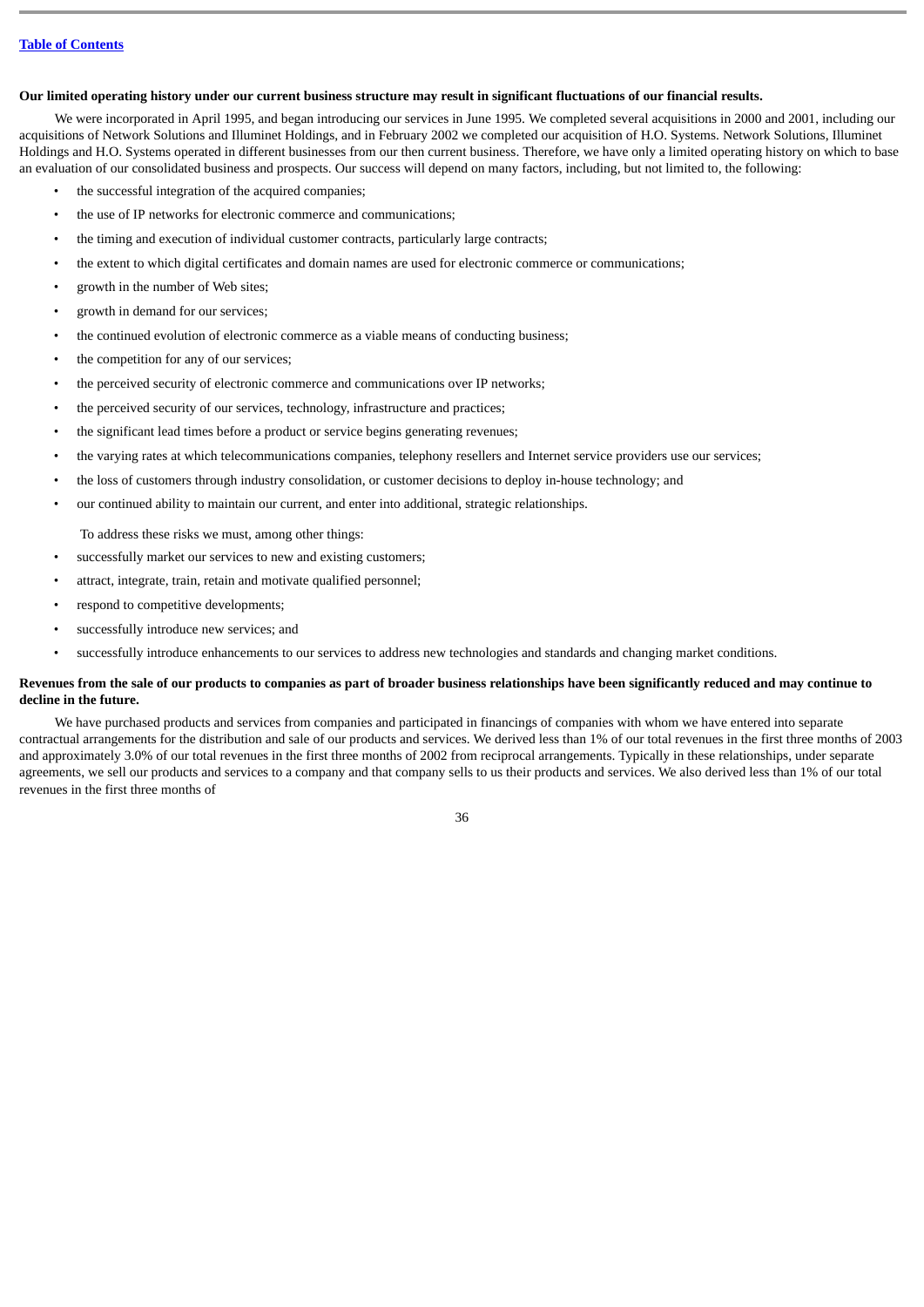#### **Table of [Contents](#page-1-0)**

2003 and approximately 3.4% of our total revenues in the first three months of 2002 from customers with whom we have participated in a private equity round of financing, including several of the VeriSign Affiliates, as well as various technology companies in a variety of related market areas. If we continue to reduce the level of our participation in business relationships of this nature, revenues from these relationships will decline, negatively affecting our operating results.

#### **We have faced difficulties assimilating, and may incur costs associated with, acquisitions.**

We made several acquisitions in 2002, 2001 and 2000 and may pursue acquisitions in the future. We have experienced difficulty in, and in the future may face difficulties, integrating the personnel, products, technologies or operations of companies we acquire. Assimilating acquired businesses involves a number of other risks, including, but not limited to:

- the potential disruption of our ongoing business;
- the potential impairment of relationships with our employees, customers and strategic partners;
- unanticipated costs or the incurrence of unknown liabilities;
- the need to manage more geographically-dispersed operations, such as our offices in the states of Kansas, Illinois, Pennsylvania, Texas, Virginia, and Washington, and in Europe and South Africa;
- greater than expected costs and the diversion of management's resources from other business concerns involved in identifying, completing and integrating acquisitions;
- the inability to retain the employees of the acquired businesses;
- adverse effects on the existing customer relationships of acquired companies;
- the difficulty of assimilating the operations and personnel of the acquired businesses;
- the potential incompatibility of business cultures;
- any perceived adverse changes in business focus:
- entering into markets and acquiring technologies in areas in which we have little experience;
- our inability to incorporate acquired technologies successfully into our operations infrastructure;
- the need to incur debt, which may reduce our cash available for operations and other uses, or issue equity securities, which may dilute the ownership interests of our existing stockholders; and
- the inability to maintain uniform standards, controls, procedures and policies.

If we are unable to successfully address any of these risks for future acquisitions, our business could be harmed.

Additionally, there is risk that we may incur additional expenses associated with a write-off of a portion of goodwill and other intangible assets, as was the case when we recorded a charge of approximately \$4.6 billion in the second quarter of 2002 and \$9.9 billion in the second quarter of 2001 related to write-downs of goodwill due to changes in market conditions for acquisitions. Under generally accepted accounting principles, we are required to evaluate goodwill for impairment on an annual basis and to evaluate other intangible assets as events or circumstances indicate that such assets may be impaired. These evaluations could result in further write-downs of goodwill or other intangible assets.

#### **Our failure to manage past and future growth in our business could harm our business.**

Between December 31, 1995 and March 31, 2003, we grew from 26 to almost 3,200 employees. This was achieved through internal growth, as well as acquisitions. During this time period, we opened new sales offices and significantly expanded our U.S. and non-U.S. operations. To successfully manage past growth and any future growth, we will need to continue to implement additional management information systems, continue the development of our operating, administrative, financial and accounting systems and controls and maintain close coordination among our executive, engineering, accounting, finance, marketing, sales and operations organizations. Any failure to manage growth effectively could harm our business.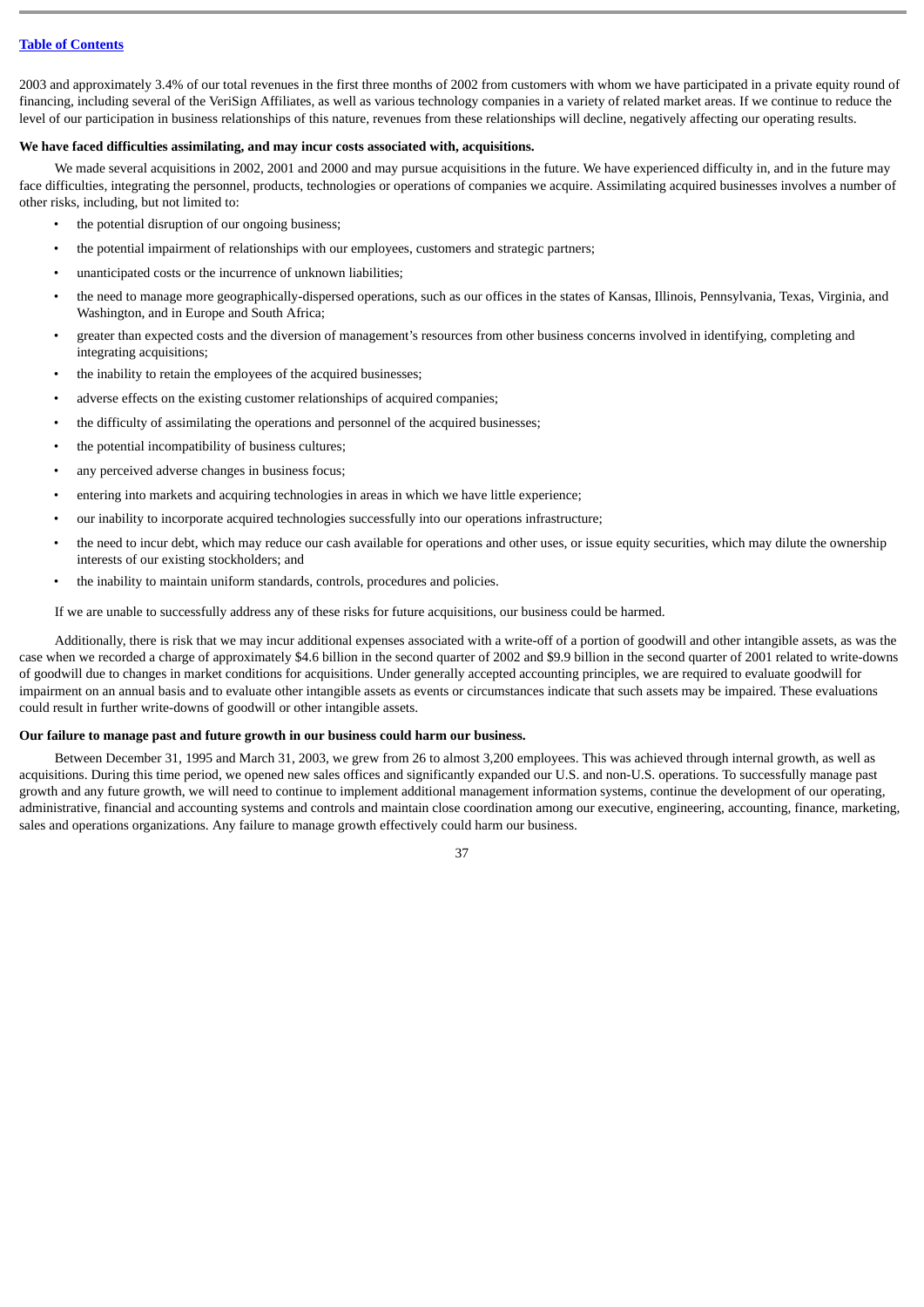## **Some of our investments in other companies have resulted in losses and may result in losses in the future.**

We have investments in a number of companies. In most instances, these investments are in the form of equity and debt securities of private companies for which there is no public market. These companies are typically in the early stage of development and may be expected to incur substantial losses. Therefore, these companies may never become publicly traded. Even if they do, an active trading market for their securities may never develop and we may never realize any return on these investments. Further, if these companies are not successful, we could incur charges related to write-downs or write-offs of these types of assets. During the three months ended March 31, 2003 and 2002, we recorded losses due to net investment write-downs of \$16.5 million and \$18.8 million, respectively. Due to the inherent risk associated with some of our investments, and in light of current stock market conditions, we may incur future losses on the sales, writedowns or write-offs of our investments.

## **Our industry is highly competitive and, if we do not compete effectively, we may suffer price reductions, reduced gross margins and loss of market share.**

*Security services*. We anticipate that the market for services that enable trusted and secure electronic commerce and communications over IP networks will remain intensely competitive. We compete with larger and smaller companies that provide products and services that are similar to some aspects of our security services. Our competitors may develop new technologies in the future that are perceived as being more secure, effective or cost efficient than the technology underlying our security services. We expect that competition will increase in the near term, and that our primary long-term competitors may not yet have entered the market.

Increased competition could result in pricing pressures, reduced margins or the failure of our security services to achieve or maintain market acceptance, any of which could harm our business. Several of our current and potential competitors have longer operating histories and significantly greater financial, technical, marketing and other resources. As a result, we may not be able to compete effectively.

*Telecommunications services*. We face competition from large, well-funded regional providers of SS7 network services and related products, such as regional Bell operating companies, TSI and Southern New England Telephone, a unit of SBC Communication. The prepaid wireless account management and unregistered user services of National Telemanagement Corporation, a subsidiary of ours, faces competition from Boston Communications Group, Amdocs, Convergys Corporation and TSI. We are also aware of major Internet service providers, software developers and smaller entrepreneurial companies that are focusing significant resources on developing and marketing products and services that will compete directly with ours.

*Registry Services and Network Solutions*. Seven new generic top-level domain registries, *.aero, .biz, ..coop, .info, .museum, .name* and *.pro,* recently began, or soon are expected to begin, accepting domain name registrations. Since we do not act as a registry for these new top-level domains, we do not receive the annual registry fee for domain name registrations under these top-level domains. The commencement of registrations in these new top-level domains could have the effect of reduced demand for *.com* and *.net* domain name registrations. If the new top-level domains reduce the demand for domain name registrations in *.com* and *.net*, our business could be materially harmed.

The domain name registration service market is extremely competitive and subject to significant pricing pressure. We currently face competition among registrars within the gTLDs like .*com, .net and .org* and we face competition among registrars within other top-level domains. Our competitors include BulkRegister.com, Deutsche Telekom, France Telecom/Transpac, Go-Daddy Software, Melbourne IT, Register.com and Tucows.com, Inc. that register secondlevel domain names in *.com*, *.net, .org* and the other gTLDs. We also face competition from third-level domain name providers such as Internet access providers and registrars of ccTLDs. We face substantial competition from other providers of value-added Web presence services such as e-mail providers, Web site designers, Internet service providers, Web site hosting companies and others. If Network Solutions is not able to compete effectively, our registrar business could be materially harmed.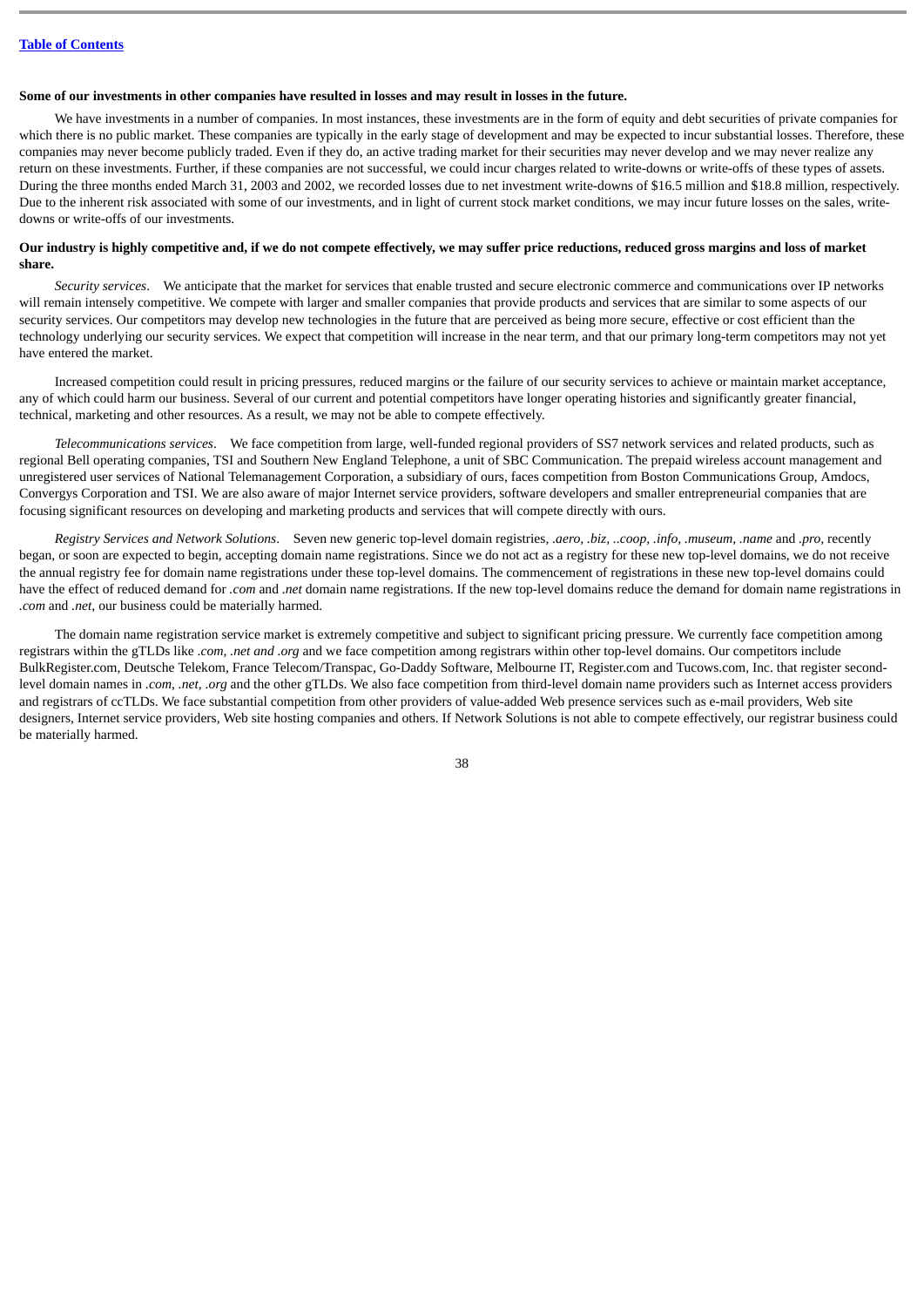The agreements among ICANN, the DOC, us and other registrars permit flexibility in pricing for and term of registrations. Our revenues, therefore, could be reduced due to pricing pressures, bundled service offerings and variable terms from our competitors. Some registrars and resellers in the *.com* and *.net* toplevel domains charge lower prices for registration services in those domains. In addition, other entities are bundling, and may in the future bundle, domain name registrations with other products or services at reduced rates or for free.

### **Our industry markets are evolving, and if these markets fail to develop or if our products are not widely accepted in these markets, our business could suffer.**

We target our security services at the market for trusted and secure electronic commerce and communications over IP networks. This is a rapidly evolving market that may not continue to grow.

Accordingly, the demand for our security services is very uncertain. Even if the market for electronic commerce and communications over IP networks grows, our security services may not be widely accepted. The factors that may affect the level of market acceptance of digital certificates and, consequently, our security services include the following:

- market acceptance of products and services based upon authentication technologies other than those we use;
- public perception of the security of digital certificates and IP networks;
- the ability of the Internet infrastructure to accommodate increased levels of usage; and
- government regulations affecting electronic commerce and communications over IP networks.

If the market for electronic commerce and communications over IP networks does not grow or our security services are not widely accepted in market, our business would be materially harmed.

#### **Our inability to introduce and implement technological changes in our industry could harm our business.**

The emerging nature of the Internet, digital certificate business, the domain name registration business and payment services business, and their rapid evolution, require us continually to improve the performance, features and reliability of our services, particularly in response to competitive offerings. We must also introduce any new services, as quickly as possible. The success of new services depends on several factors, including proper new service definition and timely completion, introduction and market acceptance. We may not succeed in developing and marketing new services that respond to competitive and technological developments and changing customer needs. This could harm our business.

The telecommunications network services industry is also characterized by rapid technological change and frequent new product and service announcements. Significant technological changes could make our technology obsolete. We must adapt to our rapidly changing market by continually improving the responsiveness, reliability and features of our network and by developing new network features, services and applications to meet changing customer needs. We cannot assure that we will be able to adapt to these challenges or respond successfully or in a cost-effective way to adequately meet them. Our failure to do so would adversely affect our ability to compete and retain customers or market share. We sell our SS7 network services primarily to traditional telecommunications companies that rely on traditional voice networks. Many emerging companies are providing convergent Internet protocol-based network services. Our future revenues and profits, if any, could depend upon our ability to provide products and services to these Internet protocol-based telephony providers.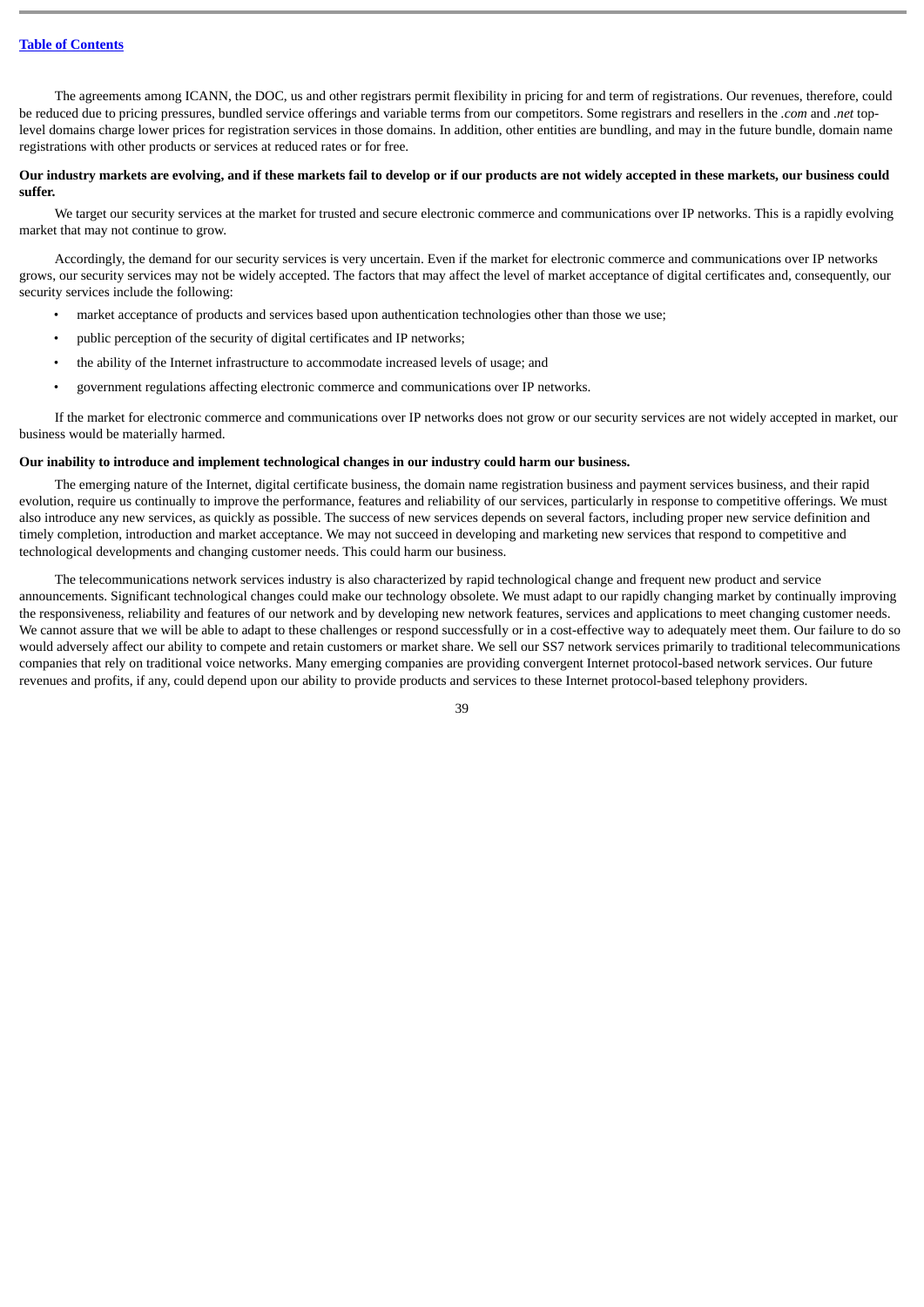#### **If we encounter system interruptions, we could be exposed to liability and our reputation and business could suffer.**

We depend on the uninterrupted operation of our various domain name registration systems, secure data centers and other computer and communication networks. Our systems and operations are vulnerable to damage or interruption from:

- power loss, transmission cable cuts and other telecommunications failures;
- damage or interruption caused by fire, earthquake, and other natural disasters;
- computer viruses or software defects; and
- physical or electronic break-ins, sabotage, intentional acts of vandalism, terrorist attacks and other events beyond our control.

Most of our systems are located at, and most of our customer information is stored in, our facilities in Mountain View, California and Kawasaki, Japan, both of which are susceptible to earthquakes, Dulles and Leesburg, Virginia, Lacey, Washington and Overland Park, Kansas. Though we have back-up power resources, our California locations are susceptible to electric power shortages similar to those experienced during 2001. All of our domain name registration services systems, including those used in our domain name registry and registrar business are located at our Dulles and Leesburg, Virginia facilities. Any damage or failure that causes interruptions in any of these facilities or our other computer and communications systems could materially harm our business.

In addition, our ability to issue digital certificates and register domain names depends on the efficient operation of the Internet connections from customers to our secure data centers and our various registration systems as well as from customers to our registrar and from our registrar and other registrars to the shared registration system. These connections depend upon the efficient operation of Web browsers, Internet service providers and Internet backbone service providers, all of which have had periodic operational problems or experienced outages in the past. Any of these problems or outages could decrease customer satisfaction, which could harm our business.

A failure in the operation of our various registration systems, our domain name zone servers, the domain name root servers, or other events could result in the deletion of one or more domain names from the Internet for a period of time. A failure in the operation of our shared registration system could result in the inability of one or more other registrars to register and maintain domain names for a period of time. A failure in the operation or update of the master database that we maintain could result in the deletion of one or more top-level domains from the Internet and the discontinuation of second-level domain names in those top-level domains for a period of time. The inability of our registrar systems, including our back office billing and collections infrastructure, and telecommunications systems to meet the demands of a large number of domain name registration requests and corresponding customer e-mails and telephone calls, including speculative, otherwise abusive and repetitive e-mail domain name registration and modification requests, could result in substantial degradation in our customer support service and our ability to process, bill and collect registration requests in a timely manner.

### **If we experience security breaches, we could be exposed to liability and our reputation and business could suffer.**

We retain certain confidential customer information in our secure data centers and various registration systems. It is critical to our business strategy that our facilities and infrastructure remain secure and are perceived by the marketplace to be secure. Our domain name registry operations also depend on our ability to maintain our computer and telecommunications equipment in effective working order and to reasonably protect our systems against interruption, and potentially depend on protection by other registrars in the shared registration system. The root zone servers and top-level domain name zone servers that we operate are critical hardware to our registry services operations. Therefore, we may have to expend significant time and money to maintain or increase the security of our facilities and infrastructure.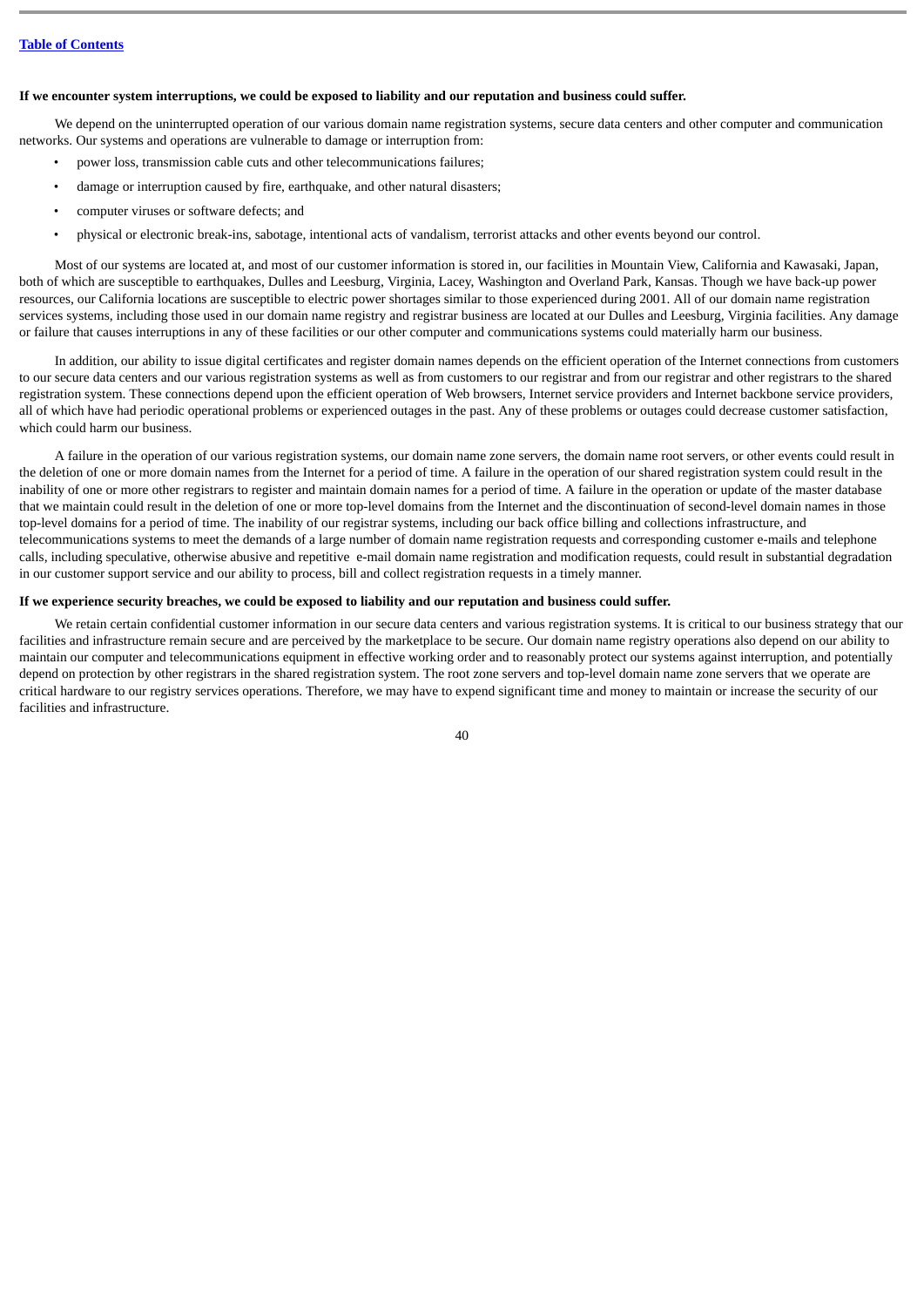Despite our security measures, our infrastructure may be vulnerable to physical break-ins, computer viruses, and attacks by hackers or similar disruptive problems. It is possible that we may have to expend additional financial and other resources to address such problems. Any physical or electronic break-in or other security breach or compromise of the information stored at our secure data centers and domain name registration systems may jeopardize the security of information stored on our premises or in the computer systems and networks of our customers. In such an event, we could face significant liability and customers could be reluctant to use our security services. Such an occurrence could also result in adverse publicity and therefore, adversely affect the market's perception of the security of electronic commerce and communications over IP networks as well as of the security or reliability of our services.

#### **Capacity limits on our technology and network hardware and software may be difficult to project and we may not be able to expand and upgrade our systems to meet increased use.**

As traffic from our telecommunication customers through our network increases, we will need to expand and upgrade our technology and network hardware and software. We may not be able to accurately project the rate of increase in usage on our network. In addition, we may not be able to expand and upgrade, in a timely manner, our systems and network hardware and software capabilities to accommodate increased traffic on our network. If we do not appropriately expand and upgrade our systems and network hardware and software, we may lose customers and revenues.

#### **We depend on key personnel to manage our business effectively.**

We depend on the performance of our senior management team and other key employees. Our success will also depend on our ability to attract, integrate, train, retain and motivate these individuals and additional highly skilled technical and sales and marketing personnel, both in the U.S. and abroad. In addition, our stringent hiring practices for some of our key personnel, which consist of background checks into prospective employees' criminal and financial histories, further limit the number of qualified persons for these positions.

We have no employment agreements with any of our key executives that prevent them from leaving VeriSign at any time. In addition, we do not maintain key person life insurance for any of our officers or key employees. The loss of the services of any of our senior management team or other key employees or failure to attract, integrate, train, retain and motivate additional key employees could harm our business.

### **We rely on third parties who maintain and control root zone servers and route Internet communications.**

We currently administer and operate only two of the 13 root zone servers. The others are administered and operated by independent operators on a volunteer basis. Because of the importance to the functioning of the Internet of these root zone servers, our registry services business could be harmed if these volunteer operators fail to maintain these servers properly or abandon these servers, which would place additional capacity demands on the two root zone servers we operate.

Further, our registry services business could be harmed if any of these volunteer operators fails to include or provide accessibility to the data that it maintains in the root zone servers that it controls. In the event and to the extent that ICANN is authorized to set policy with regard to an authoritative root server system, as provided in our registry agreement with ICANN, it is required to ensure that the authoritative root will point to the top-level domain zone servers designated by us. If ICANN does not do this, our business could be harmed.

Our Web presence services and registry services businesses also could be harmed if a significant number of Internet service providers decided not to route Internet communications to or from domain names registered by us or if a significant number of Internet service providers decided to provide routing to a set of domain name servers that did not point to our domain name zone servers.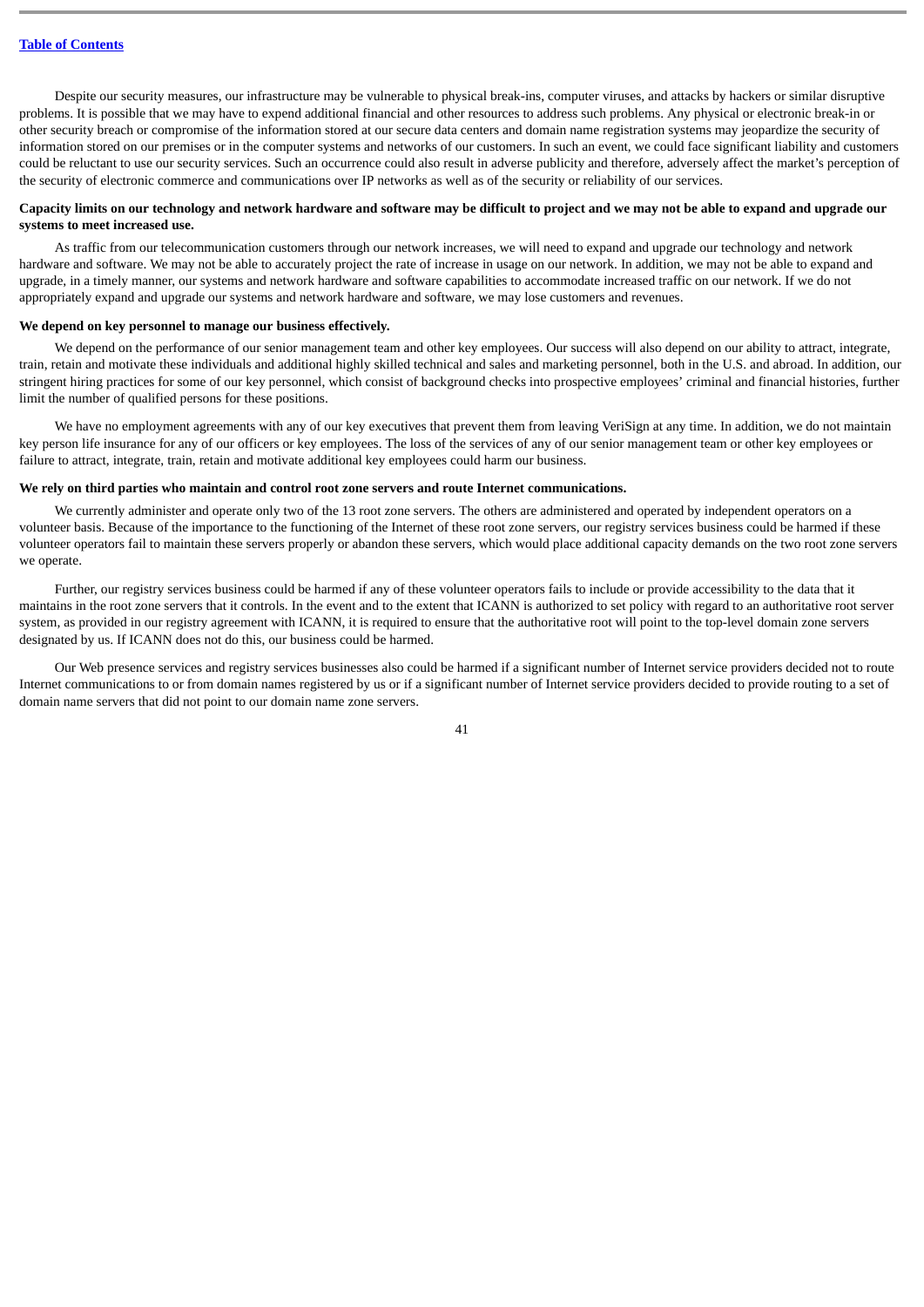## **Our signaling and network services reliance on third-party communications infrastructure, hardware and software exposes us to a variety of risks we cannot control.**

Our signaling and network services success will depend on our network infrastructure, including the capacity leased from telecommunications suppliers. In particular, we rely on AT&T, WorldCom, Sprint and other telecommunications providers for leased long-haul and local loop transmission capacity. These companies provide the dedicated links that connect our network components to each other and to our customers. Our business also depends upon the capacity, reliability and security of the infrastructure owned by third parties that is used to connect telephone calls. Specifically, we currently lease capacity from regional partners on seven of the fourteen mated pairs of SS7 signal transfer points that comprise our network. We have no control over the operation, quality or maintenance of a significant portion of that infrastructure or whether or not those third parties will upgrade or improve their equipment. We depend on these companies to maintain the operational integrity of our connections. If one or more of these companies is unable or unwilling to supply or expand its levels of service to us in the future, our operations could be severely interrupted. In addition, rapid changes in the telecommunications industry have led to the merging of many companies. These mergers may cause the availability, pricing and quality of the services we use to vary and could cause the length of time it takes to deliver the services that we use to increase significantly. We rely on links, equipment and software provided to us from our vendors, the most important of which are gateway equipment and software from Tekelec and Agilent Technologies, Inc. We cannot assure you that we will be able to continue to purchase equipment from these vendors on acceptable terms, if at all. If we are unable to maintain current purchasing terms or ensure product availability with these vendors, we may lose customers and experience an increase in costs in seeking alternative suppliers of products and services.

#### **We must establish and maintain strategic and other relationships.**

One of our significant business strategies has been to enter into strategic or other similar collaborative relationships in order to reach a larger customer base than we could reach through our direct sales and marketing efforts. We may need to enter into additional relationships to execute our business plan. We may not be able to enter into additional, or maintain our existing, strategic relationships on commercially reasonable terms. If we fail to enter into additional relationships, we would have to devote substantially more resources to the distribution, sale and marketing of our security services, telecommunications services and Network Solutions services than we would otherwise.

Our success in obtaining results from these relationships will depend both on the ultimate success of the other parties to these relationships, particularly in the use and promotion of IP networks for trusted and secure electronic commerce and communications, and on the ability of these parties to market our Internet Services Group services successfully.

Furthermore, our ability to achieve future growth will also depend on our ability to continue to establish direct seller channels and to develop multiple distribution channels, particularly with respect to our Network Solutions business. To do this we must maintain relationships with Internet access providers and other third parties. Failure of one or more of our strategic relationships to result in the development and maintenance of a market for our domain name registration and value-added services could harm our business. Many of our existing relationships do not, and any future relationships may not, afford us any exclusive marketing or distribution rights. In addition, the other parties may not view their relationships with us as significant for their own businesses. Therefore, they could reduce their commitment to us at any time in the future. These parties could also pursue alternative technologies or develop alternative products and services either on their own or in collaboration with others, including our competitors. If we are unable to maintain our relationships or to enter into additional relationships, this could harm our business.

#### **Some of our services have lengthy sales and implementation cycles.**

We market many of our Security Services directly to large companies and government agencies. The sale and implementation of our services to these entities typically involves a lengthy education process and a significant technical evaluation and commitment of capital and other resources. This process is also subject to the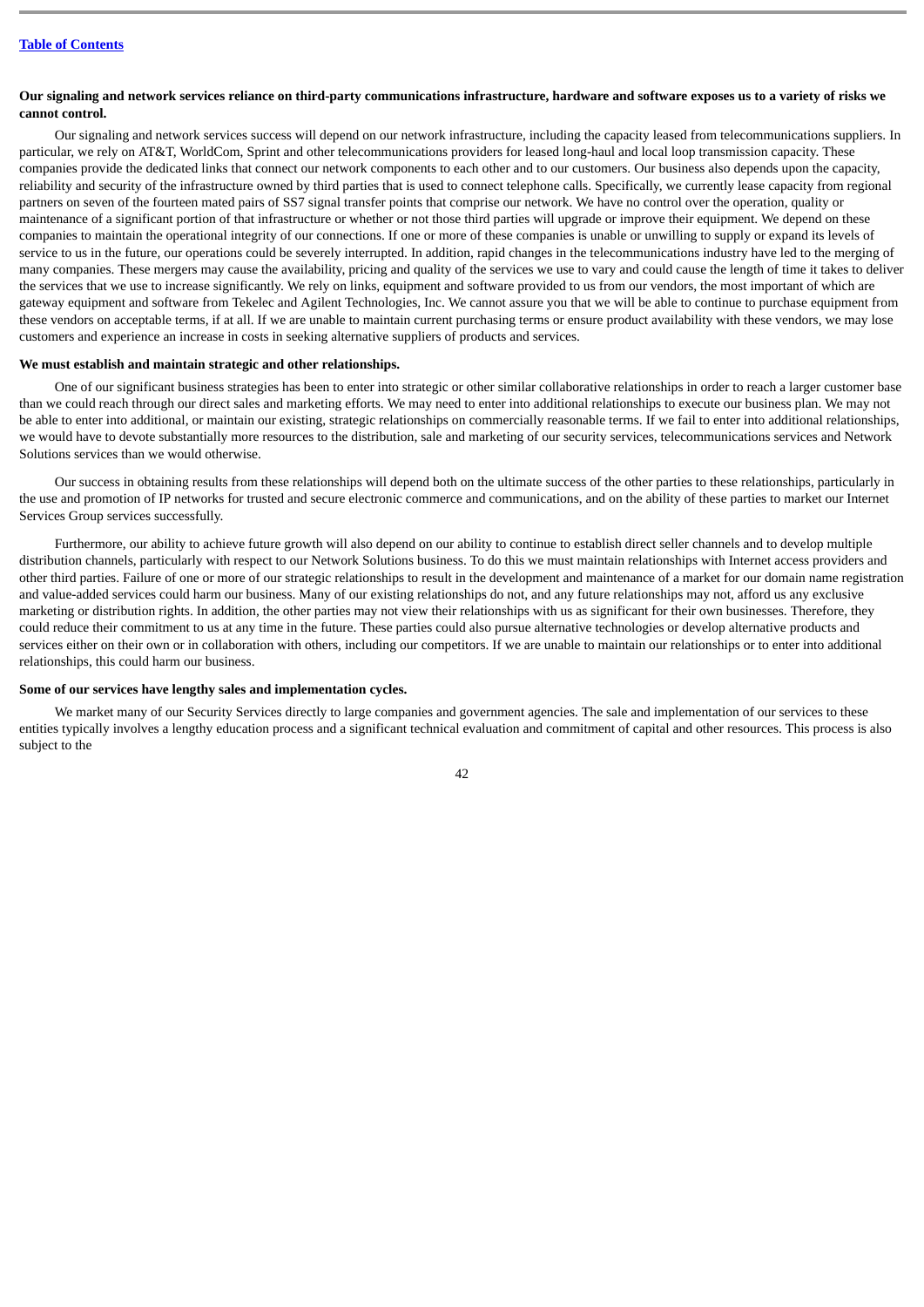risk of delays associated with customers' internal budgeting and other procedures for approving large capital expenditures, deploying new technologies within their networks and testing and accepting new technologies that affect key operations. As a result, the sales and implementation cycles associated with certain of our Security Services can be lengthy, potentially lasting from three to six months. Our quarterly and annual operating results could be materially harmed if orders forecasted for a specific customer for a particular quarter are not realized.

#### **Undetected or unknown defects in our services could harm our business and future operating results.**

Services as complex as those we offer or develop frequently contain undetected defects or errors. Despite testing, defects or errors may occur in our existing or new services, which could result in loss of or delay in revenues, loss of market share, failure to achieve market acceptance, diversion of development resources, injury to our reputation, tort or warranty claims, increased insurance costs or increased service and warranty costs, any of which could harm our business. The performance of our services could have unforeseen or unknown adverse effects on the networks over which they are delivered as well as on thirdparty applications and services that utilize our services, which could result in legal claims against us, harming our business. Furthermore, we often provide implementation, customization, consulting and other technical services in connection with the implementation and ongoing maintenance of our services, which typically involves working with sophisticated software, computing and communications systems. Our failure or inability to meet customer expectations in a timely manner could also result in loss of or delay in revenues, loss of market share, failure to achieve market acceptance, injury to our reputation and increased costs.

### **Services offered by our Internet Services Group rely on public key cryptography technology that may compromise our system's security.**

Services offered by our Internet Services Group depend on public key cryptography technology. With public key cryptography technology, a user is given a public key and a private key, both of which are required to perform encryption and decryption operations. The security afforded by this technology depends on the integrity of a user's private key and that it is not lost, stolen or otherwise compromised. The integrity of private keys also depends in part on the application of specific mathematical principles known as "factoring." This integrity is predicated on the assumption that the factoring of large numbers into their prime number components is difficult. Should an easy factoring method be developed, the security of encryption products utilizing public key cryptography technology would be reduced or eliminated. Furthermore, any significant advance in techniques for attacking cryptographic systems could also render some or all of our existing PKI services obsolete or unmarketable. If improved techniques for attacking cryptographic systems were ever developed, we would likely have to reissue digital certificates to some or all of our customers, which could damage our reputation and brand or otherwise harm our business. In the past there have been public announcements of the successful attack upon cryptographic keys of certain kinds and lengths and of the potential misappropriation of private keys and other activation data. This type of publicity could also hurt the public perception as to the safety of the public key cryptography technology included in our digital certificates. This negative public perception could harm our business.

#### **The expansion of our international operations subjects our business to additional economic risks that could have an adverse impact on our revenues and business.**

Revenues from international subsidiaries and affiliates accounted for 9% of revenues for the three months ended March 31, 2003 and 2002. We intend to expand our international operations and international sales and marketing activities. For example, we expect to expand our operations and marketing activities throughout Asia, Europe and Latin America. Expansion into these markets has required and will continue to require significant management attention and resources. We may also need to tailor our services for a particular market and to enter into international distribution and operating relationships. We have limited experience in localizing our services and in developing international distribution or operating relationships. We may not succeed in expanding our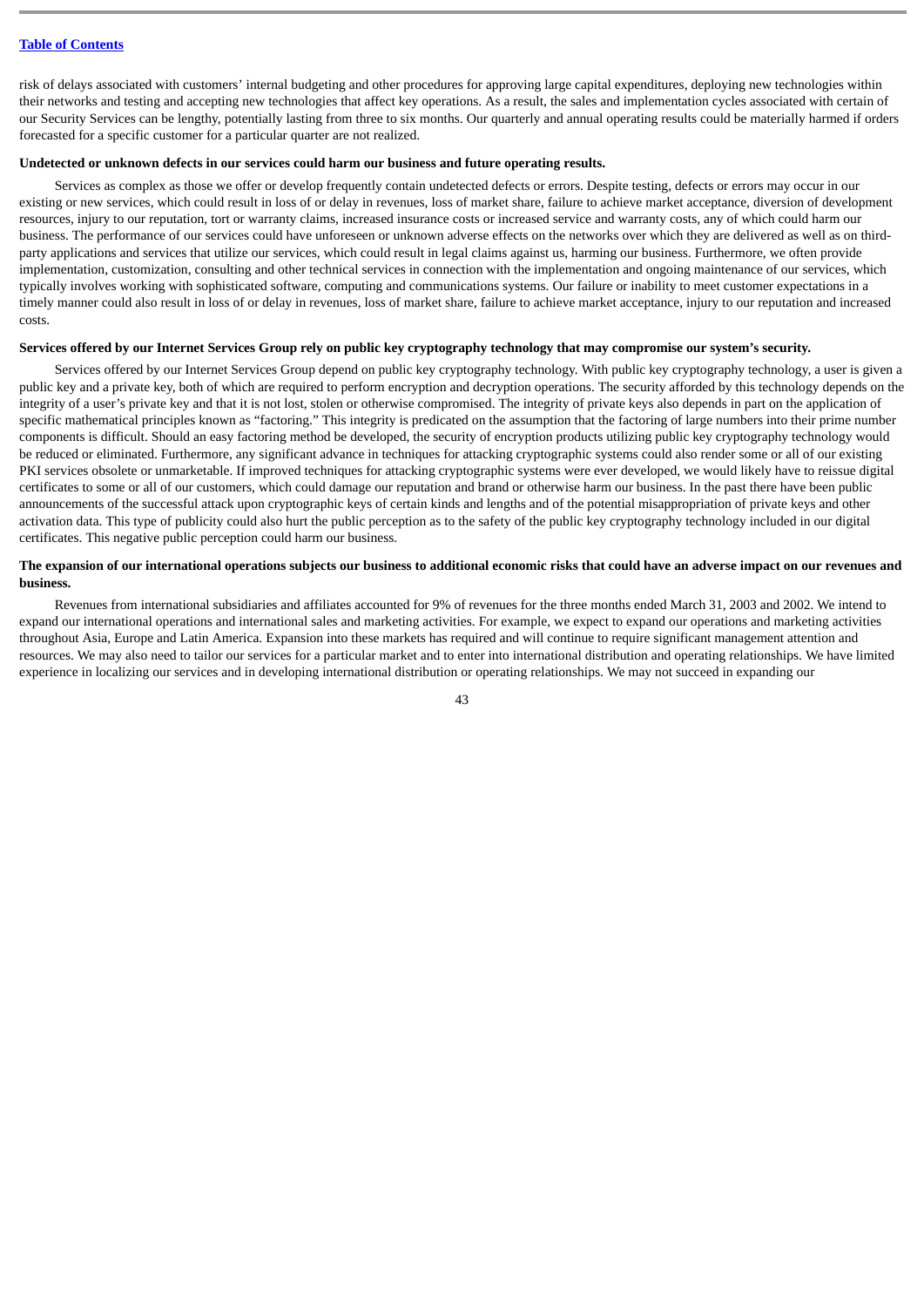## **Table of [Contents](#page-1-0)**

services into international markets. Failure to do so could harm our business. In addition, there are risks inherent in doing business on an international basis, including, among others:

- competition with foreign companies or other domestic companies entering the foreign markets in which we operate;
- regulatory requirements;
- legal uncertainty regarding liability and compliance with foreign laws;
- export and import restrictions on cryptographic technology and products incorporating that technology;
- tariffs and other trade barriers and restrictions;
- difficulties in staffing and managing foreign operations;
- longer sales and payment cycles;
- problems in collecting accounts receivable;
- currency fluctuations, as all of our international revenues from VeriSign Japan, K.K. and VeriSign Australia Limited and our wholly-owned subsidiaries in South Africa and Europe are not denominated in U.S. Dollars;
- difficulty of authenticating customer information;
- political instability;
- failure of foreign laws to protect our U.S. proprietary rights adequately;
- more stringent privacy policies in foreign countries;
- additional vulnerability from terrorist groups targeting American interests abroad;
- seasonal reductions in business activity; and
- potentially adverse tax consequences.

### **Failure of VeriSign Affiliates to follow our security and trust practices or to maintain the privacy or security of confidential customer information could have an adverse impact on our revenues and business.**

We have licensed to VeriSign Affiliates our Processing Center platform, which is designed to replicate our own secure data centers and allows the affiliate to offer back-end processing of PKI services for enterprises. The VeriSign Processing Center platform provides a VeriSign Affiliate with the knowledge and technology to offer PKI services similar to those offered by us. It is critical to our business strategy that the facilities and infrastructure used in issuing and marketing digital certificates remain secure and we are perceived by the marketplace to be secure. Although we provide the VeriSign Affiliate with training in security and trust practices, network management and customer service and support, these practices are performed by the affiliate and are outside of our control.

Any failure of a VeriSign Affiliate to maintain the privacy or security of confidential customer information could result in negative publicity and therefore, adversely affect the market's perception of the security of our services as well as the security of electronic commerce and communication over IP networks generally.

### **We cannot assure you that the European Union Directive on electronic signatures will stimulate acceptance of our security services or will not be amended in ways which may have an adverse impact on our revenues and business.**

In July 2001, we enhanced our managed public key infrastructure services processes in order to satisfy the European Union Directive on electronic signatures, which we hope will stimulate the acceptance of digital signatures in Europe. We cannot guarantee that our enhancements to the services will be accepted by, or introduced and marketed successfully in, the European markets. Nor can we guarantee that member nations of the European Union will implement the Directive in a manner that furthers acceptance of our services. In addition, we cannot predict whether the European Union Commission will amend or alter the directive or

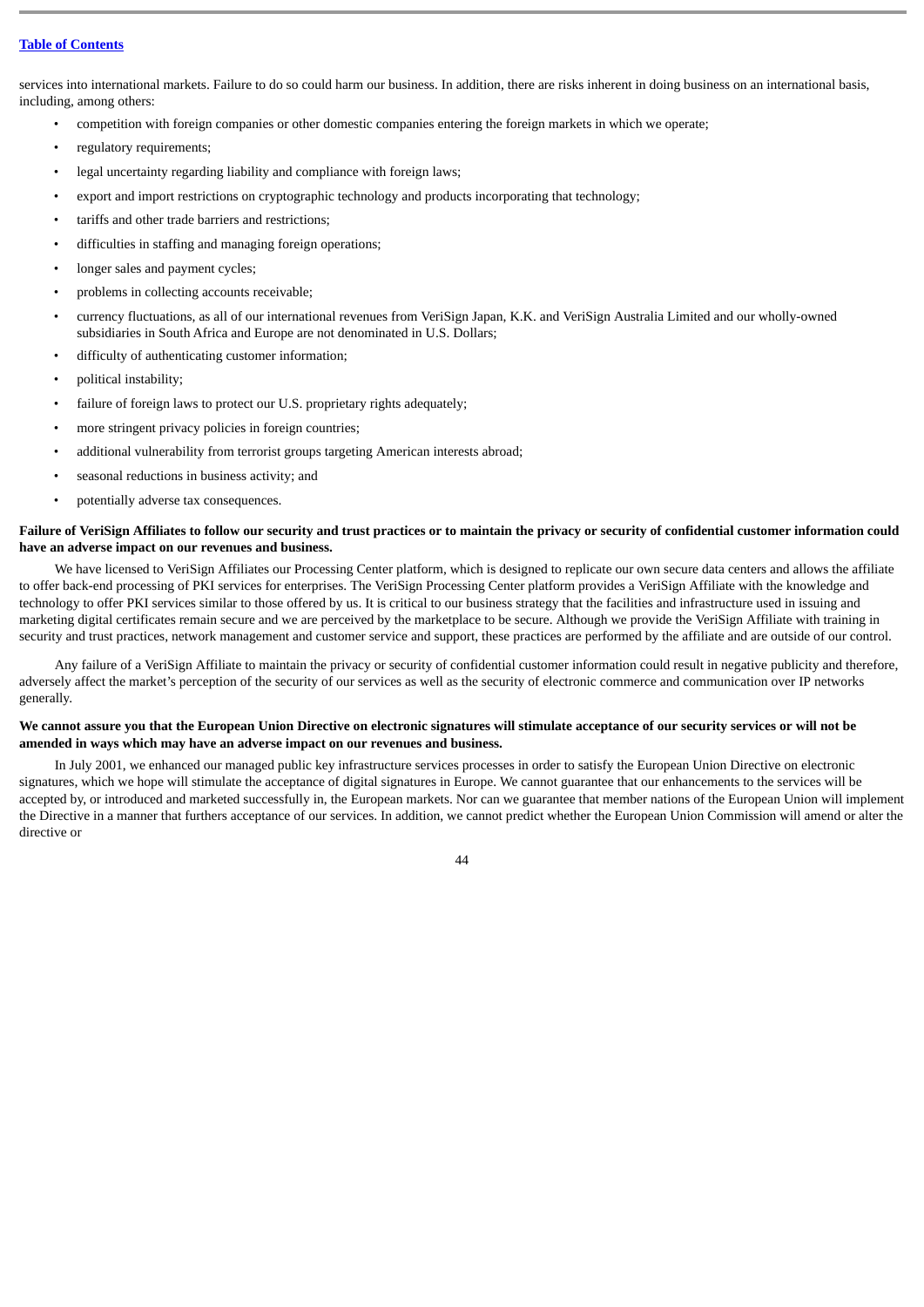introduce new legislation, nor can we predict the impact such a change in legislation could have on our international business and operations.

#### **We rely on our intellectual property, and any failure by us to protect, or any misappropriation of, our intellectual property could harm our business.**

Our success depends on our internally developed technologies and other intellectual property. Despite our precautions, it may be possible for a third-party to copy or otherwise obtain and use our trade secrets or other forms of our intellectual property without authorization. Furthermore, the laws of foreign countries may not protect our proprietary rights in those countries to the same extent U.S. law protects these rights in the United States. In addition, it is possible that others may independently develop substantially equivalent intellectual property. If we do not effectively protect our intellectual property, our business could suffer. In the future, we may have to resort to litigation to enforce our intellectual property rights, to protect our trade secrets or to determine the validity and scope of the proprietary rights of others. This type of litigation, regardless of its outcome, could result in substantial costs and diversion of management and technical resources.

We also license third-party technology, such as public key cryptography technology licensed from RSA and other technology that is used in our products, to perform key functions. These third-party technology licenses may not continue to be available to us on commercially reasonable terms or at all. Our business could suffer if we lost the rights to use these technologies. A third-party could claim that the licensed software infringes a patent or other proprietary right. Litigation between the licensor and a third-party or between us and a third-party could lead to royalty obligations for which we are not indemnified or for which indemnification is insufficient, or we may not be able to obtain any additional license on commercially reasonable terms or at all. The loss of, or our inability to obtain or maintain, any of these technology licenses could delay the introduction of our Internet infrastructure services until equivalent technology, if available, is identified, licensed and integrated. This could harm our business.

### **Our services employ technology that may infringe the proprietary rights of others, and we may be liable for significant damages as a result.**

Infringement or other claims could be made against us in the future. Any claims, with or without merit, could be time-consuming, result in costly litigation and diversion of technical and management personnel, cause delays or require us to develop non-infringing technology or enter into royalty or licensing agreements. Royalty or licensing agreements, if required, may not be available on acceptable terms or at all. If a successful claim of infringement were made against us and we could not develop non-infringing technology or license the infringed or similar technology on a timely and cost-effective basis, our business could be harmed.

In addition, legal standards relating to the validity, enforceability, and scope of protection of intellectual property rights in Internet-related businesses are uncertain and still evolving. Because of the growth of the Internet and Internet-related businesses, patent applications are continuously and simultaneously being filed in connection with Internet-related technology. There are a significant number of U.S. and foreign patents and patent applications in our areas of interest, and we believe that there has been, and is likely to continue to be, significant litigation in the industry regarding patent and other intellectual property rights. For example, we have had two complaints filed against us in February 2001 and September 2001 alleging patent infringement. (See Part II, Item 1, "Legal Proceedings.")

## **Compliance with new rules and regulations concerning corporate governance may be costly and could harm our business.**

The Sarbanes-Oxley Act, which was signed into law in July 2002, mandates, among other things, that companies adopt new corporate governance measures and imposes comprehensive reporting and disclosure requirements, sets stricter independence and financial expertise standards for audit committee members and imposes increased civil and criminal penalties for companies, their chief executive officers and chief financial officers and directors for securities law violations. In addition, The Nasdaq National Market, on which our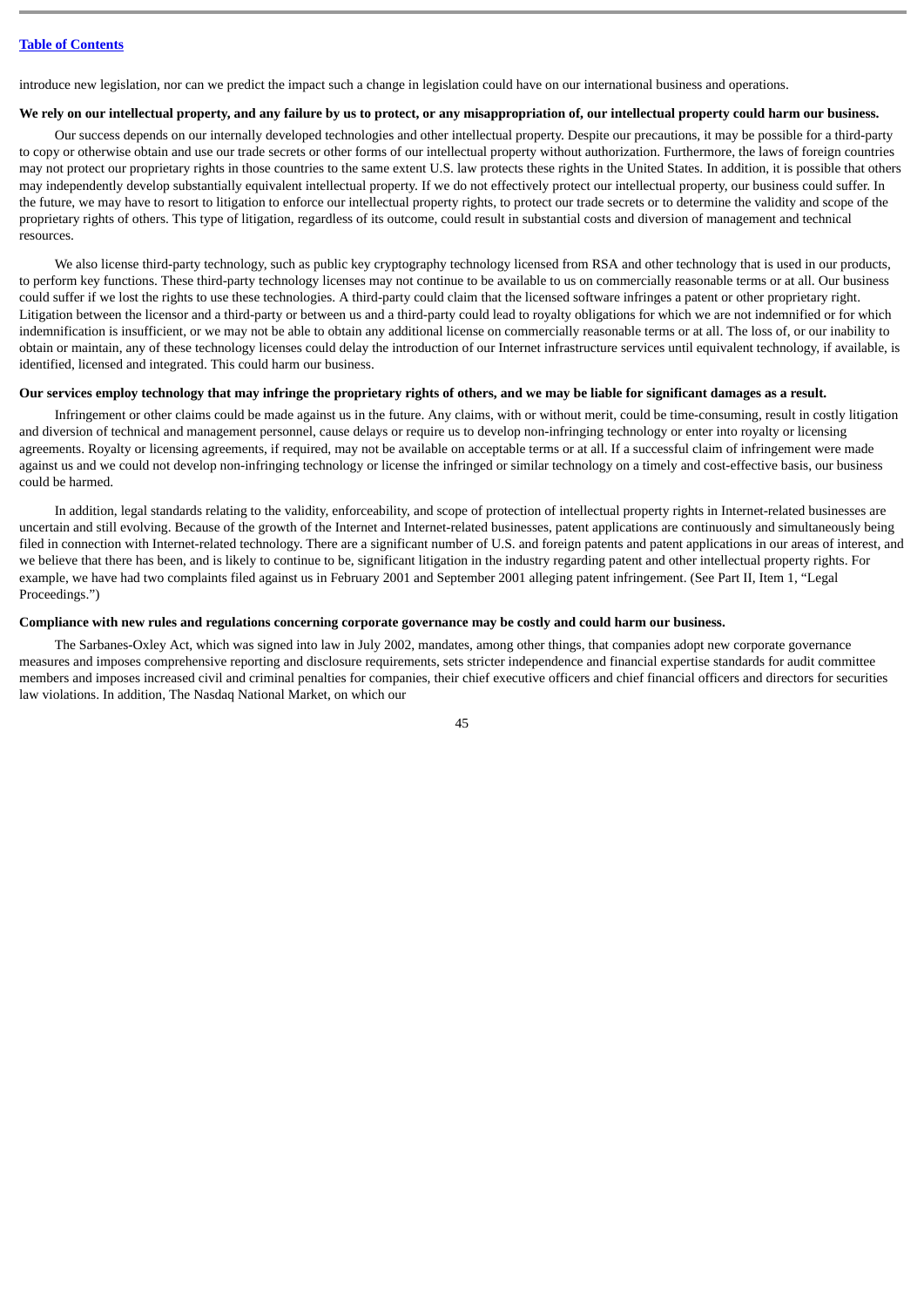#### **Table of [Contents](#page-1-0)**

common stock is traded, is also considering the adoption of additional comprehensive rules and regulations relating to corporate governance. These laws, rules and regulations will increase the scope, complexity and cost of our corporate governance, reporting and disclosure practices, which could harm our results of operations and divert management's attention from business operations. We also expect these developments to make it more difficult and more expensive for us to obtain director and officer liability insurance, and we may be required to accept reduced coverage or incur substantially higher costs to obtain coverage. Further, our board members, Chief Executive Officer and Chief Financial Officer could face an increased risk of personal liability in connection with the performance of their duties. As a result, we may have difficulty attracting and retaining qualified board members and executive officers, which could harm our business.

#### **Proposed regulations related to equity compensation could adversely affect our ability to attract and retain key personnel.**

Since our inception, we have used stock options and other long-term equity incentives as a fundamental component of our employee compensation packages. We believe that stock options and other long-term equity incentives directly motivate our employees to maximize long-term stockholder value and, through the use of vesting, encourage employees to remain with VeriSign. The Financial Accounting Standards Board ("FASB"), among other agencies and entities, is currently considering changes to US GAAP that, if implemented, would require us to record a charge to earnings for employee stock option grants. This proposal would negatively impact our earnings. For example, recording a charge for employee stock options under Statement of Financial Accounting Standards No. 123, *"Accounting for Stock-Based Compensation,"* would have increased after tax loss by approximately \$37.9 million and \$67.5 million for the three months ended March 31, 2003 and 2002, respectively. In addition, new regulations like those proposed by The Nasdaq Stock Market requiring shareholder approval for all stock option plans could make it more difficult for us to grant options to employees in the future. To the extent that new regulations make it more difficult or expensive to grant options to employees, we may incur increased cash compensation costs or find it difficult to attract, retain and motivate employees, either of which could materially harm our business.

#### **We have anti-takeover protections that may delay or prevent a change in control that could benefit our stockholders.**

Our amended and restated certificate of incorporation and bylaws contain provisions that could make it more difficult for a third-party to acquire us without the consent of our board of directors. These provisions include:

- our stockholders may take action only at a meeting and not by written consent;
- our board must be given advance notice regarding stockholder-sponsored proposals for consideration at annual meetings and for stockholder nominations for the election of directors;
- we have a classified board of directors, with the board being divided into three classes that serve staggered three-year terms;
- vacancies on our board may be filled until the next annual meeting of stockholders only by majority vote of the directors then in office; and
- special meetings of our stockholders may be called only by the chairman of the board, the president or the board, and not by our stockholders.

VeriSign has also adopted a stockholder rights plan that may discourage, delay or prevent a change of control and make any future unsolicited acquisition attempt more difficult. Under the rights plan:

- The rights will become exercisable only upon the occurrence of certain events specified in the plan, including the acquisition of 20% of VeriSign's outstanding common stock by a person or group.
- Each right entitles the holder, other than an "acquiring person," to acquire shares of VeriSign's common stock at a 50% discount to the then prevailing market price.
- VeriSign's Board of Directors may redeem outstanding rights at any time prior to a person becoming an "acquiring person," at a price of \$0.001 per right. Prior to such time, the terms of the rights may be amended by VeriSign's Board of Directors without the approval of the holders of the rights.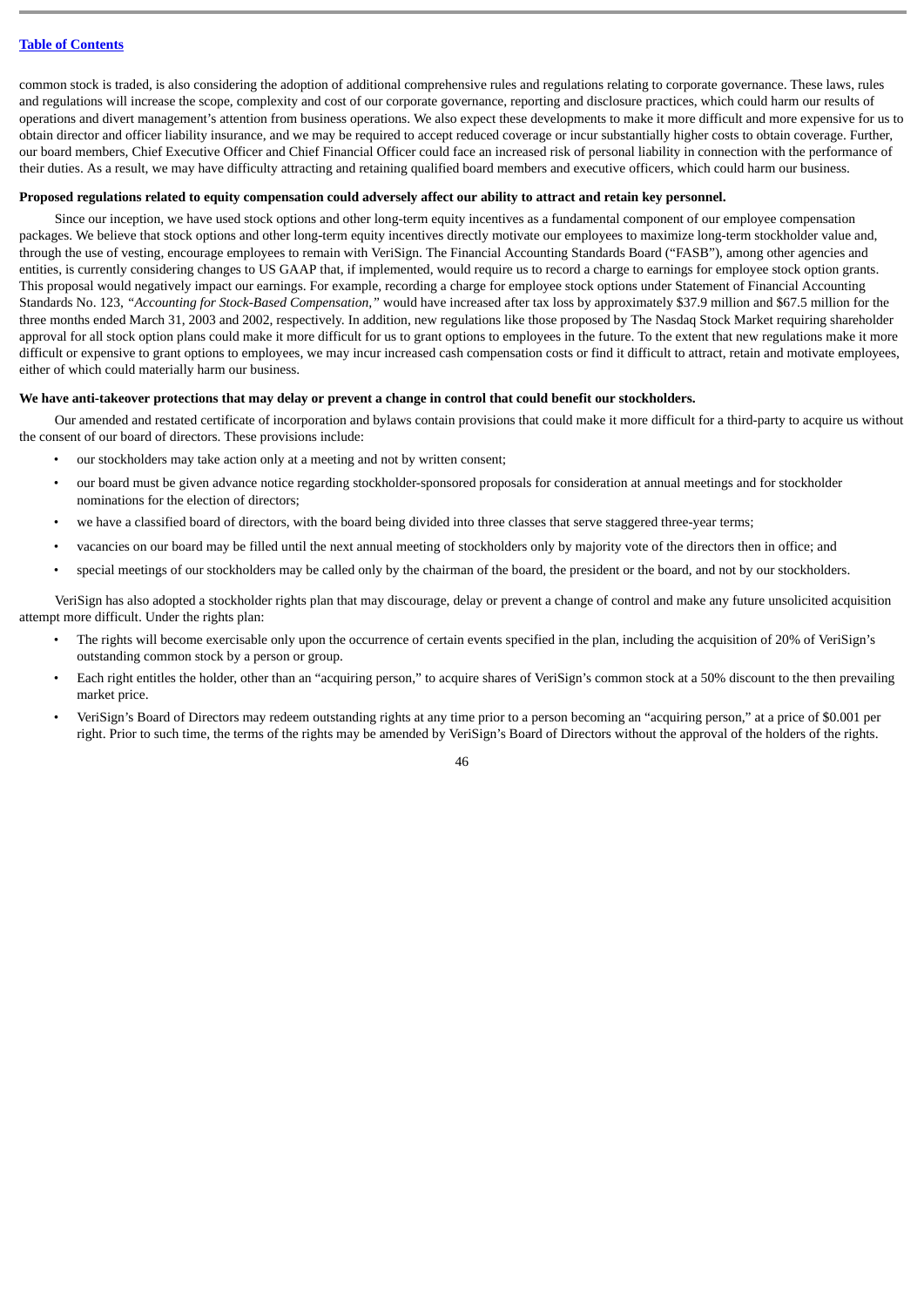### **ITEM 3. QUANTITATIVE AND QUALITATIVE DISCLOSURES ABOUT MARKET RISK**

The Company's market risk profile has not changed significantly from that described in the 2002 Form 10-K.

#### **Interest rate sensitivity**

The primary objective of our investment activities is to preserve principal while at the same time maximizing the income we receive from our investments without significantly increasing risk. Some of the securities that we have invested in may be subject to market risk. This means that a change in prevailing interest rates may cause the principal amount of the investment to fluctuate. For example, if we hold a security that was issued with a fixed interest rate at the thenprevailing rate and the prevailing interest rate later rises, the principal amount of our investment will probably decline in value. If market interest rates were to increase or decrease immediately and uniformly by 10 percent from levels at March 31, 2003, this would not materially change the fair market value of our portfolio. To minimize market risk, we maintain our portfolio of cash equivalents and short-term investments in a variety of securities, including commercial paper, medium-term notes, corporate bonds and notes, market auction securities, U.S. government and agency securities and money market funds. In general, money market funds are not subject to interest rate risk because the interest paid on such funds fluctuates with the prevailing interest rate. In addition, we generally invest in relatively short-term securities. As of March 31, 2003, 77% of our non-strategic investments mature in less than one year.

We do not hold any derivative financial instruments.

The following table presents the amounts of our cash equivalents and investments that are subject to market risk by range of expected maturity and weighted-average interest rates as of March 31, 2003. This table does not include money market funds because those funds are not subject to market risk.

|                                       | <b>Maturing</b> in                     |                                  |        |                |                                |           |                                       |
|---------------------------------------|----------------------------------------|----------------------------------|--------|----------------|--------------------------------|-----------|---------------------------------------|
|                                       | <b>Six</b><br><b>Months</b><br>or Less | <b>Six Months</b><br>to One Year |        |                | More than<br><b>One Year</b>   | Total     | <b>Estimated</b><br><b>Fair Value</b> |
|                                       |                                        |                                  |        | (In thousands) |                                |           |                                       |
| Included in cash and cash equivalents | \$179,706                              | \$                               |        | Φ              | $\overbrace{\hspace{25mm}}^{}$ | \$179,706 | \$179,709                             |
| Weighted-average interest rate        | 1.43%                                  |                                  | __     |                |                                |           |                                       |
| Included in short-term investments    | \$ 37,892                              | S.                               | 35,176 | S.             | 74.963                         | \$148,031 | \$148,500                             |
| Weighted-average interest rate        | 1.29%                                  |                                  | 2.17%  |                | 2.55%                          |           |                                       |

#### **Exchange rate risk**

We consider our exposure to foreign currency exchange rate fluctuations to be minimal. All revenues derived from operations, other than VeriSign Japan K.K., THAWTE (South Africa), VeriSign Australia Limited, Domainnames.com (U.K.) and our European digital brand management services business, are denominated in United States Dollars and, therefore, are not subject to exchange rate fluctuations. Revenues from international subsidiaries and affiliates accounted for approximately 9% of our revenues in the quarter ended March 31, 2003 and 2002.

Both the revenues and expenses of our majority-owned subsidiaries in Japan and Australia as well as our wholly-owned subsidiaries and sales offices in South Africa, Europe, and the United Kingdom are denominated in local currencies. In these regions, we believe this serves as a natural hedge against exchange rate fluctuations because although an unfavorable change in the exchange rate of the foreign currency against the United States dollar will result in lower revenues when translated to United States Dollars, operating expenses will also be lower in these circumstances. We have not engaged in any hedging activities, although if future events or changes in circumstances indicate that hedging activities would be beneficial, we may consider such activities.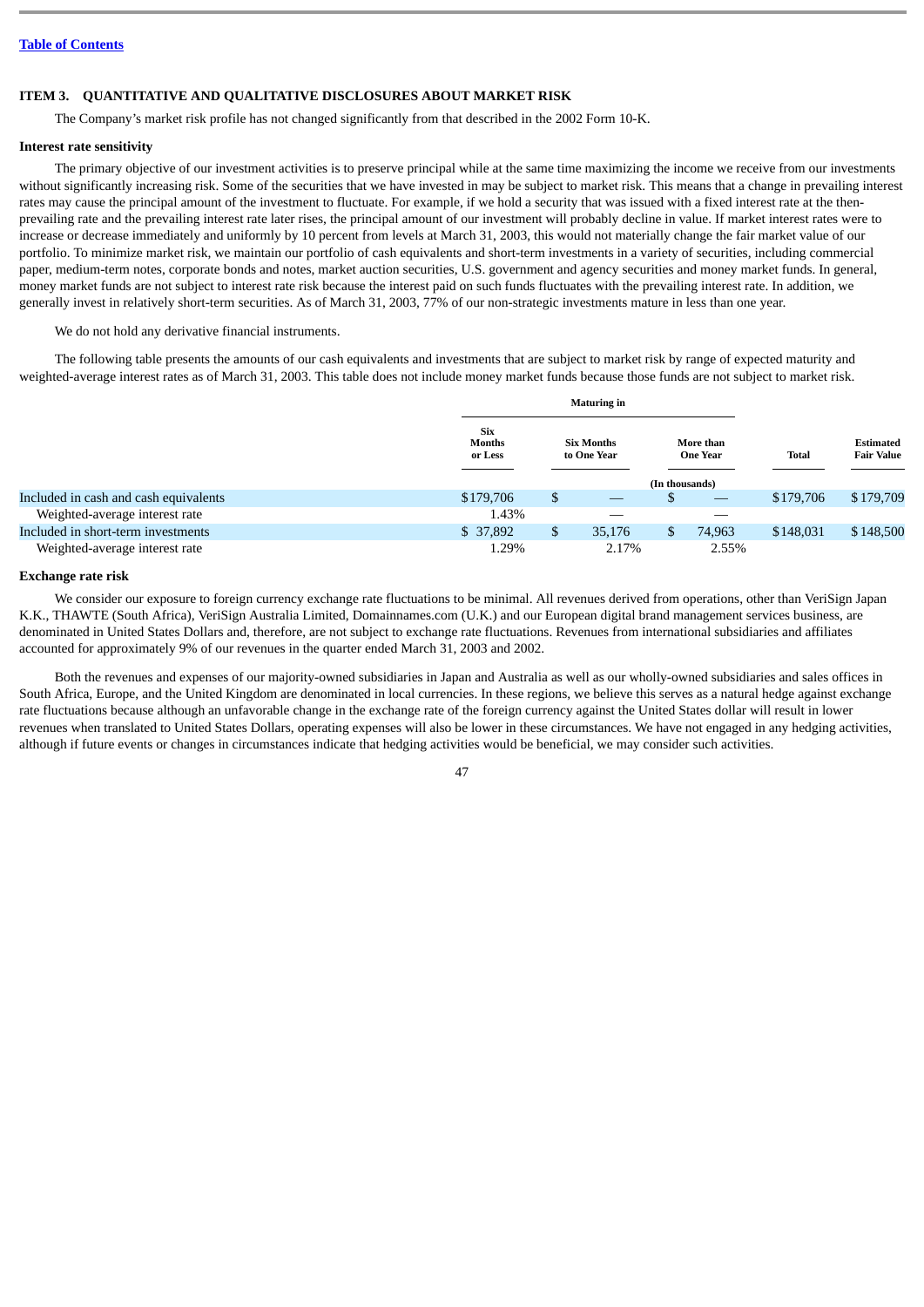### **Equity price risk**

We own shares of common stock of public companies. We value these investments using the closing market value for the last day of each month. These investments are subject to market price volatility. We reflect these investments on our balance sheet at their market value, with the unrealized gains and losses excluded from earnings and reported in the "Accumulated other comprehensive loss" component of stockholders' equity. We have also invested in equity instruments of several privately held companies, many of which can still be considered in the startup or development stages, and therefore, carry a high level of risk. In the three months ended March 31, 2003 and 2002, we determined the decline in value of certain public and non-public equity investments was other-thantemporary and we recognized net impairment losses totaling \$16.5 million and \$18.8 million, respectively. Due to the inherent risk associated with some of our investments, and in light of current stock market conditions, we may incur future losses on the sales, write-downs or write-offs of our investments. We do not currently hedge against equity price changes.

### **ITEM 4. EVALUATION OF DISCLOSURE CONTROLS AND PROCEDURES**

(a) Evaluation of disclosure controls and procedures. Our chief executive officer and our chief financial officer, after evaluating the effectiveness of VeriSign's "disclosure controls and procedures" (as defined in the Securities Exchange Act of 1934 Rules 13a-14(c) and 15-d-14(c)) as of a date (the "Evaluation Date") within 90 days before the filing date of this quarterly report, have concluded that as of the Evaluation Date, our disclosure controls and procedures were adequate and designed to ensure that material information relating to us and our consolidated subsidiaries would be made known to them by others within those entities.

(b) Changes in internal controls. There were no significant changes in our internal controls or to our knowledge, in other factors that could significantly affect these controls subsequent to the Evaluation Date.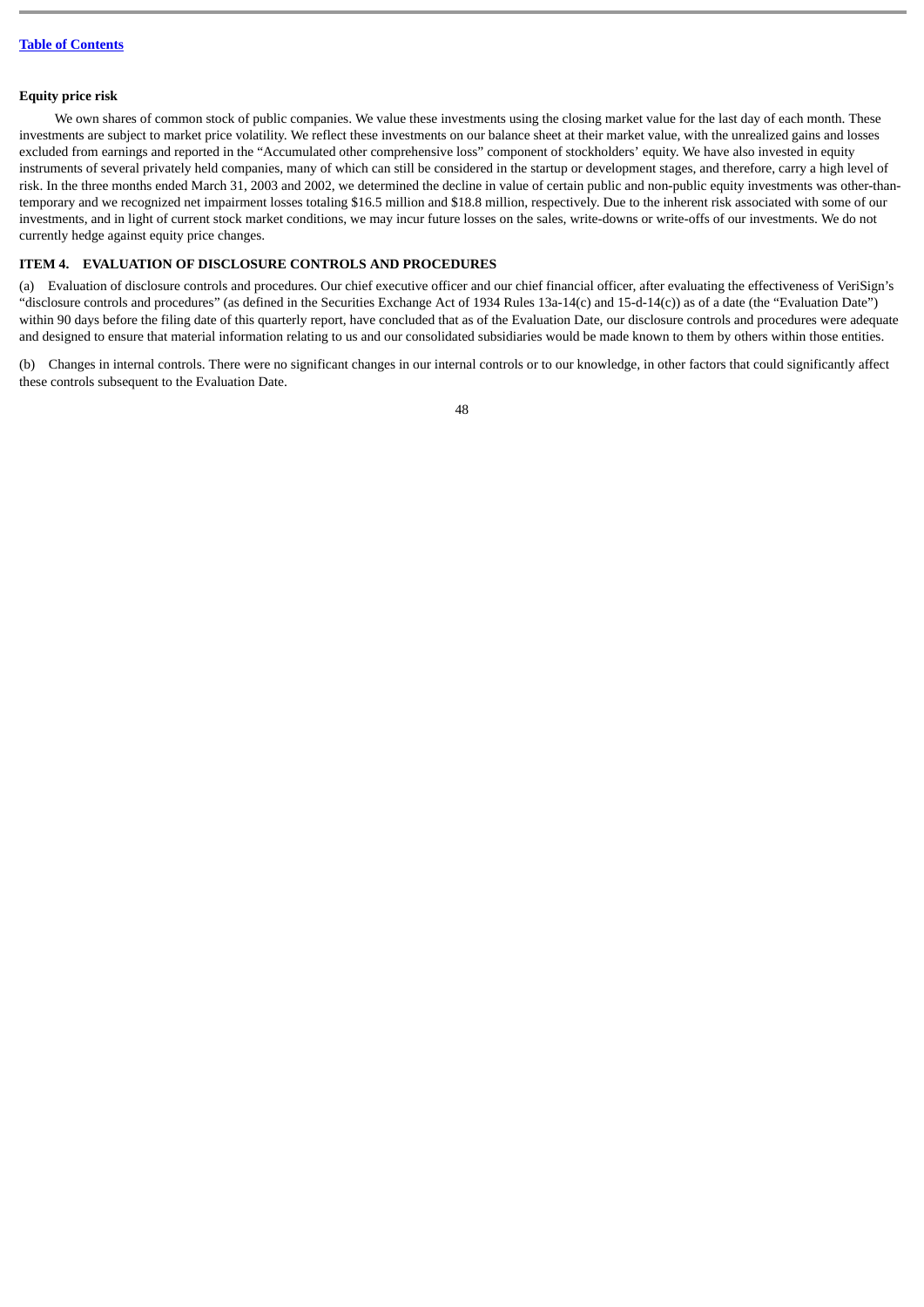### **PART II—OTHER INFORMATION**

## **ITEM 1. LEGAL PROCEEDINGS**

As of April 17, 2003, VeriSign and its subsidiary Network Solutions, Inc., were defendants in approximately 18 active lawsuits involving customer contractual disputes over domain name registrations and related services. These matters, either alone or collectively, are not expected to have a material impact on our domain name registration business or our consolidated financial statements.

On February 2, 2001, Leon Stambler filed a complaint against VeriSign in the United States District Court for the District of Delaware. Mr. Stambler alleged that VeriSign, and RSA Security, Inc., infringed various claims of his patents, U.S. Patent Nos. 5,793,302, 5,974,148 and 5,936,541. Mr. Stambler sought a judgment declaring that the defendants had infringed the asserted claims of the patents-in-suit, an injunction, damages for the alleged infringement, treble damages for willful infringement, and attorney fees and costs. Mr. Stambler settled the case against three other defendants: Openwave Systems, Inc., Certicom Corp. and First Data Corporation before trial. The trial began on February 24 and concluded with a jury verdict on March 7, 2003. On March 7, 2003, the jury returned a unanimous verdict for RSA Security Inc. and VeriSign and against Mr. Stambler on the four remaining patent claims in suit. The court had ruled earlier in the case on two other claims, also finding in favor of VeriSign and RSA Security, Inc. On April 17, 2003 the Court entered final judgment for defendants VeriSign and RSA Security and against Mr. Stambler on all of his claims of patent infringement. The deadlines for Mr. Stambler to seek a new trial and/or to file a notice of appeal are May 1, 2003 and May 17, 2003, respectively.

On September 7, 2001, NetMoneyIN, an Arizona corporation, filed a complaint alleging patent infringement against VeriSign in the United States District Court for the District of Arizona. NetMoneyIN named thirty-three other defendants, including Mellon Financial Corporation, Bankcard Center Inc., FMT Corp., American Express Financial Advisors, Inc., Bank One Corp., Citibank, N.A. and Wells Fargo & Co. NetMoneyIN filed a second amended complaint on October 15, 2002, and motions to dismiss are likely to follow. The complaint alleges that part of VeriSign's credit card approval process for purchases made on the Internet infringe certain claims of NetMoneyIN's patents, U.S. Patent Nos. 5,822,737 and 5,963,917. The complaint requests the Court to enter judgment in favor of NetMoneyIN, a permanent injunction against the defendants from infringing the asserted claims, an order requiring the defendants to provide an accounting for NetMoneyIN's damages, to pay NetMoneyIN such damages and three times that amount, and an order awarding NetMoneyIN attorney fees and costs. While we cannot predict the outcome of this matter, we believe that the allegations are without merit.

Beginning in May of 2002, several class action complaints were filed against VeriSign and certain of its current and former officers and directors in the United States District Court for the Northern District of California. These actions were consolidated under the heading In re VeriSign, Inc. Securities Litigation, Case No. C-02-2270 JW(HRL), on July 26, 2002. The consolidated action seeks unspecified damages for alleged violations of Sections 10(b) and 20(a) of the Securities Exchange Act of 1934, and Rule 10b-5 promulgated thereunder, on behalf of a class of persons who purchased VeriSign stock from January 25, 2001 through April 25, 2002. An amended consolidated complaint was filed on November 8, 2002. On April 14, 2003 the court granted in part and denied in part the defendants' motion to dismiss the amended and consolidated complaint.

Parallel derivative actions have also been filed against certain of VeriSign's current and former officers and directors in state courts in California and Delaware. VeriSign is named as a nominal defendant in these actions. Several of these derivative actions were filed in Santa Clara County Superior Court of California, and these actions have since been consolidated under the heading In re VeriSign, Inc. Derivative Litigation, Case No. CV 807719. The consolidated derivative action seeks unspecified damages for alleged breaches of fiduciary duty and violations of the California Corporations Code. Defendants' demurrer to these claims was granted with leave to amend on February 4, 2003 and proceedings in the action are temporarily stayed. Another derivative action was filed in the Court of Chancery New Castle County, Delaware, Case No. 19700-NC, alleging similar breaches of fiduciary duty. Defendants moved to dismiss these claims on November 4, 2002.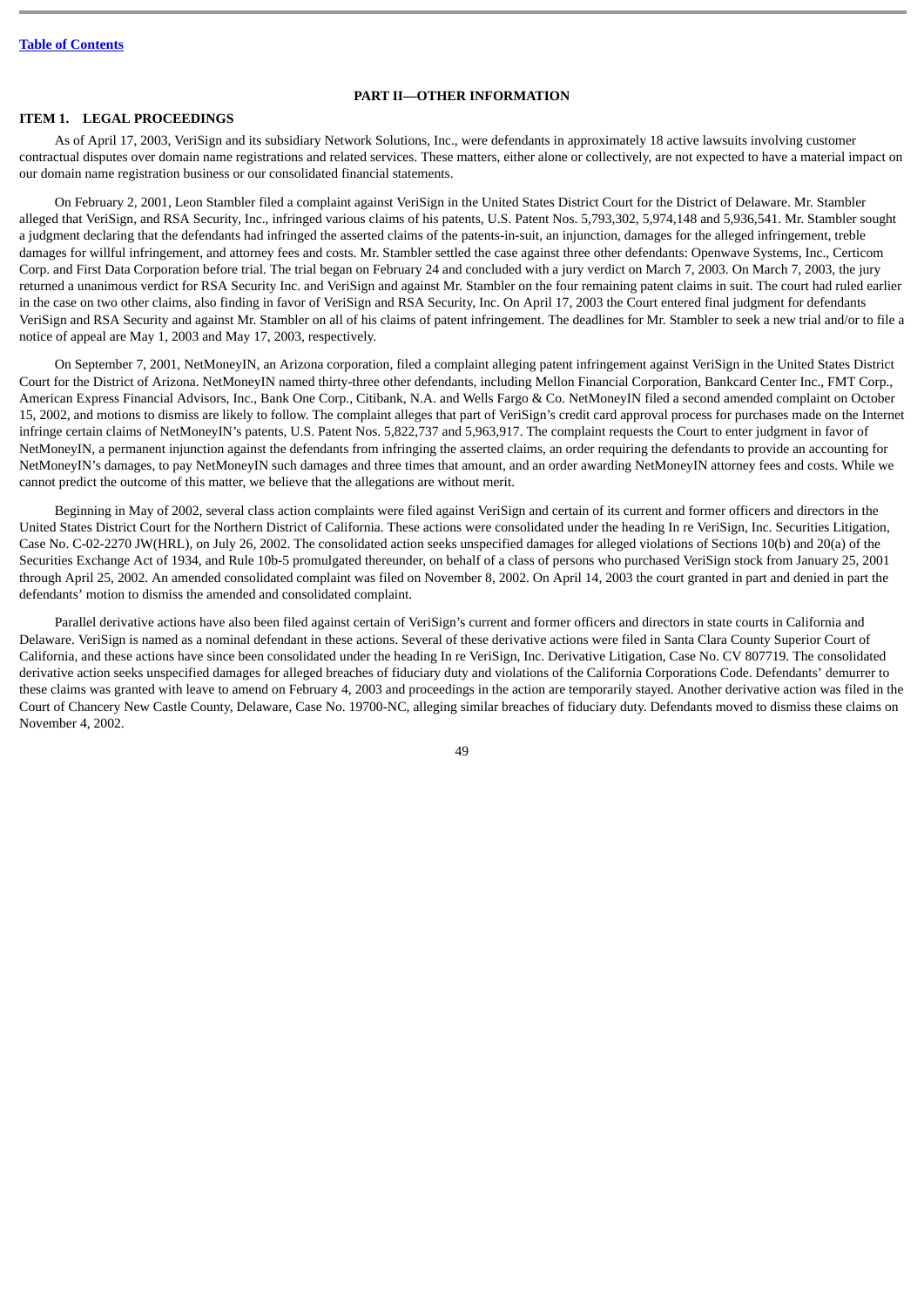VeriSign and the individual defendants dispute all of these claims.

VeriSign was a defendant in eleven lawsuits filed since April 2, 2002, related to a direct mail offer sent by VeriSign's Internet domain name registrar to registrant-customers of other domain name registrars. Seven of these lawsuits were brought by or on behalf of domain name registrants. These seven domain name registrant cases were resolved in part through a settlement that received final approval on March 14, 2003. The remaining four were brought by or on behalf of domain name registrars or domain name registration intermediaries. Three of these registrar actions have been settled and dismissed, *BulkRegister, Inc. v. VeriSign, Inc.*, *Go Daddy Software, Inc. v. VeriSign, Inc.*, and *Intercosmos, Inc. v. VeriSign, Inc*. The remaining issues are not material.

On July 31, 2002, VeriSign received a Civil Investigative Demand (CID) from the U.S. Federal Trade Commission (FTC) for information to determine whether or not the Company's domain name registration business may have violated Section 5 of the FTC Act. The CID requests information on the company's registrar's relationship with Interland, Inc., the registrar's direct mail offer which began in April 2002, the registrar's transfer practices, and the deletion of domain names.

VeriSign is involved in various other investigations, claims and lawsuits arising in the normal conduct of its business, none of which, in our opinion will harm our business. VeriSign cannot assure that it will prevail in any litigation. Regardless of the outcome, any litigation may require VeriSign to incur significant litigation expense and may result in significant diversion of management attention.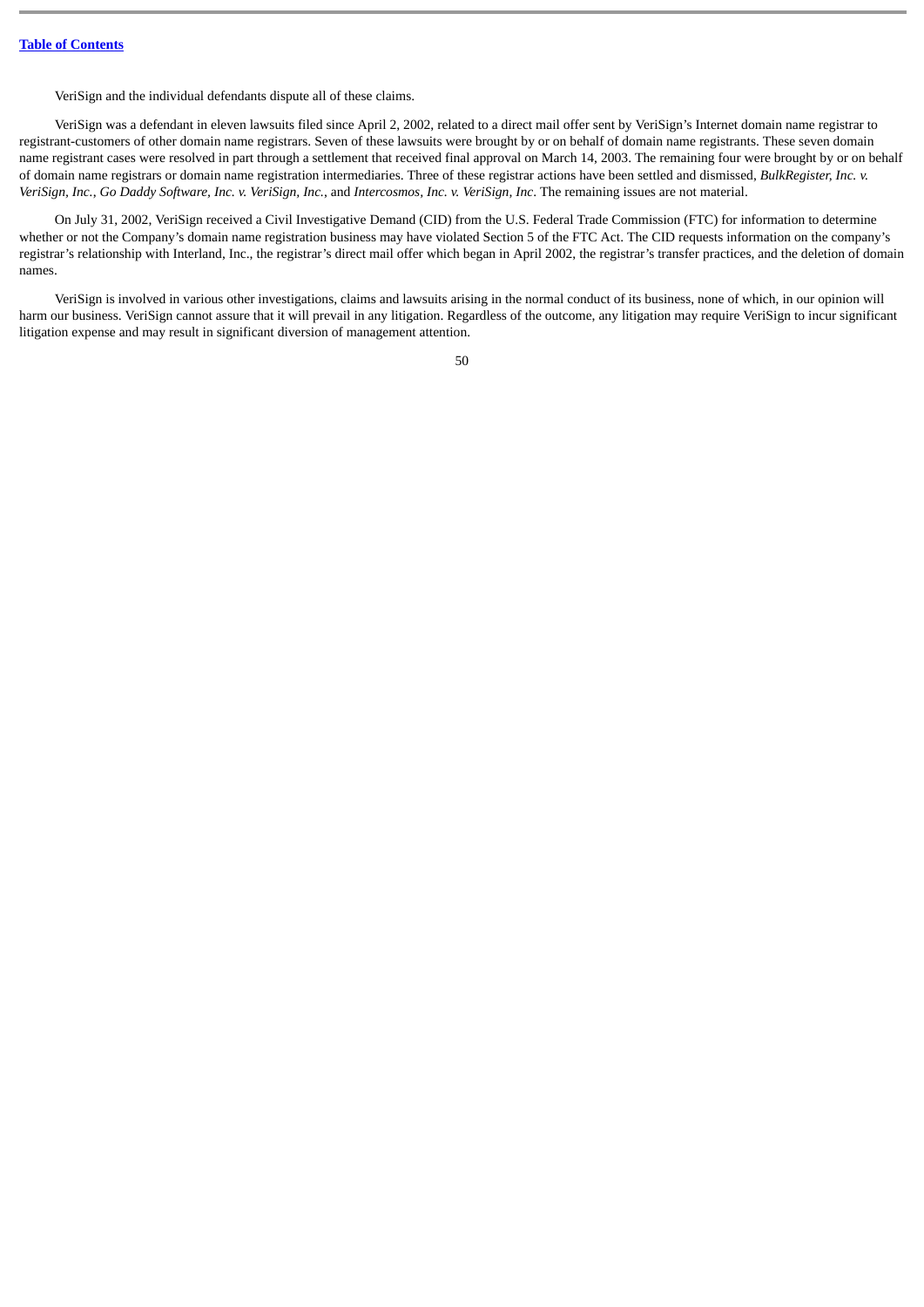## **Table of [Contents](#page-1-0)**

## **ITEM 6. EXHIBITS AND REPORTS ON FORM 8-K**

# (a) Index to Exhibits

| Exhibit<br>Number | <b>Exhibit Description</b>                                                                                                                                                    | Filed<br>Herewith |
|-------------------|-------------------------------------------------------------------------------------------------------------------------------------------------------------------------------|-------------------|
| 3.1               | Amended and Restated Bylaws of Registrant                                                                                                                                     | X                 |
| 99.1              | Certification of President/CEO/Chairman of the Board, pursuant to 18 U.S.C. Section 1350, as adopted pursuant to Section 906 of<br>the Sarbanes-Oxley Act of 2002.            | X                 |
| 99.2              | Certification of Executive VP of Finance and Administration/CFO, pursuant to 18 U.S.C. Section 1350, as adopted pursuant to<br>Section 906 of the Sarbanes-Oxley Act of 2002. | X                 |

## (b) Reports on Form 8-K

No reports on Form 8-K were filed in the quarter ended March 31, 2003.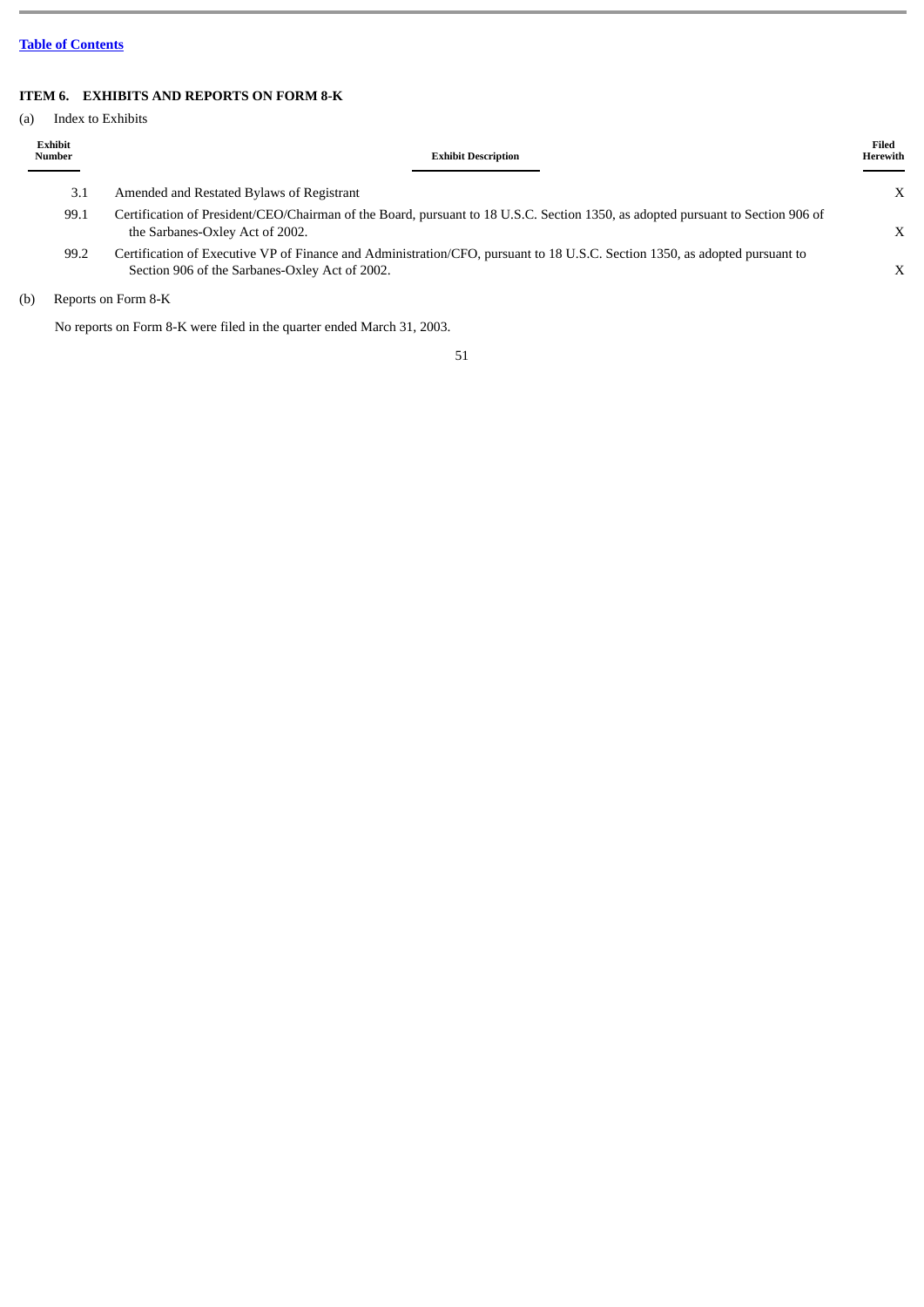## **SIGNATURES**

Pursuant to the requirements of the Securities Exchange Act of 1934, the registrant has duly caused this report to be signed on its behalf by the undersigned, thereunto duly authorized.

|       |              | VERISIGN, INC. |                                                                                                                                                                               |
|-------|--------------|----------------|-------------------------------------------------------------------------------------------------------------------------------------------------------------------------------|
| Date: | May 14, 2003 | By:            | <b>STRATTON D. SCLAVOS</b><br>/s/                                                                                                                                             |
|       |              |                | <b>Stratton D. Sclavos</b><br><b>Chairman of the Board,</b><br><b>President and Chief Executive Officer</b><br>(Principal Executive Officer)                                  |
| Date: | May 14, 2003 | By:            | DANA L. EVAN<br>/s/                                                                                                                                                           |
|       |              |                | Dana L. Evan<br><b>Executive Vice President of</b><br><b>Finance and Administration and</b><br><b>Chief Financial Officer</b><br>(Principal Financial and Accounting Officer) |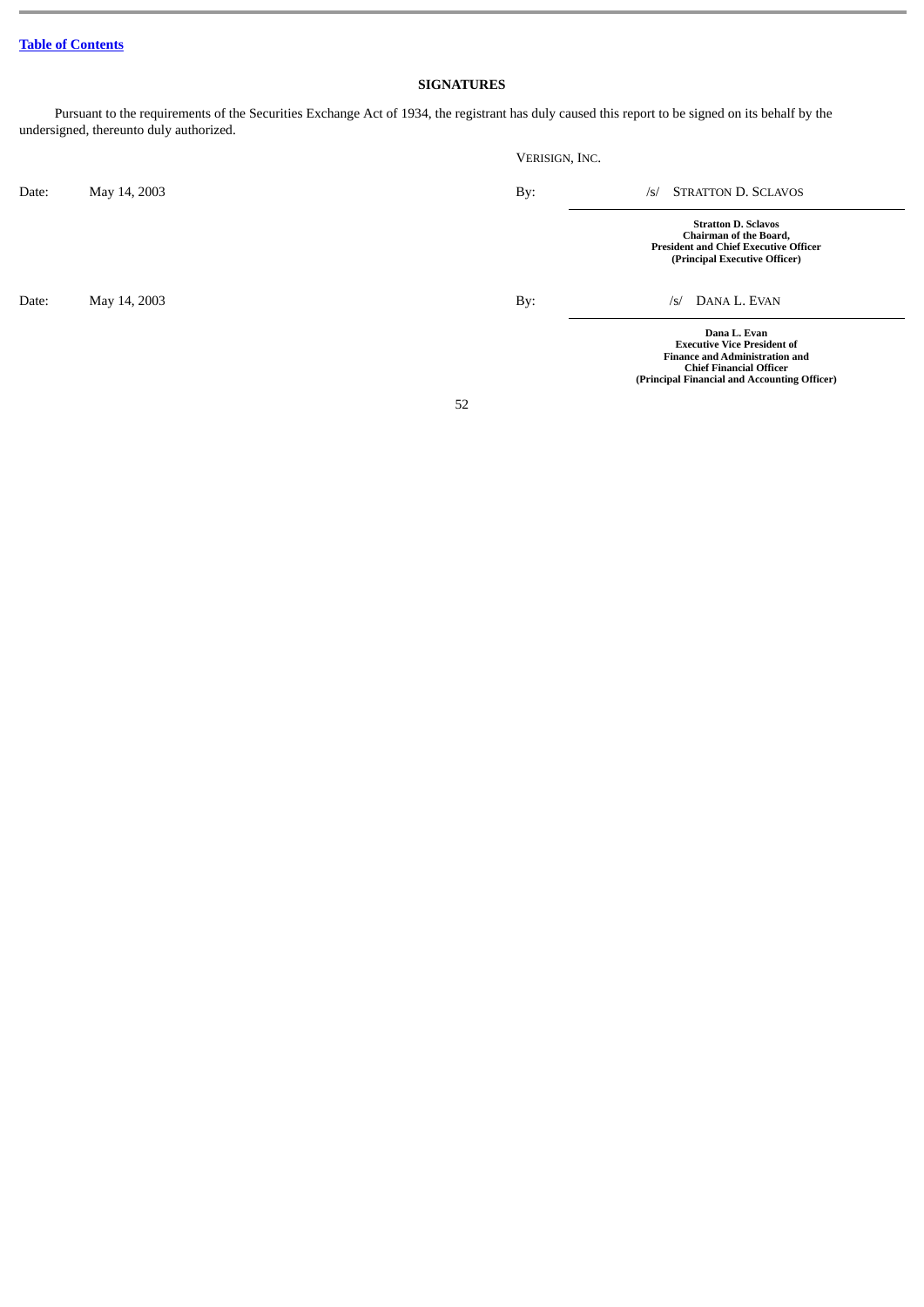### **CERTIFICATIONS**

I, Stratton D. Sclavos, certify that:

1. I have reviewed this quarterly report on Form 10-Q of VeriSign, Inc.;

2. Based on my knowledge, this quarterly report does not contain any untrue statement of a material fact or omit to state a material fact necessary to make the statements made, in light of the circumstances under which such statements were made, not misleading with respect to the period covered by this quarterly report;

3. Based on my knowledge, the financial statements, and other financial information included in this quarterly report, fairly present in all material respects the financial condition, results of operations and cash flows of the registrant as of, and for, the periods presented in this quarterly report;

4. The registrant's other certifying officers and I are responsible for establishing and maintaining disclosure controls and procedures (as defined in Exchange Act Rules 13a-14 and 15d-14) for the registrant and we have:

a) designed such disclosure controls and procedures to ensure that material information relating to the registrant, including its consolidated subsidiaries, is made known to us by others within those entities, particularly during the period in which this quarterly report is being prepared;

b) evaluated the effectiveness of the registrant's disclosure controls and procedures as of a date within 90 days prior to the filing date of this quarterly report (the "Evaluation Date"); and

c) presented in this quarterly report our conclusions about the effectiveness of the disclosure controls and procedures based on our evaluation as of the Evaluation Date;

5. The registrant's other certifying officers and I have disclosed, based on our most recent evaluation, to the registrant's auditors and the audit committee of registrant's board of directors (or persons performing the equivalent function):

a) all significant deficiencies in the design or operation of internal controls which could adversely affect the registrant's ability to record, process, summarize and report financial data and have identified for the registrant's auditors any material weaknesses in internal controls; and

b) any fraud, whether or not material, that involves management or other employees who have a significant role in the registrant's internal controls; and

6. The registrant's other certifying officers and I have indicated in this quarterly report whether or not there were significant changes in internal controls or in other factors that could significantly affect internal controls subsequent to the date of our most recent evaluation, including any corrective actions with regard to significant deficiencies and material weaknesses.

Dated: May 14, 2003 **By:** By: /s/ STRATTON D. SCLAVOS

**Stratton D. Sclavos President, Chief Executive Officer and Chairman of the Board**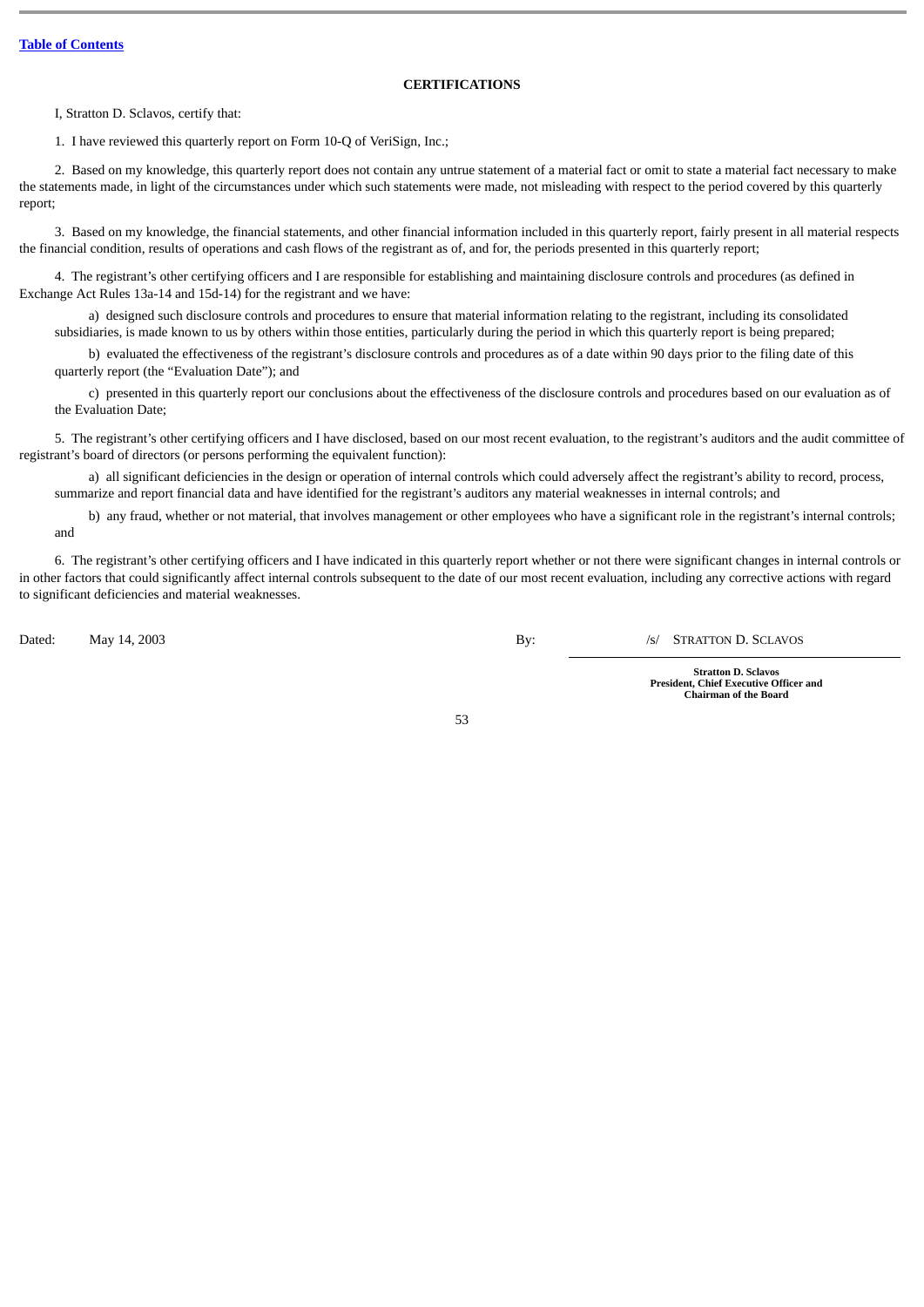#### **Table of [Contents](#page-1-0)**

I, Dana L. Evan, certify that:

1. I have reviewed this quarterly report on Form 10-Q of VeriSign, Inc.;

2. Based on my knowledge, this quarterly report does not contain any untrue statement of a material fact or omit to state a material fact necessary to make the statements made, in light of the circumstances under which such statements were made, not misleading with respect to the period covered by this quarterly report;

3. Based on my knowledge, the financial statements, and other financial information included in this quarterly report, fairly present in all material respects the financial condition, results of operations and cash flows of the registrant as of, and for, the periods presented in this quarterly report;

4. The registrant's other certifying officers and I are responsible for establishing and maintaining disclosure controls and procedures (as defined in Exchange Act Rules 13a-14 and 15d-14) for the registrant and we have:

a) designed such disclosure controls and procedures to ensure that material information relating to the registrant, including its consolidated subsidiaries, is made known to us by others within those entities, particularly during the period in which this quarterly report is being prepared;

b) evaluated the effectiveness of the registrant's disclosure controls and procedures as of a date within 90 days prior to the filing date of this quarterly report (the "Evaluation Date"); and

c) presented in this quarterly report our conclusions about the effectiveness of the disclosure controls and procedures based on our evaluation as of the Evaluation Date;

5. The registrant's other certifying officers and I have disclosed, based on our most recent evaluation, to the registrant's auditors and the audit committee of registrant's board of directors (or persons performing the equivalent function):

a) all significant deficiencies in the design or operation of internal controls which could adversely affect the registrant's ability to record, process, summarize and report financial data and have identified for the registrant's auditors any material weaknesses in internal controls; and

b) any fraud, whether or not material, that involves management or other employees who have a significant role in the registrant's internal controls; and

6. The registrant's other certifying officers and I have indicated in this quarterly report whether or not there were significant changes in internal controls or in other factors that could significantly affect internal controls subsequent to the date of our most recent evaluation, including any corrective actions with regard to significant deficiencies and material weaknesses.

Dated: May 14, 2003 **By:** *By: Is/ DANA L. EVAN* 

**Dana L. Evan Executive Vice President of Finance and Administration and Chief Financial Officer**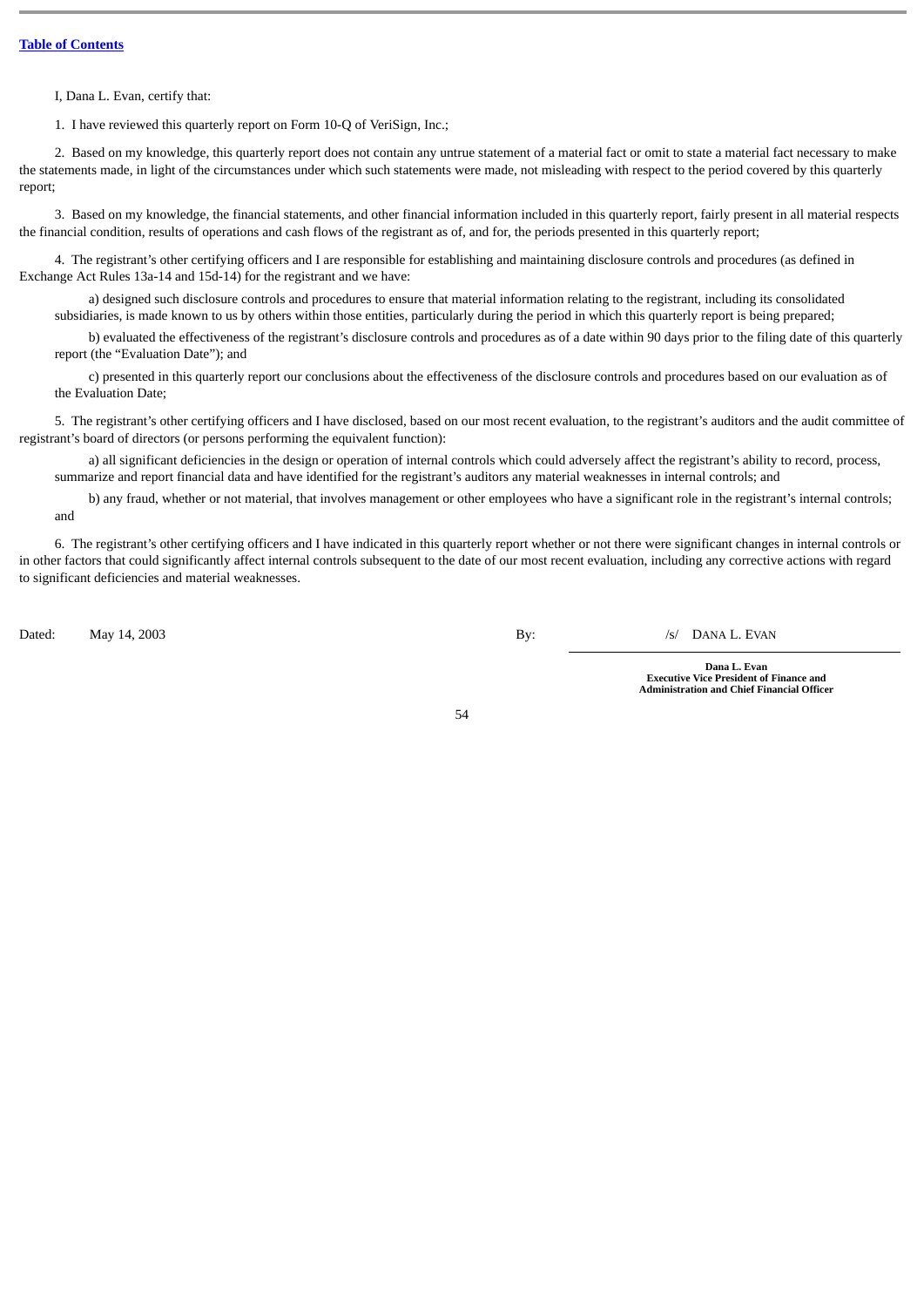## **EXHIBITS**

As required under Item 6—Exhibits and Reports on Form 8-K, the exhibits filed as part of this report are provided in this separate section. The exhibits included in this section is as follows:

| Exhibit<br>Number<br>and the control of the con- | <b>Exhibit Description</b>                                                                                                                                          |
|--------------------------------------------------|---------------------------------------------------------------------------------------------------------------------------------------------------------------------|
| 3.1                                              | Amended and Restated Bylaws of Registrant                                                                                                                           |
| 99.1                                             | Certification of President/CEO/Chairman of the Board, pursuant to 18 U.S.C. Section 1350, as adopted pursuant to Section 906 of the Sarbanes-<br>Oxley Act of 2002. |
| ററ ച                                             | Cortification of Executive VD of Einance and Administration (CEO, pursuant to 18 U.S.C. Section 1350, as adopted pursuant to Section 006 of                         |

<sup>99.2</sup> Certification of Executive VP of Finance and Administration/CFO, pursuant to 18 U.S.C. Section 1350, as adopted pursuant to Section 906 of the Sarbanes-Oxley Act of 2002.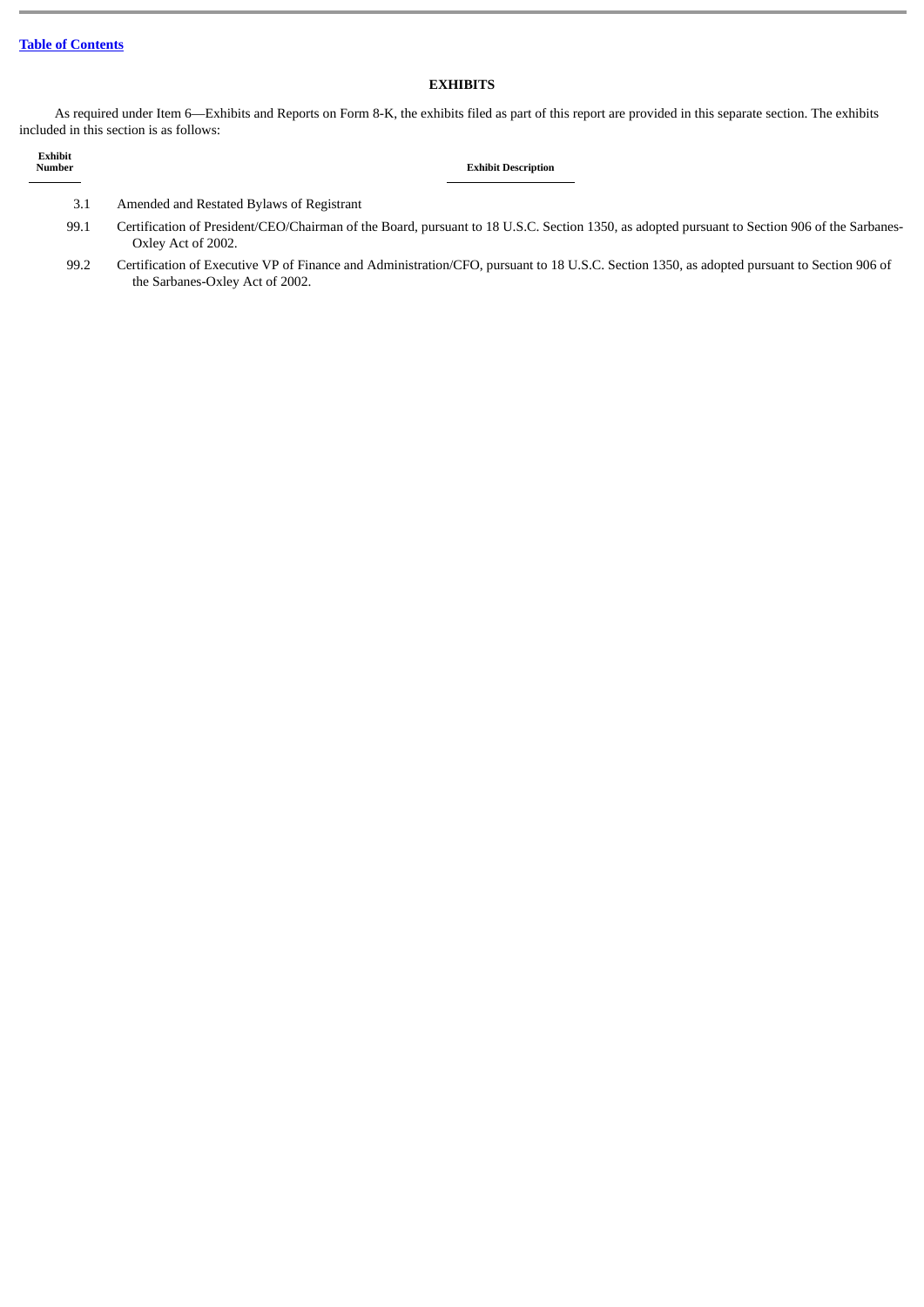**Amended and Restated Bylaws of**

**VERISIGN, INC. (A Delaware Corporation) (effective December 18, 2002)**

#### ARTICLE I

#### Stockholders

Section 1. Annual Meeting. An annual meeting of the stockholders of the corporation, for the election of the Directors to succeed those whose terms expire and for the transaction of such other business as may properly come before the meeting, shall be held at such place, on such date and at such time as the Board of Directors shall each year fix.

Section 2. Special Meetings. Special meetings of the stockholders, for any purpose or purposes prescribed in the notice of the meeting, may be called only by (i) the Board of Directors pursuant to a resolution adopted by a majority of the total number of authorized directors (whether or not there exist any vacancies in previously authorized directorships at the time any such resolution is presented to the Board of Directors for adoption), (ii) the Chairman of the Board or (iii) the President and shall be held at such place, on such date, and at such time as they shall fix. Business transacted at special meetings shall be confined to the purpose or purposes stated in the notice.

Section 3. Place of Meetings. All meetings of stockholders shall be held at the principal office of the corporation unless a different place is fixed by the person or persons calling the meeting and stated in the notice of the meeting.

Section 4. Notices of Meetings and Adjourned Meetings. A written notice of each annual or special meeting of the stockholders stating the place, date, and hour thereof, shall be given by the Secretary (or the person or persons calling the meeting), not less than 10 nor more than 60 days before the date of the meeting, to each stockholder entitled to vote thereat, by leaving such notice with him or her or at his or her residence or usual place of business, or by depositing it postage prepaid in the United States mail, directed to each stockholder at his or her address as it appears on the records of the corporation. Notices of all meetings of stockholders shall state the purpose or purposes for which the meeting is called. An affidavit of the Secretary, Assistant Secretary, or transfer agent of the corporation that the notice has been given shall, in the absence of fraud, be primary facie evidence of the facts stated therein. No notice need be given to any person with whom communication is unlawful or to any person who has waived such notice either (a) in writing (which writing need not specify the business to be transacted at, or the purpose of, the meeting) signed by such person before or after the time of the meeting or (b) by attending the meeting except for the express purpose of objecting, at the beginning of the meeting, to the transaction of any business because the meeting is not lawfully called or convened. When a meeting is adjourned to another time and place, notice need not be given of the adjourned meeting if the time and place thereof are announced at the meeting at which the adjournment is taken except that, if the adjournment is for more than 30 days or if, after the adjournment, a new record date is fixed for the adjourned meeting, a notice of the adjourned meeting shall be given in the manner provided in this Section 4.

Section 5. Quorum. At any meeting of the stockholders, a quorum for the transaction of business shall consist of one or more individuals appearing in person or represented by proxy and owning or representing a majority of the shares of the corporation then outstanding and entitled to vote thereat, unless or except to the extent that the presence of a larger number may be required by law (including as required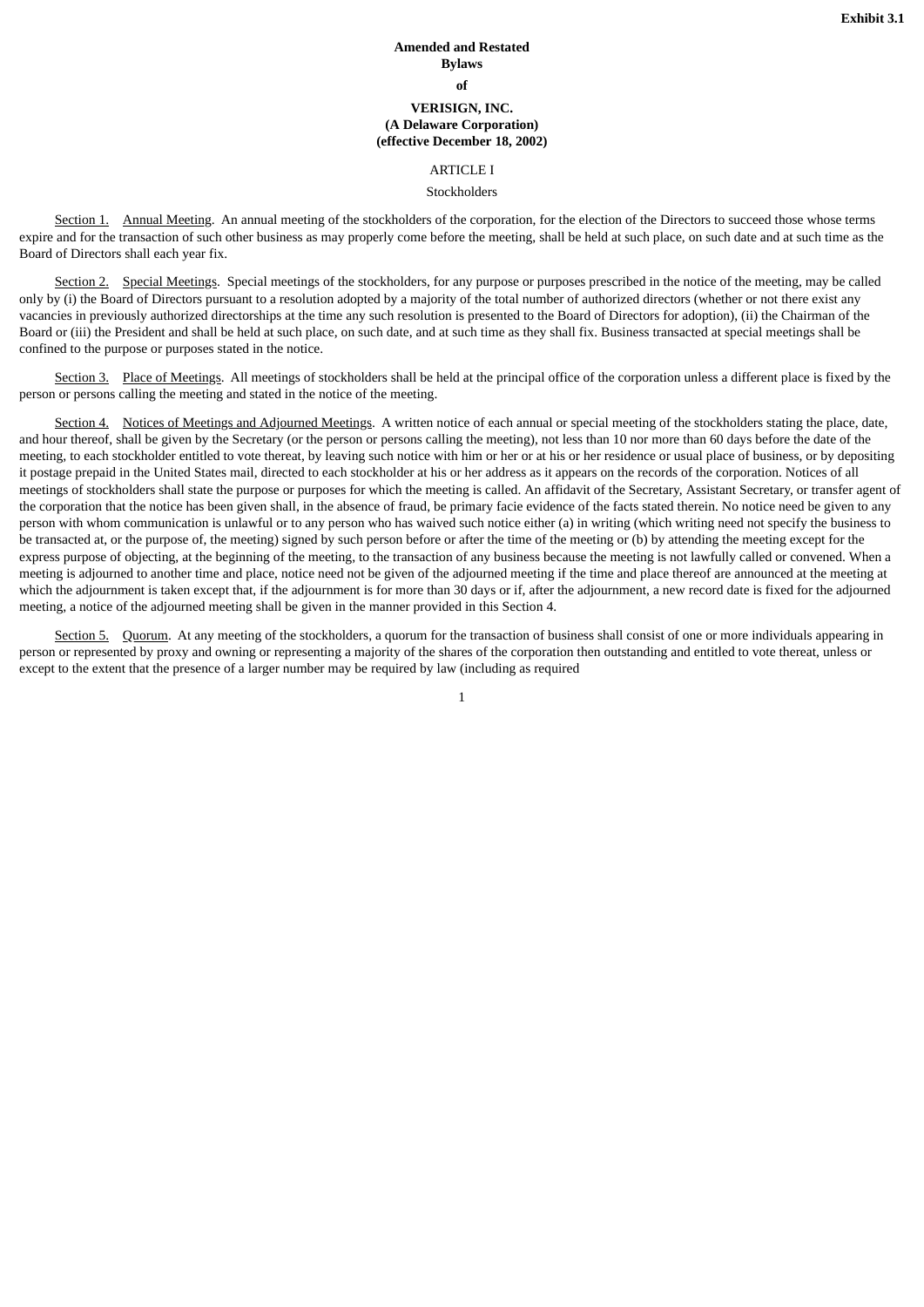from time to time by the Delaware General Corporation Law or the Certificate of Incorporation of the corporation). Where a separate vote by a class or classes is required, a majority of the shares of such class or classes then outstanding and entitled to vote present in person or by proxy shall constitute a quorum entitled to take action with respect to that vote on that matter. If a quorum shall fail to attend any meeting, the chairman of the meeting or the holders of a majority of the shares of stock entitled to vote thereat who are present, in person or by proxy, may adjourn the meeting to another place, date, or time.

Section 6. Organization. Such person as the Board of Directors may have designated or, in the absence of such a person, the President of the corporation shall call to order any meeting of the stockholders and act as chairman of the meeting. In the absence of the Secretary of the corporation, the secretary of the meeting shall be such person as the chairman appoints.

Section 7. Conduct of Business. The chairman of any meeting of stockholders shall determine the order of business and the procedure at the meeting, including such regulation of the manner of voting and the conduct of discussion as seem to him or her in order.

Section 8. Voting. Unless otherwise provided in the Certificate of Incorporation as currently in effect (the "Certificate of Incorporation") and subject to the provisions of Section 6 of Article IV hereof, each stockholder shall have one vote for each share of stock entitled to vote held by him or her of record according to the records of the corporation. Persons holding stock in a fiduciary capacity shall be entitled to vote the shares so held. Persons whose stock is pledged shall be entitled to vote unless the pledgor in a transfer on the books of the corporation has expressly empowered the pledgee to vote the pledged shares, in which case only the pledgee or his or her proxy shall be entitled to vote. If shares stand of record in the names of two or more persons or if two or more persons have the same fiduciary relationship respecting the shares then, unless the Secretary is given written notice to the contrary and is furnished with a copy of the instrument or order appointing them or creating the relationship wherein it is so provided to the contrary: (a) if only one votes, his or her act binds all; (b) if more than one vote, the act of the majority so voting binds all; and (c) if more than one vote and the vote is evenly split, the effect shall be as provided by law.

Section 9. Proxies. Each stockholder entitled to vote at a meeting of stockholders may authorize another person or any group of persons to act for him or her by proxy, but no such proxy shall be voted or acted upon after three years from its date, unless the proxy provides for a longer period.

Section 10. Action at Meeting. When a quorum is present at any meeting, action of the stockholders on any matter properly brought before such meeting, other than the election of directors, shall require, and may be effected by, the affirmative vote of the holders of a majority in interest of the stock present or represented by proxy and entitled to vote on the subject matter, except where a different vote is expressly required by law, the Certificate of Incorporation or these Bylaws, in which case such express provision shall govern and control. The election of directors shall be determined by a plurality of votes cast. If the Certificate of Incorporation so provides, no ballot shall be required for the election of directors unless requested by a stockholder present or represented at the meeting and entitled to vote in the election.

Section 11. Stockholder Lists. The officer who has charge of the stock ledger of the corporation shall prepare and make available, at least 10 days before every meeting of stockholders, a complete list of stockholders entitled to vote at the meeting, arranged in alphabetical order, and showing the address of each stockholder and the number of shares registered in the name of each stockholder. Such list shall be open to the examination of any stockholder, for any purpose germane to the meeting, during ordinary business hours, for a period of at least 10 days prior to the meeting, either at a place of inspection within the city where the meeting is to be held (which place of inspection shall be specified in the notice of the meeting) or, if not so specified, at the place where the meeting is to be held. Such list shall also be produced and kept at the time and place of the meeting during the whole time thereof, and may be inspected by any stockholder who is present. The stock ledger shall be the only evidence as to who are the stockholders entitled to examine the stock ledger, the list required by this section or the books of the corporation, or to vote in person or by proxy at any meeting of stockholders.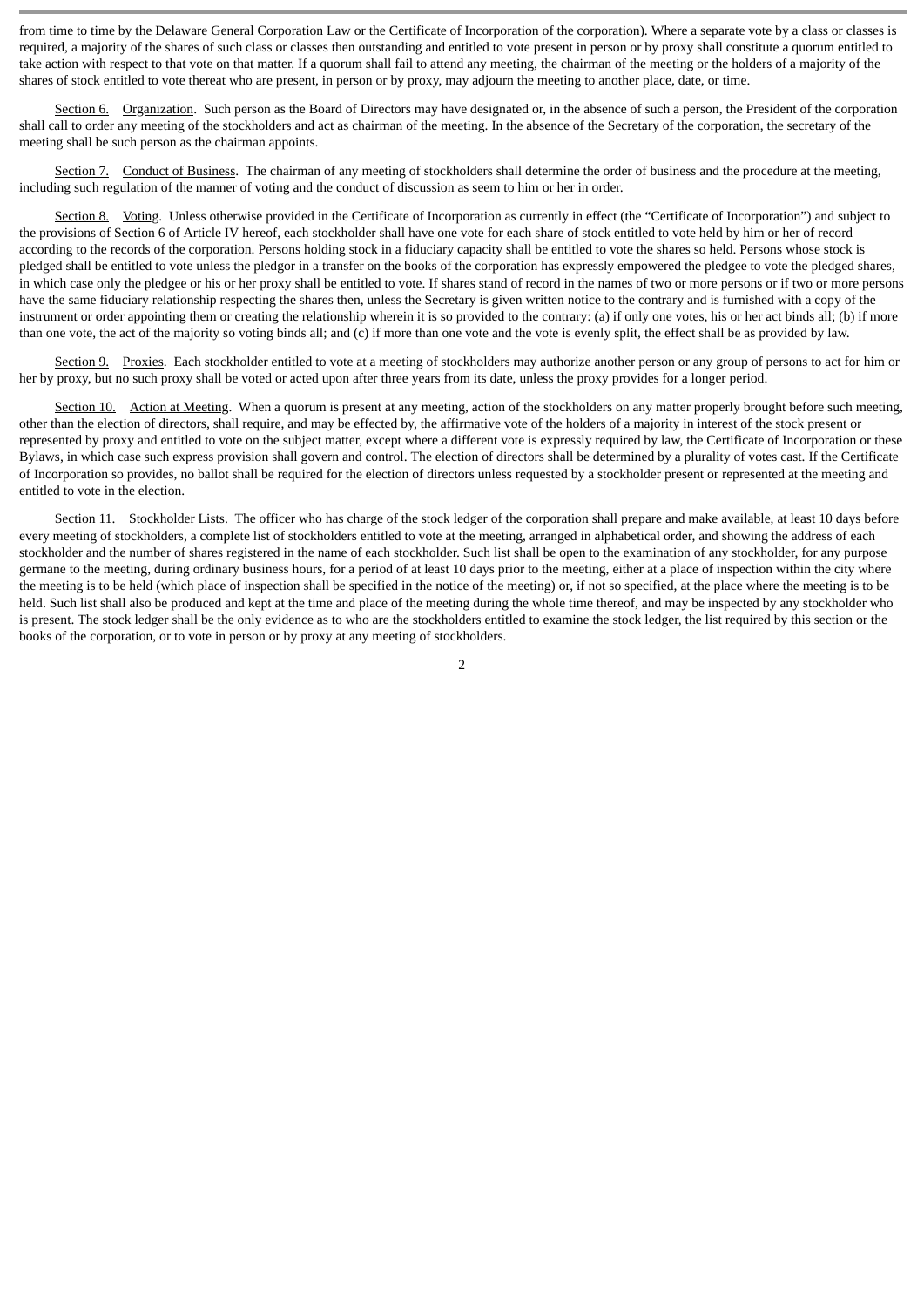#### Section 12. Inspectors of Elections.

(a) Applicability. Unless otherwise provided in the Certificate of Incorporation or required by the Delaware General Corporation Law, the following provisions of this Section 12 shall apply only if and when the corporation has a class of voting stock that is: (i) listed on a national securities exchange; (ii) authorized for quotation on an interdealer quotation system of a registered national securities association; or (iii) held of record by more than 2,000 stockholders; in all other cases, observance of the provisions of this Section 12 shall be optional, and at the discretion of the corporation.

(b) Appointment. The corporation shall, in advance of any meeting of stockholders, appoint one or more inspectors of election to act at the meeting and make a written report thereof. The corporation may designate one or more persons as alternate inspectors to replace any inspector who fails to act. If no inspector or alternate is able to act at a meeting of stockholders, the person presiding at the meeting shall appoint one or more inspectors to act at the meeting.

(c) Inspector's Oath. Each inspector of election, before entering upon the discharge of his duties, shall take and sign an oath faithfully to execute the duties of inspector with strict impartiality and according to the best of his ability.

(d) Duties of Inspectors. At a meeting of stockholders, the inspectors of election shall (i) ascertain the number of shares outstanding and the voting power of each share, (ii) determine the shares represented at a meeting and the validity of proxies and ballots, (iii) count all votes and ballots, (iv) determine and retain for a reasonable period of time a record of the disposition of any challenges made to any determination by the inspectors, and (v) certify their determination of the number of shares represented at the meeting, and their count of all votes and ballots. The inspectors may appoint or retain other persons or entities to assist the inspectors in the performance of the duties of the inspectors.

(e) Opening and Closing of Polls. The date and time of the opening and the closing of the polls for each matter upon which the stockholders will vote at a meeting shall be announced by the inspectors at the meeting. No ballot, proxies or votes, nor any revocations thereof or changes thereto, shall be accepted by the inspectors after the closing of the polls unless the Court of Chancery upon application by a stockholder shall determine otherwise.

(f) Determinations. In determining the validity and counting of proxies and ballots, the inspectors shall be limited to an examination of the proxies, any envelopes submitted with those proxies, any information provided in connection with proxies in accordance with Section 212(c)(2) of the Delaware General Corporation Law, ballots and the regular books and records of the Corporation, except that the inspectors may consider other reliable information for the limited purpose of reconciling proxies and ballots submitted by or on behalf of banks, brokers, their nominees or similar persons which represent more votes than the holder of a proxy is authorized by the record owner to cast or more votes than the stockholder holds of record. If the inspectors consider other reliable information for the limited purpose permitted herein, the inspectors at the time they make their certification of their determinations pursuant to this Section 12 shall specify the precise information considered by them, including the person or persons from whom they obtained the information, when the information was obtained, the means by which the information was obtained and the basis for the inspectors' belief that such information is accurate and reliable.

#### Section 13. Notice of Stockholder Business; Nominations.

#### (a) Annual Meeting of Stockholders.

(i) Nominations of persons for election to the Board of Directors and the proposal of business to be considered by the stockholders shall be made at an annual meeting of stockholders (A) pursuant to the corporation's notice of such meeting, (B) by or at the direction of the Board of Directors or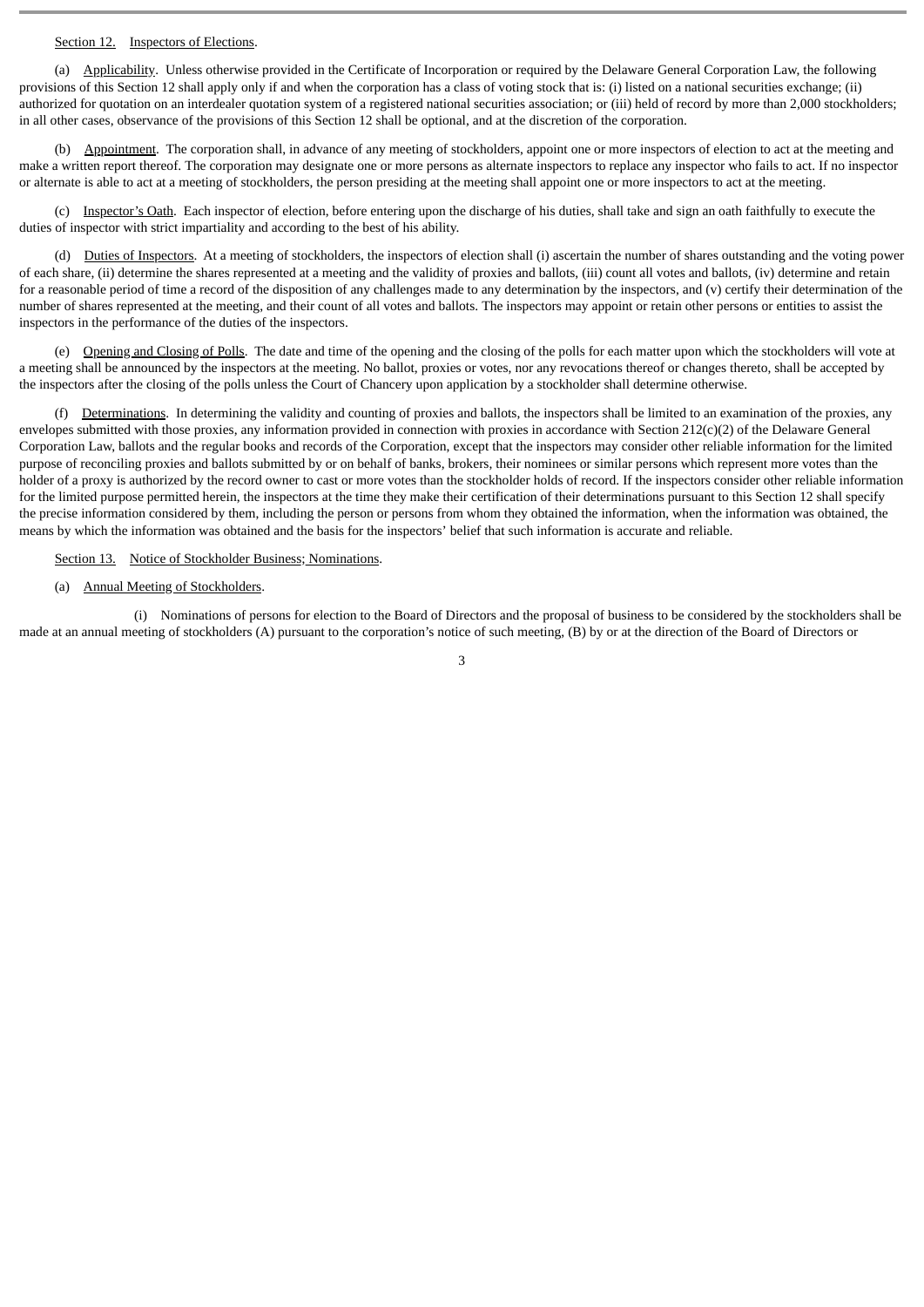(C) by any stockholder of the corporation who was a stockholder of record at the time of giving of the notice provided for in this Section 1.13, who is entitled to vote at such meeting and who complies with the notice procedures set forth in this Section 1.13.

(ii) For nominations or other business to be properly brought before an annual meeting by a stockholder pursuant to clause (C) of subparagraph (a)(i) of this Section 1.13, the stockholder must have given timely notice thereof in writing to the Secretary of the corporation and such other business must otherwise be a proper matter for stockholder action. To be timely, a stockholder's notice must be delivered to the Secretary at the principal executive offices of the corporation not later than the close of business on the sixtieth (60th) day nor earlier than the close of business on the ninetieth (90th) day prior to the first anniversary of the preceding year's annual meeting; provided, however, that in the event that the date of the annual meeting is more than thirty (30) days before or more than sixty (60) days after such anniversary date, notice by the stockholder to be timely must be so delivered not earlier than the close of business on the ninetieth (90th) day prior to such annual meeting and not later than the close of business on the later of the sixtieth (60th) day prior to such annual meeting or the close of business on the tenth (10th) day following the day on which public announcement of the date of such meeting is first made by the corporation. Such stockholder's notice shall set forth: (a) as to each person whom the stockholder proposes to nominate for election or reelection as a director all information relating to such person that is required to be disclosed in solicitations of proxies for election of directors, or is otherwise required, in each case pursuant to Regulation 14A under the Securities Exchange Act of 1934, as amended (the "Exchange Act"), including such person's written consent to being named in the proxy statement as a nominee and to serving as a director if elected; (b) as to any other business that the stockholder proposes to bring before the meeting, a brief description of the business desired to be brought before the meeting, the reasons for conducting such business at the meeting and any material interest in such business of such stockholder and the beneficial owner, if any, on whose behalf the proposal is made; and (c) as to the stockholder giving the notice and the beneficial owner, if any, on whose behalf the nomination or proposal is made (1) the name and address of such stockholder, as they appear on the corporation's books, and of such beneficial owner, and (2) the class and number of shares of the corporation that are owned beneficially and held of record by such stockholder and such beneficial owner.

(iii) Notwithstanding anything in the second sentence of subparagraph (a)(ii) of this Section 13 to the contrary, in the event that the number of directors to be elected to the Board of Directors of the corporation is increased and there is no public announcement by the corporation naming all of the nominees for director or specifying the size of the increased board of directors at least seventy (70) days prior to the first anniversary of the preceding year's annual meeting (or, if the annual meeting is held more than thirty (30) days before or sixty (60) days after such anniversary date, at least seventy (70) days prior to such annual meeting), a stockholder's notice required by this Section 13 shall also be considered timely, but only with respect to nominees for any new positions created by such increase, if it shall be delivered to the Secretary of the corporation at the principal executive office of the corporation not later than the close of business on the tenth (10th) day following the day on which such public announcement is first made by the corporation.

(b) Special Meetings of Stockholders. Only such business shall be conducted at a special meeting of stockholders as shall have been brought before the meeting pursuant to the corporation's notice of such meeting. Nominations of persons for election to the Board of Directors may be made at a special meeting of stockholders at which directors are to be elected pursuant to the corporation's notice of such meeting (i) by or at the direction of the Board of Directors or (ii) provided that the Board of Directors has determined that directors shall be elected at such meeting, by any stockholder of the Corporation who is a stockholder of record at the time of giving of notice of the special meeting, who shall be entitled to vote at the meeting and who complies with the notice procedures set forth in this Section 13. In the event the Corporation calls a special meeting of stockholders for the purpose of electing one or more directors to the Board of Directors, any such stockholder may nominate a person or persons (as the case may be), for election to such position(s) as specified in the corporation's notice of meeting, if the stockholder's notice required by subparagraph (a)(ii) of this Section 13 shall be delivered to the Secretary of the corporation at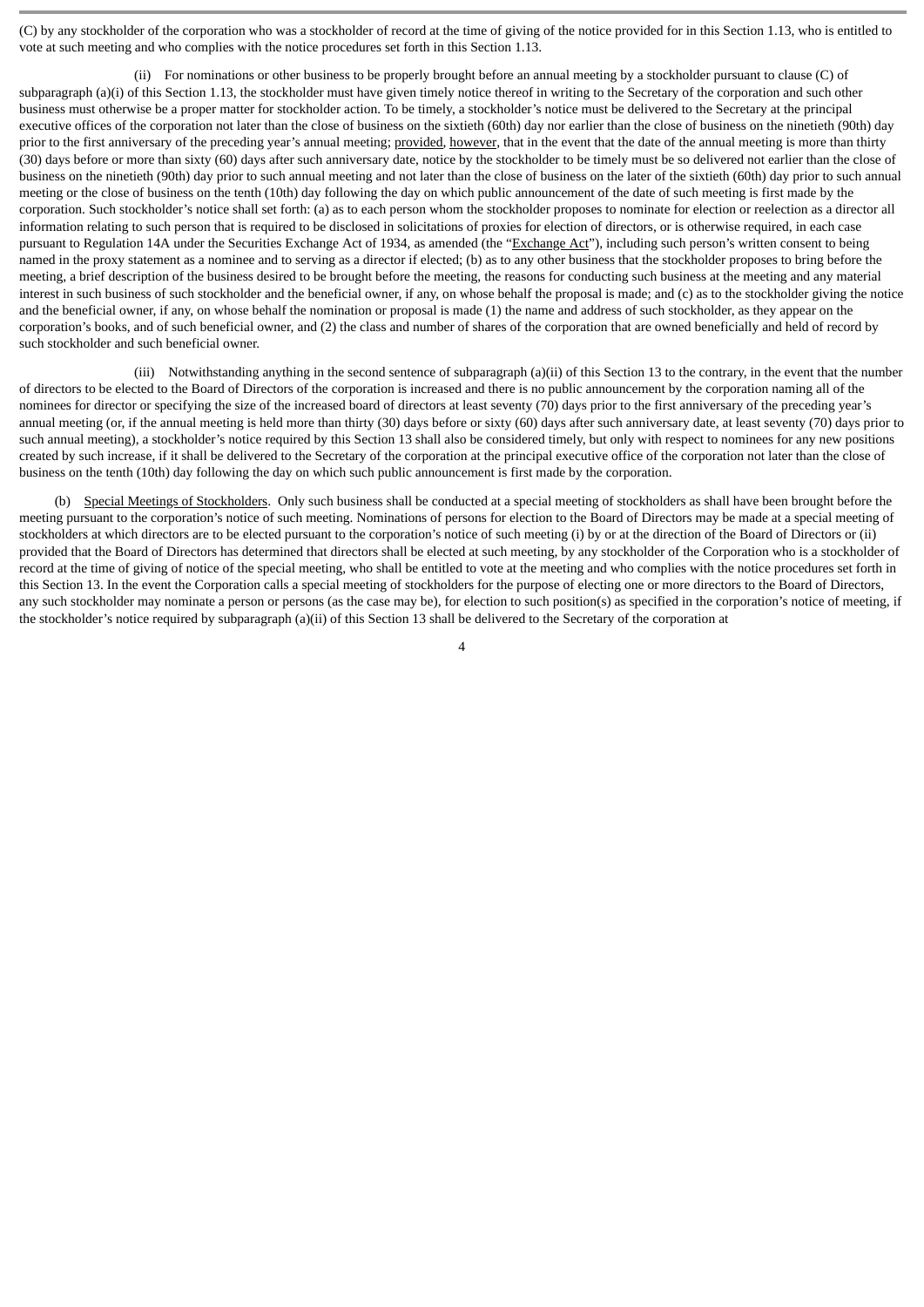the principal executive offices of the corporation not earlier than the ninetieth (90th) day prior to such special meeting and not later than the close of business on the later of the sixtieth (60th) day prior to such special meeting or the tenth (10th) day following the day on which public announcement is first made of the date of the special meeting and of the nominees proposed by the Board of Directors to be elected at such meeting.

## (c) General.

(i) Only such persons who are nominated in accordance with the procedures set forth in this Section 13 shall be eligible to serve as directors and only such business shall be conducted at a meeting of stockholders as shall have been brought before the meeting in accordance with the procedures set forth in this Section 13. Except as otherwise provided by law or these bylaws, the chairman of the meeting shall have the power and duty to determine whether a nomination or any business proposed to be brought before the meeting was made or proposed, as the case may be, in accordance with the procedures set forth in this Section 1.12 and, if any proposed nomination or business is not in compliance herewith, to declare that such defective proposal or nomination shall be disregarded.

(ii) For purposes of this Section 13, the term "public announcement" shall mean disclosure in a press release reported by the Dow Jones News Service, Associated Press or comparable national news service or in a document publicly filed by the corporation with the Securities and Exchange Commission pursuant to section 13, 14 or 15(d) of the Exchange Act.

(iii) Notwithstanding the foregoing provisions of this Section 13, a stockholder shall also comply with all applicable requirements of the Exchange Act and the rules and regulations thereunder with respect to the matters set forth herein. Nothing in this Section 1.12 shall be deemed to affect any rights of stockholders to request inclusion of proposals in the Corporation's proxy statement pursuant to Rule 14a-8 under the Exchange Act.

#### ARTICLE II

#### Directors

Section 1. Powers. The business and affairs of the corporation shall be managed by or under the direction of the Board of Directors, which may exercise all such powers of the corporation and do all such lawful acts and things as are not by law or these Bylaws directed or required to be exercised or done by the stockholders.

Section 2. Number of Directors. The Board of Directors shall consist of no less than six (6) members nor more than nine (9) members, the number thereof to be fixed from time to time by resolution of the Board of Directors; provided that any increase in the actual number of directors to a total of more than nine (9) before June 8, 2003 will require the affirmative vote of eighty percent (80%) of the directors then in office.

Section 3. Election and Tenure. The directors shall be divided into three classes, with the term of office of the first class, which class initially consists of two directors, to expire at the annual meeting of stockholders held in 1998; the term of office of the second class, which class initially consists of two directors, to expire at the annual meeting of stockholders held in 1999; the term of office of the third class, which class initially consists of two directors, to expire at the annual meeting of stockholders held in 2000; and thereafter for each such term to expire at each third succeeding annual meeting of stockholders after such election. Each Director shall serve until his or her successor is elected and qualified, or until his or her earlier resignation or removal.

Section 4. Qualification. No Director need be a stockholder.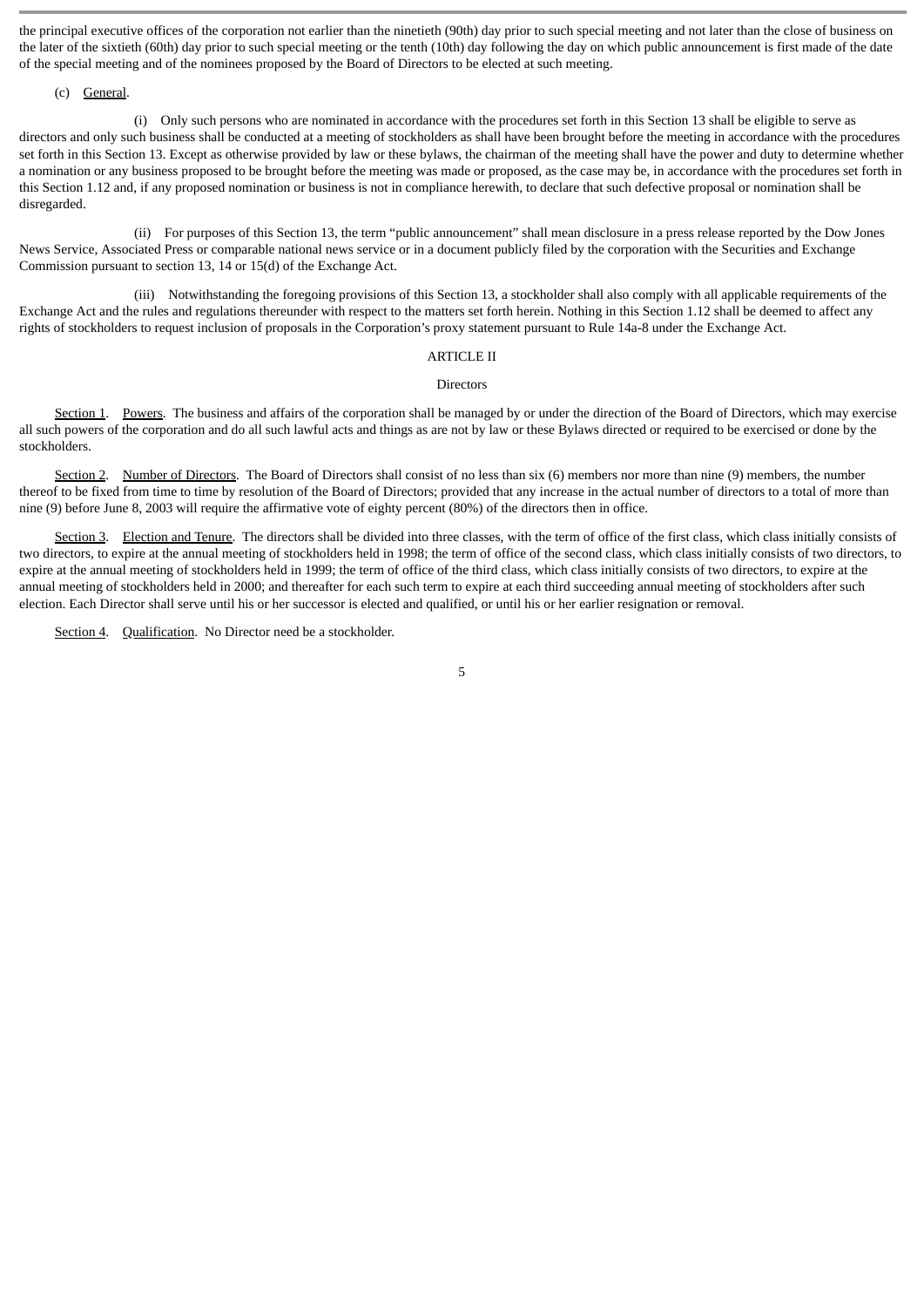Section 5. Removal. Subject to the rights of holders of any series of Preferred Stock then outstanding, any directors, or the entire Board of Directors, may be removed from office at any time, with or without cause, but only by the affirmative vote of the holders of at least a majority of the voting power of all of the then outstanding shares of capital stock of the Corporation entitled to vote generally in the election of directors, voting together as a single class. Vacancies in the Board of Directors resulting from such removal may be filled by a majority of the directors then in office, though less than a quorum, or by the stockholders as provided in Article II, Section 3 above. Directors so chosen shall hold office until the next annual meeting of stockholders.

Section 6. Resignation. Any Director of the corporation may resign at any time by giving written notice to the Board of Directors, to the Chairman of the Board, if any, to the President, or to the Secretary, and any member of a committee may resign therefrom at any time by giving notice as aforesaid or to the chairman or secretary of such committee. Any such resignation shall take effect at the time specified therein, or, if the time be not specified, upon receipt thereof; and unless otherwise specified therein, the acceptance of such resignation shall not be necessary to make it effective.

Section 7. Vacancies and Newly Created Directorships. Vacancies and newly created directorships resulting from any increase in the authorized number of Directors may be filled (a) by the stockholders at any meeting, (b) by a majority of the members of the Corporate Governance and Nominating Committee, (c) a majority of the Directors then in office if no such committee exists, or (d) by a sole remaining Director. Whenever the holders of any class or classes of stock or series thereof are entitled to elect one or more Directors by the Certificate of Incorporation, vacancies and newly created directorships of such class or classes or series may be filled by a majority of the Directors elected by such class, classes or series then in office or by the sole remaining director so elected. When one or more Directors shall resign from the Board, effective at a future date, a majority of the members of the Corporate Governance and Nominating Committee shall fill such vacancy or vacancies, or, in the absence of such a committee, a majority of Directors entitled to act on the filling of such vacancy or vacancies, including those who have so resigned, shall have power to fill such vacancy or vacancies by vote to take effect when such resignation or resignations shall become effective.

Section 8. Annual Meeting. The first meeting of each newly elected board may be held without notice immediately after an annual meeting of stockholders (or a special meeting of stockholders held in lieu of an annual meeting) at the same place as that at which such meeting of stockholders was held; or such first meeting may be held at such place and time as shall be fixed by the consent in writing of all the Directors, or may be called in the manner hereinafter provided with respect to the call of special meetings.

Section 9. Regular Meetings. Regular meetings of the Directors may be held at such times and places as shall from time to time be fixed by resolution of the Board, and no notice need be given of regular meetings held at times and places so fixed, PROVIDED, HOWEVER, that any resolution relating to the holding of regular meetings shall remain in force only until the next annual meeting of stockholders and that, if at any meeting of Directors at which a resolution is adopted fixing the times or place or places for any regular meetings any Director is absent, no meeting shall be held pursuant to such resolution without notice to or waiver by such absent Director pursuant to Section 11 of this Article II.

Section 10. Special Meetings. Special meetings of the Directors may be called by the Chairman of the Board, the Lead Independent Director, if any, the President, or by at least one-third of the Directors then in office (rounded up to the nearest whole number), and shall be held at the place and on the date and hour designated in the call thereof.

Section 11. Notices. Notices of any special meeting of the Directors shall be given to each Director by the Secretary or an Assistant Secretary (a) by mailing to him or her, postage prepaid, and addressed to him or her at his or her address as registered on the books of the corporation, or if not so registered at his or her last known home or business address, a written notice of such meeting at least 4 days before the meeting, (b) by delivering such notice by hand or by telegram, telecopy or telex to him or her at least 48 hours before the meeting, addressed to him or her at such address, or (c) by giving such notice in person or by telephone at least 48 hours in advance of the meeting. In the absence of all such officers, such notice may be given by the officer or one of the Directors calling the meeting. Notice need not be given to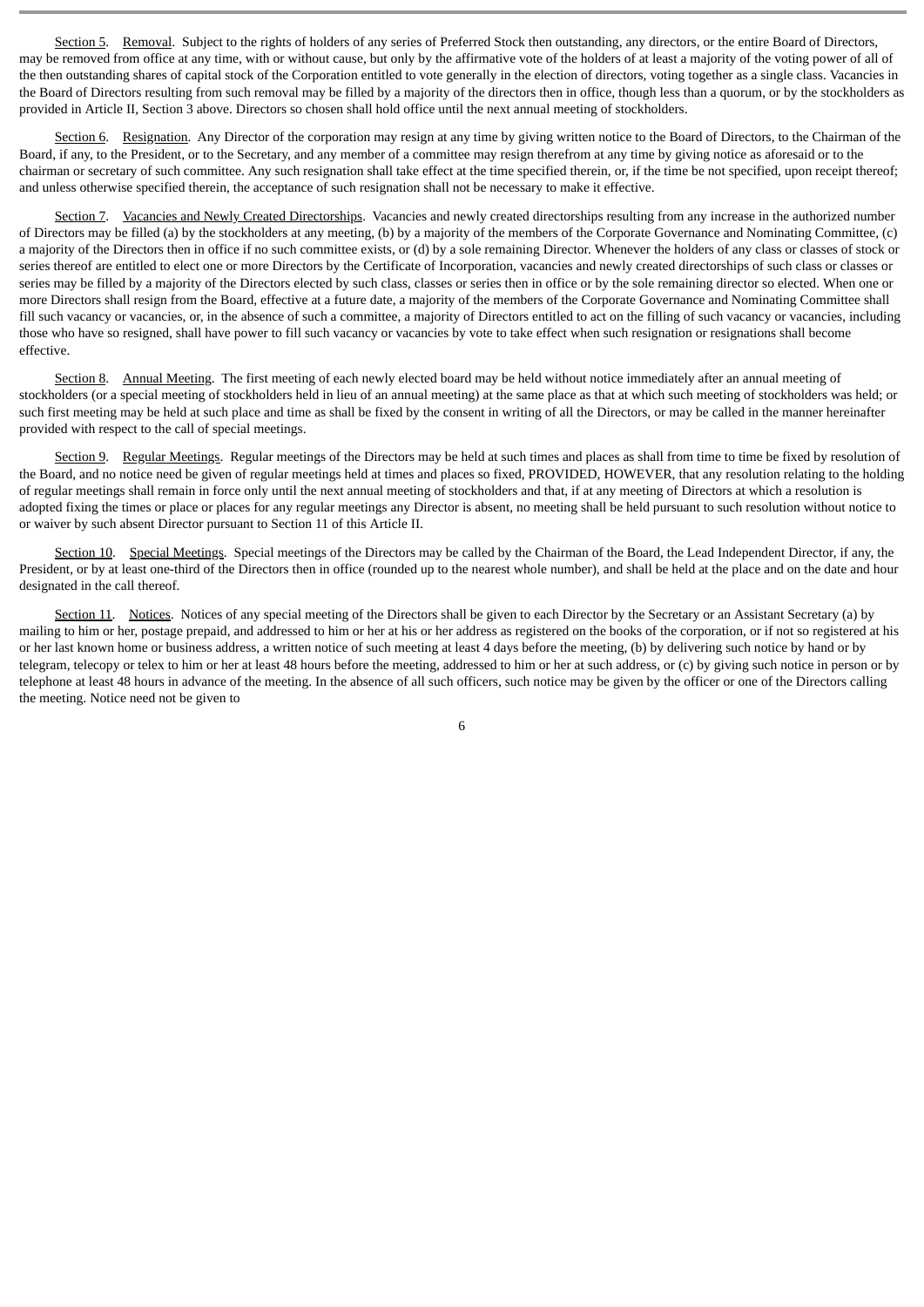any Director who has waived notice (a) in writing executed by him or her before or after the meeting and filed with the records of the meeting, or (b) by attending the meeting except for the express purpose of objecting, at the beginning of the meeting, to the transaction of any business because the meeting is not lawfully called or convened. A notice or waiver of notice of a meeting of the Directors need not specify the business to be transacted at or the purpose of the meeting.

Section 12. Quorum. At any meeting of the Directors, a majority of the authorized number of Directors shall constitute a quorum for the transaction of business, provided that a quorum shall not be deemed to exist in the event that a majority of the Directors constituting such quorum are not "independent" as such term is defined under the rules of the Nasdaq Stock Market or other stock exchange upon which the corporation's common stock is primarily traded (an "Independent Director.") If a quorum shall not be present at any meeting of the Board of Directors, a majority of those present (or, if not more than two Directors are present, any Director present) may adjourn the meeting from time to time to another place, date or time, without notice other than announcement at the meeting prior to adjournment, until a quorum shall be present.

Section 13. Participation in Meetings by Conference Telephone. One or more members of the Board of Directors, or any committee thereof, may participate in a meeting of such Board or committee by means of conference telephone or similar communications equipment by means of which all persons participating in the meeting can hear each other, and participation in a meeting pursuant to this Section 13 shall constitute presence in person at such meeting.

Section 14. Conduct of Business; Action by Written Consent. At any meeting of the Board of Directors at which a quorum is present, business shall be transacted in such order and manner as the Board may from time to time determine, and all matters shall be determined by the vote of a majority of the Directors present, except as otherwise provided in these Bylaws or required by law. Action may be taken by the Board of Directors, or any committee thereof, without a meeting if all members of the Board or committee, as the case may be, consent thereto in writing, and the writing or writings are filed with the records of proceedings of the Board or committee.

Section 15. Place of Meetings. The Board of Directors may hold its meetings, and have an office or offices, within or without the State of Delaware.

Section 16. Compensation. The Board of Directors shall have the authority to fix stated salaries for Directors for their service in such capacity and to provide for payment of a fixed sum and expenses of attendance, if any, for attendance at each regular or special meeting of the Board. The Board shall also have the authority to provide for payment of a fixed sum and expenses of attendance, if any, payable to members of committees for attending committee meetings. Nothing herein contained shall preclude any Director from serving the corporation in any other capacity and receiving compensation for such services.

Section 17. Committees. The Board of Directors, by resolution passed by a majority of the number of Directors required at the time to constitute a full Board as fixed in or determined pursuant to these Bylaws as then in effect, may from time to time designate one or more committees, each committee to consist of one or more of the Directors of the corporation. The Board may designate one or more Directors as alternate members of any committee, who may replace any absent or disqualified member at any meeting of the committee. In the absence or disqualification of a member of a committee, the member or members thereof present at any meeting and not disqualified from voting, whether or not he or she or they constitute a quorum, may unanimously appoint another member of the Board of Directors to act at the meeting in the place of any such absent or disqualified member. Any such committee, to the extent provided in the resolution of the Board of Directors, shall have and may exercise all the powers and authority of the Board of Directors in the management of the business and affairs of the corporation, and may authorize the seal of the corporation to be affixed to all papers which may require it; but no such committee shall have such power or authority in reference to amending the Certificate of Incorporation (except that a committee may, to the extent authorized in the resolution or resolutions providing for the issuance of shares of stock adopted by the Board of Directors as provided in Subsection (a) of Section 151 of the Delaware General Corporation Law, fix the designations and any preferences or rights of such shares or fix the number of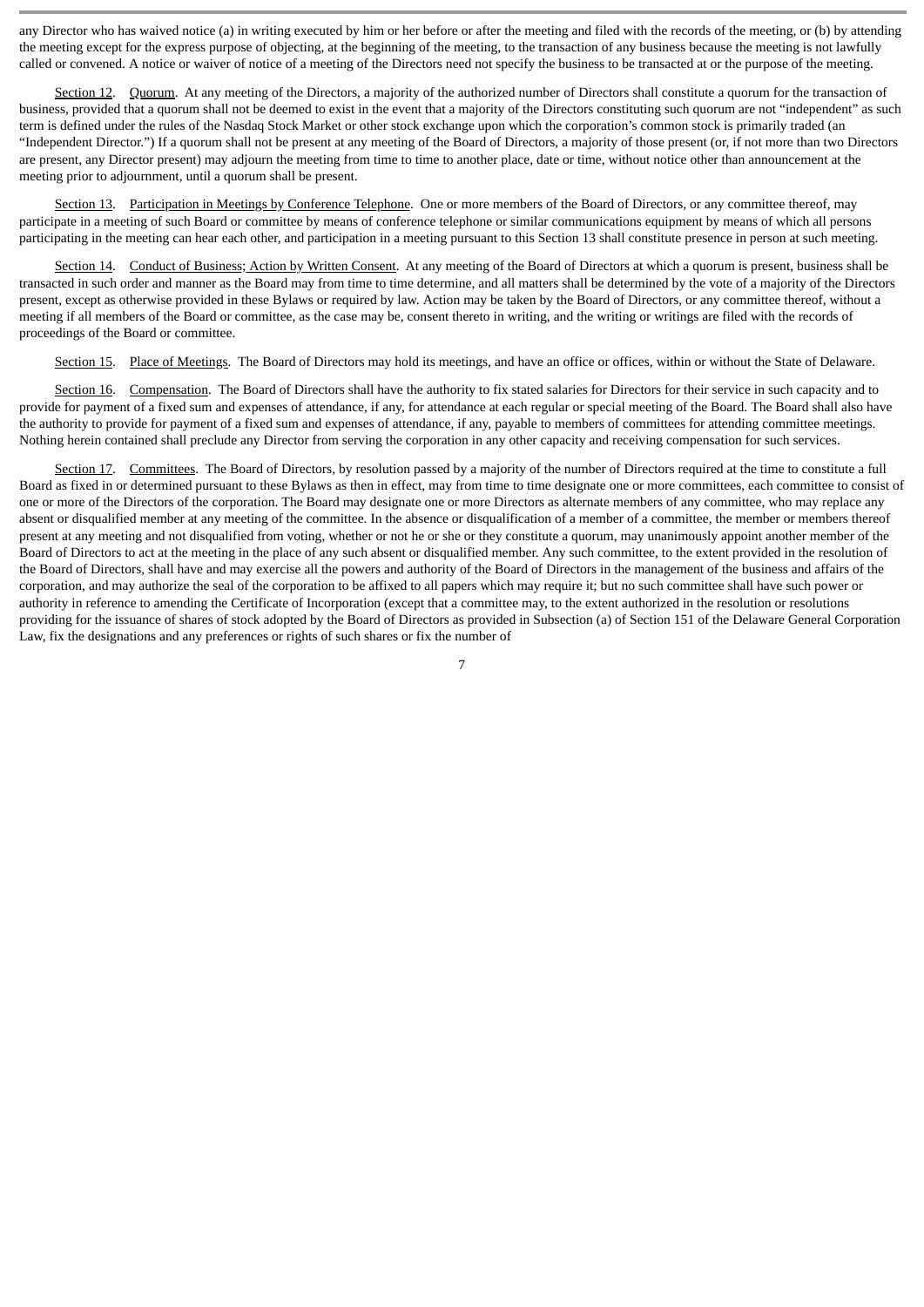shares in a series of stock or authorize the increase or decrease in the shares of any series), adopting an agreement of merger or consolidation under Sections 251, 252, 254, 255, 256, 257, 258, 263, or 264 of the Delaware General Corporation Law, recommending to the stockholders the sale, lease or exchange of all or substantially all of the corporation's property or assets, recommending to the stockholders a dissolution of the corporation or a revocation of a dissolution, or amending the Bylaws of the corporation. Such a committee may, to the extent expressly provided in the resolution of the Board of Directors, have the power or authority to declare a dividend or to authorize the issuance of stock or adopt a certificate of ownership and merger pursuant to Section 253 of the Delaware General Corporation Law.

(b) At any meeting of any committee, a majority of the whole committee shall constitute a quorum and, except as otherwise provided by these Bylaws or required by law, the affirmative vote of at least a majority of the members present at a meeting at which there is a quorum shall be the act of the committee.

(c) Each committee, except as otherwise provided by resolution of the Board of Directors, shall fix the time and place of its meetings within or without the State of Delaware, shall adopt its own rules and procedures, and shall keep a record of its acts and proceedings and report the same from time to time to the Board of Directors.

## ARTICLE III

#### **Officers**

Section 1. Officers and Their Election. The officers of the corporation shall be a Chief Executive Officer, a President, a Secretary, a Chief Financial Officer and such Vice Presidents, Assistant Secretaries, Assistant Chief Financial Officers and other officers as the Board of Directors may from time to time determine and elect or appoint. The Board of Directors may appoint one of its members to the office of Chairman of the Board and another of its members to the office of Vice-Chairman of the Board and from time to time define the powers and duties of these offices notwithstanding any other provisions of these Bylaws. All officers shall be elected by the Board of Directors and shall serve at the will of the Board of Directors. Any officer may, but need not, be a Director. Two or more offices may be held by the same person.

Section 2. Term of Office. The Chief Executive Officer, the President, the Chief Financial Officer and the Secretary shall, hold office until his or her successor is elected and qualified or until his or her earlier resignation or removal.

Section 3. Vacancies. Any vacancy at any time existing in any office may be filled by the Board of Directors.

Section 4. Chairman of the Board. The Board of Directors may, in its discretion, elect a Chairman of the Board from among its members. He or she may be the Chief Executive Officer of the corporation if so designated by the Board, and he or she shall preside at all meetings of the Board of Directors at which he or she is present and shall exercise and perform such other powers and duties as may from time to time be assigned to him or her by the Board of Directors or prescribed by the Bylaws.

Section 5. Lead Independent Director. The Board of Directors may, in its discretion elect a Lead Independent Director from among its members that are Independent Directors. He or she shall preside at all meetings at which the Chairman of the Board is not present and shall exercise such other powers and duties as may from time to time be assigned to him or her by the Board of Directors or as prescribed by the Bylaws.

Section 6. Chief Executive Officer. The Board of Directors may elect a Chief Executive Officer of the corporation who may also be the Chairman of the Board or President of the corporation or both. It shall be his or her duty and he or she shall have the power to see that all orders and resolutions of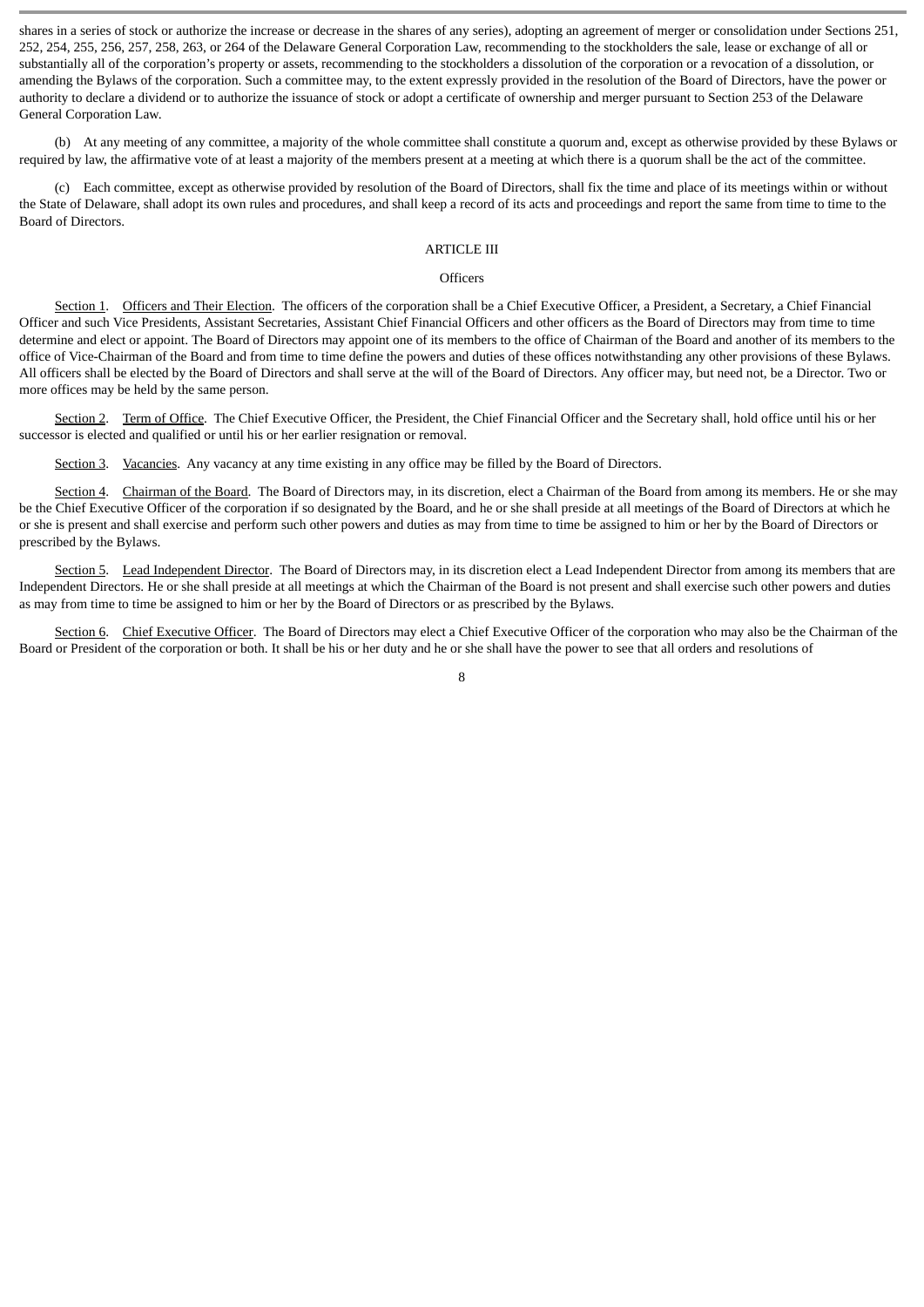the Board of Directors are carried into effect and to affix the signature of the corporation to all deeds, conveyances, mortgages, guarantees, leases, obligations, bonds, certificates and other papers and instruments in writing which have been authorized by the Board of Directors or which, in the judgment of the Chief Executive Officer, should be executed on behalf of the corporation; to sign certificates for shares of stock of the corporation; and, subject to the direction of the Board of Directors, to have general charge of the property of the corporation and to supervise and control all officers, agents and employees of the corporation. He or she shall from time to time report to the Board of Directors all matters within his or her knowledge which the interests of the corporation may require to be brought to its notice. The Chief Executive Officer, when present, shall preside at all meetings of the stockholders and, unless there shall be a Chairman of the Board, of the Board of Directors, unless otherwise provided by the Board of Directors.

Section 7. President. If there is no Chief Executive Officer, the President shall be the chief executive officer of the corporation except as the Board of Directors may otherwise provide. The President shall perform such duties and have such powers additional to the foregoing as the Board of Directors shall designate.

Section 8. Vice Presidents. In the absence or disability of the President, his or her powers and duties shall be performed by the vice president, if only one, or, if more than one, by the one designated for the purpose by the Board of Directors. Each vice president shall perform such duties and have such powers additional to the foregoing as the Board of Directors shall designate.

Section 9. Chief Financial Officer. The Chief Financial Officer shall be the treasurer of the corporation and shall keep full and accurate accounts of receipts and disbursements in books belonging to the corporation and shall deposit all monies and other valuable effects in the name and to the credit of the corporation in such depositories as shall be designated by the Board of Directors or in the absence of such designation in such depositories as he or she shall from time to time deem proper. The Chief Financial Officer (or any Assistant Chief Financial Officer) shall sign all stock certificates as treasurer of the corporation. He or she shall disburse the funds of the corporation as shall be ordered by the Board of Directors, taking proper vouchers for such disbursements. He or she shall promptly render to the Chief Executive Officer and to the Board of Directors such statements of his or her transactions and accounts as the Chief Executive Officer and Board of Directors respectively may from time to time require. The Chief Financial Officer shall perform such duties and have such other powers that are commonly incident to the office of chief financial officer and such duties and powers additional to the foregoing as the Board of Directors may designate.

Section 10. Assistant Chief Financial Officers. In the absence or disability of the Chief Financial Officer, his or her powers and duties shall be performed by the Assistant Chief Financial Officer, if only one, or if more than one, by the one designated for the purpose by the Board of Directors. Each Assistant Chief Financial Officer shall perform such duties and have such powers additional to the foregoing as the Board of Directors shall designate.

Section 11. Secretary. The Secretary shall issue notices of all meetings of stockholders, of the Board of Directors and of committees thereof where notices of such meetings are required by law or these Bylaws. He or she shall record the proceedings of the meetings of the stockholders and of the Board of Directors and shall be responsible for the custody thereof in a book to be kept for that purpose. He or she shall also record the proceedings of the committees of the Board of Directors unless such committees appoint their own respective secretaries. Unless the Board of Directors shall appoint a transfer agent and/or registrar, the Secretary shall be charged with the duty of keeping, or causing to be kept, accurate records of all stock outstanding, stock certificates issued and stock transfers. He or she shall sign such instruments as require his or her signature. The Secretary shall have custody of the corporate seal and shall affix and attest such seal on all documents whose execution under seal is duly authorized. In his or her absence at any meeting, an Assistant Secretary or the Secretary pro tempore shall perform his or her duties thereat. He or she shall perform such duties and have such powers additional to the foregoing as the Board of Directors shall designate.

Section 12. Assistant Secretaries. In the absence or disability of the Secretary, his or her powers and duties shall be performed by the Assistant Secretary, if only one, or, if more than one, by the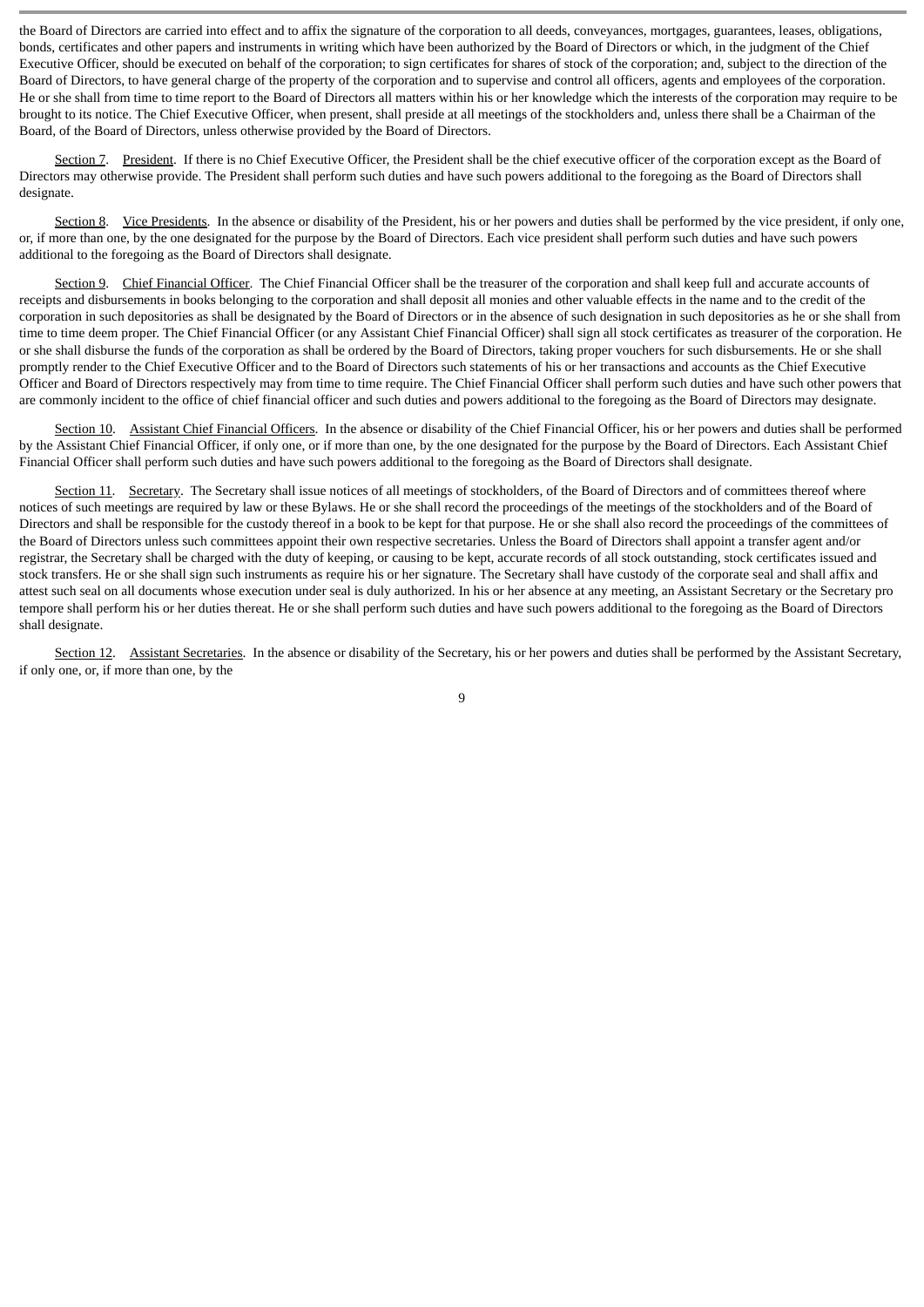one designated for the purpose by the Board of Directors. Each Assistant Secretary shall perform such duties and have such powers additional to the foregoing as the Board of Directors shall designate.

Section 13. Salaries. The salaries and other compensation of officers, agents and employees shall be fixed from time to time by or under authority from the Board of Directors. No officer shall be prevented from receiving a salary or other compensation by reason of the fact that he or she is also a Director of the corporation.

Section 14. Removal. The Board of Directors may remove any officer, either with or without cause, at any time.

Section 15. Bond. The corporation may secure the fidelity of any or all of its officers or agents by bond or otherwise.

Section 16. Resignations. Any officer, agent or employee of the corporation may resign at any time by giving written notice to the Board of Directors, to the Chairman of the Board, if any, to the Chief Executive Officer or to the Secretary of the corporation. Any such resignation shall take effect at the time specified therein, or, if the time be not specified, upon receipt thereof; and unless otherwise specified therein, the acceptance of such resignation shall not be necessary to make it effective.

## ARTICLE IV

#### Capital Stock

Section 1. Stock Certificates; Uncertificated Shares. The shares of capital stock of the corporation shall be represented by certificates, provided that the Board of Directors may provide by resolution or resolutions that some or all of any or all classes or series of its stock may be uncertificated shares. Any such resolution shall not apply to shares represented by a certificate until such certificate is surrendered to the corporation (or the transfer agent or registrar, as the case may be). Notwithstanding the adoption of such a resolution, every holder of stock represented by certificates and upon request every holder of uncertificated shares shall be entitled to have a certificate signed by, or in the name of, the corporation by the Chairman or Vice-Chairman of the Board of Directors or the President or a Vice President, and by the Chief Financial Officer (in his or her capacity as treasurer) or an Assistant Chief Financial Officer (in his or her capacity as assistant treasurer), or the Secretary or an Assistant Secretary, certifying the number of shares owned by him or her in the corporation. Any or all of the signatures on the certificate may be a facsimile. In case any officer, transfer agent, or registrar who has signed or whose facsimile signature has been placed upon a certificate shall have ceased to be such officer, transfer agent or registrar before the certificate is issued, such certificate may nevertheless be issued by the corporation with the same effect as if he or she were such officer, transfer agent or registrar at the date of issue.

Section 2. Classes of Stock. If the corporation shall be authorized to issue more than one class of stock or more than one series of and class, the face or back of each certificate issued by the corporation to represent such class or series shall either (a) set forth in full or summarize the powers, designations, preferences and relative, participating, optional or other special rights of each class of stock or series thereof and the qualifications, limitations or restrictions thereof, or

(b) contain a statement that the corporation will furnish a statement of the same without charge to each stockholder who so requests. Within a reasonable time after the issuance or transfer of uncertificated shares, the corporation shall send to the registered holder thereof such written notice as may be required by law as to the information required by law to be set forth or stated on stock certificates.

Section 3. Transfer of Stock. Shares of stock shall be transferable only upon the books of the corporation pursuant to applicable law and such rules and regulations as the Board of Directors shall from time to time prescribe. The Board of Directors may at any time or from time to time appoint a transfer agent or agents or a registrar or registrars for the transfer or registration of shares of stock. Except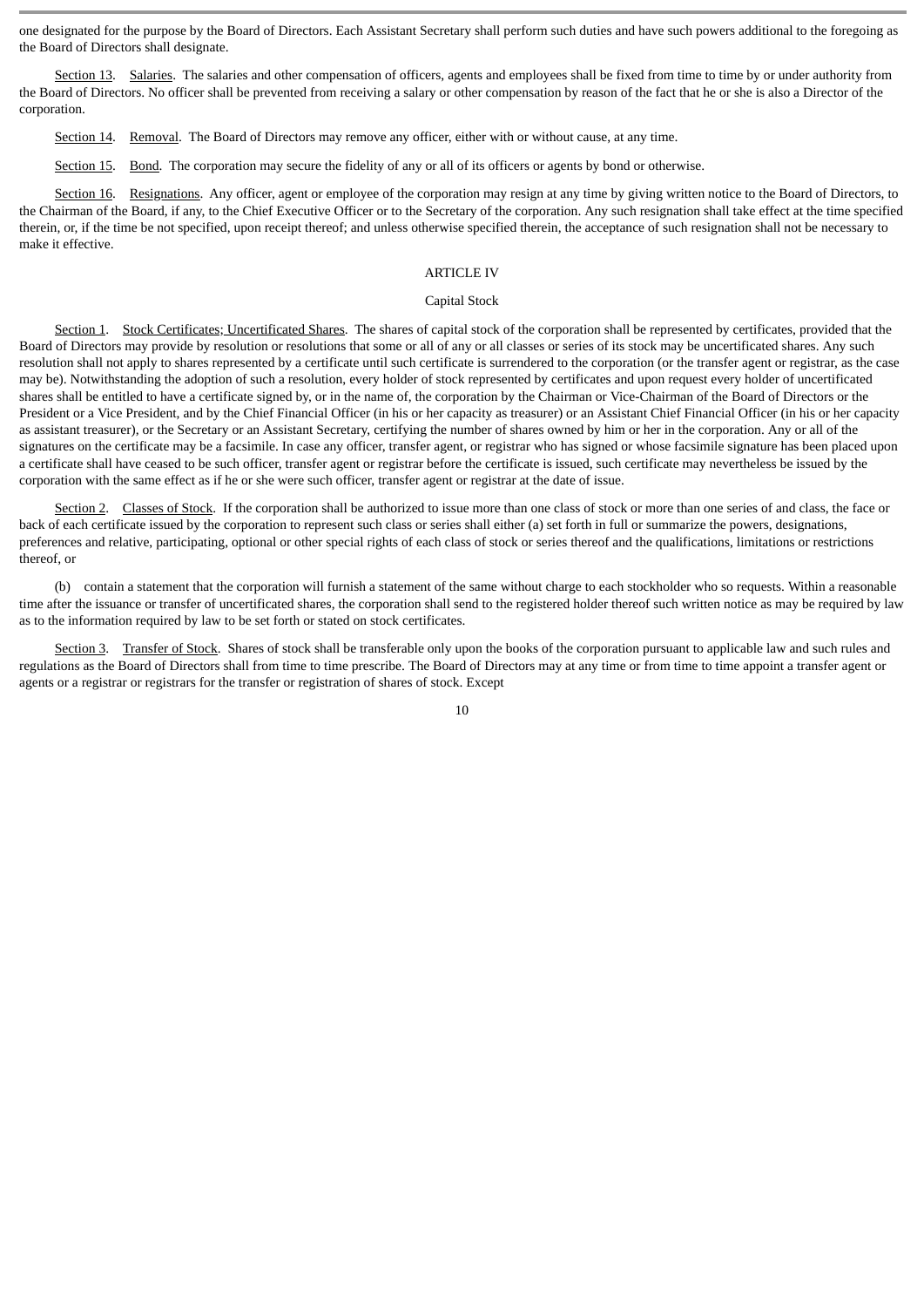where a certificate is issued in accordance with Section 5 of Article IV of these Bylaws, one or more outstanding certificates representing in the aggregate the number of shares involved shall be surrendered for cancellation before a new certificate is issued representing such shares.

Section 4. Holders of Record. Prior to due presentment for registration of transfer the corporation may treat the holder of record of a share of its stock as the complete owner thereof exclusively entitled to vote, to receive notifications and otherwise entitled to all the rights and powers of a complete owner thereof, notwithstanding notice to the contrary.

Section 5. Stock Certificates. The Board of Directors may direct that a new stock certificate or certificates, or uncertificated shares, be issued in place of any certificate or certificates theretofore issued by the corporation alleged to have been lost, stolen, or destroyed upon the making of an affidavit of that fact by the person claiming the certificate of stock to be lost, stolen or destroyed. When authorizing such issue of a new certificate or certificates, or uncertificated shares, the Board of Directors may, in its discretion and as a condition precedent to the issuance thereof, require the owner of such lost, stolen or destroyed certificate or certificates or his or her legal representative, to give the corporation a bond sufficient to indemnify it against any claim that may be made against the corporation on account of the alleged loss, theft, or destruction, of such certificates or the issuance of such new certificate or certificates, or uncertificated shares.

Section 6. Record Date. In order that the corporation may determine the stockholders entitled to notice of or to vote at any meeting of stockholders, or to receive payment of any dividend or other distribution or allotment of any rights or to exercise any rights in respect of any change, conversion or exchange of stock or for the purpose of any other lawful action, the Board of Directors may fix a record date, which record date shall not precede the date on which the resolution fixing the record date is adopted and which record date shall not be more than 60 nor less than 10 days before the date of any meeting of stockholders, nor more than 60 days prior to the time for such other action as hereinbefore described; provided, however, that if no record date is fixed by the Board of Directors, the record date for determining stockholders entitled to notice of or to vote at a meeting of stockholders shall be at the close of business on the day next preceding the day on which notice is given or, if notice is waived, at the close of business on the day next preceding the day on which the meeting is held, and, for determining stockholders entitled to receive payment of and dividend or other distribution or allotment of rights or to exercise any rights of change, conversion or exchange of stock or for any other purpose, the record date shall be at the close of business on the day on which the Board of Directors adopts a resolution relating thereto. A determination of stockholders of record entitled to notice of or to vote at a meeting of stockholders shall apply to any adjournment of the meeting; provided, however, that the Board of Directors may fix a new record date for the adjourned meeting.

#### ARTICLE V

#### Miscellaneous Provisions

Section 1. Interested Directors and Officers. (a) No contract or transaction between the corporation and one or more of its Directors or officers, or between the corporation and any other corporation, partnership, association, or other organization in which one or more of its Directors or officers are Directors or officers, or have a financial interest, shall be void or voidable solely for this reason, or solely because the Director or officer is present at or participates in the meeting of the Board or committee thereof which authorizes the contract or transaction, or solely because his or her or their votes are counted for such purpose, if:

(i) the material facts as to his or her relationship or interest and as to the contract or transaction are disclosed or are known to the Board of Directors or the committee, and the Board or committee in good faith authorizes the contract or transaction by the affirmative vote of a majority of the disinterested Directors, even though the number of disinterested Directors is less than a quorum; or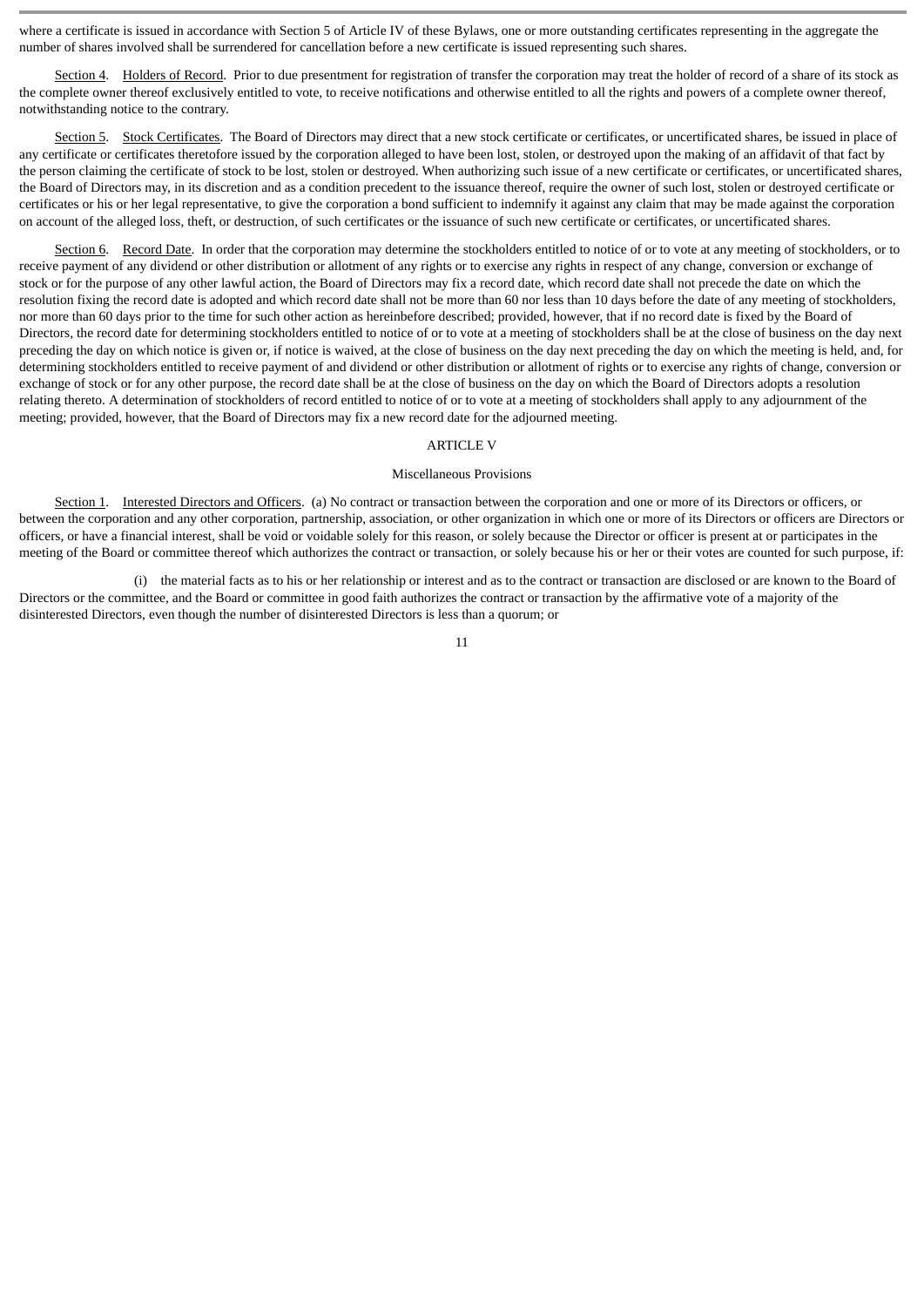(ii) the material facts as to his or her relationship or interest and as to the contract or transaction are disclosed or are known to the stockholders entitled to vote thereon, and the contract or transaction is specifically approved in good faith by vote of the shareholders; or

(iii) the contract or transaction is fair as to the corporation as of the time it is authorized, approved or ratified, by the Board of Directors, a committee thereof, or the shareholders.

(b) Common or interested Directors may be counted in determining the presence of a quorum at a meeting of the Board of Directors or of a committee which authorizes the contract or transaction.

#### Section 2. Indemnification.

(a) Right to Indemnification. The corporation shall indemnify and hold harmless each person who was or is made a party or is threatened to be made a party to or is otherwise involved in any action, suit or proceeding, whether civil, criminal, administrative or investigative (hereinafter a "proceeding"), by reason of the fact that he or she is or was a Director or an officer of the corporation or is or was serving at the request of the corporation as a Director, officer, employee or agent of another corporation or of a partnership, joint venture, trust or other enterprise, including service with respect to an employee benefit plan (hereinafter an "indemnitee"), whether the basis of such proceeding is alleged action in an official capacity as a director, officer, employee or agent or in any other capacity while serving as a director, officer, to the fullest extent authorized by law, as the same exists or may hereafter be amended (but, in the case of any such amendment, only to the extent that such amendment permits the corporation to provide broader indemnification rights than such law permitted the corporation to provide prior to such amendment), against all expense, liability and loss (including attorneys' fees, judgments, fines, ERISA excise taxes or penalties and amounts paid in settlement) reasonably incurred or suffered by such indemnitee in connection therewith; provided, however, that, except as provided in Subsection (c) of this Section with respect to proceedings to enforce rights to indemnification, the corporation shall indemnify any such indemnitee in connection with a proceeding (or part thereof) initiated by such indemnitee only if such proceeding (or part thereof) was authorized by the Board of Directors of the corporation; and provided further that as to any matter disposed of by a compromise payment by such person, pursuant to a consent decree or otherwise, no indemnification either for said payment or for any other expenses shall be provided unless such compromise and indemnification therefore shall be appropriated:

(i) by a majority vote of a quorum consisting of disinterested Directors;

Directors;

(ii) if such a quorum cannot be obtained, then by a majority vote of a committee of the Board of Directors consisting of all the disinterested

(iii) if there are not two or more disinterested Directors in office, then by a majority of the Directors then in office, provided they have obtained a written finding by special independent legal counsel appointed by a majority of the Directors to the effect that, based upon a reasonable investigation of the relevant facts as described in such opinion, the person to be indemnified appears to have acted in good faith in the reasonable belief that his or her action was in the best interests of the corporation (or, to the extent that such matter relates to service with respect to an employee benefit plan, in the best interests of the participants or beneficiaries of such employee benefit plan);

(iv) by the holders of a majority of the shares of stock entitled to vote for the election of Directors, which majority may include interested Directors and officers; or

(v) by a court of competent jurisdiction.

An "interested" Director or officer is one against whom in such capacity the proceeding in question or other proceeding on the same or similar grounds is then pending. The termination of any action, suit or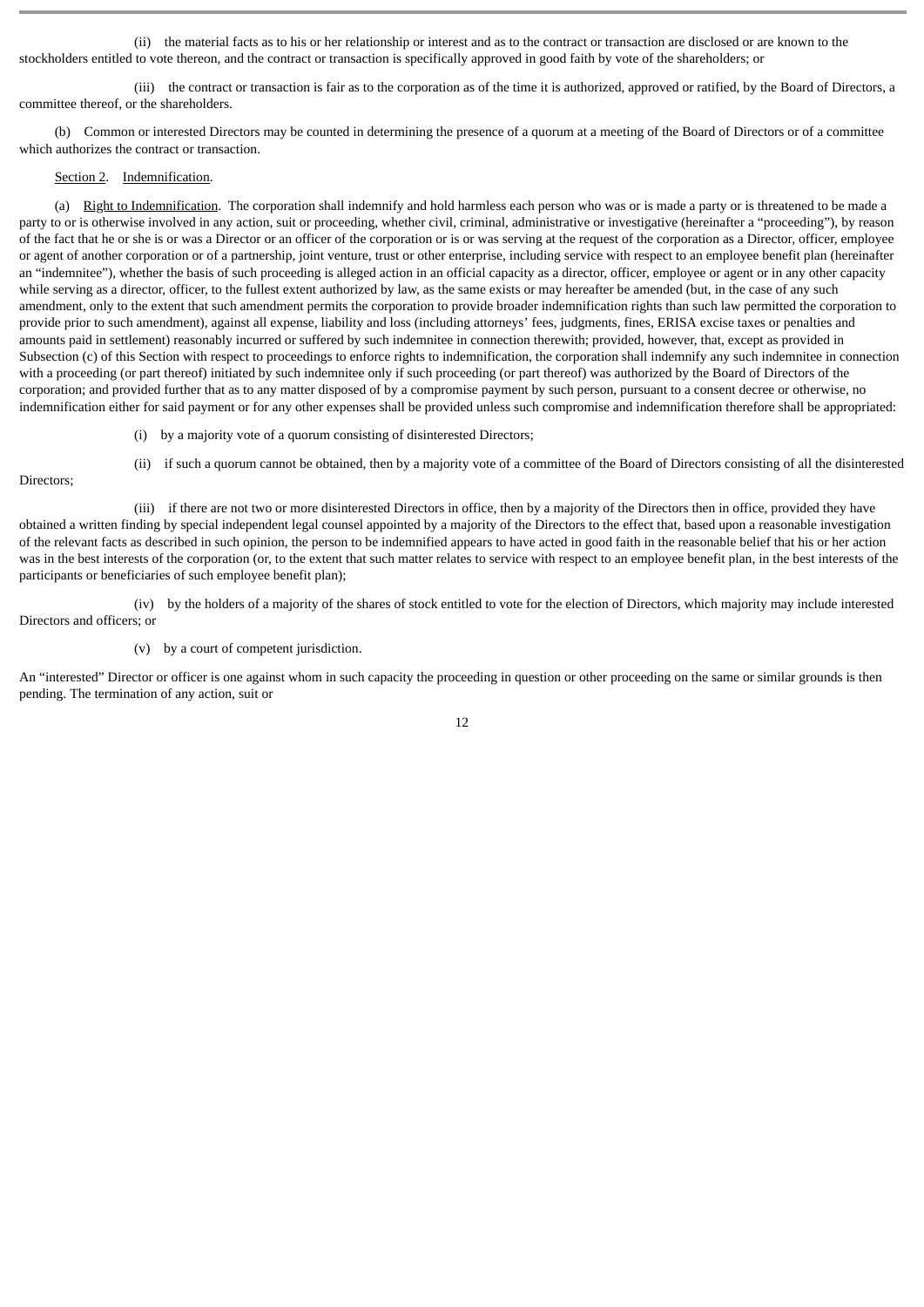proceeding by judgment, order, settlement, conviction, or upon a plea of nolo contendere or its equivalent, shall not, of itself, create a presumption that the person did not act in good faith and in a manner which he or she reasonably believed to be in or not opposed to the best interests of the corporation, and, with respect to any criminal action or proceeding, had reasonable cause to believe that his or her conduct was unlawful.

(b) Right to Advancement of Expenses. The right to indemnification conferred in Subsection (a) of this Section shall include the right to be paid by the corporation the expenses incurred in defending any such proceeding in advance of its final disposition (hereinafter an "advancement of expenses"); provided, however, that, if the Delaware General Corporation Law requires, an advancement of expenses incurred by an indemnitee in his or her capacity as a director or officer (and not in any other capacity in which service was or is rendered by such indemnitee, including, without limitation, service to an employee benefit plan) shall be made only upon delivery to the corporation of an undertaking (hereinafter an "undertaking"), by or on behalf of such indemnitee, to repay all amounts so advanced if it shall ultimately be determined by final judicial decision from which there is no further right to appeal (hereinafter a "final adjudication") that such indemnitee is not entitled to be indemnified for such expenses under this Section or otherwise, which undertaking may be accepted without reference to the financial ability of such person to make repayment.

(c) Right of Indemnitee to Bring Suit. If a claim under Subsection (a) or (b) of this Section is not paid in full by the corporation within 60 days after a written claim has been received by the corporation, except in the case of a claim for an advancement of expenses, in which case the applicable period shall be 20 days, the indemnitee may at any time there after bring suit against the corporation to recover the unpaid amount of the claim. If successful in whole or in part of any such suit, or in a suit brought by the corporation to recover an advancement of expenses pursuant to the terms of an undertaking, the indemnitee shall be entitled to be paid also the expense of prosecuting or defending such suit. In (i) any suit brought by the indemnitee to enforce a right to indemnification hereunder (but not in a suit brought by the indemnitee to enforce a right to an advancement of expenses) it shall be a defense that, and (ii) any suit by the corporation to recover an advancement of expenses pursuant to the terms of an undertaking the corporation shall be entitled to recover such expenses upon a final adjudication that, the indemnitee has not met any applicable standard for indemnification set forth in the Delaware General Corporation Law. Neither the failure of the corporation (including its Board of Directors, independent legal counsel, or its stockholders) to have made a determination prior to the commencement of such suit that indemnification of the indemnitee is proper in the circumstances because the indemnitee has met the applicable standard of conduct set forth in the Delaware General Corporation Law, nor an actual determination by the corporation (including its Board of Directors, independent legal counsel, or its stockholders) that the indemnitee has not met such applicable standard of conduct, shall create a presumption that the indemnitee has not met the applicable standard of conduct or, in the case of such a suit brought by the indemnitee, be a defense to such suit. In any suit brought by the indemnitee to enforce a right to indemnification or to an advancement of expenses hereunder, or by the corporation to recover an advancement of expenses pursuant to the terms of an undertaking, the burden of proving that the indemnitee is not entitled to be indemnified, or to such advancement of expenses, under this Section or otherwise shall be on the corporation.

(d) Non-exclusivity of Rights. The rights to indemnification and to the advancement of expenses conferred in this Section shall not be exclusive of any other right which any person may have or hereafter acquire under any statute, certificate of incorporation, by-law, agreement, vote of disinterested Directors or otherwise. The corporation's indemnification under this Section 2 of any person who is or was a Director or officer of the corporation, or is or was serving, at the request of the corporation, as a Director, officer, employee or agent of another corporation, partnership, joint venture, trust or other enterprise, shall be reduced by any amounts such person receives as indemnification (i) under any policy of insurance purchased and maintained on his or her behalf by the corporation, (ii) from such other corporation, partnership, joint venture, trust or other enterprise, or (iii) under any other applicable indemnification provision.

(e) Joint Representation. If both the corporation and any person to be indemnified are parties to an action, suit or proceeding (other than an action or suit by or in the right of the corporation to procure a judgment in its favor), counsel representing the corporation therein may also represent such indemnified person (unless such dual representation would involve such counsel in a conflict of interest in violation of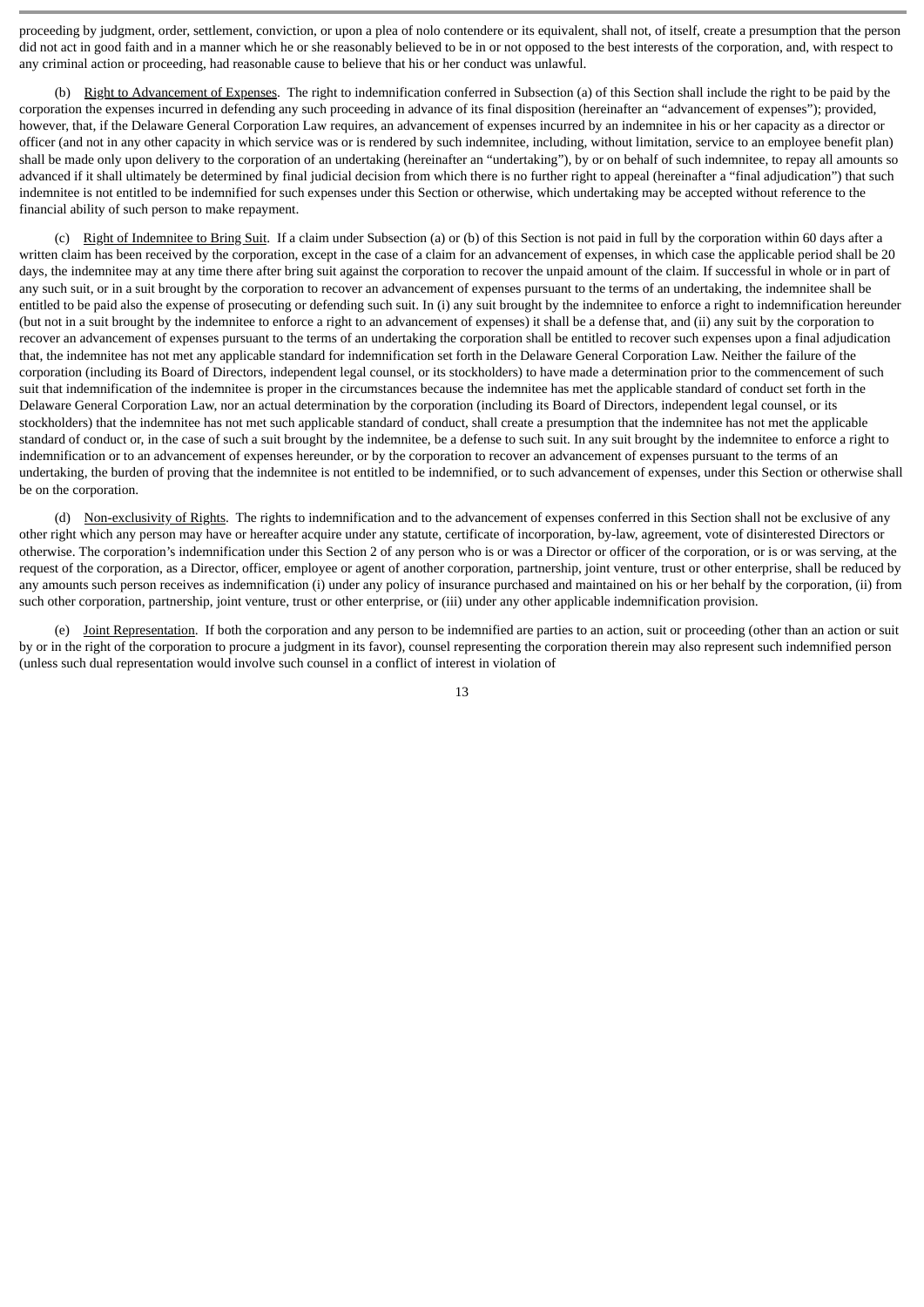applicable principles of professional ethics), and the corporation shall pay all fees and expenses of such counsel incurred during the period of dual representation other than those, if any, as would not have been incurred if counsel were representing only the corporation; and any allocation made in good faith by such counsel of fees and disbursements payable under this paragraph by the corporation versus fees and disbursements payable by any such indemnified person shall be final and binding upon the corporation and such indemnified person.

(f) Indemnification of Employees and Agents of the Corporation. Except to the extent that rights to indemnification and advancement of expenses of employees or agents of the corporation may be required by any statute, the Certificate of Incorporation, this Section or any other by-law, agreement, vote of disinterested Directors or otherwise, the corporation may, to the extent authorized from time to time by the Board of Directors, grant rights to indemnification and to the advancement of to any employee or agent of the corporation to the fullest extent of the provisions of this Section with respect to the indemnification and advancement of expenses of Directors and officers of the corporation.

(g) Insurance. The corporation may maintain insurance, at its expense, to protect itself and any Director, officer, employee or agent of the corporation or another corporation, partnership, joint venture, trust or other enterprise against any expense, liability or loss, whether or not the corporation would have the power to indemnify such person against such expense, liability or loss under the Delaware General Corporation Law (as currently in effect or hereafter amended), the corporation's Certificate of Incorporation or these Bylaws.

(h) Nature of Indemnification Right: Modification of Repeal of Indemnification. Each person who is or becomes a Director or officer as described in subsection (a) of this Section 2 shall be deemed to have served or to have continued to serve in such capacity in reliance upon the indemnity provided for in this Section 2. All rights to indemnification (and the advancement of expenses) under this Section 2 shall be deemed to be provided by a contract between the corporation and the person who serves as a Director or officer of the corporation at any time while these Bylaws and other relevant provisions of the Delaware General Corporation Law and other applicable law, if any, are in effect. Such rights shall continue as to an indemnitee who has ceased to be a Director, officer, employee or agent and shall inure to the benefit of the indemnitee's heirs, executors and administrators. Any modification or repeal of this Section 2 shall not adversely affect any right or protection existing under this Section 2 at the time of such modification or repeal.

Section 3. Stock in Other Corporations. Subject to any limitations that may be imposed by the Board of Directors, the President or any person or persons authorized by the Board of Directors may, in the name and on behalf of the corporation, (a) call meetings of the holders of stock or other securities of any corporation or other organization, stock or other securities of which are held by this corporation, (b) act, or appoint any other person or persons (with or without powers of substitution) to act in the name and on behalf of the corporation, or (c) express consent or dissent, as a holder of such securities, to corporate or other action by such other corporation or organization.

Section 4. Checks, Notes, Drafts and Other Instruments. Checks, notes, drafts and other instruments for the payment of money drawn or endorsed in the name of the corporation may be signed by any officer or officers or person or persons authorized by the Board of Directors to sign the same. No officer or person shall sign any such instrument as aforesaid unless authorized by the Board of Directors to do so.

Section 5. Corporate Seal. The seal of the corporation shall be circular in form, bearing the name of the corporation, the word "Delaware", and the year of incorporation, and the same may be used by causing it or a facsimile thereof to be impressed or affixed or in any other manner reproduced.

Section 6. Books and Records. The books, accounts and records of the corporation, except as may be otherwise required by law, may be kept outside of the State of Delaware, at such place or places as the Board of Directors may from time to time appoint. Except as may otherwise be provided by law, the Board of Directors shall determine whether and to what extent the books, accounts, records and documents of the corporation, or any of them, shall be open to the inspection of the stockholders.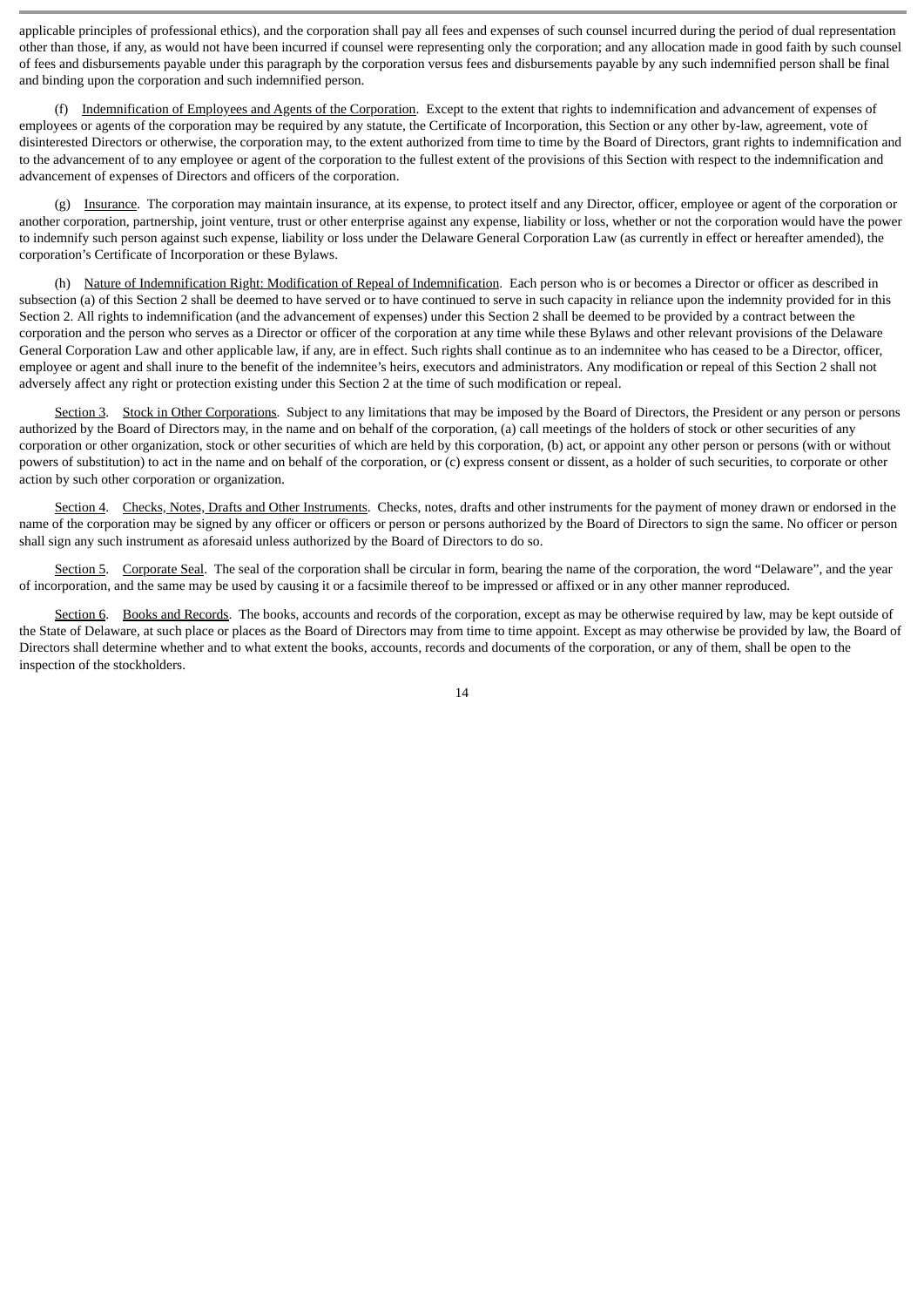Section 7. Severability. If any term or provision of the Bylaws, or the application thereof to any person or circumstances or period of time, shall to any extent be invalid or unenforceable, the remainder of the Bylaws shall be valid and enforced to the fullest extent permitted by law.

Section 8. Interpretations. Words importing persons include firms, associations and corporations, all words importing the singular number include the plural number and vice versa, and all words importing the masculine gender include the feminine gender.

Section 9. Amendments. The Board of Directors is expressly empowered to adopt, amend or repeal Bylaws of the corporation. Any adoption, amendment or repeal of Bylaws of the corporation by the Board of Directors shall require the approval of a majority of the total number of authorized directors (whether or not there exist any vacancies in previously authorized directorships at the time any resolution providing for adoption, amendment or repeal is presented to the Board of Directors). The stockholders also have power to adopt, amend or repeal the Bylaws of the Corporation. Any adoption, amendment or repeal of Bylaws of the corporation by the stockholders shall require, in addition to any vote of the holders of any class or series of stock of the Corporation required by law or by the Certificate of Incorporation, the affirmative vote of the holders of at least a majority of the voting power of all of the then outstanding shares of the capital stock of the corporation entitled to vote generally in the election of directors, voting together as a single class.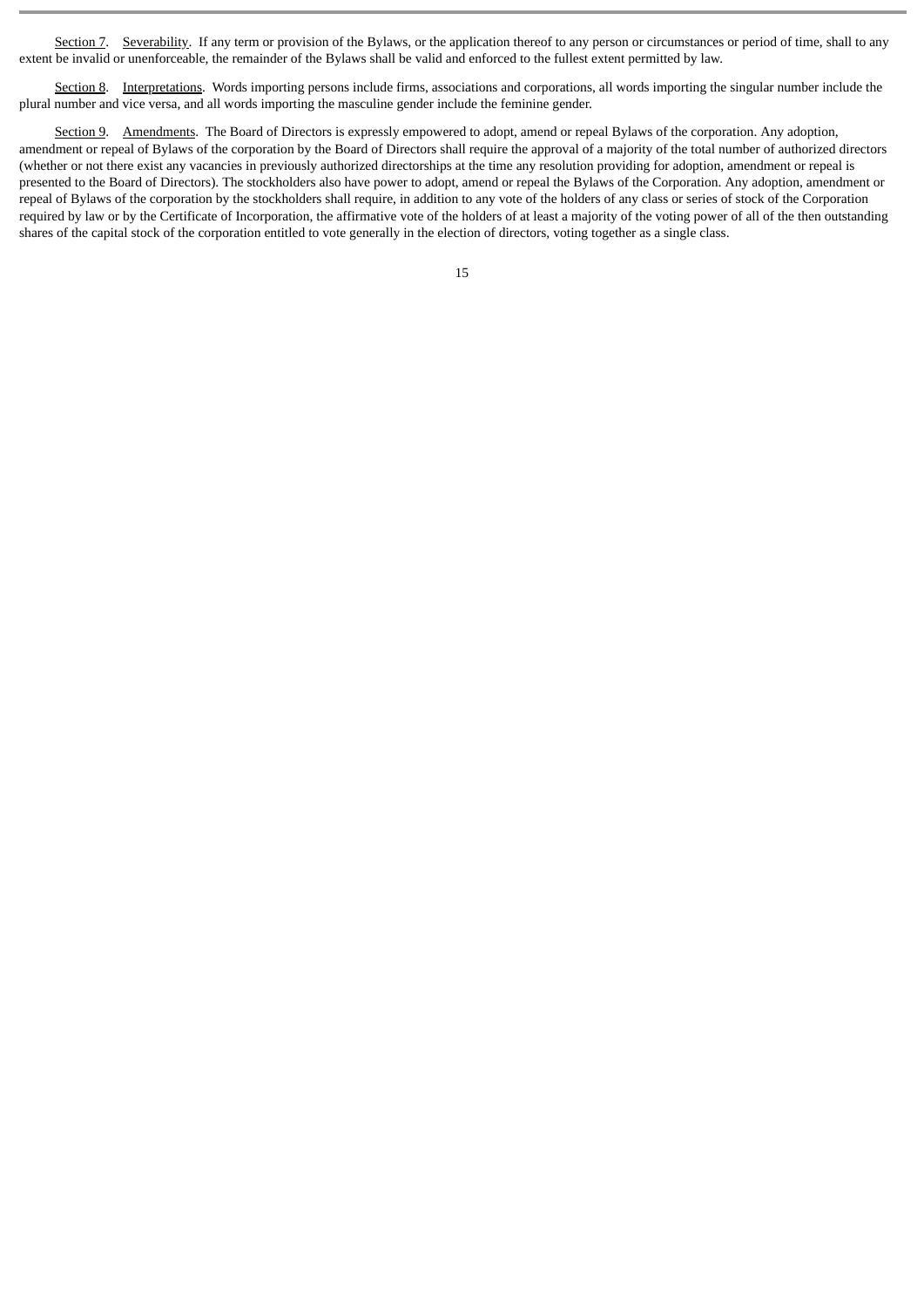## CERTIFICATION PURSUANT TO 18 U.S.C. SECTION 1350, AS ADOPTED PURSUANT TO SECTION 906 OF THE SARBANES-OXLEY ACT OF 2002

In connection with the Quarterly Report on Form 10-Q of VeriSign, Inc. (the "Company") for the quarterly period ended March 31, 2003 as filed with the Securities and Exchange Commission on the date hereof (the "Report"), I, Stratton D. Sclavos, President, Chief Executive Officer and Chairman of the Board of the Company, certify, pursuant to 18 U.S.C. Section 1350, as adopted pursuant to Section 906 of the Sarbanes-Oxley Act of 2002, that:

(1) The Report fully complies with the requirements of Section 13(a) or 15(d) of the Securities Exchange Act of 1934 (15 U.S.C. 78m(a) or 78o(d)); and

(2) The information contained in the Report fairly presents, in all material respects, the financial condition and results of operations of the Company for the periods presented therein.

VERISIGN, INC.

Date: May 14, 2003 By: /s/ STRATTON D. SCLAVOS

Stratton D. Sclavos President, Chief Executive Officer and Chairman of the Board (Principal Executive Officer)